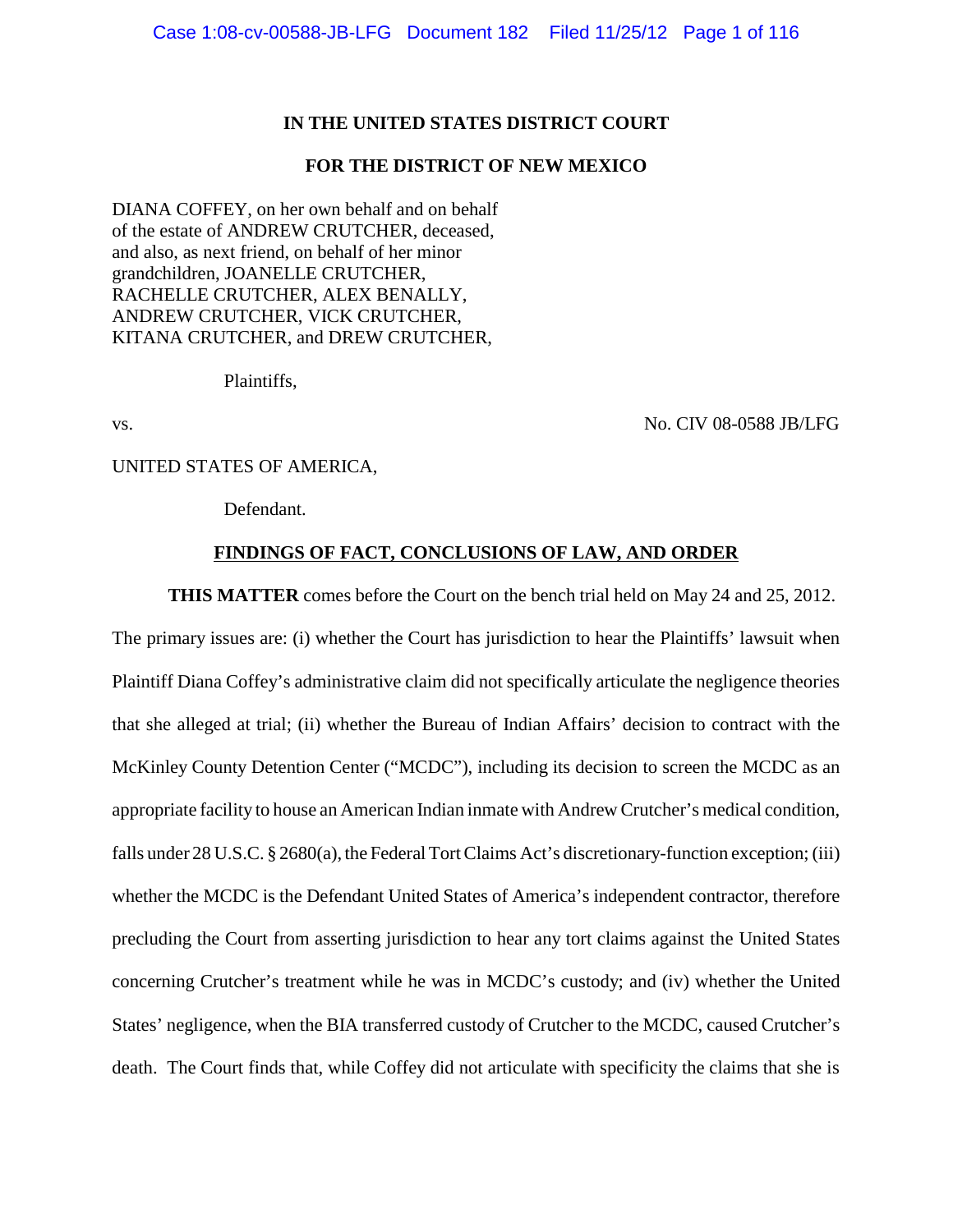#### Case 1:08-cv-00588-JB-LFG Document 182 Filed 11/25/12 Page 2 of 116

alleging at trial, her administrative claim provided sufficient underlying facts and circumstances related to Crutcher's medical condition and medications to put the United States on notice of the negligence theories which she alleged at trial. The Court concludes, therefore, that it has jurisdiction to hear at least some of Coffey's claims against the United States. The Court finds that the BIA's decision to contract with the MCDC to provide detention services, including the decision whether to screen the MCDC as appropriate for American Indian inmates with certain medical conditions, was pursuant to the FTCA's discretionary-function exception. Additionally, the Court finds that the MCDC is the United States' independent contractor and that the BIA's decision to award the underlying contract to McKinley County was pursuant to the FTCA's discretionary-function exception. The Court concludes, therefore, that it lacks jurisdiction to hear any claims Coffey asserts against the United States based on the BIA's decision to contract with the MCDC, and lacks jurisdiction to hear any claims Coffey asserts against the United States based on Crutcher's treatment while in the MCDC's custody. Finally, the Court finds that Crutcher's death was caused by a bacterial infection which he contracted after December 10, 2006, and that Crutcher's contraction of the bacteria, and his death from sepsis caused by infective endocarditis, was unrelated to his medical condition or needs existing on October 7, 2006, when the BIA handed him off to the MCDC's custody. The Court concludes that to the extent that there was any negligence on the BIA's behalf, it did not contribute to bring about Crutcher's death, and the BIA, therefore, did not tortiously cause Crutcher's death or Coffey's alleged damages. The Court thus concludes that, because the BIA did not tortiously cause Crutcher's death, the United States is not liable for any of Coffey's damages.

## **FINDINGS OF FACT**

The Court is familiar with the facts from the substantial pretrial motion practice and from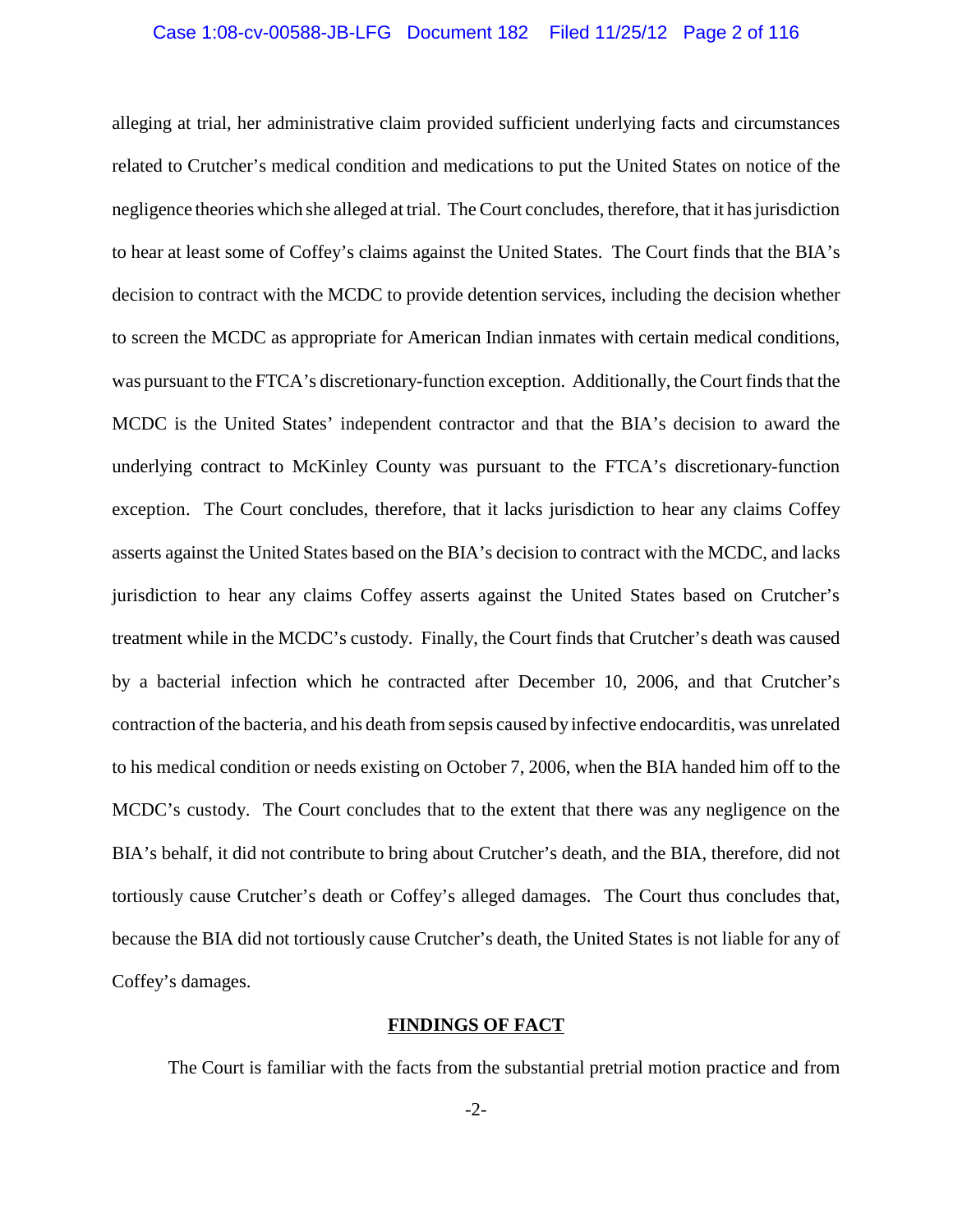the two-day bench trial held on May 24 and 25, 2012. Both parties have also submitted proposed findings of fact. The Court has reviewed both sets of proposed facts and accepts some of these facts, rejects some, and finds some facts that neither party brought to its attention. The Court's findings are set forth below.

# **1. Andrew Crutcher's Background and Medical History.<sup>1</sup>**

1. Andrew Crutcher was an enrolled member of the Reno-Sparks Indian Colony. See

Trial Transcript at 65:1-3 (taken May 24, 2012)(Sanchez), filed July 13, 2012 (Doc. 172)("May 24, 2012 Tr.").

2. Diana Sanchez, formerly Diana Coffey, the Plaintiff in this case, is Crutcher's mother. See May 24, 2012 Tr. at 64:7-12, 65:1-2 (Sanchez, Hearne).

3. Crutcher had a history of substance abuse. See Deposition of Dr. Ram Challapalli

at 11:2-3, 39:7-12 (taken April 5, 2011)("Challapalli Depo.").<sup>2</sup>

<sup>&</sup>lt;sup>1</sup>The Court, throughout this Findings of Fact, Conclusions of Law, and Order, relies on Stedman's Medical Dictionary (28th ed. 2006) and Merck Manual (M. Beers, et al., eds. 18th ed.) 2006) as secondary resources and aids to the Court in understanding the facts in this case. Neither party relies on these resources as support for its factual findings, and the Court also does not rely on these resources as support for its factual findings. Rather, the Court uses these resources only for definitions and explanations of certain medical terms which the parties did not provide.

<sup>&</sup>lt;sup>2</sup>Coffey moved at trial for admission of certain depositions that both parties had marked. See May 24, 2012 Tr. at 154:10-14 (Hearne). The United States objected to portions of Patricia Broken-Leg Brill's deposition being admitted. Accordingly, the parties agreed before trial that her deposition testimony would be read into the record rather than submitted. See May 24, 2012 Tr. at 154:16-20 (Richards). At trial, Coffey agreed that was the agreement and did not offer Broken-Leg Brill's deposition into evidence. See May 24, 2012 Tr. at 154:23 (Hearne). The United States also objected to admission of Arlan Melendez' testimony, asserting that it was not relevant to the case. See May 24, 2012 Tr. at 155:1-7 (Richards). The Court concluded that it could not make a determination on relevance at the present time. See May 24, 2012 Tr. at 155:17-20 (Court). The United States did not object to admission into evidence of the remaining deposition testimony that Coffee submitted, including portions of Dr. Challapalli's deposition and portions of Judith A. Valle's deposition. See May 24, 2012 Tr. at 155:1-23 (Hearne, Richards, Court). There being no objection other than relevance to Melendez' deposition testimony and portions of Broken-Leg Brill's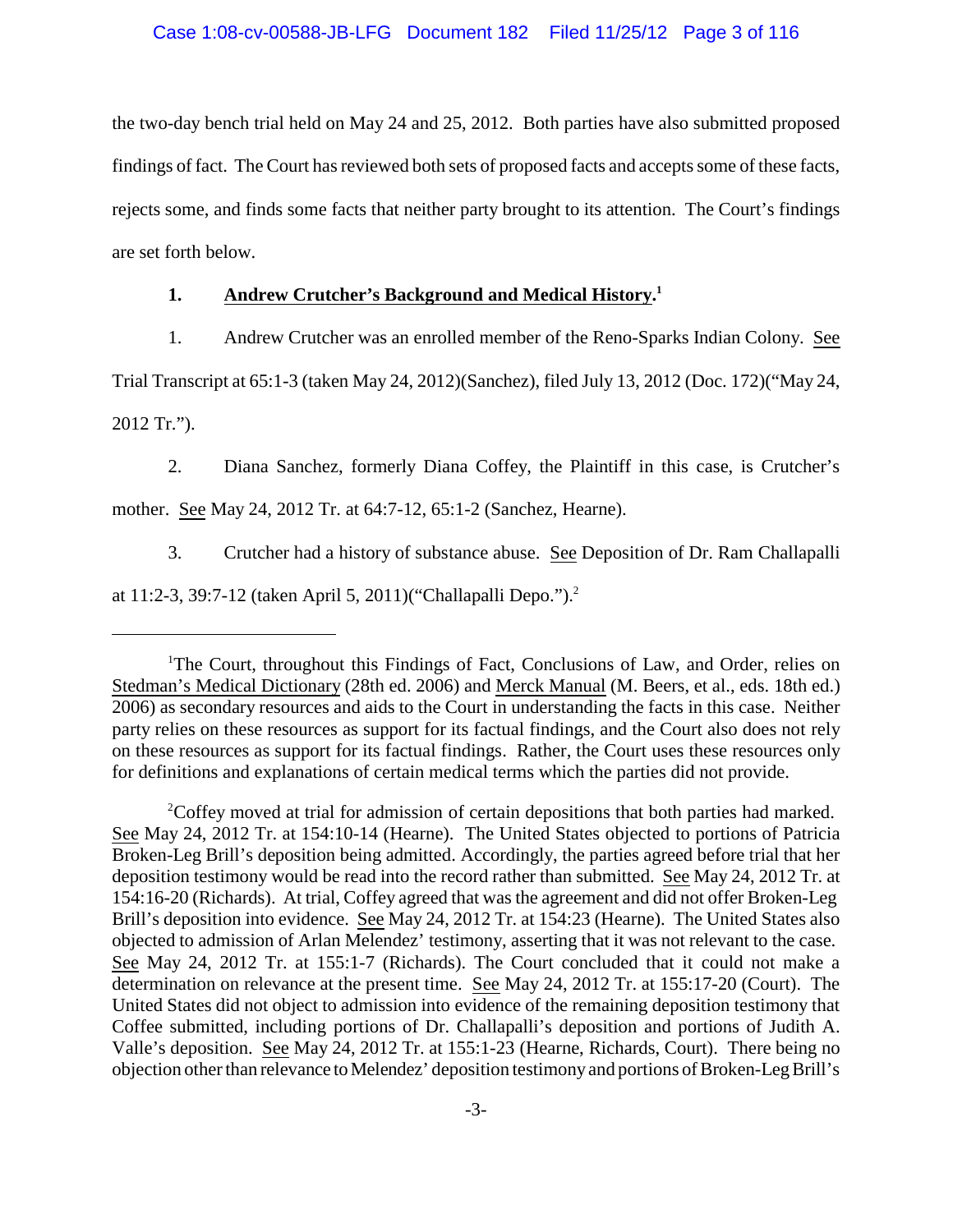# Case 1:08-cv-00588-JB-LFG Document 182 Filed 11/25/12 Page 4 of 116

4. In 2004, Crutcher was diagnosed with nonischemic<sup>3</sup> cardiomyopathy<sup>4</sup> and congestive heart failure.<sup>5</sup> His treating physician thought the origin of his medical condition was possibly substance abuse. See Challapalli Depo. at 7:22-24, 29:14-25.

5. To control his congestive heart failure, Crutcher received in 2004 a prescription for various heart medications, including a diuretic. He also had a defibrillator<sup>6</sup> implanted in his chest. See Challapalli Depo. at 9:17-22, 10:16-17; Plaintiff's Exhibit 1 at H&H Coffey 00028 (Andrew Crutcher's Medical Records Received from Dr. Challapalli and RENOWN Medical Center dated August 24, 2004)("Medical Records from Dr. Challapalli").

6. The signs and symptoms of congestive heart failure are shortness of breath, which

is congestion<sup>7</sup> in the lungs; swelling in the legs, which is congestion in the venous system; swelling

<sup>3</sup> Ischemia is a "[I]ocal loss of blood supply due to mechanical obstruction (mainly arterial narrowing or disruption) of the blood vessel." Stedman's Medical Dictionary 1001 (28th ed. 2006).

Cardiomyopathy is a "[d]isease of the myocardium." Stedman's Medical Dictionary, supra <sup>4</sup> at 313. The myocardium is the "middle layer of the heart, consisting of cardiac muscle." Id. at 1271.

 $5$ "Heart failure (HF), often called congestive heart failure (CHF) or congestive cardiac failure (CCF), is an inability of the heart to provide sufficient pump action to distribute blood flow to meet the needs of the body." Heart Failure, Wikipedia, http://en.wikipedia.org/wiki/Heart\_failure (last visited August 24, 2012)(emphasis omitted).

 ${}^6A$  defibrillator is "[a]ny agent or measure, e.g., an electric shock, that arrests fibrillation of the ventricular muscle and restores the normal beat" of the heart. Stedman's Medical Dictionary, supra, at 500. Fibrilation is "[e]xceedingly rapid contractions or twitching of muscular fibrils, but not of the muscle as a whole." Id. at 722. A fibril is "[a] minute fiber or component of a fiber." Id. at 722.

<sup>7</sup>Congestion is "[p]resence of an abnormal amount of fluid in the vessels or passages of a part or organ; especially, used of blood due to either increased influx or to an obstruction to outflow."

deposition, the Court thus admitted all of the deposition testimony Coffey offered other than Broken-Leg Brill's deposition. See May 24, 2012 Tr. at 155:21-23 (Court). Because neither party cites to any portion of Melendez' deposition to support their factual findings, and because the Court also did not find anything useful in the deposition, the Court also will not rely upon his deposition.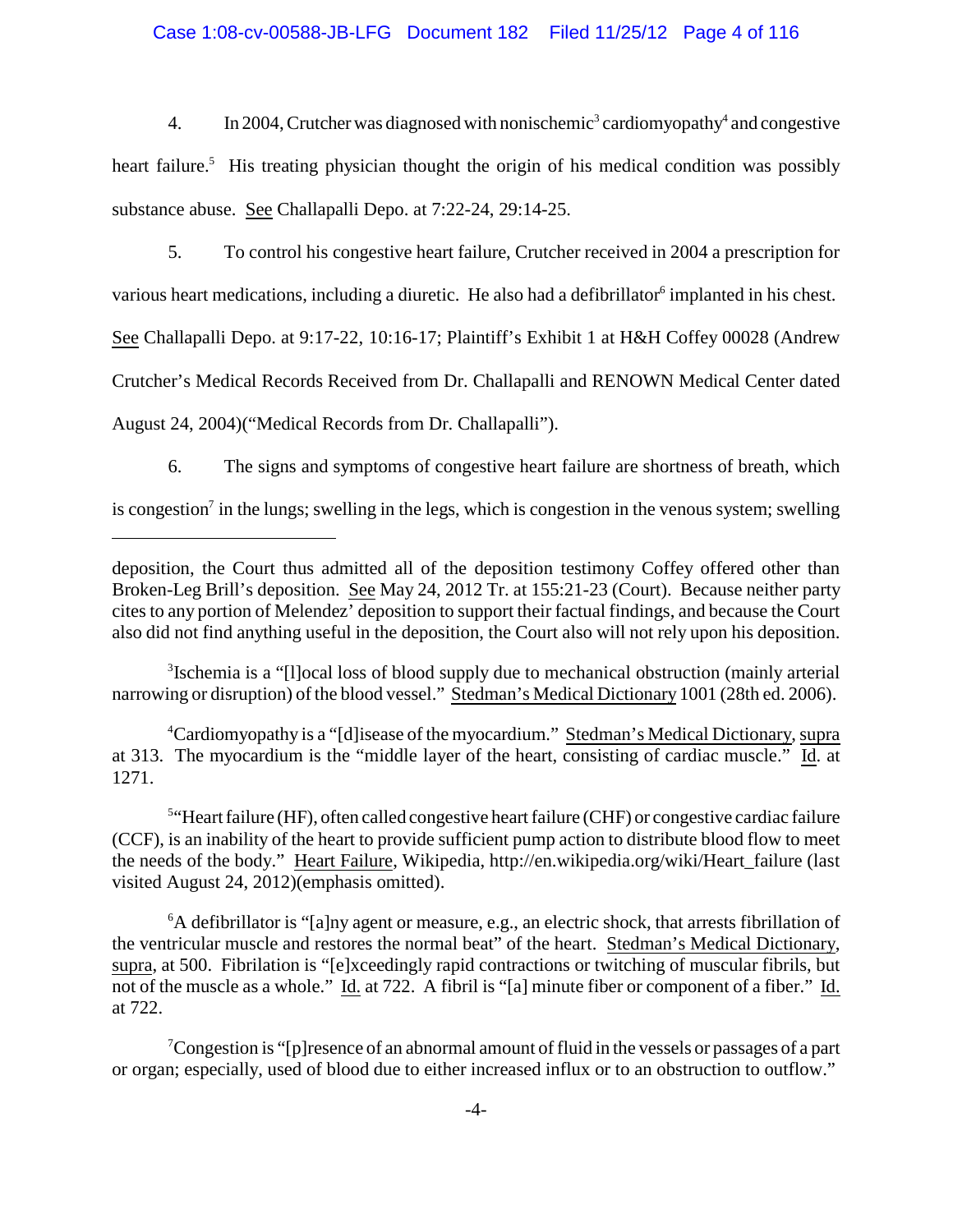#### Case 1:08-cv-00588-JB-LFG Document 182 Filed 11/25/12 Page 5 of 116

in the abdomen or belly; heart murmur or abnormal heart sounds, exercise intolerance, and inability to lie flat in a bed. See Trial Transcript at 244:5-7, 247:19-22, 268:13-22, 269:4-18 (taken May 25, 2012)(Court, Shadoff, Mitchell), filed July 13, 2012 (Doc. 173)("May 25, 2012 Tr."); Challapalli Depo. at 26:11-17.

7. Congestive heart failure is classified in four different classes from I to IV, with IV being the most serious. Class I means that a person can do essentially everything the person wants to do; the person has the disease, but is completely compensated  $-$  not impaired in any fashion. Class II means that it takes very consequential activity to make the individual feel short of breath or tired. See May 25, 2012 Tr. at 252:5-18 (Shadoff).

8. Either alcohol and/or methamphetamine use was the origin of Crutcher's cardiomyopathy, because, when he stopped using those substances, his heart function improved and, when he went back to using those substances, his heart function deteriorated, and he had congestive heart failure once again. See May 25, 2012 Tr. at 247:9-20 (Mitchell, Shadoff).

9. In 2005, Crutcher had a normal aortic valve<sup>9</sup> without aortic regurgitation, a normal

Stedman's Medical Dictionary, supra, at 429.

<sup>&</sup>lt;sup>8</sup>Stedman's Medical Dictionary defines compensation as: "[a] process in which a tendency for a change in a given direction is counteracted by another change so that the original change is not evident." Supra, at 418.

<sup>&</sup>lt;sup>9</sup>The aortic valve is the valve "between the left ventricle and the ascending aorta." Stedman's Medical Dictionary, supra, at 2086. The left ventricle is "the lower chamber on the left side of the heart that receives the arterial blood from the left atrium and drives it by the contraction of its walls into the aorta." Id. at 2114. The aorta is "[a] large artery of the elastic type that is the main trunk of the systemic arterial system." Id. at 114. Arteries carry oxygenated blood from the heart and lungs to the rest of the body, while veins carry blood low in oxygen from the rest of the body back to the heart and lungs. See id. at 144, 2095.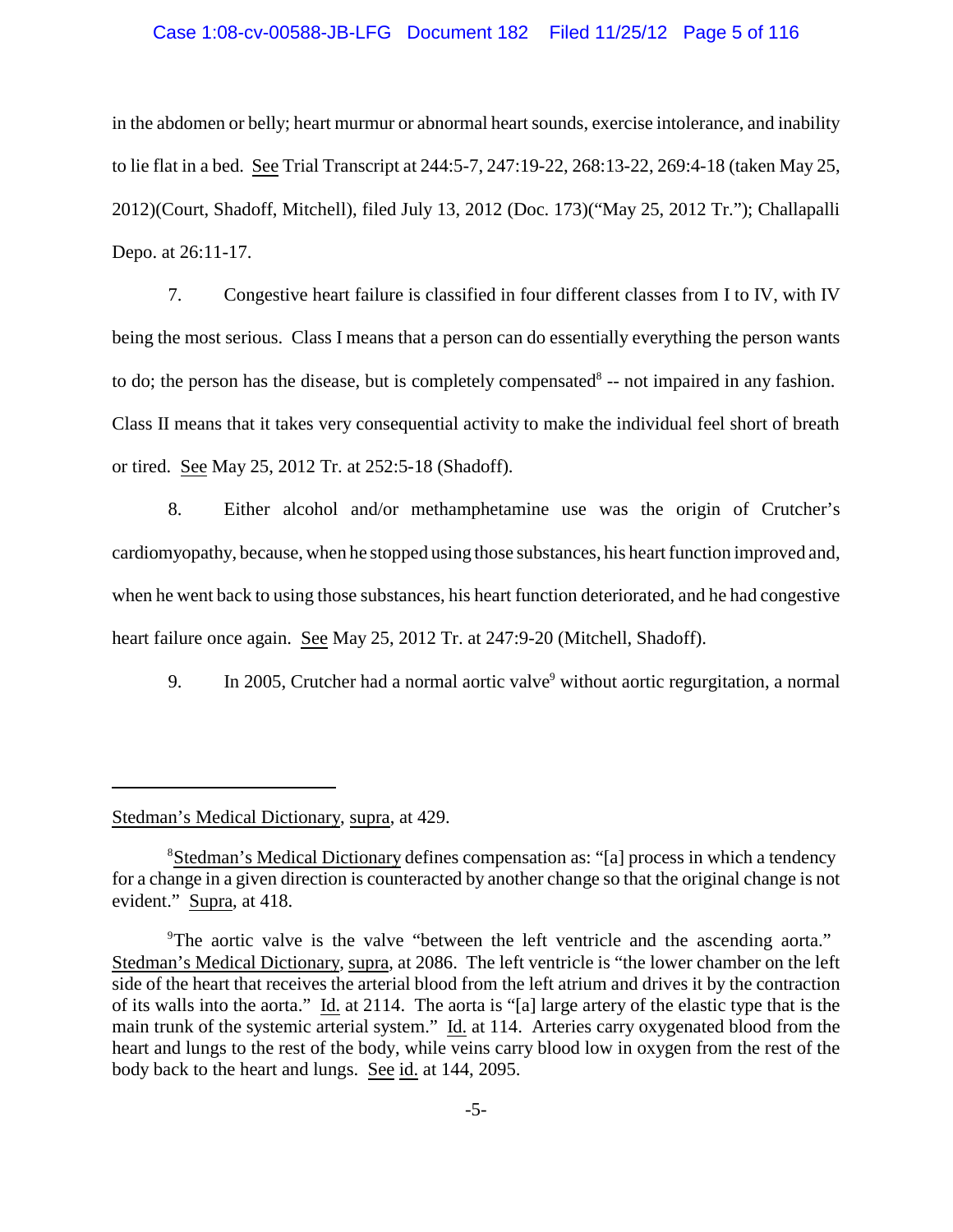mitral valve<sup>10</sup> without mitral regurgitation,<sup>11</sup> a normal tricuspid valve<sup>12</sup> without tricuspid regurgitation, a normal pulmonic valve<sup>13</sup> without pulmonic regurgitation, and was exercising on a regular basis. See Medical Records from Dr. Challapalli at H&H Coffey 00037, 00050.

10. Crutcher did not have a structural abnormality of his heart valves. Crutcher did not have structural valvular disease of any kind. See Defendant's Exhibit E at H&H Coffey 000311 (Report of Findings, Office of the Medical Investigator dated March 15, 2007)("Autopsy Report"); May 25, 2012 Tr. at 277:1-278:6 (Shadoff)(discussing the autopsy report).<sup>14</sup>

<sup>12</sup>The tricuspid valve is the valve "closing the orifice between the right atrium and right ventricle of the heart." Stedman's Medical Dictionary, supra, at 2087. The right atrium is "the right side of the heart that receives the blood from the venae cavae and coronary sinus and to which it passes to the right ventricle." Id. at 177. The inferior vena cava is the vein "that receives the blood from the lower limbs and the greater part of the pelvic and abdominal organs." Id. at 2108. The superior vena cava "returns blood from the head and neck, upper limbs, and thorax to the posterosuperior aspect of the right atrium." Id. at 2111. The coronary sinus is "a short trunk receiving most of the cardiac veins." Id. at 1775. The right ventricle is "the lower chamber on the right side of the heart that receives the venous blood from the right atrium and drives it by the contraction of its walls into the pulmonary artery." Id. at 2115.

 $13$ <sup>13</sup>The pulmonic valve, also called the pulmonary valve, is the valve "at the entrance of the pulmonary trunk from the right ventricle." Stedman's Medical Dictionary, supra, at 2087.

 $14$ <sup>14</sup>The parties dispute whether Crutcher had a structural abnormality of his heart valves or some form of structural valvular disease. Structural abnormalities in the heart can cause "heart valves to not open fully or to let blood leak back into the heart chambers." Nat'l Heart Lung & Blood Inst., What is Heart Valve Disease?, National Heart Lung and Blood Institute, http://www.nhlbi.nih.gov/health/health-topics/topics/hvd/ (last visited August 30, 2012). These structural abnormalities can have various causes, including "[b]irth defects, age-related changes, infections, or other conditions." Nat'l Heart Lung & Blood Inst., supra. Whether Crutcher had structural heart abnormalities is significant, because, as neither party disputes, those with structural

 $10$ <sup>n</sup> The mitral valve is the valve "closing the orifice between the left atrium and left ventricle of the heart." Stedman's Medical Dictionary, supra, at 2087. The left atrium is "the left side of the heart that receives the blood from the pulmonary veins and from which it passes" to "the left ventricle." Id. at 177.

 $11$ Regurgitation means "[a] backward flow, as of blood through an incompetent valve of the heart." Stedman's Medical Dictionary, supra, at 1668.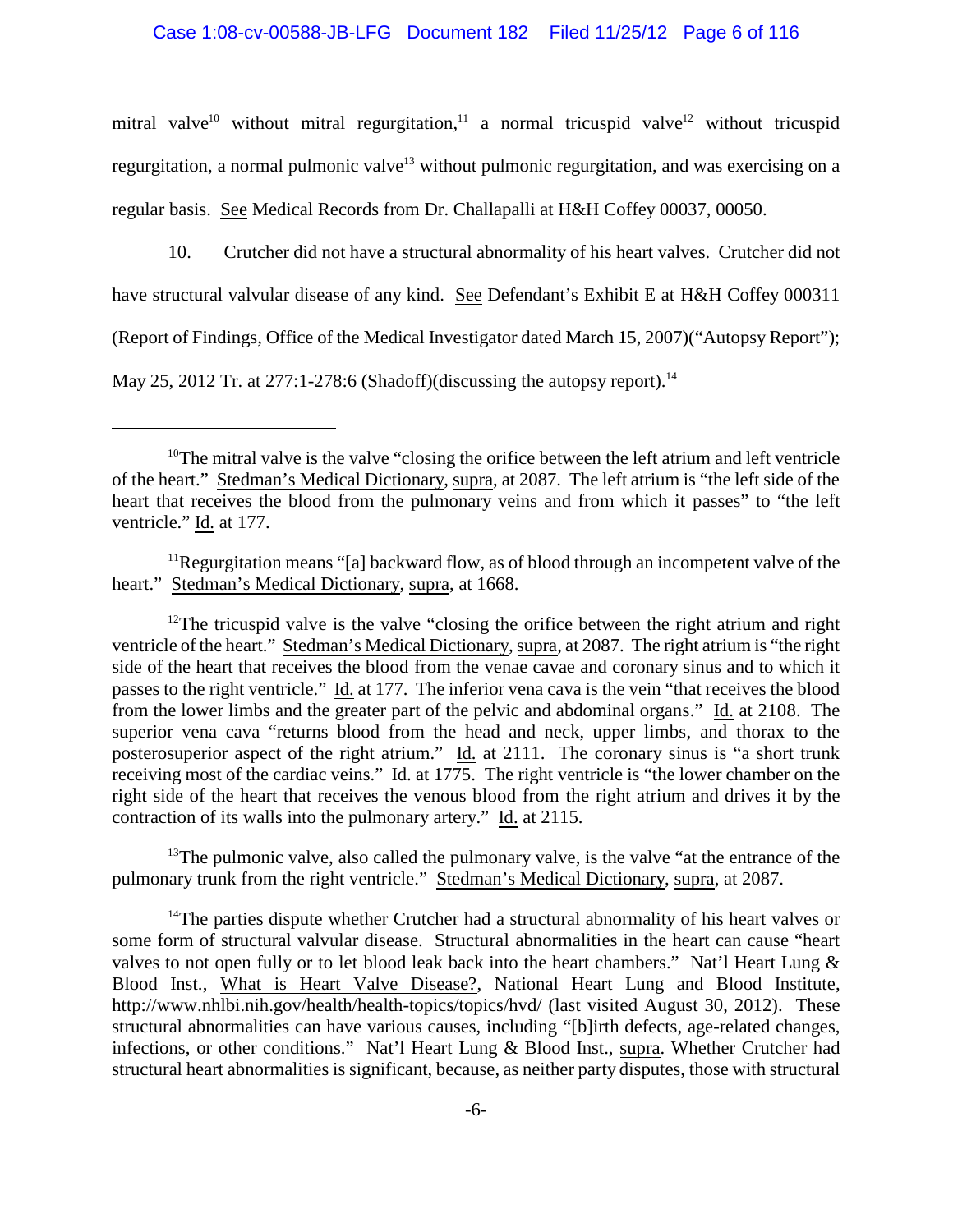The normal heart is relatively resistant to infection. Bacteria and fungi do not easily adhere to the endocardial surface, and constant blood flow helps prevent them from settling on endocardial structures. Thus, 2 factors are generally required for endocarditis: a predisposing abnormality of the endocardium and microorganisms in the bloodstream (bacteremia).

Merck Manual, supra, at 724. The Merck Manual also relates: "Endocarditis can occur at any age. Men are affected about twice as often. IV drug abusers and immunocompromised patients are at highest risk." Merck Manual, supra, at 724.

At trial, Dr. Neil Shadoff, the United States' expert, testified that Crutcher did not have structural heart abnormalities. For this conclusion, he relied on several different facts, including: (i) Dr. Challapalli's medical records indicating that, at certain times, Crutcher had no regurgitation of blood from each valve that would suggest his heart problems were structural, see May 25, 2012 Tr. at 248:2-249:24 (Mitchell, Shadoff); (ii) Crutcher's medical history of drug and alcohol abuse, and not following a medication regime, would aggravate his heart condition based on a resurgence of his cardiomyopathy, see May 25, 2012 Tr. at 250:7-253:6 (Mitchell, Shadoff); (iii) Crutcher's relatively normal health condition and physical abilities when he was taking his medication, and not abusing drugs or alcohol, see May 25, 2012 Tr. at 250:7-253:6 (Mitchell, Shadoff); (iv) echocardiograms -- effectively an ultrasound of the heart -- taken after Crutcher had demonstrated signs of regurgitation in his valves indicated that those problems had resolved themselves, see May 25, 2012 Tr. at 310:2-10 (Shadoff); (v) the autopsy report states that Crutcher's uninfected heart valves -- the valves other than the tricuspid valve -- were "normally formed, thin and pliable and free of vegetations and degenerative changes," Autopsy Report at H&H Coffey 000311; May 25, 2012 Tr. at 277:1-278:6 (Shadoff); and (vi) the endocarditis infection took place in the tricuspid valve, which indicates that intravenous drug abuse may have played a role in the infection as opposed to a structural heart problem, see May 25, 2012 Tr. at 281:5-9 (Shadoff). In comparison, Dr. Joseph Paris, Coffey's expert, relies heavily upon Dr. Challapalli's medical records which demonstrated that Crutcher had regurgitation in his heart valves. See May 24, 2012 Tr. at 33:23-34:9 (Paris). Dr. Challapalli's, Crutcher's treating physician, stated in his deposition that Crutcher's "mintral regurgitation probably was not due to any structural defect in his heart valves." Challapalli Depo. at 58:20-59:2. Dr. Challapalli noted that there are "all sorts of different causes of, of mitral regurgitation." Challapalli Depo. at 59:1-2. Dr. Challapalli explained his rationale:

What most likely caused his mitral regurgitation was his left ventricle was dilated and stretched, and as a result, since the, the surface area that the leaflets have

heart problems are more predisposed to endocarditis -- what both parties agree was the cause of Crutcher's death. The Merck Manual defines endocarditis as follows: "Infective endocarditis is infection of the endocardium, usually with bacteria (commonly, streptococci and staphylococci) or fungi. It produces fever, heart murmurs, petechia, anemia, embolic phenomena, and endocardital vegetations. Vegetations may result in valvular incompetence or obstruction, myocardial abscess, or mycotic aneurysm." Merck Manual at 724 (M. Beers, et al., eds. 18th ed. 2006). The Merck Manual notes: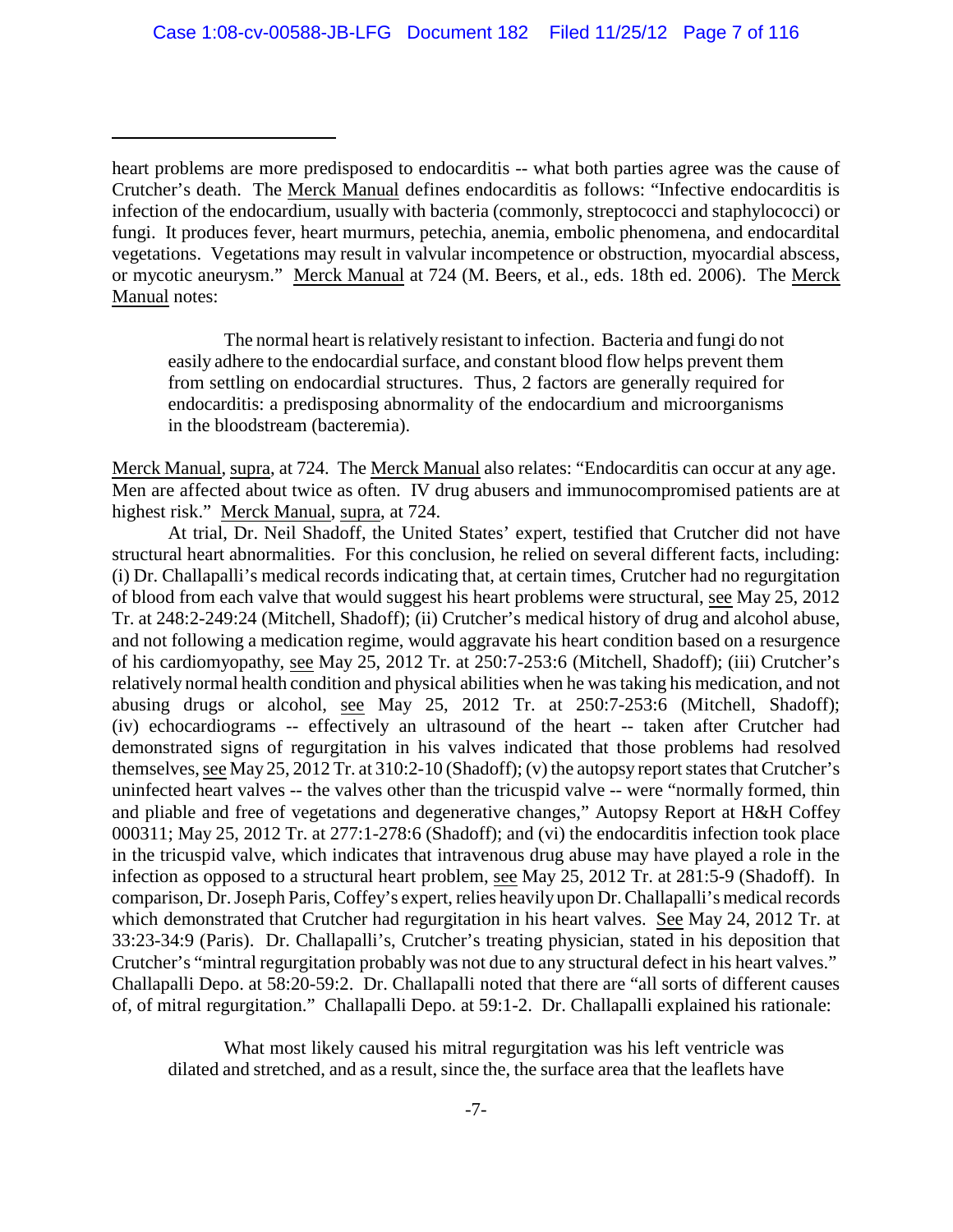11. Crutcher did not have coronary artery disease and did not have uncontrolled high blood pressure that would cause his cardiomyopathy. See May 25, 2012 Tr. at 247:11-22 (Shadoff).

12. When Crutcher engaged in substance abuse, i.e., use of alcohol or drugs, like he did

in late 2005, his condition deteriorated, and he developed heart failure symptoms. When he stopped

drinking and/or using drugs, however, and resumed his medications, his condition would rapidly

So the mitral regurgitation in and of itself at 2 plus, which is moderate, may not be so severe, but it's an indication of the severity of his overall left ventricular systolic function, which is an indication of how severe his heart muscle weakness is.

Challapalli Depo. at 59:3-13. Dr. Challapalli also stated, when asked if "alcoholic cardiomyopathy [can] be reversed," that it can be reversed if there is "[c]omplete abstinence from alcohol, and also usually replenishment of thiamine, [in] which those patients typically are depleted." Challapalli Depo. at 61:7-16.

The evidence supports the conclusion that Crutcher did not have structural abnormalities in his heart valves or structural valvular disease. Dr. Challapalli, Crutcher's treating physician, acknowledged that, while Crutcher had notable heart problems, his problems were "likely not due to any structural defect in his heart valve." Challapalli Depo. At 58:24-25. He treated Crutcher over a long period of time and would have significant familiarity with Crutcher's heart condition. See Challapalli Depo. at 9:4 (Challapalli). Likewise, the autopsy report indicated that Crutcher's heart valves, other than the one infected with endocarditis, were "normally formed, thin and pliable and free of vegetations and degenerative changes." Report of Findings, Office of the Medical Investigator at H&H Coffey 000311. It is also telling that, on some occasions when Crutcher visited Dr. Challapalli, his heart valves had no regurgitation that would suggest he had structural problems with his heart valves. See Challapalli Depo. at 26:2-17. He had regurgitation problems more frequently when he was not taking care of his body, such as abusing drugs and/or alcohol, or not taking his medication. See Challapalli Depo. at 28:17-24, 39:7-13. Furthermore, Dr. Paris does not explain why Dr. Challapalli's records, which no one disputes support a conclusion that Crutcher had notable heart problems, suggest that Crutcher had structural problems that would always be present regardless of Crutcher's lifestyle -- such as not abusing drugs and/or alcohol. Dr. Challapalli, who made those records, does not believe that Crutcher had structural problems with his heart valves. Consequently, the evidence more strongly supports the conclusion that Crutcher did not have structural heart valve problems.

to close on is greater when the left ventricle is dilated that's called anular dilation. And that's the mechanism of his mitral regurgitation.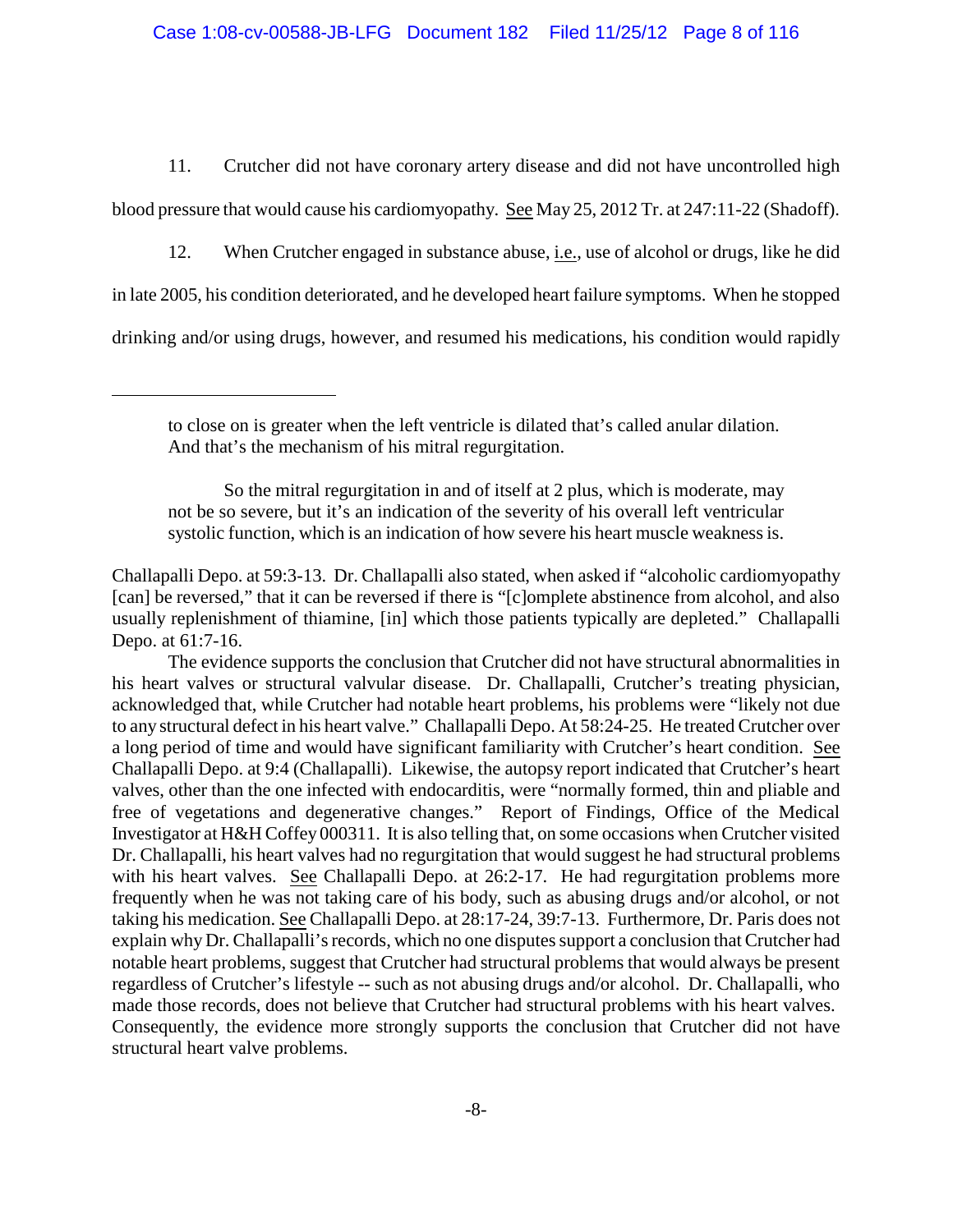#### Case 1:08-cv-00588-JB-LFG Document 182 Filed 11/25/12 Page 9 of 116

improve, within a few weeks, to class I or perhaps class II heart failure symptoms. See Plaintiff's Exhibit 2 at H&H Coffey 001347 (Documents Re: Andrew Crutcher, Received by Way of Subpoena to Reno-Sparks Tribal Health Center); Medical Records from Dr. Challapalli at H&H Coffey00048; Challapalli Depo. at 39:7-19, 41:2-23.

13. When he returned to substance abuse and stopped his medications, there would, after about four months, be a decline in heart function or decompensation. See May 25, 2012 Tr. at 250:8-251:16 (Shadoff, Mitchell); Plaintiff's Exhibit 4 at H&H Coffey000290-91 (Medical Records from Gallup Detention).<sup>15</sup>

14. Crutcher had gaps in time when he did not fill his medication prescriptions for several months at a time. See May 25, 2012 Tr. at 254:17-255:3 (Mitchell, Shadoff); Medical Records from Gallup Detention at H&H Coffey.

15. Dr. Challapalli did not see Crutcher between May 2005, and January 2006. See Challapalli Depo. at 38:7-11, 42:9-13; Medical Records from Dr. Challapalli at H&H Coffey00048.

16. A progress note record dated January 16, 2006, in Crutcher's medical records from Sierra Nevada Cardiology Associates is the last notation in the medical records indicating that Dr. Challapalli saw Crutcher; at that time, Crutcher had Class I to perhaps Class II heart failure symptoms. See Challapalli Depo. at 38:7-11, 41:13-23, 42:9-13; Medical Records from Dr. Challapalli at H&H Coffey 00048.

17. At that time, Crutcher's ability to function was essentially normal, and he had limited ability to function only with extreme exertion. See May 25, 2012 Tr. at 253:3-6 (Mitchell, Shadoff).

### **2. Crutcher's Conviction and Incarceration in Nevada Through the BIA.**

<sup>&</sup>lt;sup>15</sup>Decompensation means "[a] failure of compensation in heart disease." Stedman's Medical Dictionary, supra, at 497.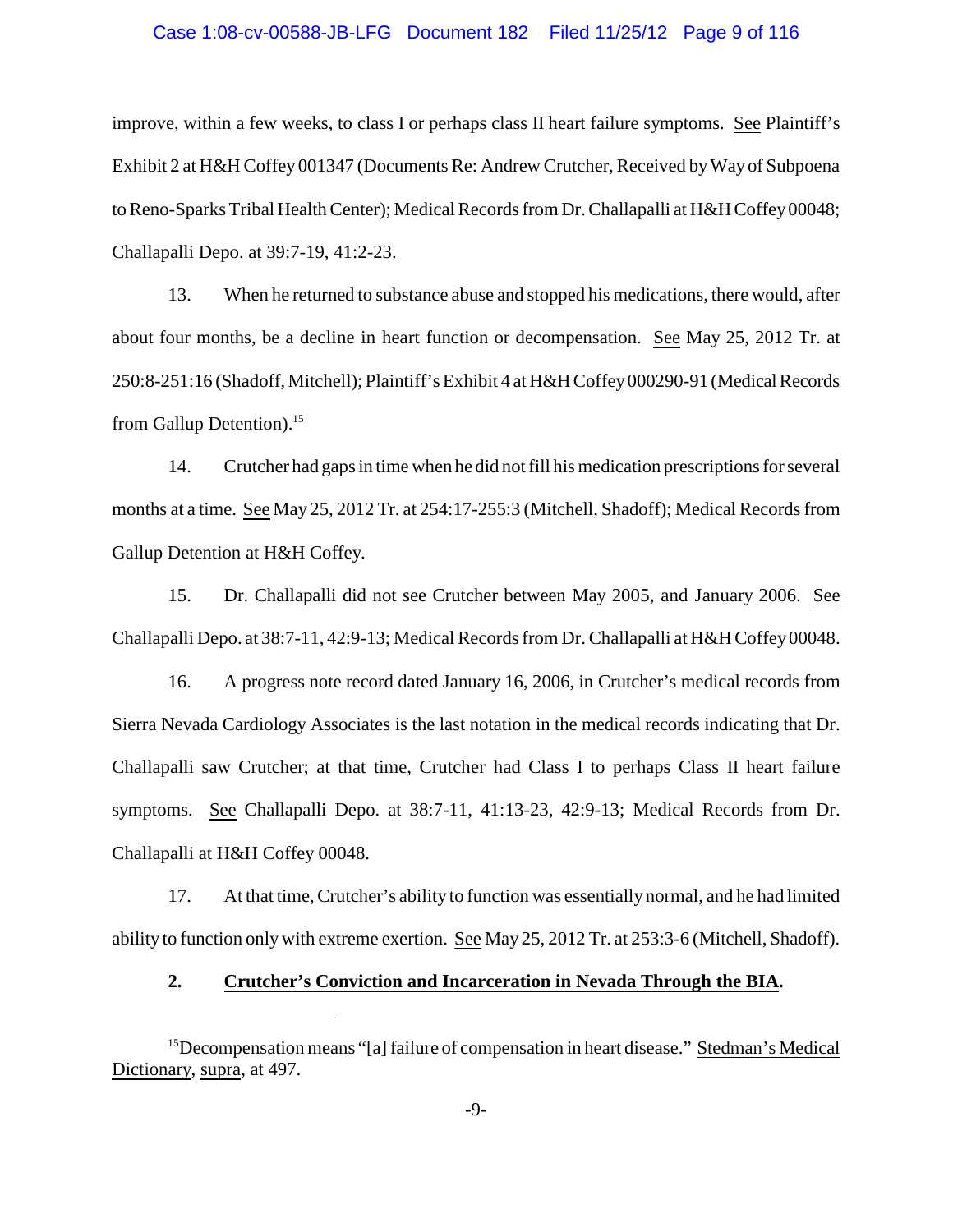#### Case 1:08-cv-00588-JB-LFG Document 182 Filed 11/25/12 Page 10 of 116

18. Congress provided that the BIA "shall be responsible for providing . . . law enforcement services in Indian country . . . ." 25 U.S.C. § 2802.

19. Following Crutcher's arrest for the discharge of a firearm on the Reno-Sparks Indian Reservation, in April 2006, Crutcher was tried in the Reno-Sparks Indian Colony Tribal Court and was convicted of a violent offense. See Errata: Amended and Consolidated Complaint  $\P$  11, at 4, filed February 1, 2012 (Doc. 118)("Errata Complaint").

20. In May 2006, the tribal court sentenced Crutcher to 360 days in Detention Facility for a weapons offense and committed him to custody at an available detention facility, the Washoe County Detention Facility, a contract detention facility with the BIA. See Errata Complaint ¶ 19, at 5.

21. Crutcher's treating physician, Dr. Ram Challapalli, M.D., wrote a letter to the Tribal Court services to explain that Crutcher had a life-threatening heart condition. See Challapalli Depo. at 66:10-22.

22. The last time Dr. Challapalli treated Crutcher he was "stabilized," which means that he was functioning day-to day, he could perform normal daily activities, his blood pressure was stable, his heart rate was stable, and he was not complaining of symptoms of congestive heart failure, which would be swelling in the legs, shortness of breath, exercise intolerance, inability to lie flat in a bed. See Challapalli Depo at 26:2-8, 12-17.

23. Crutcher has a large chest and is "barrel chested." Medical Records from Dr. Challapalli at H&H Coffey 00037.

24. At the time of his incarceration in 2006, an observer would not have been able to tell that Crutcher had a bad heart. He was living a normal life and would lift weights. See May 24, 2012 Tr. at 75:2-5, 76:2-6 (Hearne, Sanchez).

-10-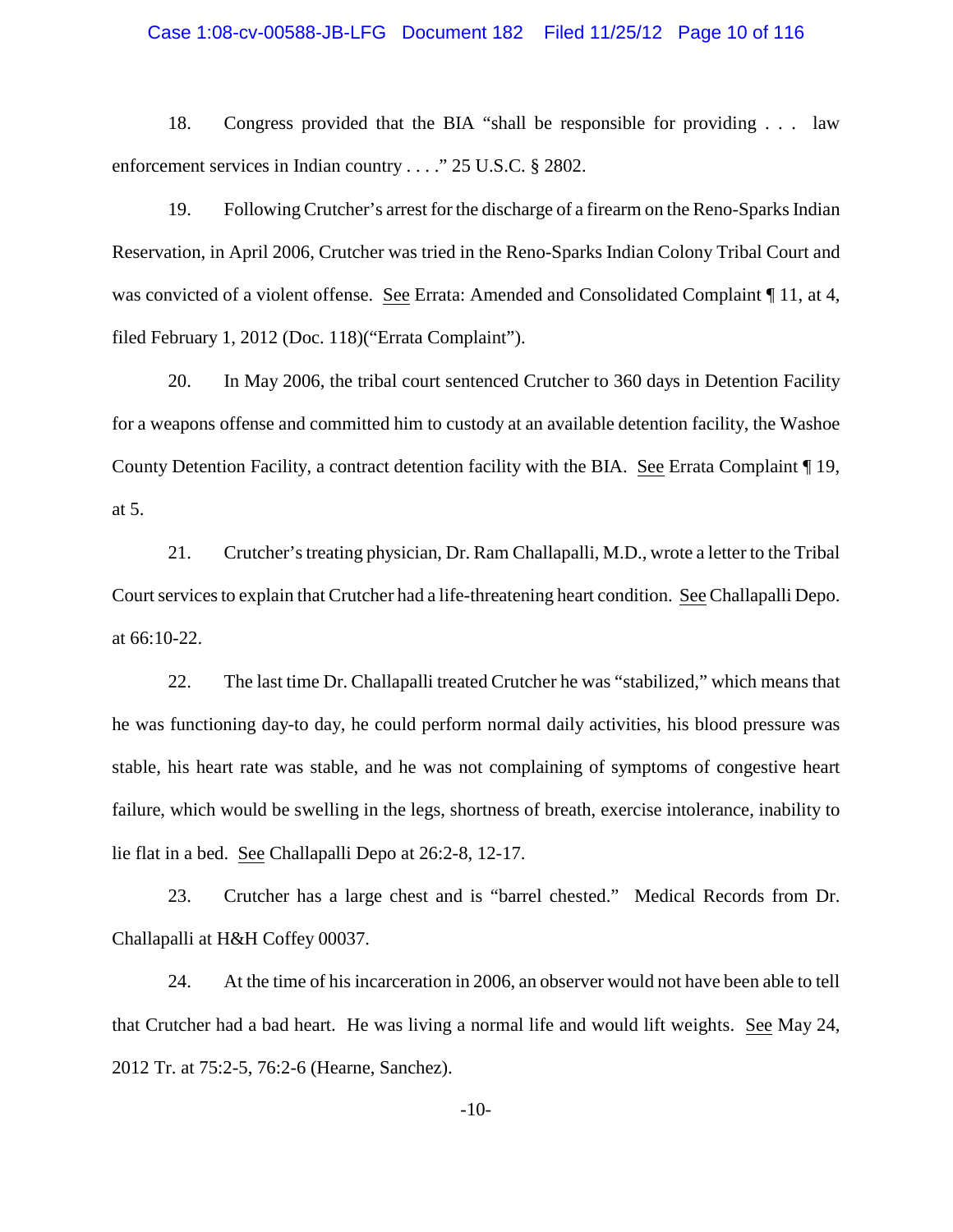#### Case 1:08-cv-00588-JB-LFG Document 182 Filed 11/25/12 Page 11 of 116

25. From a medical perspective, there were no medical conditions that would have made it infeasible to incarcerate Crutcher. See May 25, 2012 Tr. at 257:10-14 (Mitchell, Shadoff).

26. Crutcher's medical condition was controllable on an outpatient basis. See May 25, 2012 Tr. at 257:15-16 (Mitchell, Shadoff).

27. Medically, Crutcher could get back to virtually a normal lifestyle and exertional capacity. See May 25, 2012 Tr. at 257:16-18 (Mitchell, Shadoff).

28. As part of the Bureau of Indian Affairs Officer of Justice Services ("BIA-OJS"), the BIA is required to provide detention services or provide detention beds for American Indian inmates for tribal courts that do not have a tribal detention program or the ability to house inmates. See May 24, 2012 Tr. at 173:10-20 (Mitchell, Anchondo).

29. The United States and BIA picked up Crutcher for incarceration not because of a contract with the Reno-Sparks Indian Colony, but because of a fundamental trust responsibility to the Indian population to protect the public health and safety. See, generally, Cherokee Nation v. Georgia, 30 U.S. (5 Pet.) 1, 17 (1831)(stating that the American Indian nations may "be denominated domestic dependent nations . . . . They are in a state of pupilage. Their relation to the United States resembles that of a ward to his guardians."); Cobell v. Norton, 240 F.3d 1081, 1086 (D.C. Cir. 2001)("The federal government has substantial trust responsibilities toward American Indians . . . . Such duties are grounded in the very nature of the government-Indian Relationship.").

30. During his incarceration at theWashoeCountyDetention Center, Crutcher completed his diploma and was recommended to go to community college when he was released from detention. See May 24, 2012 Tr. at 78:25-79:14 (Hearne, Sanchez).

31. In 2006, Vincente Anchondo was the Supervisory Correctional Program Specialist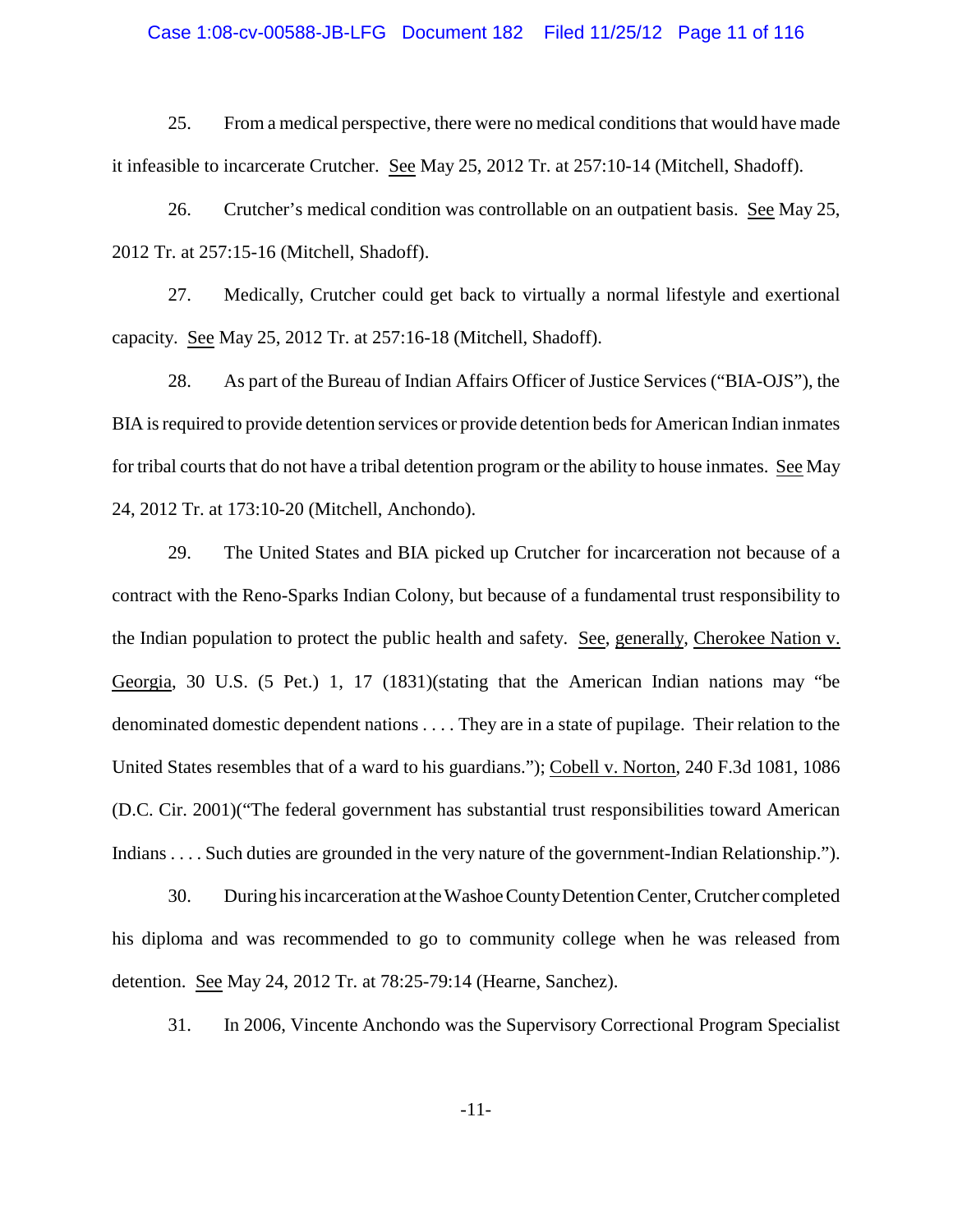#### Case 1:08-cv-00588-JB-LFG Document 182 Filed 11/25/12 Page 12 of 116

for BIA, District III, Phoenix, Arizona. His duties included oversight of Public Law 93-638<sup>16</sup> contracts, which are contracts between the BIA and tribes that facilitate the tribes operating their own detention programs under the Indian Self-Determination Act. See May 24, 2012 Tr. at 172:7- 24, 235:1-10 (Mitchell, Anchondo).

32. There is no regulation or requirement that directs the BIA to issue a procurement contract with a specific entity for contract beds. That process is based on the determination of the Contracting Officer Technical Representative, the program area specialist, with the possible assistance of the Supervisory Correctional Program Specialist from the region of the procurement contract facility. See May 24, 2012 Tr. at 173:19-175:9 (Mitchell, Anchondo).

33. Detention services or beds for American Indian inmates are obtained by considering a number of factors, including: (i) the location of the facility; (ii) who is willing to contract with BIA and if they have the bed space to contract with BIA; (iii) what services the programs provide; and (iv) what options are available. See May 24, 2012 Tr. at 173:19-175:3 (Mitchell, Anchondo).

34. Anchondo's duties as the SupervisoryCorrectional Program Specialist also included providing detention services through a procurement contract-beds program -- a program in which the BIA would contract with certain state detention facilities to take custody of tribal inmates. See May 24, 2012 Tr. at 172:25-173:3 (Anchondo).

 $16$ Public-Law 93-638 Contracts, also known as 638 contracts, are contracts between the United States government and American Indian tribes in which the United States government contracts with a tribe to provide services and obligations which the BIA would otherwise be required to provide. See 25 U.S.C. § 450f. "The Indian Self-Determination and Education Assistance Act of 1975 ('ISDEAA'), Public Law 93-638, authorizes federal agencies to contract with Indian tribes to provide services on the reservation." Snyder v. Navajo Nation, 382 F.3d 892, 896 (9th Cir. 2004)(citing 25 U.S.C. §§ 450-450n). "The purpose of the ISDEAA is to increase tribal participation in the management of programs and activities on the reservation." Snyder v. Navajo Nation, 382 F.3d at 896-97.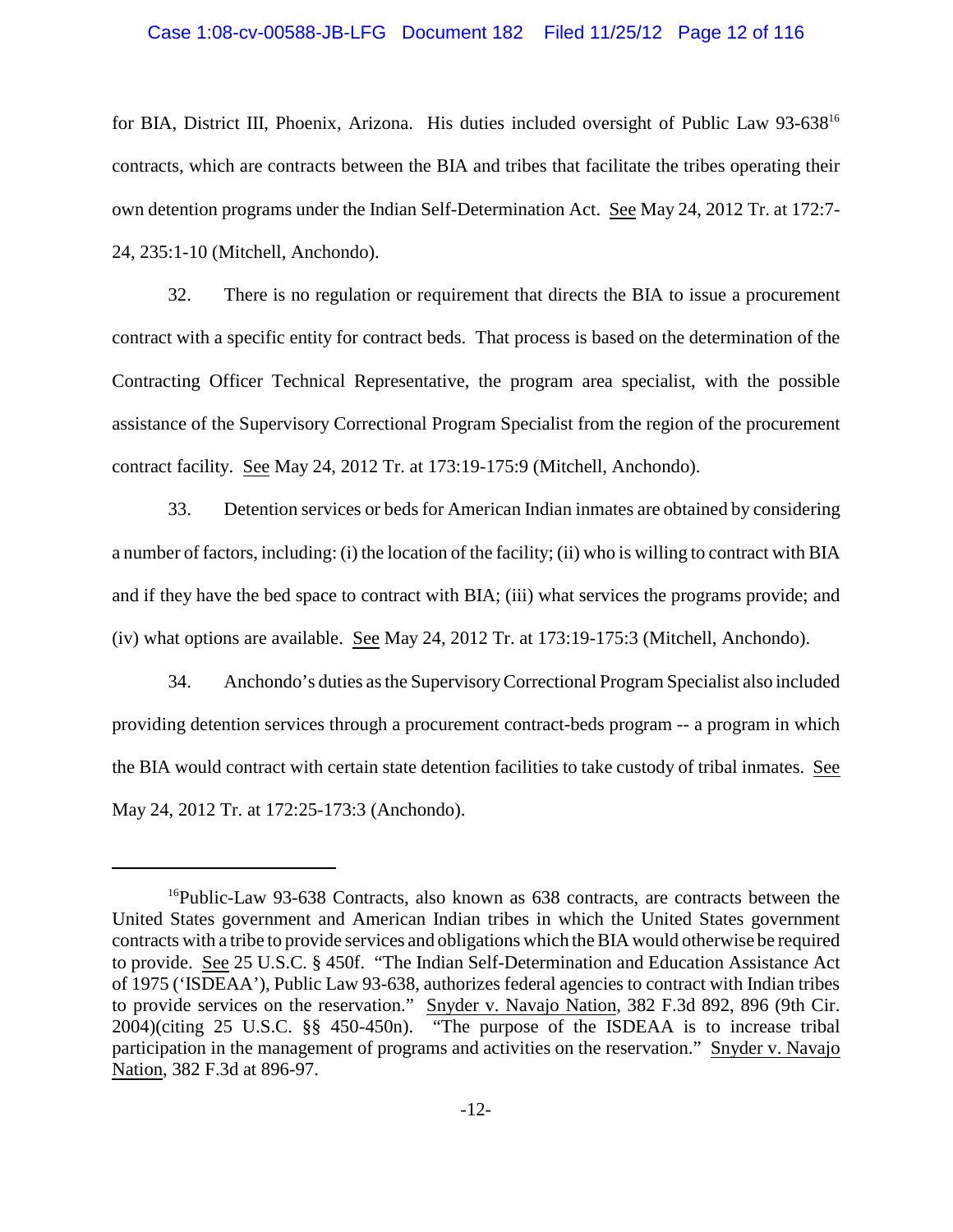### Case 1:08-cv-00588-JB-LFG Document 182 Filed 11/25/12 Page 13 of 116

35. In terms of making a decision where to place American Indian inmates, various matters are taken into consideration, including: (i) budgetary concerns; (ii) the number of beds BIA is filling in a certain area that would inhibit new arrests to come into the facility; and (iii) the facility's medical program, including proximity to a hospital. See May 24, 2012 Tr. at 178:10- 181:17 (Mitchell, Anchondo).

36. The Washoe County Detention Facility provided detention services and beds to the

BIA pursuant to a procurement contract. See May 24, 2012 Tr. at 174:10-18 (Mitchell, Anchondo).

The Reno-Sparks Indian Colony did not have a detention facility. See May 24, 2012 Tr. at 173:4-9

(Mitchell, Anchondo).

### **3. The BIA's Procurement Contract with MCDC.**

37. McKinley County is a county of New Mexico and is not a part of any Indian nation.

See, generally, McKinley County, http://www.co.mckinley.nm.us/ (last visited Nov. 17, 2012).<sup>17</sup>

<sup>&</sup>lt;sup>17</sup>Rule 201 of the Federal Rules of Evidence provides that a "court may judicially notice a fact that is not subject to reasonable dispute because it: (1) is generally known within the trial court's territorial jurisdiction; or (2) can be accurately and readily determined from sources whose accuracy cannot reasonably be questioned." Fed. R. Evid. 201(b). "A court has discretion to take judicial notice of such facts, whether requested or not." In re Thornburg Mortg., Inc. Securities Litigation, No. CIV 07-0815 JB/WDS, 2009 WL 5851089, at \*1 (D.N.M. Dec. 21, 2009)(Browning, J.)(citing Fed. R. Evid. 201(c)). Furthermore, courts may appropriately take judicial notice of the sovereign character of parties and historical facts related to sovereign actions. See Puente v. Spanish Nat'l State, 116 F.2d 43, 45 (2d Cir. 1940)("Courts take judicial notice of the sovereign character of a defendant and, in case of doubt, address their own inquiries to the executive."); Cowlitz Tribe of Indians v. City of Tacoma, 253 F.2d 625, 626 (9th Cir. 1958)("As a matter of history of which the District Court could take judicial notice, the United States did occupy all this territory, as sovereign and possessor, and has acted as the proprietor or grantor of all the lands involved for century.").

That McKinley County is a New Mexico County and not part of any Indian nation meets both of the factors listed in rule 201(b). That McKinley County is a New Mexico county, not part of any Indian tribe, is generally known within the District of New Mexico. That McKinley County is a New Mexico county can also be accurately and readily determined from sources, the accuracy of which cannot be questioned. See e.g., Office of the N. M. Secretary of State, New Mexico Blue Book 338, 339 (Kathryn A. Flynn, ed., July 2012); McKinley County, http://www.co.mckinley.nm.us/ (last visited Nov. 17, 2012).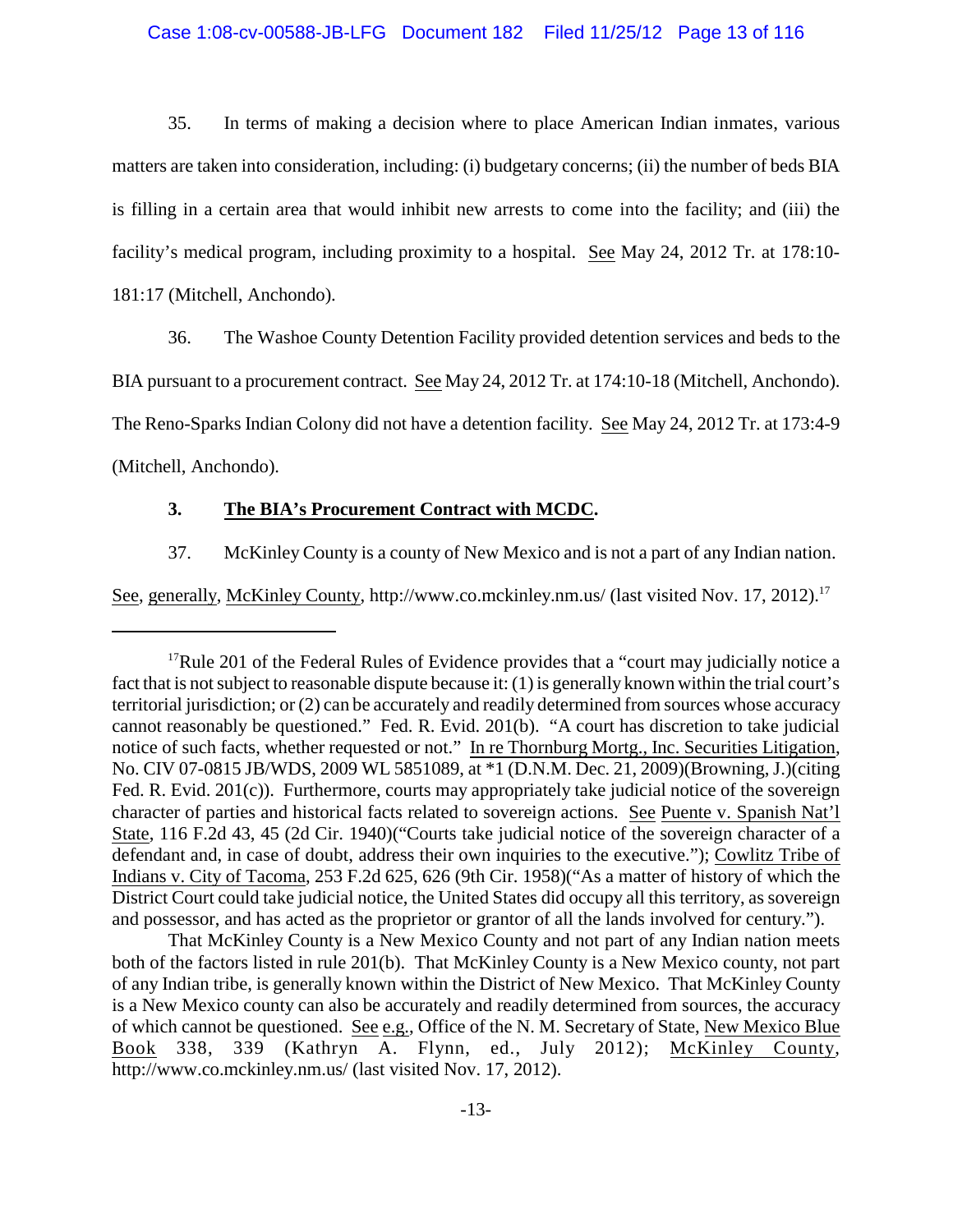In addition to being both generally known and accurately and readily determinable from multiple sources, McKinley County's origin, beyond just its status as a county, has been recounted in multiple New Mexico history books as a paramount example of politics in the old west. McKinley County was established as a New Mexico county on February 23, 1899, shortly after its bipartisan endorsement was brokered in exchange for support of Otero County's creation on January 30, 1899. See Leon C. Metz, Pat Garret, The Story of a Western Lawman 215 (1974). The legislative bill was the product of a plan to end a stand off, which had arisen out of an attempt to execute a Doña Ana County bench warrant, between Doña Ana County Sheriff Pat Garret -- recently having returned from a seventeen-year law enforcement hiatus after killing William ("The Kid") H. Bonney in Lincoln County -- and Oliver M. Lee -- a New Mexico state senator in 1922 and 1924, and director of the Federal Land Bank of Wichita, Kansas. See William H. Keleher, The Fabulous Frontier 211 (1945). The stand off began at Wildey Well Ranch on July 13, 1898, at daybreak, when Lee and Jim Gililland awoke to Garret's posse's gunshots tearing apart their beds on the top of the adobe building on which they slept. See Keleher, supra, at 220-22. While Lee and Gililland were fortunate that Garret and his posse missed them from the shed only thirty-seven feet away, Garret's deputy, Kent Kearney, taking three fatal shots, was not as lucky, his death ending the small possibility of Lee's and Gililland's peaceful surrender. See Keleher, supra, at 221-22. Lee, however, had friends in high places, including Albert Bacon Hall -- a prominent New Mexican and later United States Secretary of the Interior -- and William A. Hawkins -- a member of the New Mexico Council. See Keleher, supra at 223.

Mr. Keleher explains the plan that eventually took away Garret's jurisdiction and ability to arrest -- or otherwise enforce the law upon -- Lee:

Albert Bacon Fall and W.A. Hawkins devised a plan to have the Legislature of New Mexico create a new county out of portions of Doña Ana, Socorro, and Lincoln Counties. The Argument was that the El Paso and Northeastern Railway was being built through that strip of the territory, that a new county was required to facilitate the business of the Territory and its inhabitants.

The Prospects were not particularly favorable for the passage of the bill for the creation of a new county. Thomas Benton Catron, always unfriendly toward Oliver M. Lee, and for many years hostile politically and otherwise to Albert Bacon Fall, was in the Territorial Council and virtually in command of that branch of the Legislature. There had been a long standing feud between Tom Catron and Governor Miguel A. Otero. In the lower house, Major William H. H. Llewellyn was an important member and personally hostile to Oliver Lee.

Hawkins and Fall, however, . . . obtained support from Governor Otero, because of a provision in the bill that proposed the new county should be named in his honor. Never suspecting the scheme behind the new county idea, Tom Catron balked at the name "Otero County," but finally agreed to go along after obtaining from Fall and Hawkins a promise for his pet bill to create McKinley County in the western part of the territory.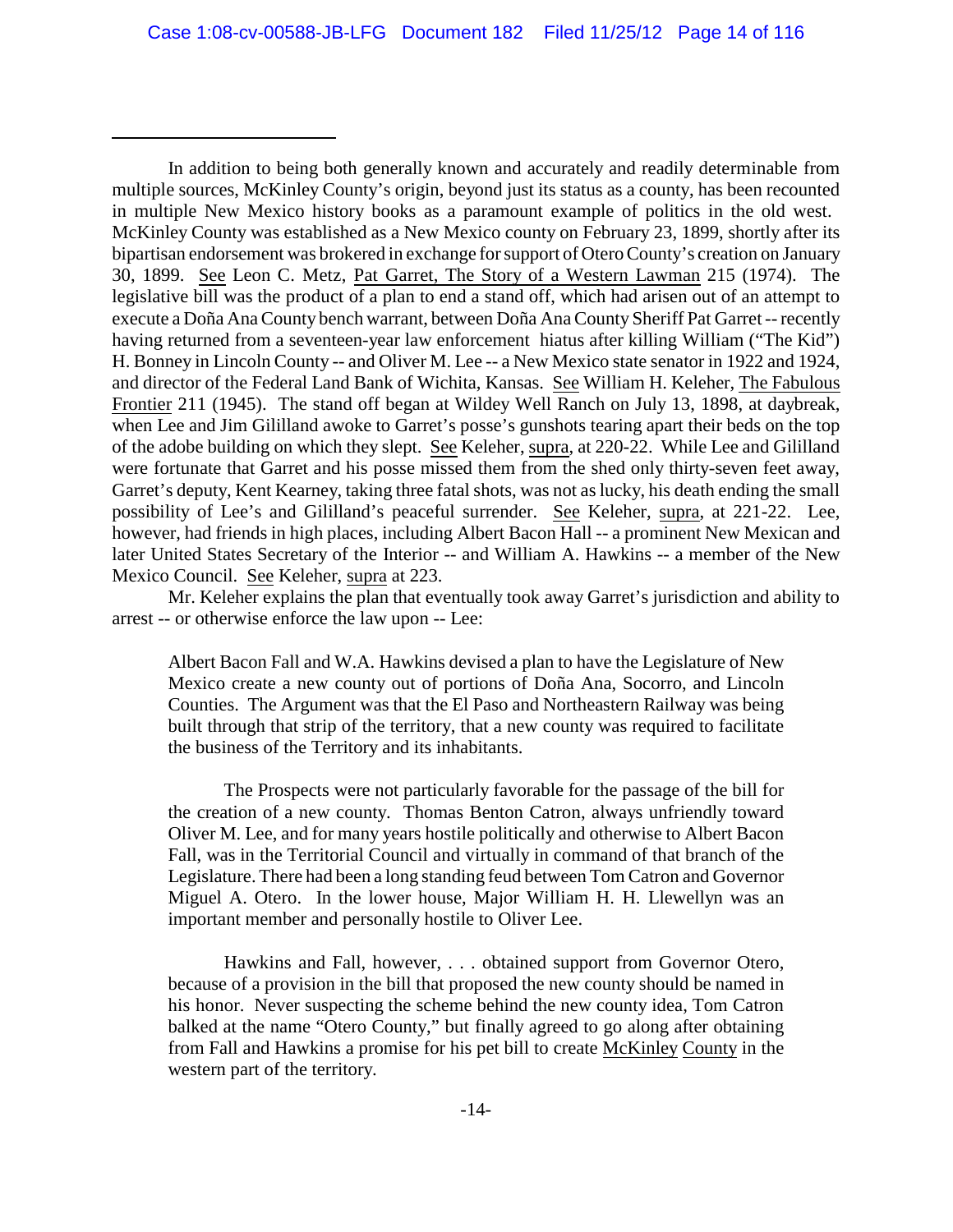## Case 1:08-cv-00588-JB-LFG Document 182 Filed 11/25/12 Page 15 of 116

38. The BIAhad a procurement contract with McKinleyCountyto provide detention-bed services at the MCDC. See May 24, 2012 Tr. at 174:19-23, 234:19-23 (Mitchell, Anchondo, Court).

39. At some point in 2005, Anchondo, who at the time was the Lead Corrections Officer at the Truxton Canyon Adult Detention Facility ("Truxton Canyon"), determined that he needed to place inmates from Truxton Canyon at the MCDC. See May 24, 2012 Tr. at 172:7-12, 175:10-19 (Anchondo, Mitchell).

40. In September 2005, there was an existing procurement contract between the BIA and McKinley County for detention services at the MCDC and there were American Indian inmates housed at that facility. See May 24, 2012 Tr. at 175:16-19, 176:1-177:22 (Anchondo, Mitchell).

41. Anchondo, personally, performed a physical inspection of the MCDC with respect to the transfer of the inmates from Truxton Canyon to MCDC. See May 24, 2012 Tr. at 175:24- 177:14 (Mitchell, Anchondo).

After the Legislature adjourned, . . . Catron and others were soon aware that the "Otero County" bill had been put through largely to help . . . Lee out of his difficulties. Examination of the boundary lines fo the new county disclosed that the White Sands country in which . . . it was alleged that [Colonel Fountain and his son Henry] had been murdered [by Lee and Gilliland], was no longer in Doña Ana County, but in Otero County; that Otero County and not Doña Ana County would thereafter have jurisdiction of the case[] against Oliver Lee . . . for murder of the Fountains.

Keleher, supra, at 223-24. Thus, because Catron unwittingly supported Fall's bill to create Otero County, Fall and Hawkins championed bi-partisan support in passing Catron's bill to create McKinley County on February 23, 1899. See Metz, supra, at 216. This history of McKinley County's and Otero County's creation has been chronicled in several New Mexico historical sources. See e.g., Metz, supra, at 214-16; Mrs. Tom Charles, Tales of the Tularosa 40-44 (1961); Keleher, supra, at 211-24. The Court takes judicial notice that McKinley County is a New Mexico County, not part of, or potential subdivision of, any Indian Country, having been established by the New Mexico Legislature on February 23, 1899.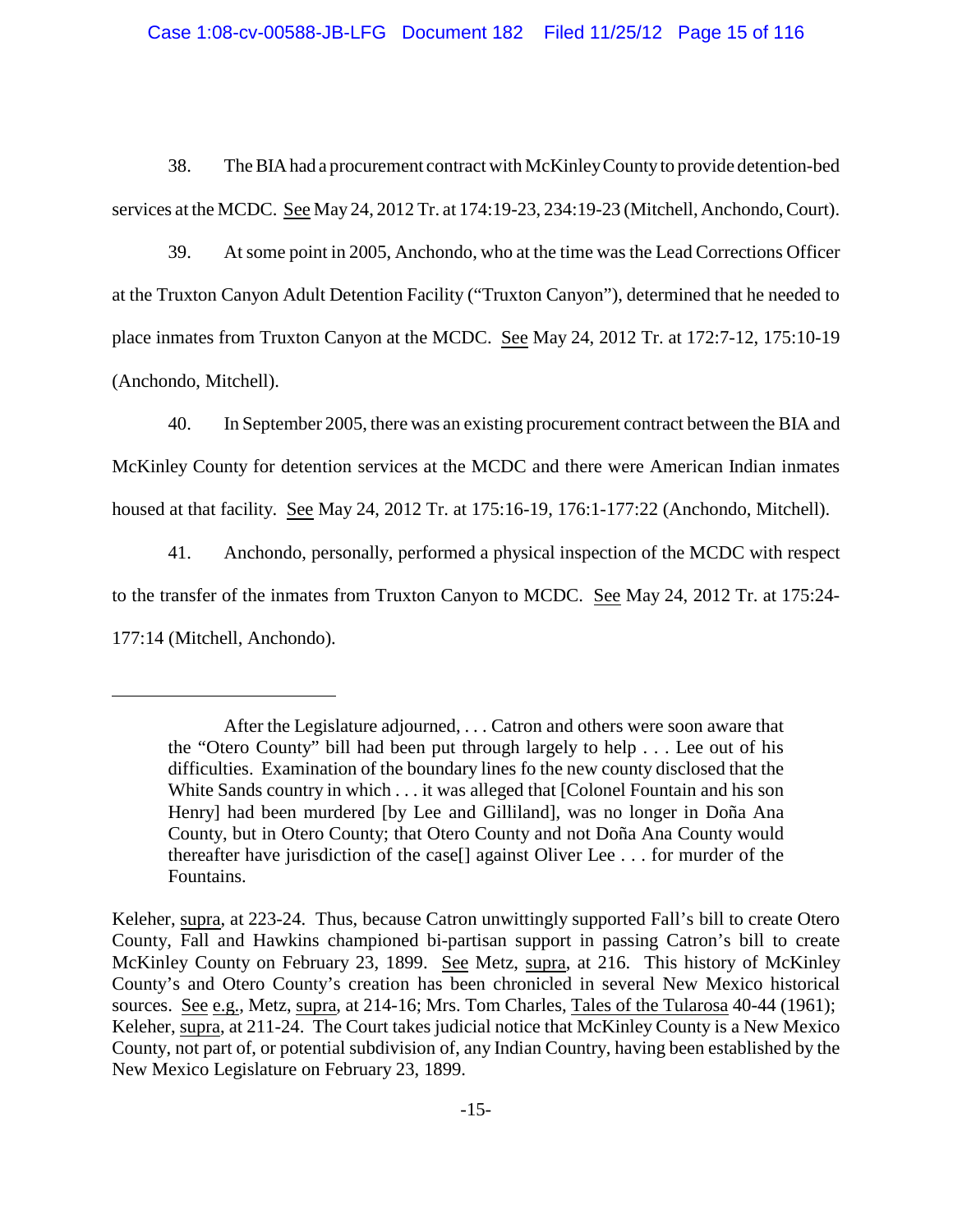#### Case 1:08-cv-00588-JB-LFG Document 182 Filed 11/25/12 Page 16 of 116

42. In reaching a conclusion about the appropriateness of placing inmates at the MCDC, Anchondo saw no major issues with the facility. The facility was easy to access and leave, because it was on a main United States interstate. The officers were in uniform. The facility had a good sally port.<sup>18</sup> There was a process for booking. There were medical personnel stationed at the facility, including either a nurse practitioner or a licensed practical nurse. The kitchen had no issues. And the MCDC had a drug and alcohol program. See May 24, 2012 Tr. at 179:18-181:1, 200:10-14 (Anchondo, Mitchell).

43. The Gallup Indian Medical Center ("GIMC") was not very far away -- approximately six blocks -- from the MCDC. May 24, 2012 Tr. at 180:4-9 (Anchondo); Deposition of Judy A. Valle at 17:17-20 (taken July 21, 2011)("Valle Depo.").<sup>19</sup>

44. The GIMC is a large Indian Health Service hospital which provides medical services for American Indians. Medical personnel at the GIMC sometimes consult by telephone about the treatment of patients with specialized medical personnel at the Presbyterian Heart Hospital in Albuquerque, New Mexico, and with medical personnel at the University of New Mexico. Medical personnel at the GIMC have the ability to treat patients with congestive heart failure and implanted defibrillators. See May 25, 2012 Tr. at 243:3-5, 285:24-286:11 (Mitchell, Shadoff).

45. The Contract between McKinley County and the BIA further states that McKinley

 $^{18}$ A sally port is "a small exit point in a fortification for the passage of troops." New Oxford American Dictionary 1542 (A. Stevenson & C. Lindberg eds., 3d ed. 2010). The term is now also used to describe secured entrances for defendants at jails and courts.

<sup>&</sup>lt;sup>19</sup>The United States did not object to admission into evidence of certain portions of Valle's deposition, the admissibility of which the parties agreed to before trial. See May 24, 2012 Tr. at 155:1-23 (Hearne, Richards, Court). There being no objection, the Court thus admitted into evidence the agreed-upon portions of Valle's deposition that Coffey offered. See May 24, 2012 Tr. at 155:21-23 (Court).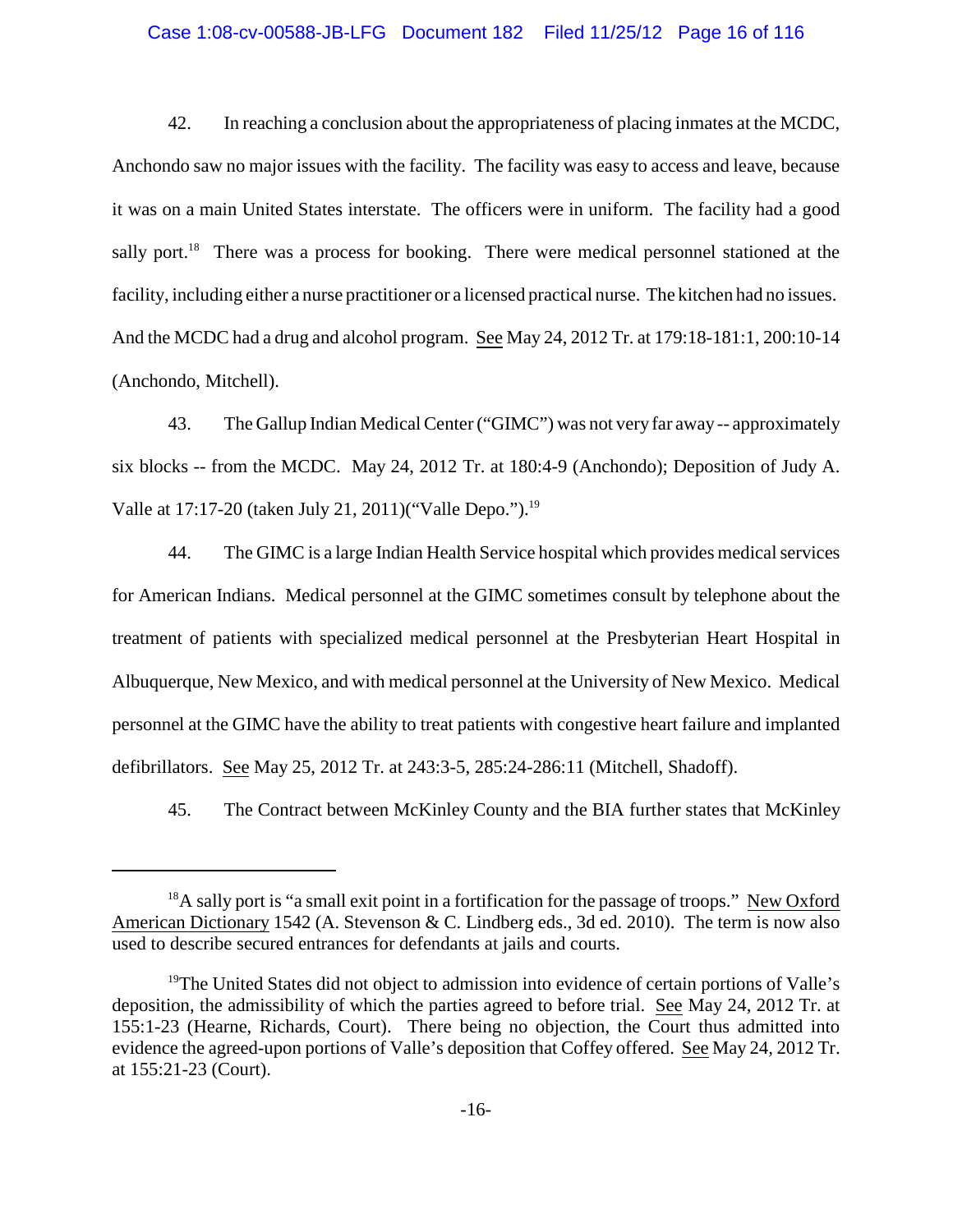#### Case 1:08-cv-00588-JB-LFG Document 182 Filed 11/25/12 Page 17 of 116

County will not be reimbursed if a American Indian inmate is taken to any care facility other than Indian Health Services absent "extreme emergency." Defendant's Exhibit B at 15 (Modification of Contract, dated August 4, 2007)(emphasis in original).

46. By imposing the threat of non-reimbursement, BIA ensured that McKinley County would almost never choose a hospital, rather than the Indian Health Services clinic, for a American Indian inmate, whether needed or not. See Coffey Proposed FOF and COL at 13 (setting forth this fact).

47. There were other American Indian inmates in the MCDC. There had been no complaints from the inmates other than the distance from their homes. The facility was a good fit for the BIA's needs. See May 24, 2012 Tr. at 178:2-9, 181:2-3 (Mitchell, Anchondo).

48. The MCDC was certified through the State of New Mexico as a county detention facility. See May 24, 2012 Tr. at 230:7-10 (Mitchell, Anchondo).

49. Under the Indemnification, Liability, and Insurance Clause in the procurement contract between the BIA and McKinley County, the BIA assumes no liability, and will not defend or indemnify, for any claims, judgments, or liabilities by third parties for property damage, personal injury, or civil liability arising out of the actions of McKinley County or its officers. See May 24, 2012 Tr. at 185:11-23 (Mitchell, Anchondo).

50. As part of the Statement of Work ("SOW") included in the procurement contract between the BIA and McKinleyCounty, McKinleyCounty is contractuallyresponsible for obtaining tribal inmate medical records, provided the inmate has signed a release of information form. See May 24, 2012 Tr. at 184:16-23 (Mitchell, Anchondo); Modification of Contract at 15.

51. In September 2004, the United States Department of the Interior, Office of the Inspector General, published Neither Safe Nor Secure -- An Assessment of Indian Detention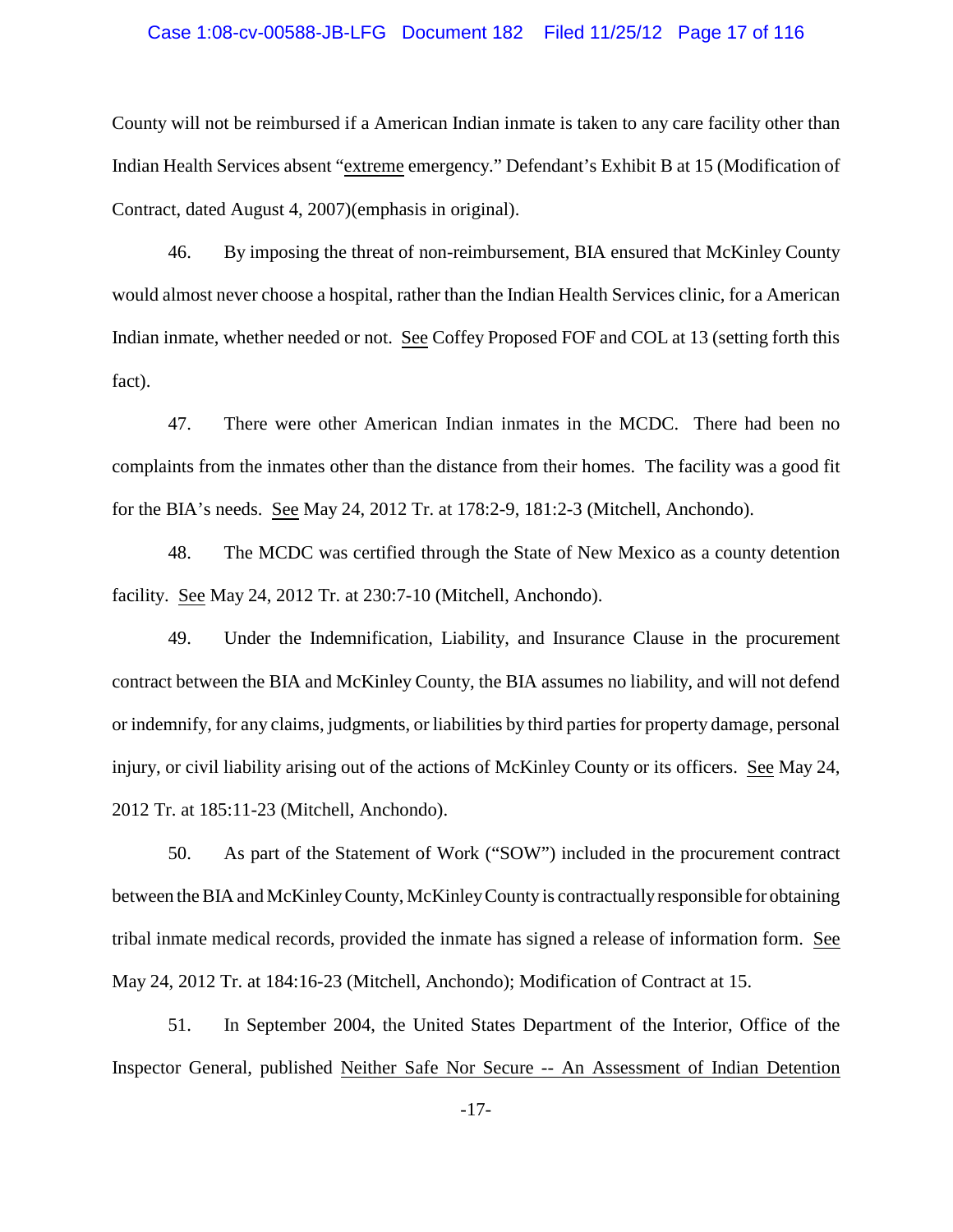Facilities. See Plaintiff's Exhibit 8 at H&H Coffee 0382 ("Neither Safe Nor Secure").<sup>20</sup>

52. The MCDC, and facilities for which there was like procurement contracts, were not the subject of the investigation underlying Neither Safe Nor Secure. See Neither Safe Nor Secure at H&H Coffey 000389; May 24, 2012 Tr. at 228:3-229:9 (Mitchell, Anchondo).

53. The Neither Safe Nor Secure report admits that the investigators "often found that complacency and resignation were the norm -- at all levels of BIA management -- with no evidence of a coordinated and comprehensive strategic plan to improve and manage the detention program." Neither Safe Nor Secure at 4.

The Neither Safe Nor Secure report focuses on "detention facilities throughout Indian Country," specifically the following three classes of detention facilities:

As of August 2004, the detention program consisted of 72 detention facilities in Indian Country -- 17 of which are operated by BIA-LES [BIA Law Enforcement Services], 46 receive BIA funding for detention services under [Public Law 93-638] contracts, and 9 are operated by tribes. Of the 72 facilities, 27 house adult inmates, 11 house juveniles, and 34 house a combination of both adults and juveniles.

Neither Safe Nor Secure at H&H Coffey 000386, 000389. McKinleyCounty is a subdivision of the state of New Mexico and is not part of any Indian County. See Findings of Fact No. 37, supra. Thus, contracts under Public Law 93-638 would not apply to a governmental entity such as McKinley County that is unassociated with Indian tribes. See Snyder v. Navajo Nation, 382 F.3d at 896 ("Public Law 93-638, authorizes federal agencies to contract with Indian tribes to provide services on the reservation." (emphasis added)). Accordingly, as it relates to the MCDC, the probative value of the Neither Safe Nor Secure report, if any, is minimal.

 $^{20}$ Coffey relies on this report's contents to establish that the BIA acted improperly. Coffey offered the exhibit into evidence during the direct examination of Anchondo. See May 24, 2012 Tr. at 218:4 (Hager). The United States objected under rules 401 and 402 of the Federal Rules of Evidence, contending that, because Crutcher was transferred to MCDC under the procurement contract, which this report did not address, the report is irrelevant and inadmissible. See May 24, 2012 at 218:5017 (Mitchell). The Court determined that, while the report does not cover the government procurement contract at issue in this case between the MCDC and BIA, the report has some probative value on the issues, as it provides some discussion of detention standards. See May 24, 2012 Tr. at 220:9-16 (Court). Because the Neither Safe Nor Secure report has probative value to a fact of consequence in this case, even if that probative value is minimal, the Court overruled the United States' relevance objection, and admitted the Neither Safe Nor Secure report into evidence. See May 24 2012 Tr. at 220:16-17 (Court).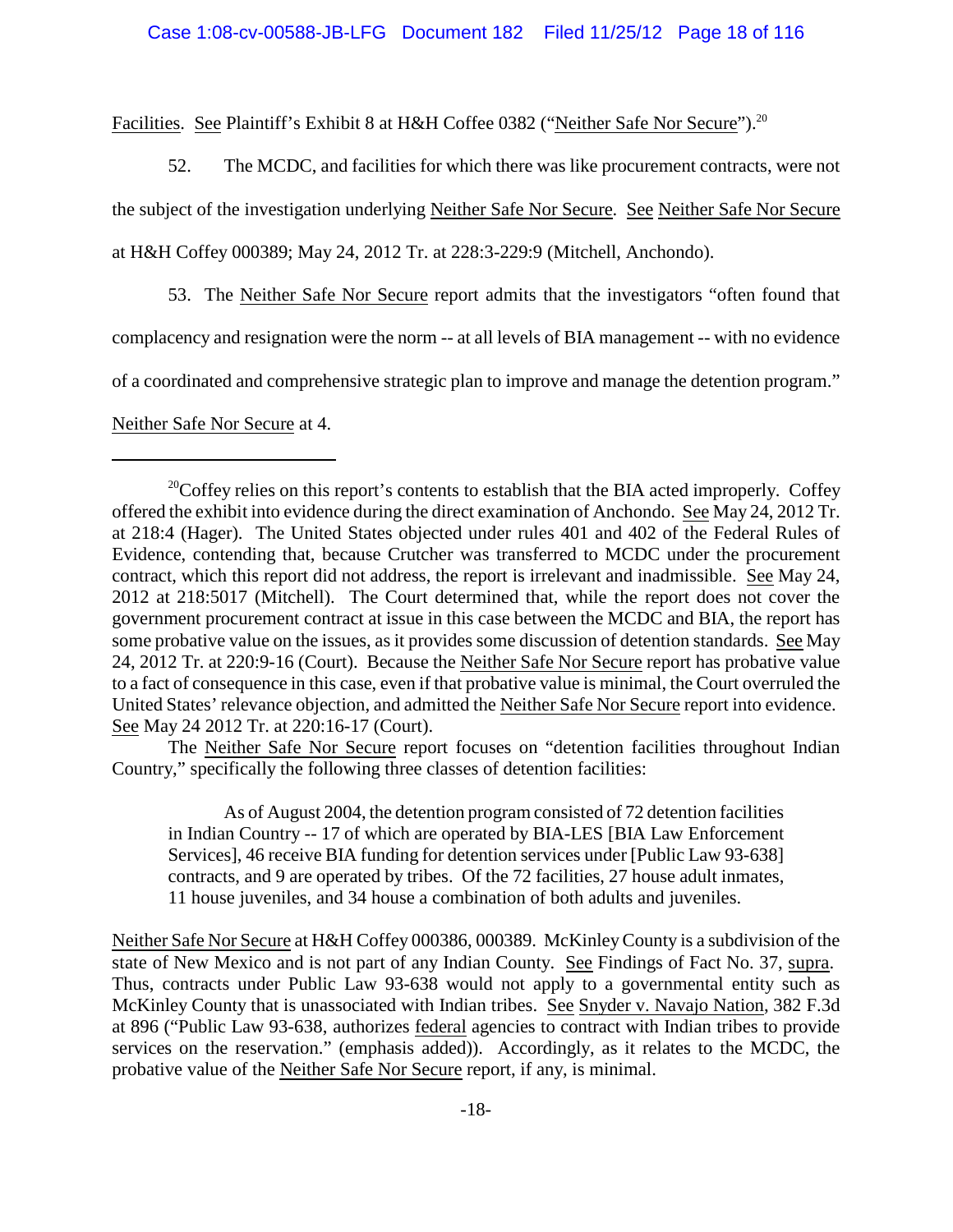#### Case 1:08-cv-00588-JB-LFG Document 182 Filed 11/25/12 Page 19 of 116

54. The "BIA has failed to provide safe and secure detention facilities throughout Indian Country." Neither Safe Nor Secure at H&H Coffey 000386.

55. There is "a long history of neglect and apathy on the part of BIA officials, which has resulted in serious safety, security, and maintenance deficiencies at the majority of facilities. . . . Whether it lacks the organizational will, or infrastructure, or both, BIA cannot sustain its focus on the problems at its detention facilities long enough to resolve them." Neither Safe Nor Secure at H&H Coffey 000386.

56. The Neither Safe Nor Secure report was beneficial in that it facilitated the BIA acquiring additional funding for contract beds under procurement contracts. See May 24, 2012 Tr. at 228:8-229:1 (Mitchell, Anchondo).

### **4. The BIA's Transport Procedures.**

57. In the spring of 2006, BIA-OJS, because of budgetary considerations, had to make decisions concerning moving inmates from higher-priced facilities, that were for shorter-term inmates, to either BIA-operated programs or to contract facilities that had the same services but were not as costly. See May 24, 2012 Tr. at 181:4-17 (Mitchell, Anchondo).

58. In early October 2006, because of the need to move certain inmates into long term detention facilities and to free up space for new arrests arriving at the Washoe County Detention Facility, the BIA made the decision to transfer inmates from the Washoe County Detention Facility to the MCDC in Gallup, New Mexico, under the procurement contract between the BIA and McKinley County. See May 24, 2012 Tr. at 185:24-186:11 (Mitchell, Anchondo).

59. There were no BIA detention facilities in western Nevada or within a reasonable distance to use for inmates from Washoe County Detention Facility. See May 24, 2012 Tr. at 181:18-182:24 (Mitchell, Anchondo).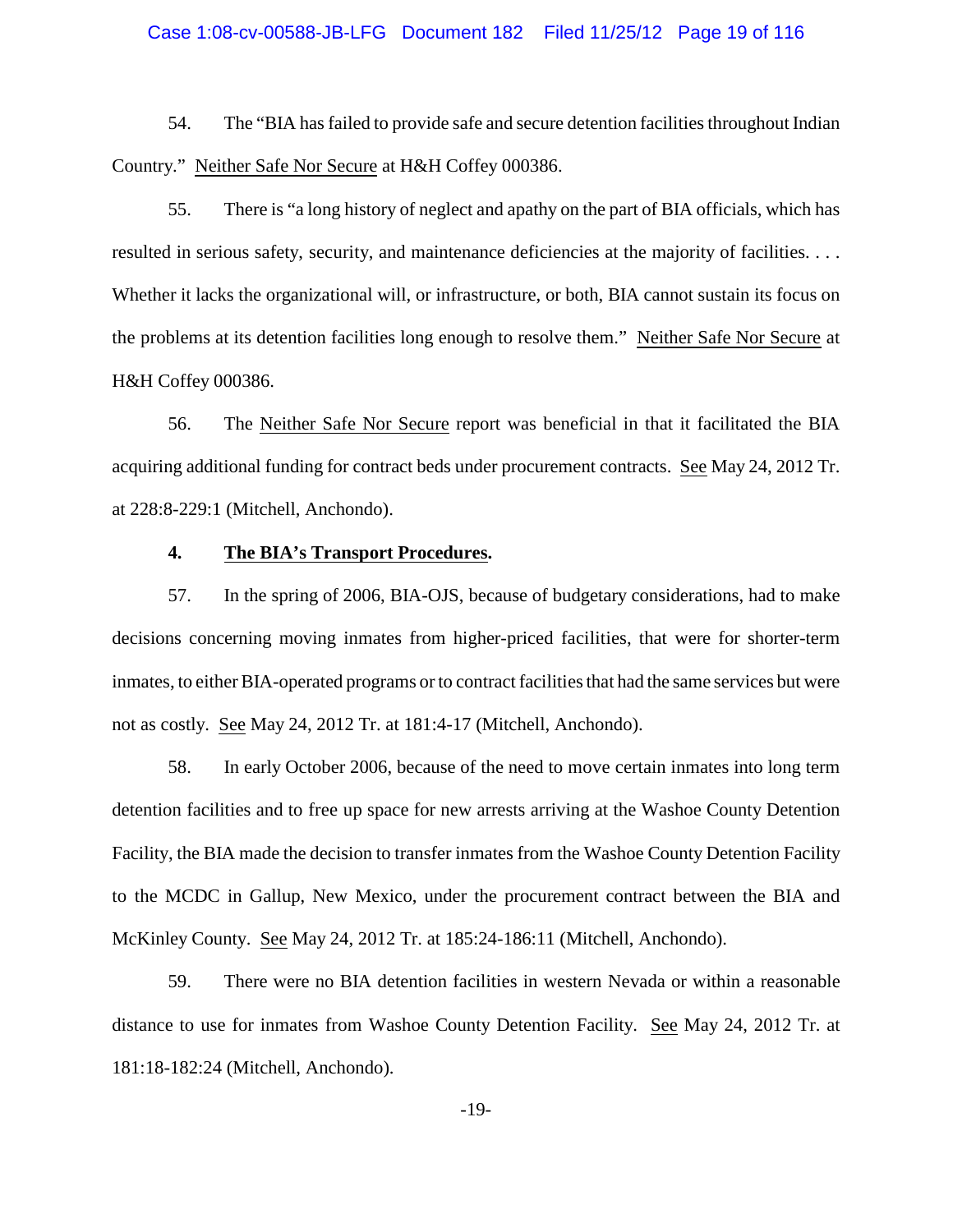#### Case 1:08-cv-00588-JB-LFG Document 182 Filed 11/25/12 Page 20 of 116

60. Based on a contract modification to the contract between the BIA and McKinley County, the contract between these entities provided for McKinley County to house inmates from Western Nevada Agency Tribes from October 1, 2006 through September 30, 2007. See May 24, 2012 Tr. at 183:11-20 (Mithcell, Anchondo); Modification of Contract at 2.

61. Under a contract such as this one, the receiving agency, in this case McKinley County, would retrieve medical records for the inmates that were housed under the contract. See May 24, 2012 Tr. at 184:21-185:3 (Anchondo, Mitchell).

62. The MCDC was not certified by the American Correctional Association ("ACA"), nor did BIA check to see if the facility met the ACA's standards. See May 24, 2012 Tr. at 202:7 (Anchondo).

63. No BIA employees worked at the MCDC. See May 24, 2012 Tr. at 185:8-10 (Mitchell, Anchondo).

64. Anchondo, as the current lead instructor at the BIA United States Indian Police Academy, instructs new BIA officers on the basic principles of corrections, including matters such as interpersonal communications, intake procedures, transport, security, as well as safety policies and procedures. See May 24, 2012 Tr. at 162:10-11, 162:19-24 (Anchondo).

65. One of the course materials used at the training academy which Anchondo has assisted in authoring pertains to the escorted transport program. See May 24, 2012 Tr. at 163:1-5 (Mitchell, Anchondo).

66. Anchondo, when he was acting in the capacity of a detention officer, has been involved in hundreds of inmate transports. See May 24, 2012 Tr. at 164:6-19 (Mitchell, Anchondo).

67. Anchondo has transported inmates from WashoeCountyor Reno to Gallup. See May 24, 2012 Tr. at 163:20-23 (Mitchell, Anchondo).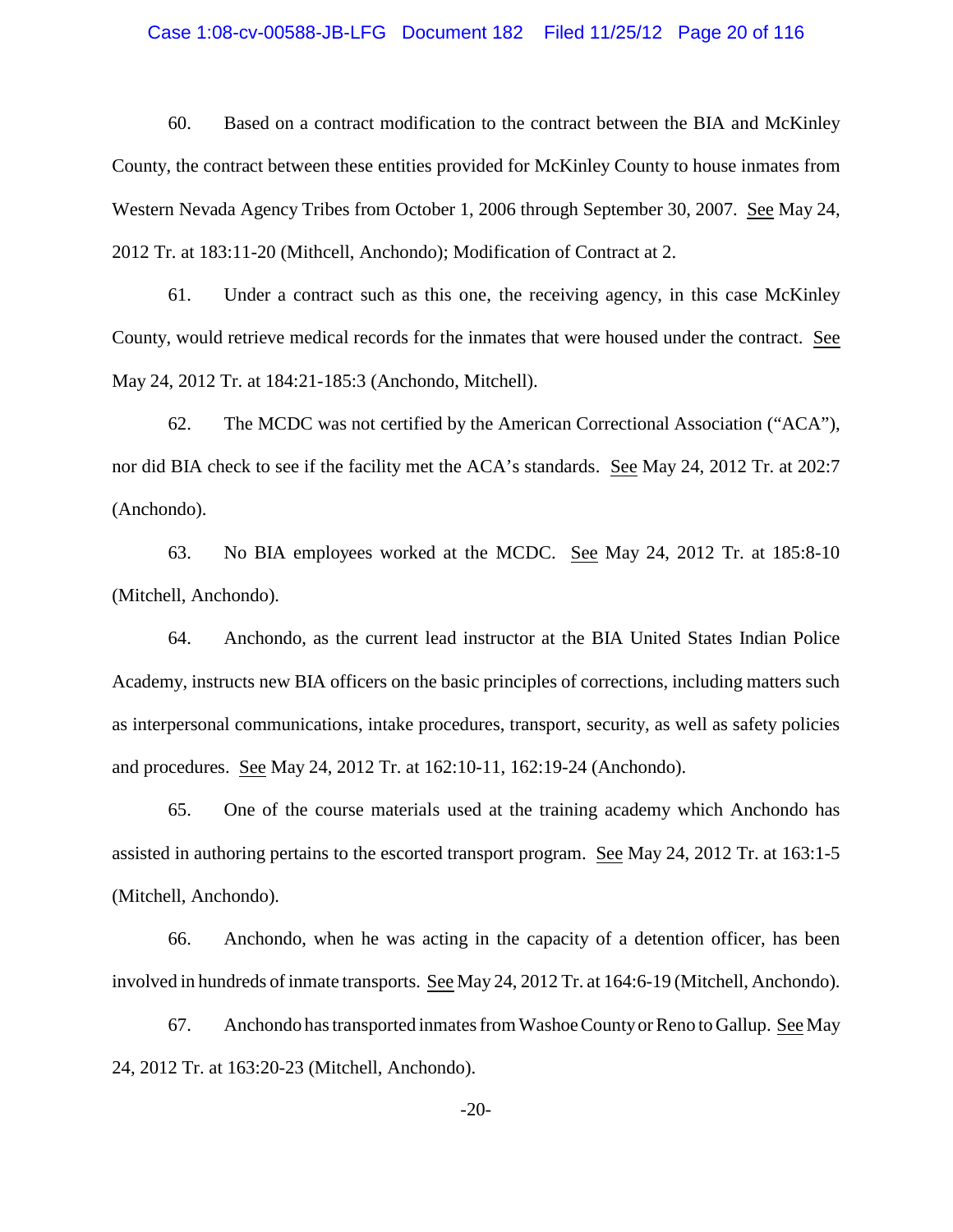### Case 1:08-cv-00588-JB-LFG Document 182 Filed 11/25/12 Page 21 of 116

68. At the Native American Police Academy, BIA detention officers are not taught to obtain medical records on the inmates when transferring them from one facility to another because of concerns generated by the Health Insurance Portability and Accountability Act of 1996, Pub. L. No. 104-191, 110 Stat. 1936 ("HIPAA")(codified as amended at 42 U.S.C. §§ 17937-54). May 24, 2012 Tr. at 165:14-166:3 (Mitchell, Anchondo).

69. HIPAA is a federal law that Congress enacted to protect individuals' medical information from disclosure. HIPAA may impose penalties ranging from a minimum of \$100.00 for each violation, capped at \$25,000.00 per year for violations of the same requirement, up to \$50,000.00 for each violation, capped at \$1,500,000 per year for violations of the same requirement. See May 24, 2012 Tr. at 165:20-166:23 (Anchondo, Mitchell); 42 U.S.C. §§ 1320d-5(a), 17937(b).

70. The BIA's standard procedure was to have BIA detention officers performing a transfer receive medical information only when an inmate had a condition that might be of medical concern during the transport -- specifically if the condition could implicate the safety of the officers and/or the inmates. See May 24, 2012 Tr. at 170:6-12, 205:7-10 (Anchondo).

71. The BIA's standard procedure, given that it was playing the role of transferring inmates between two different detention facilities, was that the detention facilities would maintain the medical records for inmates rather than the BIA. See May 24, 2012 Tr. at 205:21-24 (Anchondo).

72. The predecessor of Judy Valle, R.N., a registered nurse employed at the MCDC, had contacted BIA and asked that the BIA stop sending inmates without proper medical records. See Valle Depo. at 18:15-21.

73. The BIA does not have funding from Congress to provide medically related services and does not staff the transport teams with medical personnel, or other individuals qualified to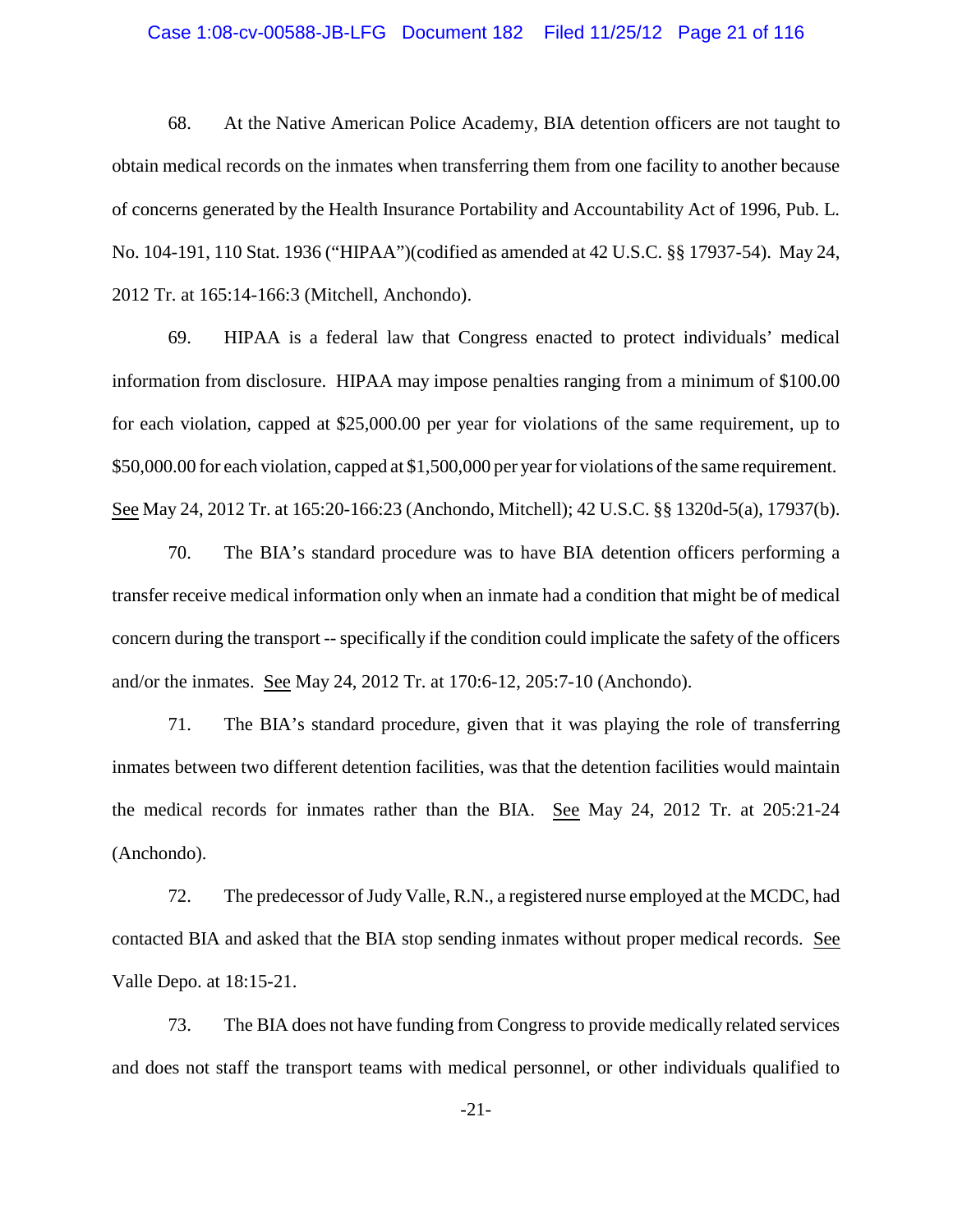#### Case 1:08-cv-00588-JB-LFG Document 182 Filed 11/25/12 Page 22 of 116

perform medical screenings, although the transport teams have some basic first-aid training. See May 24, 2012 Tr. at 167:6-14 (Mitchell, Anchondo).

74. Patricia Broken Leg-Brill is the Acting Deputy Associate Director for Corrections for the BIA-OJS. See May 24, 2012 Tr. at 142:16-24 (Richards, Broken-Leg Brill).

75. Medical screenings are not conducted byBIA detention officers transferring inmates between detention facilities, nor is there any requirement that they do so. Medical screenings are conducted in the detention facilities. See May 24, 2012 Tr. at 145:2-14 (Richards, Broken-Leg Brill).

76. The BIA detention officers picking up inmates for transfer expect that the inmates are healthy enough for transfer, unless the detention officers hear otherwise from the discharging detention facility. See May 24, 2012 Tr. at 147:6-16 (Richards, Broken-Leg Brill).

77. The BIA knew or had reason to know that the transfer of an inmate with serious heart trouble would be a risk for his health and safety. See Coffey Proposed FOF and COL at 8 (setting forth this fact).

78. The BIA focuses only on emergency issues during transport; thus, if Crutcher did not have asthma wheezing, a broken bone sticking out of his arm, or blood oozing from an open wound, the BIA would not notice nor consider any other non-glaring health problem. See Coffey Proposed FOF and COL at 13 (setting forth this fact).

79. If there is a medical emergency during the transfer trip, the detention officers go to the nearest medical facility. See May 24, 2012 Tr. at 171:1-14 (Richards, Broken-Leg Brill).

80. The BIA looked for nothing but problems during the transfer itself. See Coffey Proposed FOF and COL at 13 (setting forth this fact).

81. The contract provision governing the transport and incarceration of American Indian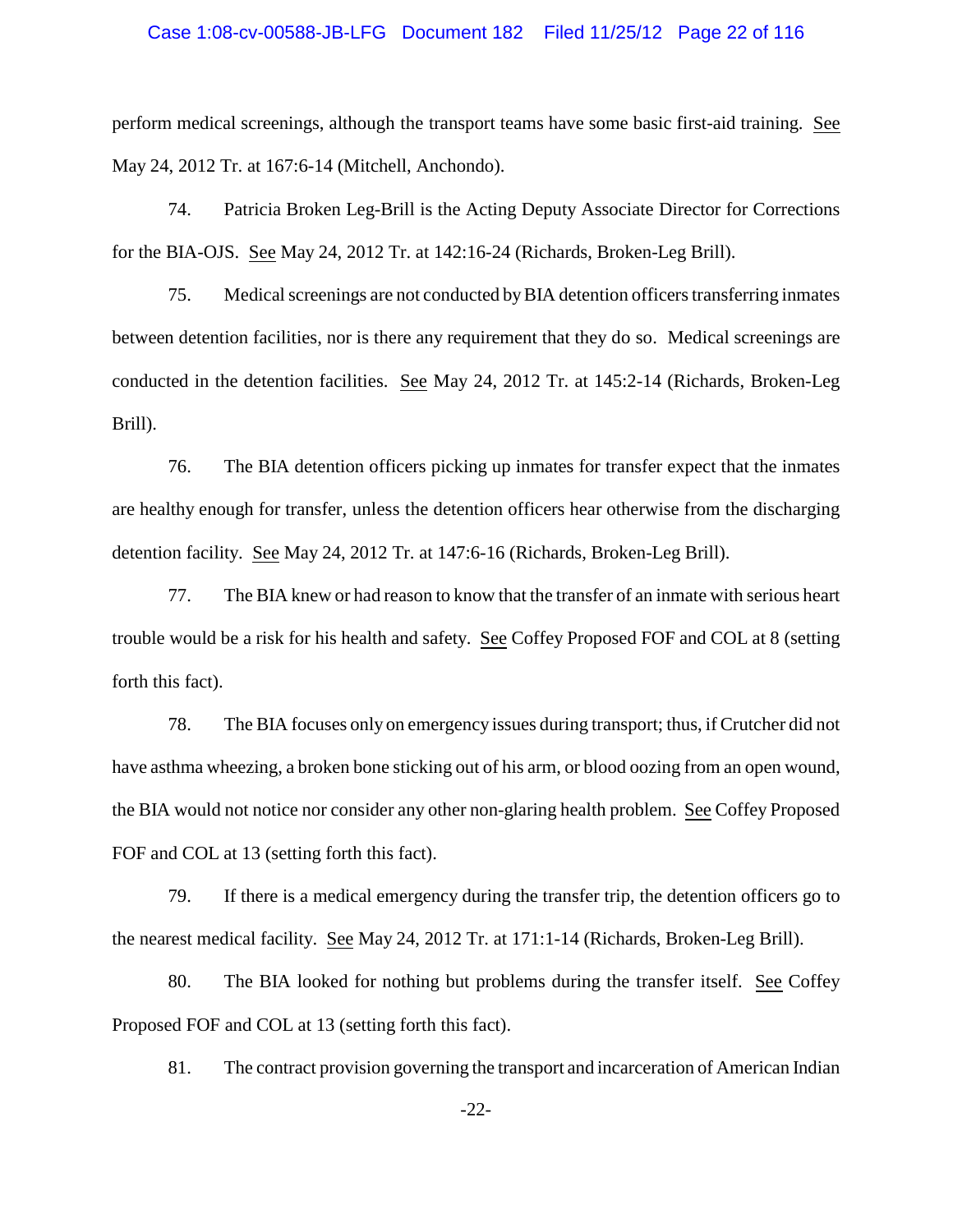#### Case 1:08-cv-00588-JB-LFG Document 182 Filed 11/25/12 Page 23 of 116

prisoners specifically provides that: "The Contractor will be responsible for providing medical screening of the inmate at the time of booking and the Agency's Police Officer or Designee, from the Tuba City District; or other if approved in evidence by the District IV Supervisory Corrections Specialist, shall provide information regarding any current medical concerns at the time of transportation and booking." Modification of Contract at 15-16.

82. BIA transport officers are trained at the BIA United States Indian Police Academy to ask the discharging officers if there are any concerns, including medical concerns, about the inmates to be transferred. See May 24, 2012 Tr. at 162:19-163:5, 168:14-169:2 (Anchondo, Mitchell).

83. A medical screening of an inmate is conducted at the facility where the inmate is initially taken for incarceration or at the facility, if applicable, to which the inmate may be transferred. Maintenance of medical issues, i.e., issues that arise during medical screening that require treatment or follow up, takes place at the respective facility. The transport officer has no role in the medical screening. See May 24, 2012 Tr. at 148:12-149:3 (Richards, Broken-Leg Brill).

84. The medical unit at the detention facility receiving the inmate performs a medical screening on the inmate, and arranges to obtain medical records and medication for that inmate. See May 24, 2012 Tr. at 151:2-8 (Richards, Broken Leg-Brill).

85. Detention facilities do not normally want to receive medication for inmates from other detention facilities, because of the burdens that come with receiving the medication from another facility, such as verifying that the medication is the correct one. There are many medications that look alike, which creates the potential for giving an inmate the wrong medication. See May 24, 2012 Tr. at 164:23-165:8 (Anchondo).

86. Under the BIA's arrangement with procurement contract facilities, it is the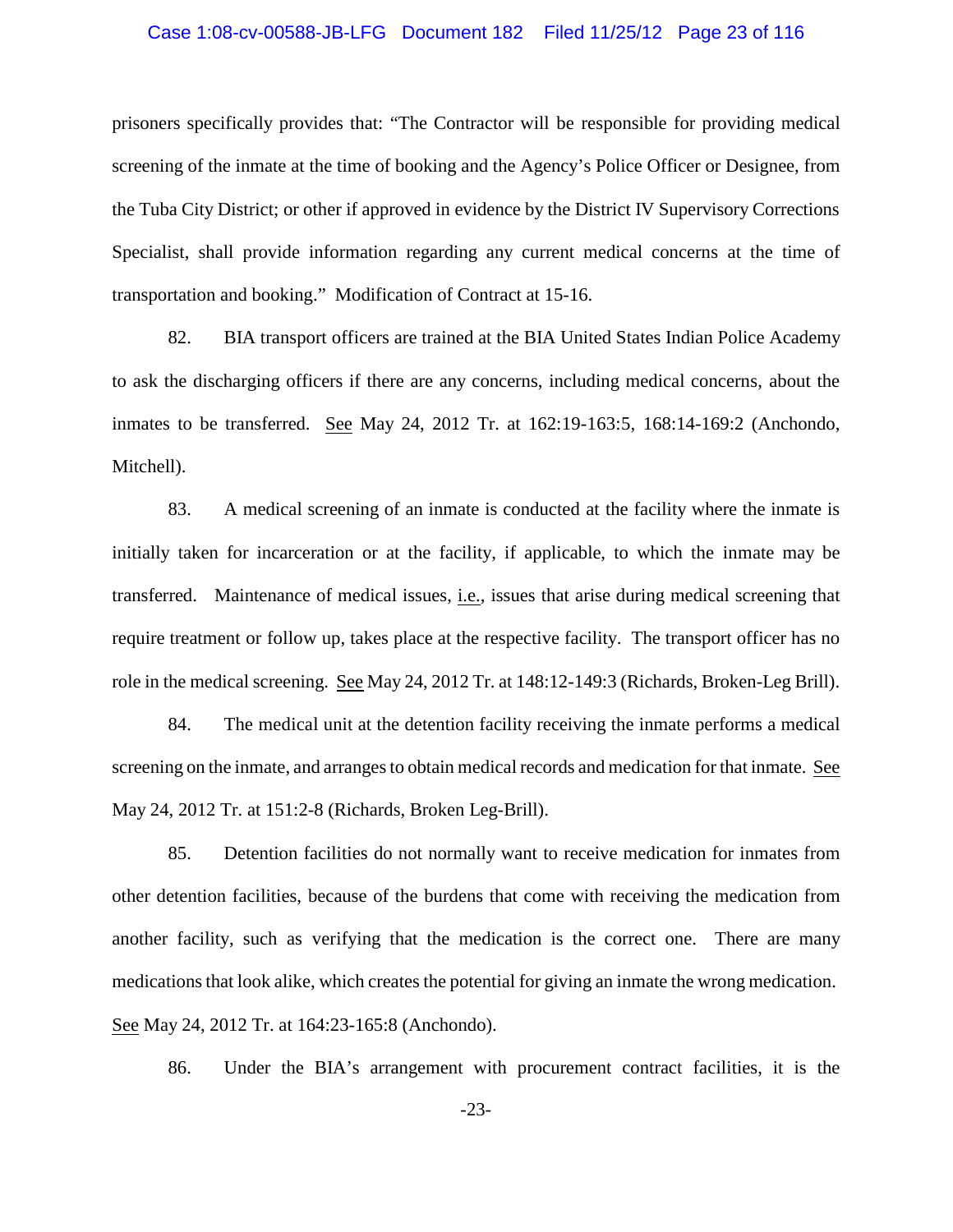#### Case 1:08-cv-00588-JB-LFG Document 182 Filed 11/25/12 Page 24 of 116

responsibility of the receiving detention facility to obtain the medication or lists of medications for the incoming inmate. See May 24, 2012 Tr. at 151:9-152:5 (Richards, Broken-Leg Brill).

87. On October 7, 2006, Anchondo, a BIA employee and not an employee of the contractor, MCDC, made the decision to transfer inmates from the Washoe County Detention Facility to the MCDC. See May 24, 2012 Tr. at 188:7-20 (Mitchell, Anchondo).

88. There is no requirement that BIA officials conduct medical screenings before transporting an inmate. See May 24, 2012 Tr. at 145:7-14 (Broken-Leg Brill).

#### **5. BIA's Transfer of Crutcher**

89. In October 2006, Anchondo made the decision to include Crutcher in the group of inmates transferred to the MCDC. Anchondo never received information that Crutcher had congestive heart failure. See May 24, 2012 Tr. at 186:12-22 (Mitchell, Anchondo).

90. If Anchondo had information about an inmate's medical condition, knew that the inmate was medically stable, and was aware that the inmate would be transferred to a detention facility with a medical facility that was also close to a hospital like the GIMC, Anchondo would not have a problem with moving the inmate to the new facility. See May 24, 2012 Tr. at 189:5-20 (Mitchell, Anchondo).

91. In early October 2006, because of the BIA's decision to transfer inmates from the Washoe Detention Facility to the MCDC, a transfer team came from the BIA to facilitate the transfer. See May 24, 2012 Tr. at 188:7-20 (Mitchell, Anchondo).

92. The Contractor facility that discharged Crutcher, Washoe County Detention Facility, had prepared a discharge transfer form. See Plaintiff's Exhibit 3 at H&H Coffey 001188 (Washoe County Detention Facility Records (dated October 7, 2006)).

93. These medical transfer sheets are prepared in the ordinary course of business by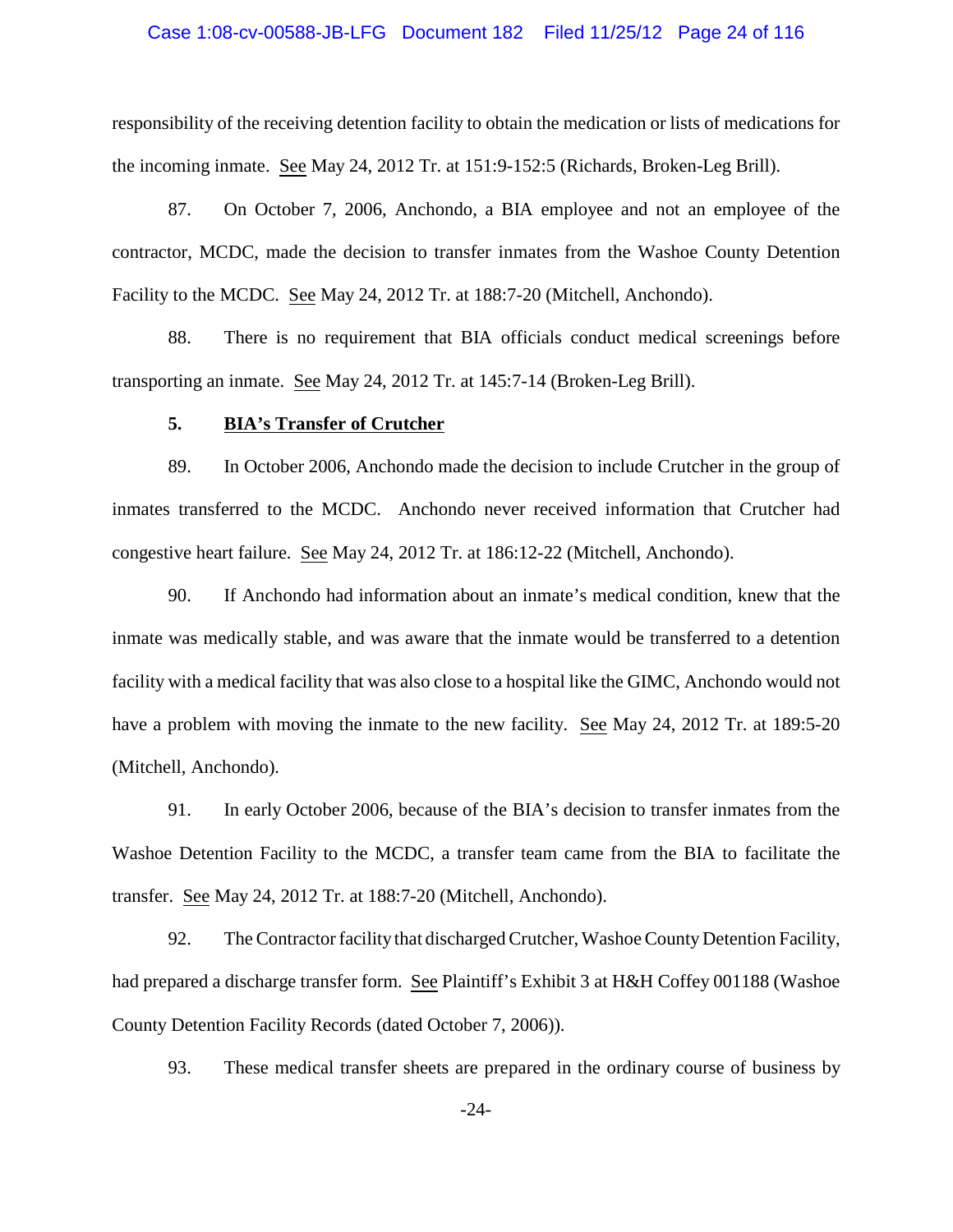#### Case 1:08-cv-00588-JB-LFG Document 182 Filed 11/25/12 Page 25 of 116

detention facilities for the purpose of transferring inmates with medical information. See May 24, 2012 Tr. at 32:1-10 (Paris).

94. The Medical Information Transfer Form, dated October 7, 2006, in Crutcher's medical records at the Washoe County Detention Facility related that Crutcher had no medical problems that would restrict his transfer, although the form also noted that Crutcher was taking a variety of medications. See Plaintiff's Exhibit 3 at H&H Coffey 001188 (Washoe CountyDetention Facility Records (dated October 7, 2006))

95. The Transfer Form was inconsistent, because the form listed Crutcher as taking six medications and having no health problems, and additionally did not list that Crutcher had an implanted defibrillator. See May 24, 2012 Tr. at 50:14-51:20 (Paris).

96. In early October 2006, BIA employees arrived at the Washoe County Detention Facility to pick up inmates for transport. A number of other inmates from the Washoe County Detention Facility were secured and transported. See Deposition of Lorna Pettigrew-Garner at 12:19-13:7 (taken July 1, 2011)("Pettigrew-Garner Depo.").

97. Crutcher had received his dailymedications at theWashoeCountyDetention Facility. See Washoe County Detention Facility Records at H&H Coffey 001218.

98. Lorna Pettigrew-Garner was one of the BIA detention officers on the transfer. See Pettigrew-Garner Depo. at 11:19-23, 12:19-24.

99. The BIA employees made the decision to transfer Crutcher without a medical screening. See May 24, 2012 Tr. at 151:2-13 (Broken-Leg Brill).

100. The transfer team received no paperwork associated with the transfer of any of the inmates, but were only told orally to go to the Washoe County Detention Center, pick up the inmates and transfer them. See Pettigrew-Garner Depo. at 13:8-14:2.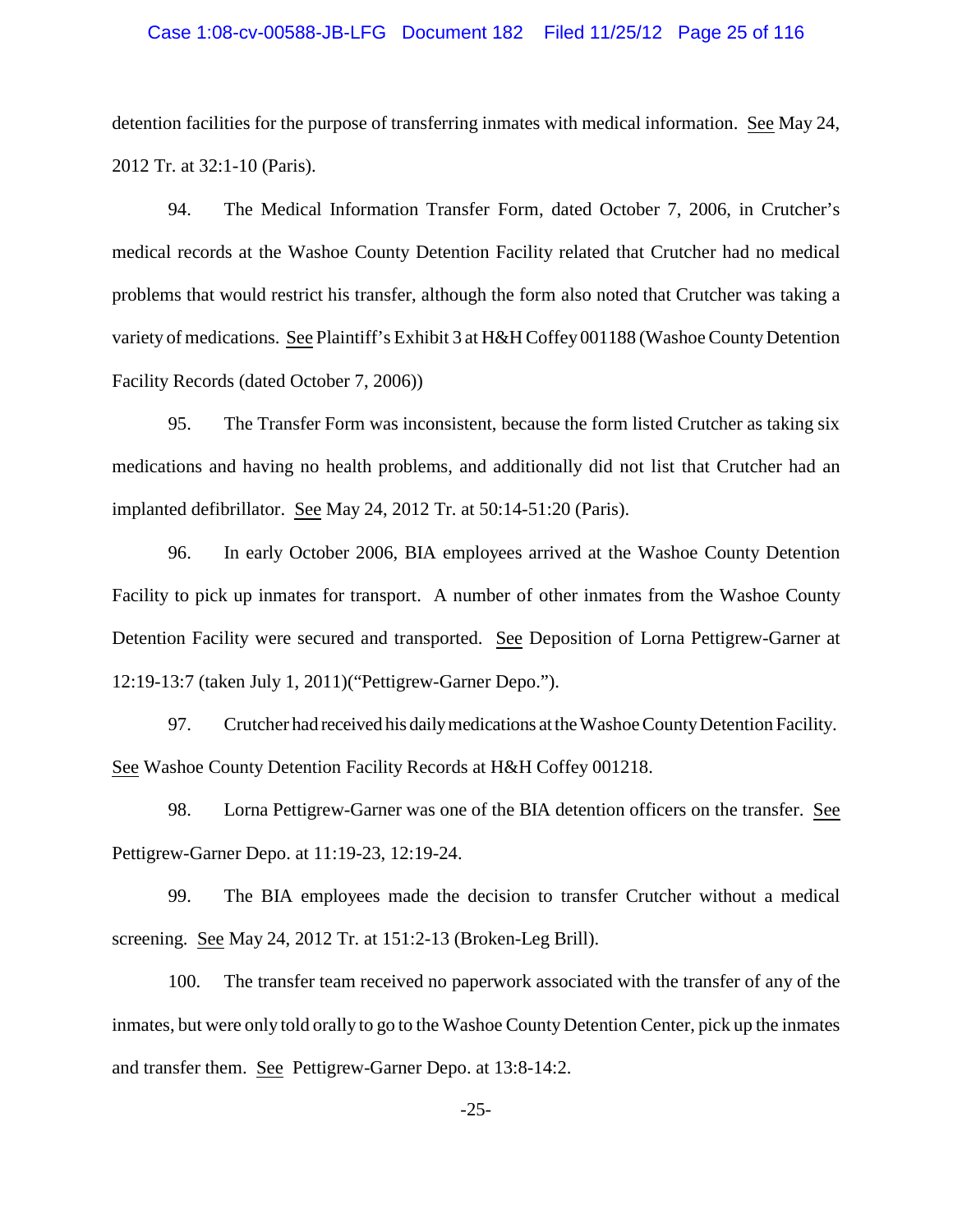#### Case 1:08-cv-00588-JB-LFG Document 182 Filed 11/25/12 Page 26 of 116

101. The transfer team picking up the inmates from the Washoe CountyDetention Facility was informed that one of the inmates was schizophrenic and was provided his medication. See Pettigrew-Garner Depo. at 14:17-15:18.

102. The transfer team received no other medical information about any of the inmates, oral or written. See Pettigrew-Garner Depo. at 15:14-24.

103. Pettigrew-Garner did not see anymedication for the prisoners. See Pettigrew-Garner Depo. at 16:6-13.

104. Neither Pettigrew-Garner nor the other officer transporting the inmates talked to or asked the inmates about their property, medical concerns, or medications. See Pettigrew-Garner Depo. at 16:14-22.

105. One of the inmates on the transfer that day, JohnnyChristy, had received a diagnosis for schizophrenia and, when he was initially incarcerated, had taken his personal bottle of medication with him into the Washoe County Detention Facility as part of his personal property. See May 24, 2012 Tr. at 117:10-20 (Richards, Christy).

106. Christy's personal property, including his clothing and the medication he brought with him into the Washoe County Detention Facility, was bagged and inventoried for transport. See May 24, 2012 Tr. at 117:10-20 (Richards, Christy).

107. The transport team placed the inmates' personal property in the back of the transport van and placed any medication in the front of the van. See Pettigrew-Garner Depo. at 15:3-12.

108. There was no reason for the BIA transport officers to suspect that Crutcher had a defibrillator, because, when a person has a large chest, an implanted defribrillator is hidden under the collarbone and cannot normally be seen unless the person takes his or her shirt off. See May 25, 2012 Tr. at 254:9-15 (Mitchell, Shadoff).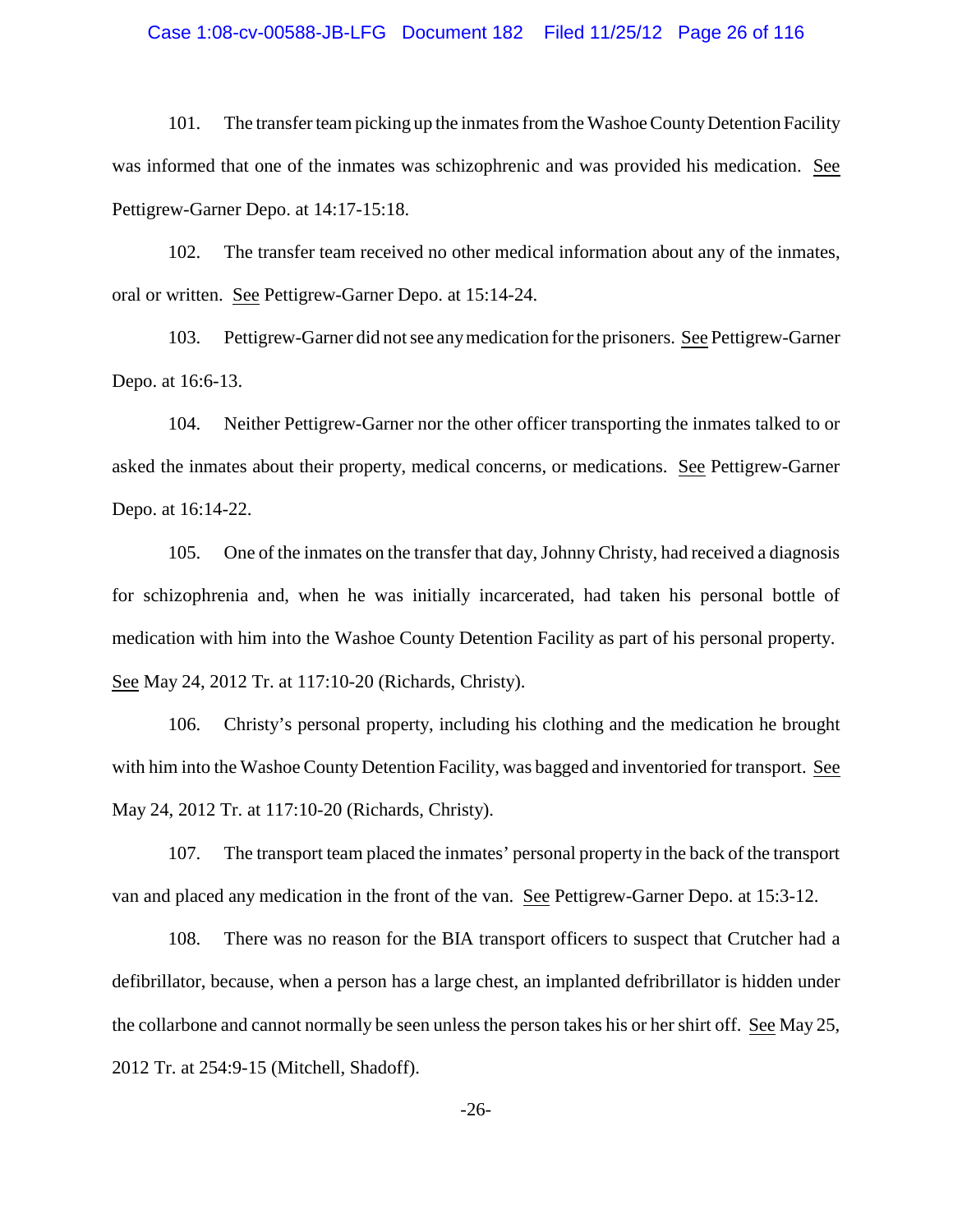#### Case 1:08-cv-00588-JB-LFG Document 182 Filed 11/25/12 Page 27 of 116

109. Crutcher and some other inmates were transferred to the custody of MCDC detention officers in Peach Springs, Arizona. See May 24, 2012 Tr. at 188:7-20 (Mitchell, Anchondo).

110. The BIA was the only communication connection between the discharging facility, Washoe County Detention Facility, and the MCDC. See Coffey Proposed FOF and COL at 8 (setting forth this fact).

111. The Tribe did not know that Crutcher was being transferred, Washoe County Detention Facility did not know where Crutcher was going, and the MCDC did not know from where Crutcher had arrived. See Coffey Proposed FOF and COL at 8 (setting forth this fact).

112. The MCDC took no part in the decision to transfer Crutcher from the Washoe County Detention Facility to the MCDC. See Coffey Proposed FOF and COL at 8 (setting forth this fact).

113. The MCDC also did not decide to transfer Crutcher without his medical records. See May 24, 2012 Tr. at 151:2-18 (Broken-Leg Brill).

114. The BIA failed to inform the MCDC of Crutcher's heart condition at the time of transportation and booking. See May 24, 2012 Tr. at 148:12-149:3 (Broken-Leg Brill).

115. The BIA-OJS and Tribal Police Officer did not provide any information to MCDC, at any time, regarding Crutcher's current medical records at the time of transportation and booking. See May 24, 2012 Tr. at 196:9-15 (Anchondo).

116. The BIA could have gotten the Tribe's court services file and medical records on the inmates. See May 24, 2012 Tr. at 208:20-209:6 (Anchondo).

117. If Anchondo had seen the letter from Dr. Challapalli to the Tribal Court he would not have transferred Crutcher. See May 24, 2012 Tr. at 189:5-20 (Anchondo).

## **6. Crutcher's Arrival at the MCDC.**

118. On October 8, 2006, at 11:30 a.m., after Crutcher arrived at the MCDC, Valle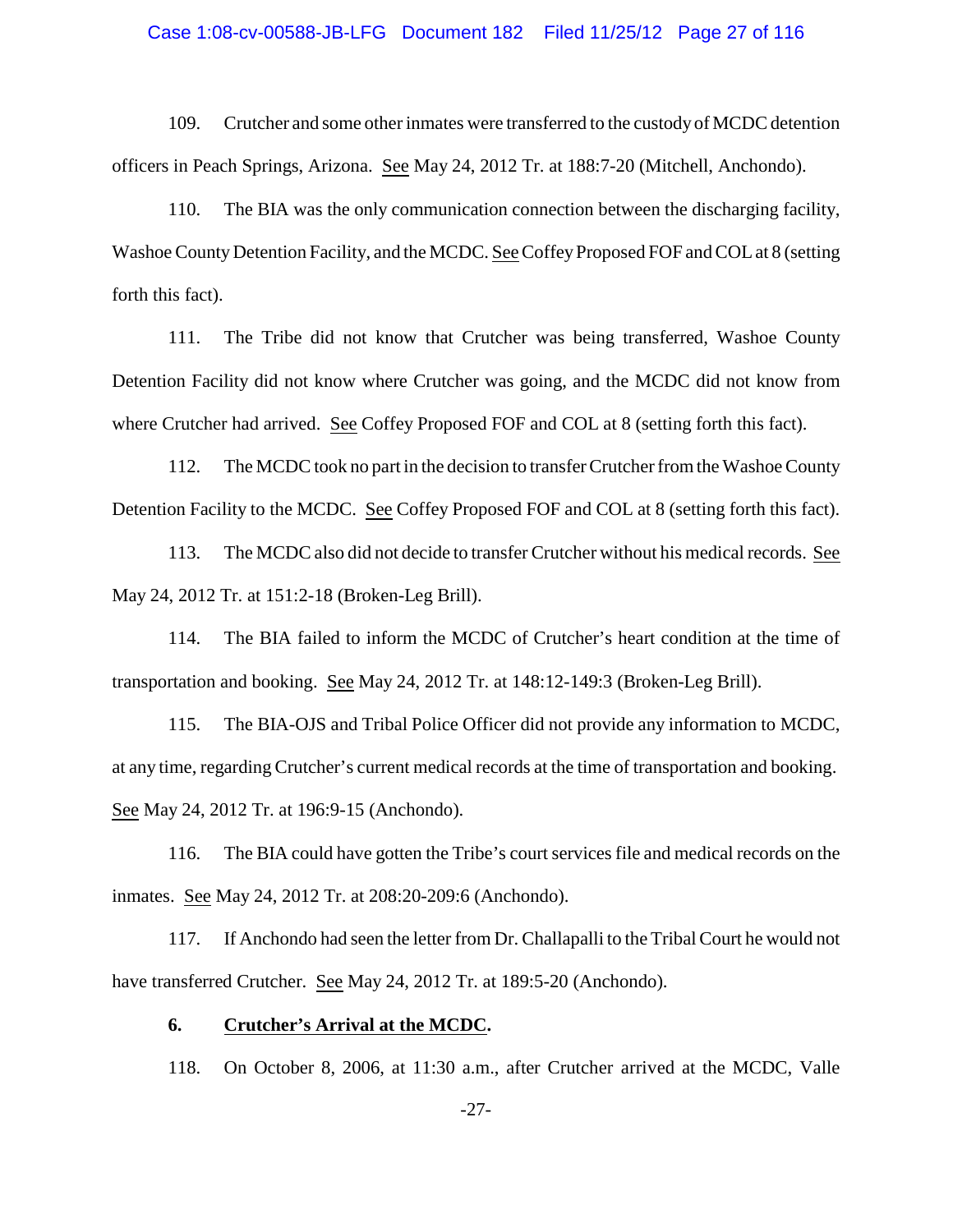#### Case 1:08-cv-00588-JB-LFG Document 182 Filed 11/25/12 Page 28 of 116

medically screened Crutcher in MCDC's medical unit. See Defendant's Exhibit C at McKinley 000019 (Records from the McKinleyCountyAdult Detention Center Pertaining to Andrew Crutcher (dated October 8, 2006))("McKinley County Records").

119. There is no evidence that the MCDC was never given Crutcher's Medical Information Transfer Form. See May 24, 2012 Tr. at 38:8-16 (Paris).

120. On the MCDC's Resident Receiving Screening Report, Crutcherlisted Diana Coffey as his emergency contact and listed her phone number. See McKinley County Records at McKinley 000019.

121. Crutcher wrote on the MCDC's Resident Receiving Screening Report: "I have congestive Heart Failure." Under the section of the form asking for current medications, Crutcher wrote "[heart]<sup>21</sup> meds & diuretics." McKinley County Records at McKinley 000019.

122. There were two deficiencies in the MCDC's medical screening of Crutcher on October 8, 2006 at the MCDC: (i) the lack of requesting prior medical information when Crutcher said that he had congestive heart failure, and was on cardiac medications and diuretics; and, (ii) the list of medications that Crutcher could not remember was not explored by other means. See May 24, 2012 Tr. at 45:14-23 (Paris).

123. Also listed on the form is the name of Crutcher's "current Provider/Facility," specifically "Reno-Sparks Indian Colony Health Cl." The form listed the Health Clinic's telephone number and fax number. McKinley County Records at McKinley 000019.

124. Valle and Crutcher signed the MCDC's Receiving Screening Report. See McKinley County Records at McKinley 000019.

 $21$ This form has a heart symbol rather than the word heart. The Court does not reproduce the heart image here.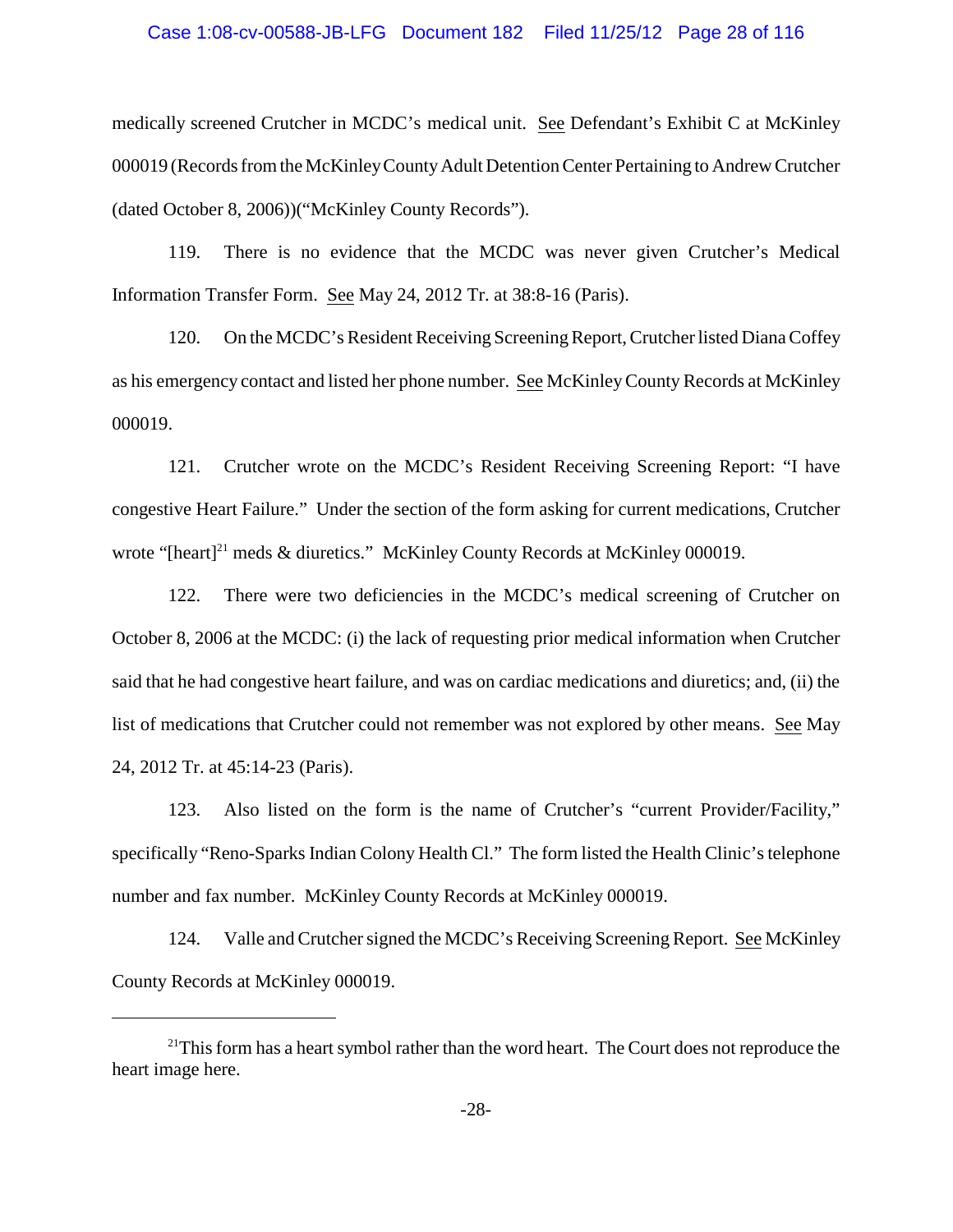#### Case 1:08-cv-00588-JB-LFG Document 182 Filed 11/25/12 Page 29 of 116

125. On October 8, 2006, shortly after Crutcher arrived at the MCDC, MCDC employees in the medical unit knew that Crutcher had a diagnosis for congestive heart failure, were aware that he took heart medications and diuretics, and knew who his previous medical provider was -- the Reno-Sparks Colony Health Clinic. See McKinley County Records at McKinley 000019.

126. The MCDC did not know the severity of Crutcher's condition. See Coffey Proposed FOF and COL at 8 (setting forth this fact).

127. On October 8, 2006, shortly after Crutcher arrived at the MCDC, MCDC employees had the information available to them that would enable them to obtain Crutcher's medical records and medication list. See May 24, 2012 Tr. at 49:1-50:2 (Mitchell, Paris).

128. Pursuant to the terms of the contract between the BIA and McKinley County, the MCDC personnel were required to obtain a medical release signed by the inmate and request the tribal inmate's medical records. See Modification of Contract at 15.

129. MCDC employees did not obtain a medical release nor request Crutcher's medication records until January 18, 2007. See McKinley County Records at McKinley 000009-10; Valle Depo. at 70:10-73:14.

130. There is no evidence that Crutcher requested medical care from the time period between his initial medical screening at the MCDC and December 9, 2006. See May 24, 2012 Tr. at 53:15-22, 61:11-17 (Mitchell, Paris).

131. The MCDC medical staff knew of Crutcher's diagnosis and need for medications. However, no medications, no return visits and no diagnostic tests were scheduled." Plaintiff's Exhibit 5A at 4 (dated December 24, 2010)("Report by Dr. Paris").<sup>22</sup>

 $^{22}$ Dr. Paris submitted two expert reports in this case, numbered for trial as Plaintiff's Exhibits 5A and 5B. When Coffey moved at trial to introduce the exhibits, which the parties, before trial,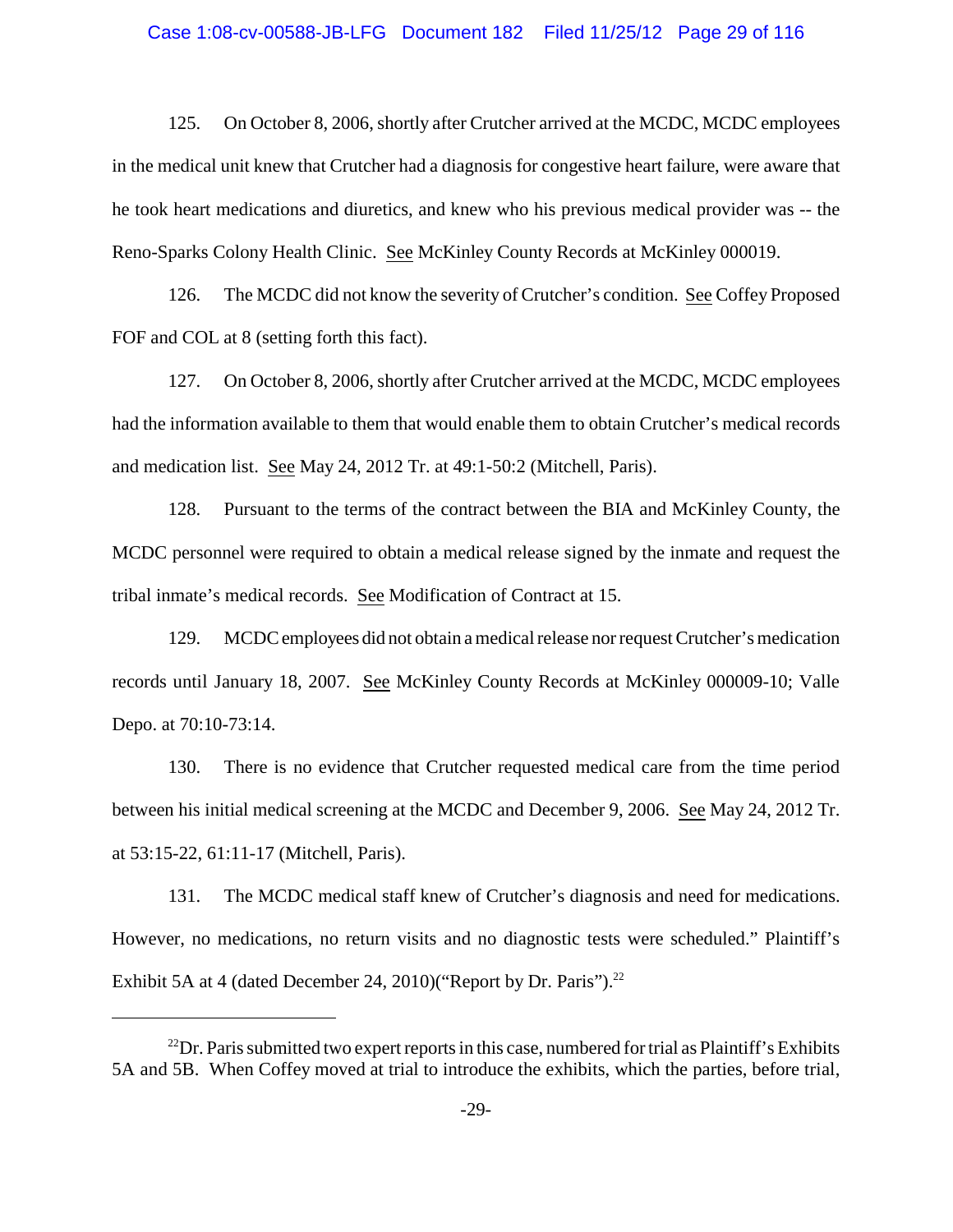### Case 1:08-cv-00588-JB-LFG Document 182 Filed 11/25/12 Page 30 of 116

132. Crutcher was supposed to have the defibrillator attached to his body checked every three to four months and was taking several heart medications to avoid heart failure symptoms and, if Crutcher contracted an infection, the heart condition would require that he be treated aggressively. See Challapalli Depo. at 12:16-22, 14:21-23, 15:1-9, 16:5-22.

133. Plaintiff Diana Coffey (whose current last name is Sanchez) spoke with Crutcher on the telephone a number of times after his transfer to the MCDC. See May 24, 2012 Tr. at 79:22-80:4 (Hearne, Sanchez).

134. When Coffey spoke with Crutcher on the telephone in November he said that he was okay, but that he was concerned he did not have his medications. See May 24, 2012 Tr. at 80:23- 81:3 (Hearne, Sanchez).

## **7. The Treatment of Crutcher's Infection on His Thigh.**

135. On December 9, 2006, Crutcher filled out a health service request form with the MCDC stating that he had a "bump on the back of [his] leg that is very painful and is getting bigger." McKinley County Records at McKinley 000021.

136. On December 10, 2006, medical personnel at MCDC referred Crutcher for medical care at the GIMC for a "large erythemic area to L hamstring area." McKinley County Records at McKinley 000024-25.

137. Medical personnel at the GIMC saw Crutcher on December 10, 2006. See Medical Records from Gallup Detention at H&H Coffey 000244.

had stipulated as admissible, Coffey noted that the United States had moved to exclude Plaintiff's Exhibit 5B, Dr. Paris' supplemental report. See May 24, 2012 Tr. at 4:9-12 (Hearne). The Court did not admit that exhibit. See May 24, 2012 Tr. at 4:23-25 (Court). On May 26, 2012, in its Memorandum Opinion and Order, the Court concluded that Dr. Paris could testify at trial to the information contained in his supplemental report, but that the Court would not receive Plaintiff's Exhibit 5B into evidence. See Memorandum Opinion and Order at 1-2 (Doc. 170).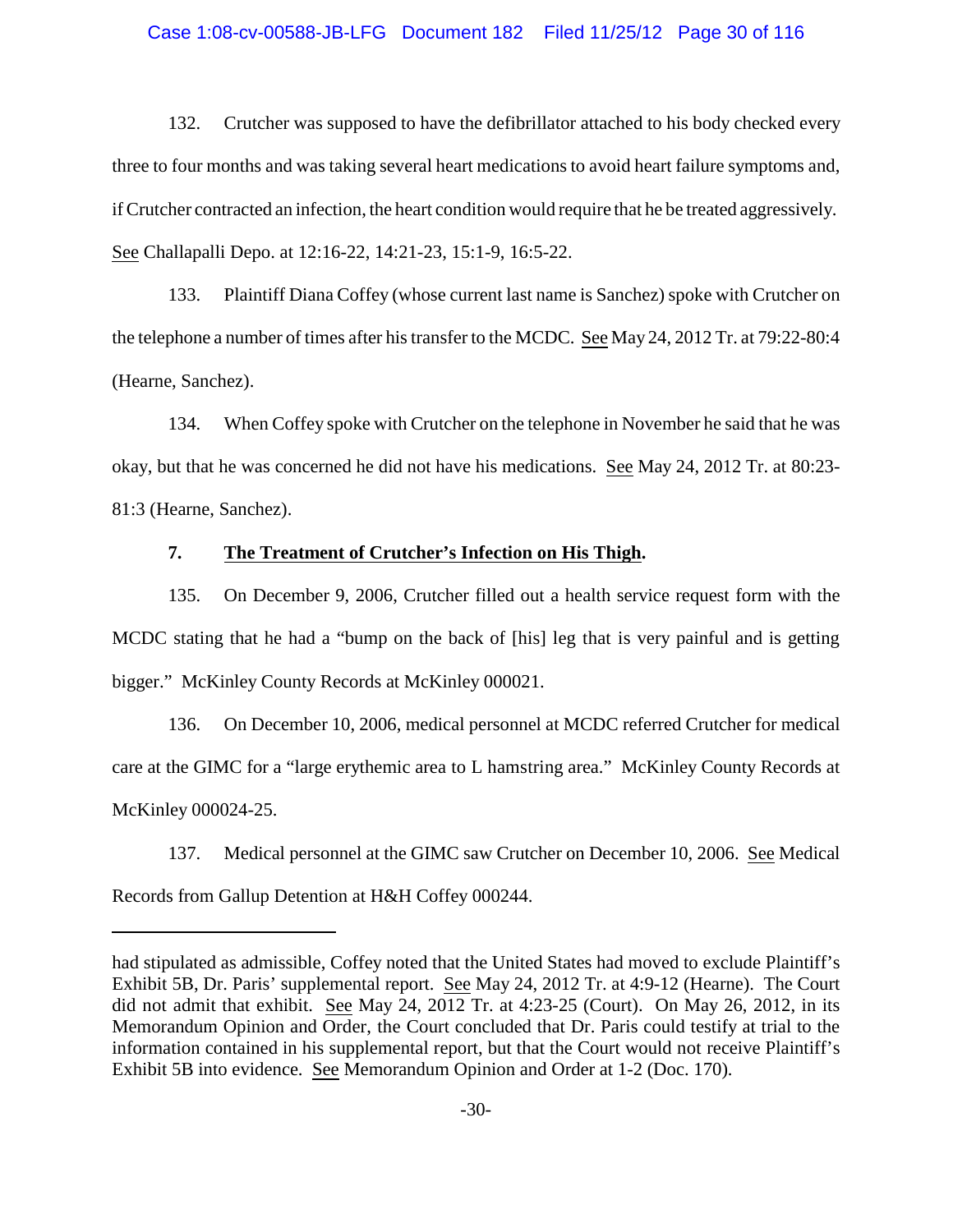#### Case 1:08-cv-00588-JB-LFG Document 182 Filed 11/25/12 Page 31 of 116

138. On December 10, 2006, Crutcher did not have a fever. His temperature was normal. His heart rate was in a reasonable range. His respiration -- his breathing -- was normal. There was a slight elevation in his blood pressure. See Medical Records from Gallup Indian Medical Center at H&H Coffey 000244; May 25, 2012 Tr. at 258:15-259:9 (Mitchell, Shadoff).

139. The medical personnel at the GIMC gave Crutcher a tetanus shot, put a dressing on his thigh wound along with a topical antibiotic, instructed him to take an oral antibiotic (Bactrim) for ten days, and told him to return in forty-eight hours to have the thigh abscess<sup>23</sup> checked. See May 25, 2012 Tr. at 261:20-263:13 (Mitchell, Shadoff).

140. On December 10, 2006, GIMC medical personnel obtained a bacterial culture from the fluid coming from the thigh abscess to do an antibiotic susceptibility test to rule out the presence of a Methicillin-resistant Staphylococcus aureus infection.<sup>24</sup> Medical Records from Gallup Indian Medical Center at H&H Coffey 000244; May 25, 2012 Tr. at 259:10-17, 260:7-12 (Mitchell, Shadoff).

141. An antibiotic susceptibility test is used to determine if the bacteria in the culture is resistant to particular antibiotics. This test essentially provides a fingerprint of bacteria, which would also permit medical personnel to identify, with a greater degree of certainty, whether bacteria in one location of the body are the same as bacteria in another part of the body. See May 25, 2012

 $^{23}$ An abscess is "[a] circumscribed collection of purulent exudate frequently associated with swelling and other signs of inflammation." Stedman's Medical Dictionary, supra, at 4. Purulent means "[c]ontaining, consisting of, or forming pus." Id. at 1606. Exudate is "[a]ny fluid or semisolid that has exuded out of a tissue . . . , more specifically because of injury or inflammation." Id. at 688.

 $24$ "Methicillin-resistant Staphylococcus aureus (MRSA) infection is caused by a strain of staph bacteria that's become resistant to the antibiotics commonly used to treat ordinary staph infections." Mayo Clinic, MRSA Infection, Mayo Clinic, http://www.mayoclinic.com/health/mrsa/ DS00735 (last visited August 30, 2012).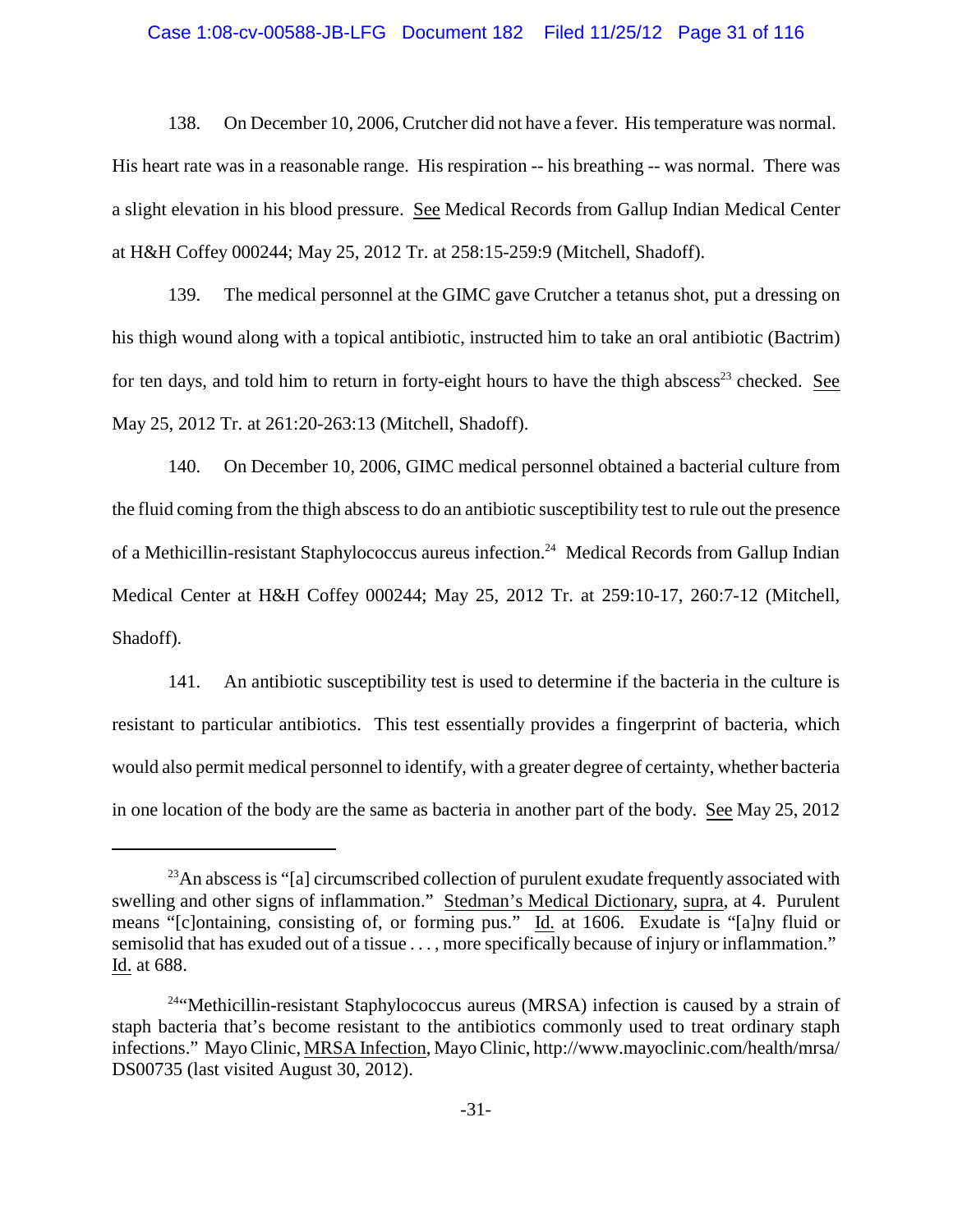Tr. at 260:23-261:25 (Mitchell, Shadoff).

142. The fingerprint of the bacteria obtained from an antibiotic susceptibility test is based on the antibiotics to which the bacteria are sensitive and to which antibiotics they are resistant. See May 25, 2012 Tr. at 261:21-262:2 (Shadoff).

143. At the GIMC, Crutcher received an antibiotic called Bactrim, which was an appropriate antibiotic to treat the bacterial infection on his thigh. See May 25, 2012 Tr. at 259:18- 260:22, 262:6-12 (Shadoff, Mitchell).

144. On December 12, 2006, Crutcher had a follow-up appointment at the GIMC, and reported a significant decrease in swelling and pain of the thigh. See Medical Records from Gallup Indian Medical Center at H&H Coffey 000241.

145. On December 12, 2006, the medical personnel at GIMC obtained the results from the antibiotic susceptibility test performed on Crutcher's thigh abscess. See Medical Records from Gallup Indian Medical Center at H&H Coffey 000258.

146. The bacteria in the culture sample taken from Crutcher's thigh abscess was a staph infection<sup>25</sup> that was resistant to Penicillin and Ampicillin, but sensitive to the ten other antibiotics that were part of the test. The infection was not Methicillin-resistant Staphylococcus aureus. See Medical Records from Gallup Indian Medical Center at H&H Coffey 000258; May 25, 2012 Tr. at 261:4-262:5, 262:16-19 (Shadoff, Mitchell).

147. Bacteria are such that they can evolve and acquire resistance to antibiotics. This process is a defense mechanism that allows bacteria to survive. Once bacteria obtain resistance to

 $^{25}$ Staph, or staphylococcus, is a bacteria that produces a variety of toxins and is potentially pathogenic. See Stedman's Medical Dictionary, supra, at 1828. It is commonly found on the skin, in skin glands, and on the nasal and other mucous membranes of warm-blooded animals, and in various food products. See id. at 1828.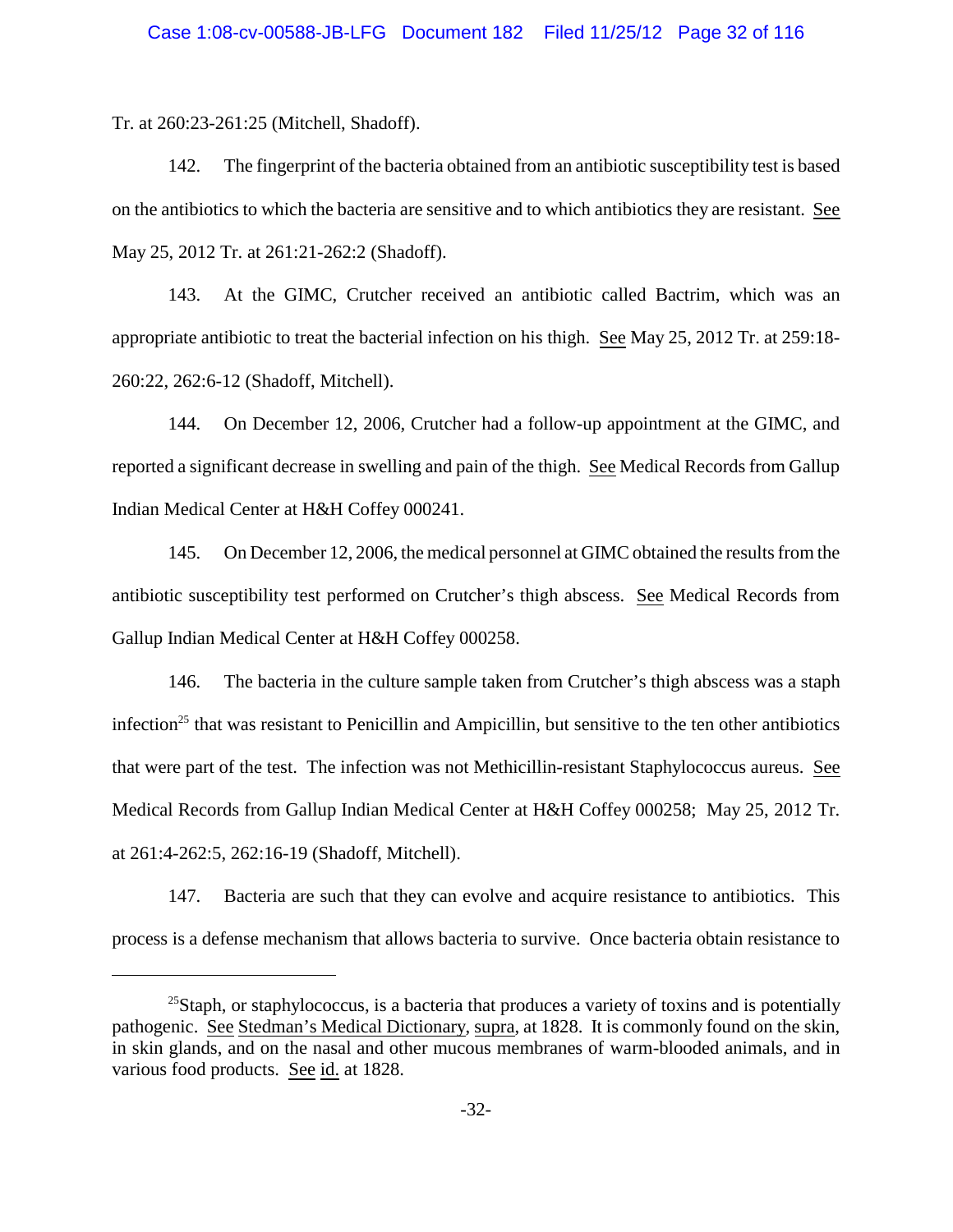#### Case 1:08-cv-00588-JB-LFG Document 182 Filed 11/25/12 Page 33 of 116

an antibiotic, any bacteria that are the offspring of the bacteria that acquired the resistance will maintain that resistance rather than lose it. See May 25, 2012 Tr. at 272:6-273:3 (Shadoff).

148. The medical personnel at GIMC who looked at Crutcher's thigh abscess when he returned on December 12, 2006, said that it was improving. See Medical Records from Gallup Indian Medical Center at H&H Coffey 000241; May 25, 2012 Tr. at 263:21-25 (Shadoff).

149. Because the abscess was draining and the medical personnel prescribed a proper antibiotic that would respond to the bacterial infection, the medical personnel at GIMC appropriately treated Crutcher's thigh abscess. See May 25, 2012 Tr. at 264:5-12 (Mitchell, Shadoff).

150. A person in the medical field would, in the absence of a prolonged illness, fever, or signs that the patient's illness extends beyond the site of infection, normally treat an abscess with an oral antibiotic and then schedule a follow-up to ensure that the abscess was improving. See May 25, 2012 Tr. at 264:13-17 (Mitchell, Shadoff).

151. There would be no relationship between the medical effects of, or the treatment of, a patient's congestive heart failure and a thigh-abscess infection, unless the infection involves other parts of the body and puts a stress on the heart. See May 25, 2012 Tr. at 264:18-22 (Shadoff).

152. Unless a defribillator has recently been implanted, the presence of a defibrillator on a patient's body would not impact the treatment of a thigh abscess. Once an individual has had a defibrillator implanted in the individual's body for approximately one month, the body has coated the defibrillator in a way that significantly reduces the chance of infection at the implantation site. See May 25, 2012 Tr. at 264:18-265:11 (Shadoff).

153. Given that Crutcher did not have signs of illness that extended beyond his thigh abscess, such as a fever, a person in the medical profession would not likely have found it necessary to provide intravenously a higher dose of antibiotics to Crutcher as opposed to providing him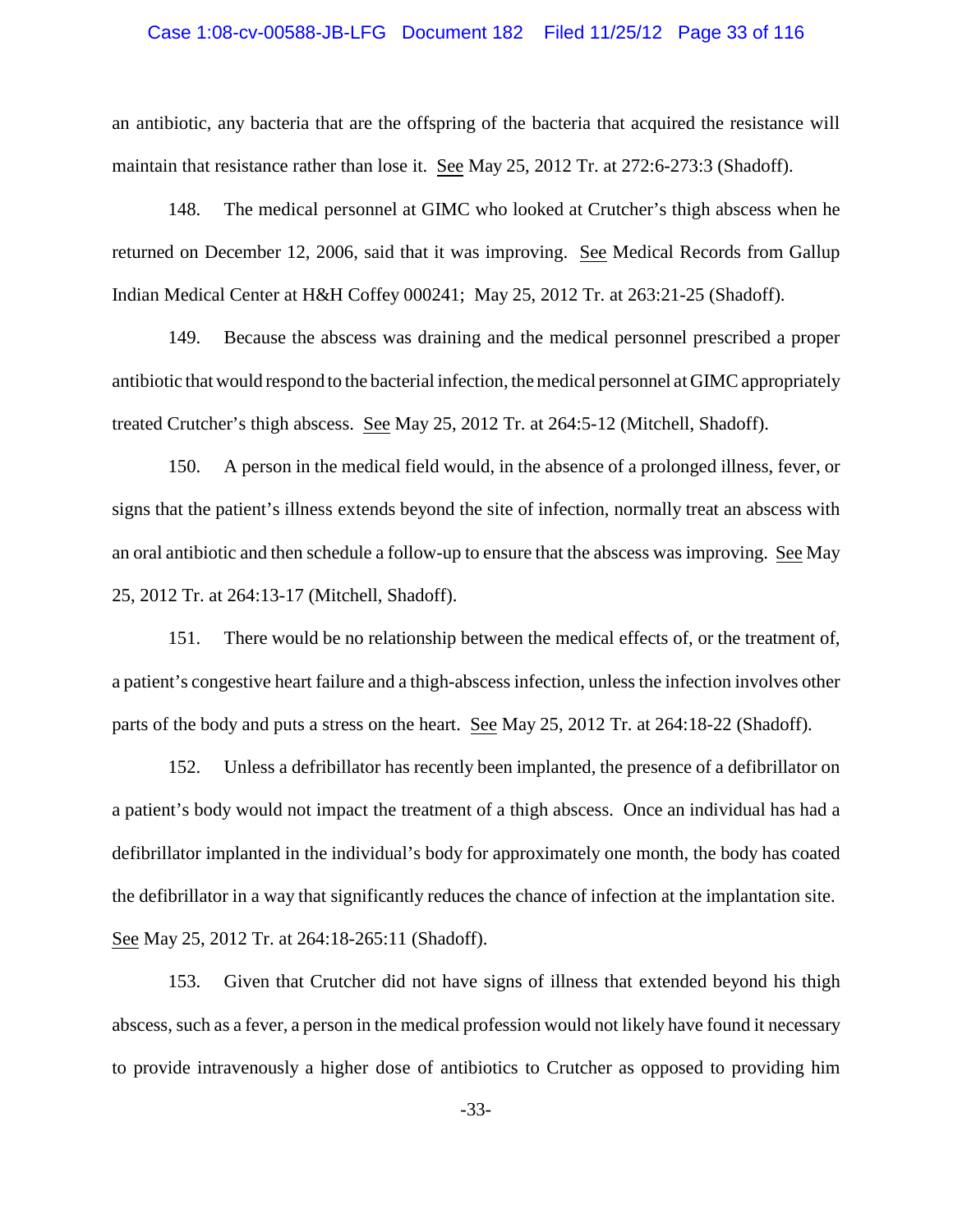antibiotics orally. See May 25, 2012 Tr. at 264:12-16 (Shadoff).

154. Between December 12, 2006, and February 8, 2007, the dayCrutcher died, the thigh abscess infection had resolved itself. See May 25, 2012 Tr. at 265:21-25 (Shadoff).

# **8. The Treatment of Crutcher's Medical Condition Before His Death in February 2007, and Crutcher's Death.**

155. On January 16, 2007, Crutcher had a cold that he thought was getting worse. See McKinley County Records at McKinley 000018.

156. On January 18, 2007, Dr. Christopher Thomas, a doctor from a private clinic who came to visit the MCDC several days a week to provide medical care for the inmates, saw Crutcher. See Valle Depo. at 67:13-69:3.

157. Dr. Thomas diagnosed sinusitis, noted congestive heart failure in Crutcher's history, and asked for a referral to cardiology. See McKinley County Records at McKinley 000018; May 25, 2012 Tr. at 266:11-14 (Mitchell, Shadoff).

158. On January 18, 2007, Valle obtained a medical release that Crutcher signed, which requested that the Reno-Sparks Indian Colony Health Clinic release to the GIMC Crutcher's medication records. Crutcher and Valle signed the release on January 18, 2007. See McKinley County Records at McKinley 000010.

159. Valle sent the release by facsimile transmission to the Reno-Sparks Indian Colony Health Clinic on January 18, 2007. See McKinley County Records at H&H Coffey 000009.

160. On January 18, 2007, the Reno-Sparks Indian Colony Health Clinic sent by facsimile transmission a medication profile for Crutcher to the GIMC. See Medical Records from Gallup Detention at H&H Coffey 000239.

161. Crutcher did not receive his heart medication while at the MCDC from October 6,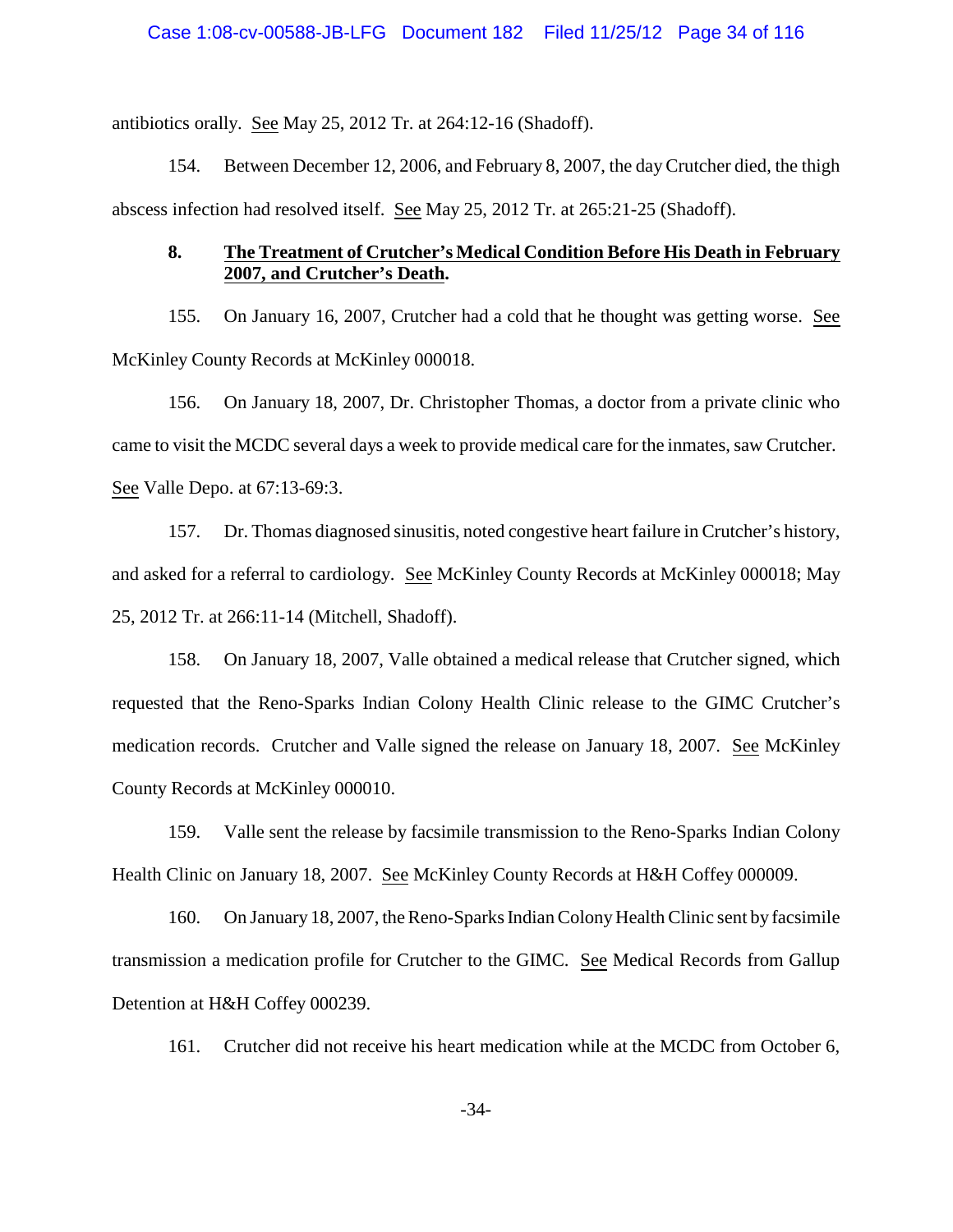#### Case 1:08-cv-00588-JB-LFG Document 182 Filed 11/25/12 Page 35 of 116

2006, until, at the earliest, January 27, 2007, if at all. See Medical Records from Gallup Detention at H&H Coffey at 000233.

162. On January 26, 2007, Valle referred Crutcher to the GIMC urgent care clinic for an evaluation regarding his medications. See McKinley County Records at McKinley 000007.

163. Medical personnel at the GIMC saw Crutcher on January 26, 2007. The medical records for that visit reflect, in the subjective portion of those records, that Crutcher stated that he was feeling well, had no shortness of breath, was not waking up from sleep with shortness of breath, had no chest pain, and was able to exercise. See May 25, 2012 Tr. at 314:15-25 (Mitchell, Shadoff); Medical Records from Gallup Detention at H&H Coffey at 000233.

164. Andrew Crutcher was not significantly ill on January 26, 2007, when he was seen in the emergency room at the GIMC, because there were no findings of heart failure, he did not have a fever, and he had, if anything, a slightly higher than normal blood pressure. See May 25, 2012 Tr. at 274:12-21 (Shadoff); Medical Records from Gallup Detention at H&H Coffey 000233.

165. At GIMC's physical examination of Crutcher on January 26, 2007, Crutcher had: "no ankle swelling; [was] feeling well; [had] no SOB; [had] no PND; [had] no CP; [was] able to exercise; [and was] occasionally working out." Medical Records from Gallup Detention at H&H Coffey 000233. These notations show that there was no swelling of the extremities, no shortness of breath -- indicating that the lungs were clear -- and there was no heart murmur or abnormal heart sounds. See May 25, 2012 Tr. at 268:19-22 (Shadoff).

166. The absence of a heart murmur or abnormal heart sounds is significant, because in the past, when Crutcher had a decompensation -- a worsening of his heart failure -- routinely Dr. Challapalli noted both abnormal heart sounds and a heart murmur. See May 25, 2012 Tr. at 268:19-22 (Shadoff).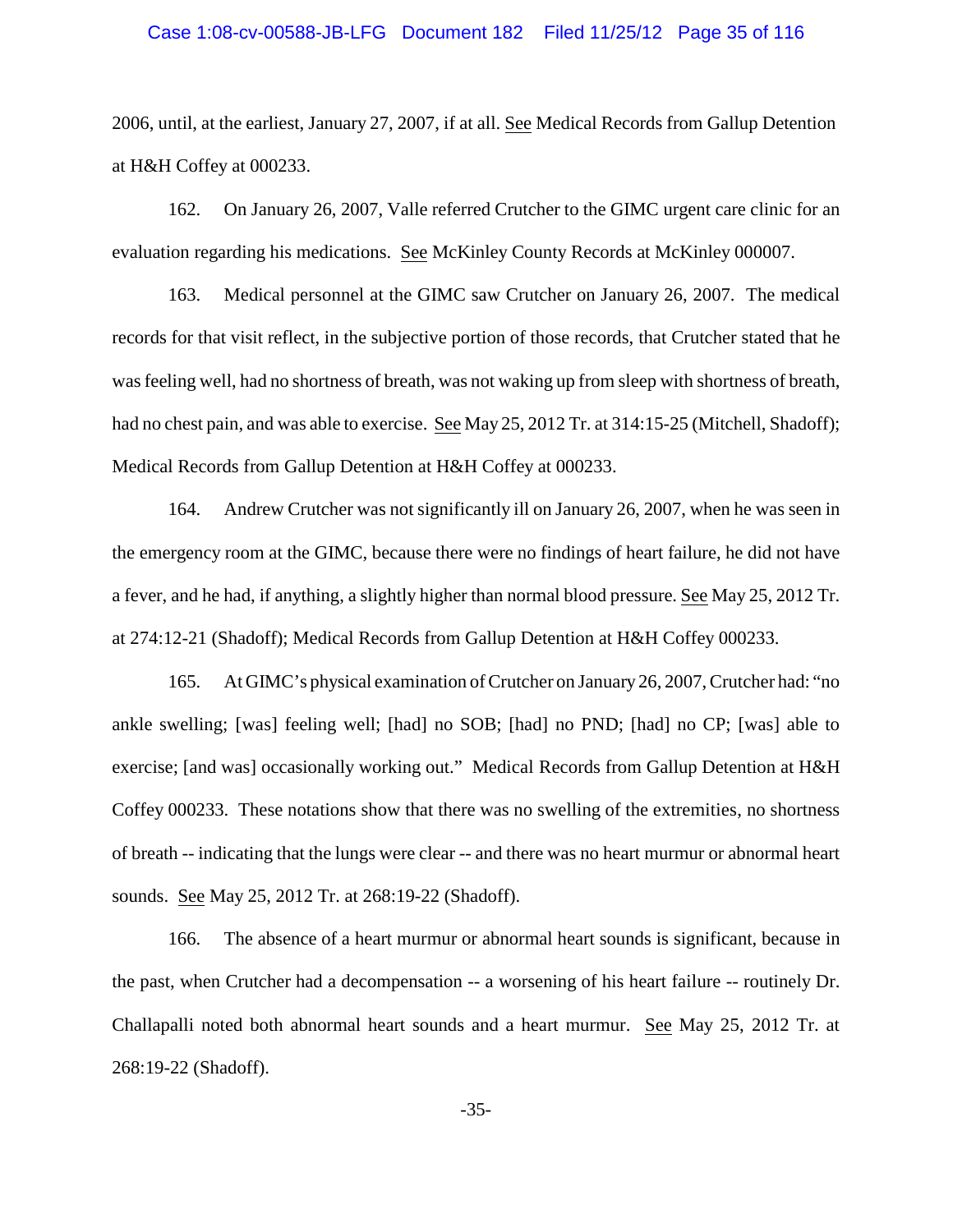167. On January 26, 2007, there was no swelling -- either in the abdomen, or in the legs, which indicates that Crutcher showed no signs of congestive heart failure on January 26, 2007. See May 25, 2012 Tr. at 269:13-18 (Shadoff); Medical Records from Gallup Detention at H&H Coffey 000233.

168. On January 26, 2007, Crutcher had no findings of heart failure, no fever, and only a slightly higher than normal blood pressure. He was not significantly ill on that date. See May 25, 2012 Tr. at 274:12-21 (Shadoff); Medical Records from Gallup Detention at H&H Coffey 000233.

169. Crutcher had not been taking his heart medications between October 6 or 7, 2006, and the examination at the GIMC on January 26, 2007, yet his heart condition was compensated and he was doing well in comparison with the times when he had obvious congestive heart failure. See May 25, 2012 Tr. at 269:19-270:2 (Shadoff).

170. On January 26, 2007, Crutcher did not have any objective findings that would indicate signs and symptoms of congestive heart failure. See May 25, 2012 Tr. at 268:9-16 (Shadoff).

171. On January 26, 2007, Crutcher was prescribed medications for his congestive heart condition, referred for an appointment for January 29, 2007 at GIMC Internal Medicine, referred for an appointment to have an echocardiagram, and discharged at 3:42 p.m. Medical Records from Gallup Detention at H&H Coffey 000233, 000237, 000238.

172. Based on the January26, 2007 physical findings, no reasonable physician would have considered that Crutcher had sepsis. See May 25, 2012 Tr. at 304:20-305:1 (Shadoff).

173. If a physician had considered that Crutcher had sepsis on January 26, 2007, the administration of IV antibiotics would not have been an appropriate treatment. See May 25, 2012 Tr. at 305:2-8 (Shadoff).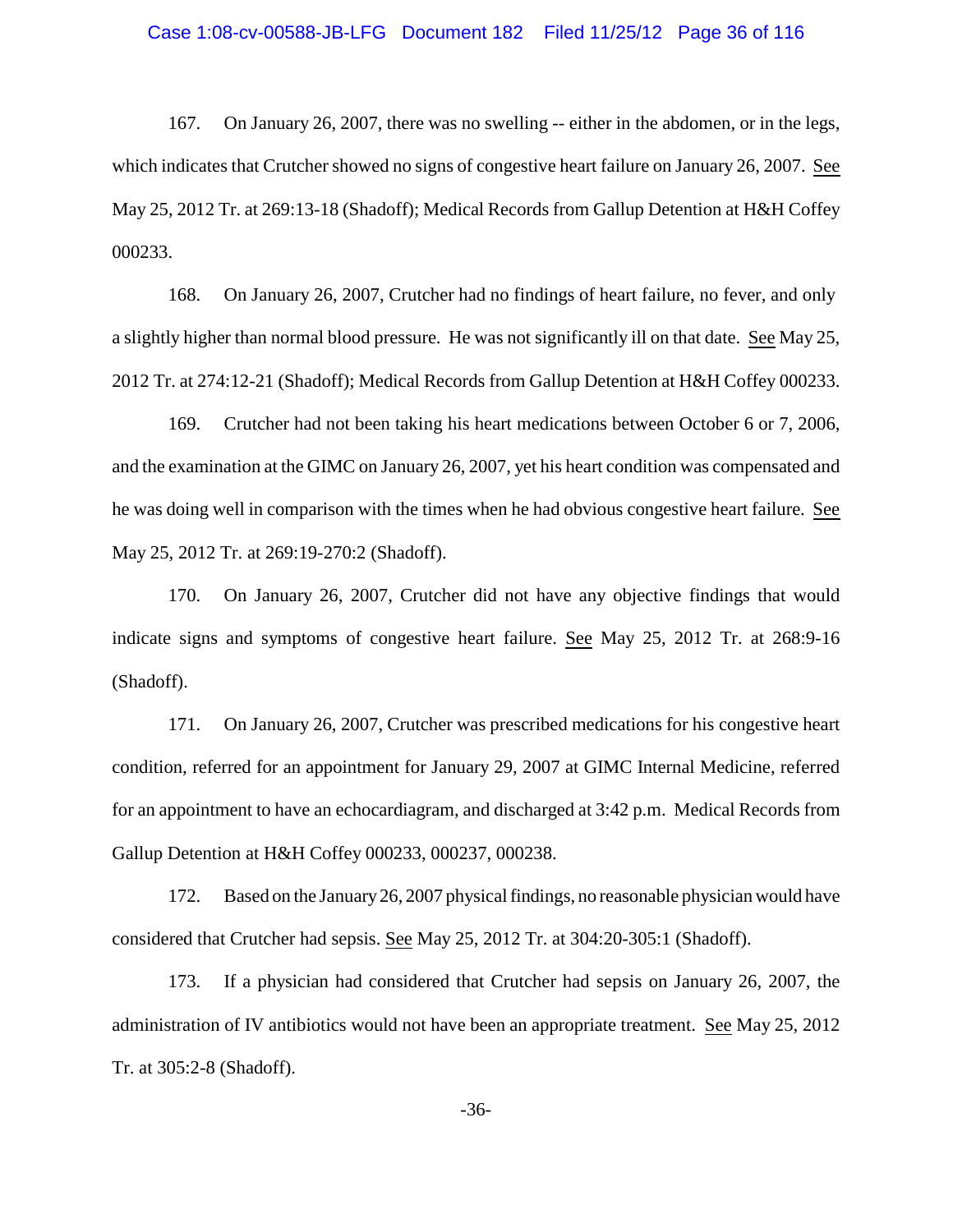#### Case 1:08-cv-00588-JB-LFG Document 182 Filed 11/25/12 Page 37 of 116

174. Ms. Valle began dispensing the heart medications to Crutcher on January 27, 2007. See McKinley County Records at H&H Coffey 000016; May 25, 2012 Tr. at 270:8-16 (Shadoff).

175. Crutcher was seen for a follow-up appointment on January 29, 2007, in the GIMC Internal Medicine unit. His vital signs were noted, and he was scheduled for an echocardiogram appointment on February 23, 2007. Medical Records from Gallup Detention at H&H Coffey 000231, 000237.

176. If Crutcher had an intravenous infection on either January 26 or 29, 2007, he more likely than not would have gone into heart failure, so his lung sounds would most likely not have been clear and his skin could have been mottled, because the circulatory support for his extremities would not be normal. See May 24, 2012 Tr. at 55:14-56:6 (Challapalli).

177. If Crutcher had signs and symptoms of endocarditis on January 29, 2007, he would have developed congestive heart failure, he would have developed signs of circulatory collapse - which is low blood pressure -- he would have had fevers, chills, rigors, a sense of lack of energy, difficulty breathing and perhaps difficulty with mentation. See May 24, 2012 Tr. at 70:14-25; 71:1-8 (Challapalli).

178. There was nothing concerning about Crutcher's vital signs on January 29, 2007: he did not have a fever; his heart rate was at a reasonable range; his blood pressure was normal; he had excellent oxygen carry capacity; and he had an optimal blood pressure. See May 25, 2012 Tr. at 270:18-271:11 (Shadoff).

179. On February 8, 2007, at 1:00 p.m., a MCDC corrections officer who was conducting a cell check, saw Crutcher lying on his bunk, and he appeared ill. See Plaintiff's Exhibit 7 at H&H Coffey 000351 ("BIA Internal Affairs Report").

180. Crutcher was taken to the MCDC medical unit, where medical staff evaluated him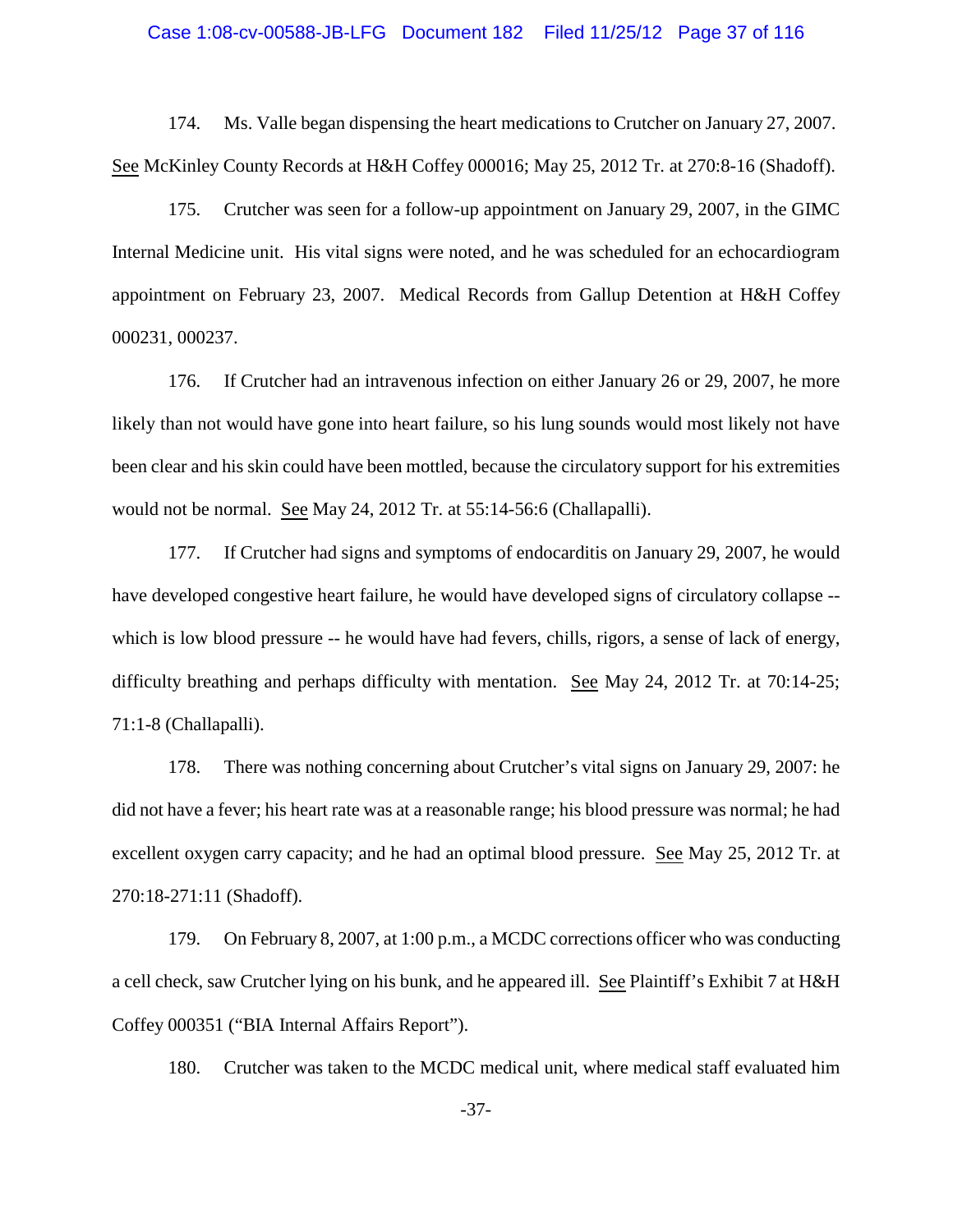#### Case 1:08-cv-00588-JB-LFG Document 182 Filed 11/25/12 Page 38 of 116

and determined that he needed to be taken to the hospital. See BIA Internal Affairs Report at H&H Coffey 000351.

181. Crutcher was transported to the GIMC Emergency Department by a MCDC employee. See BIA Internal Affairs Report at H&H Coffey 000351-352.

182. Crutcher was disoriented, with abnormal vital signs. See Medical Records from Gallup Detention at H&H Coffey 000197-98.

183. A fingerprint of the bacteria was taken and bacterial culture was grown from Crutcher's blood on February 8, 2007. The Antibiotic Susceptibility Test Results showed that the Staph Aureus infection was sensitive to all of the antibiotics used in the test. See Medical Records from Gallup Detention at H&H Coffey 000255; May 25, 2012 Tr. at 271:17-272:7(Shadoff).

184. The Antibiotic Test Results showed that the Staph Aureus obtained from the culture on February 8, 2007, was not the same as the Staph Aureus bacterial infection which Crutcher had in December 2006, when he had an abscess on his thigh. See May 25, 2012 Tr. at 272:8-14 (Shadoff).

185. Crutcher had two chest x-rays taken on February 8, 2007, the first taken at 2:06 p.m. See Medical Records from Gallup Detention at H&H Coffey 000266.

186. The chest x-ray obtained at 2:06 p.m. showed: "[h]eart is mildly enlarged without failure," with "[c]ardiomegaly no definite failure." Medical Records from Gallup Detention at H&H Coffey 000266.

187. Based on the radiology report, Crutcher's heart was mildly enlarged, which is consistent with his known cardiomyopathy; but, even at this point, when he was extraordinarily ill and dying, he had not developed congestive heart failure. See May 25, 2012 Tr. at 273:3-16 (Shadoff).

-38-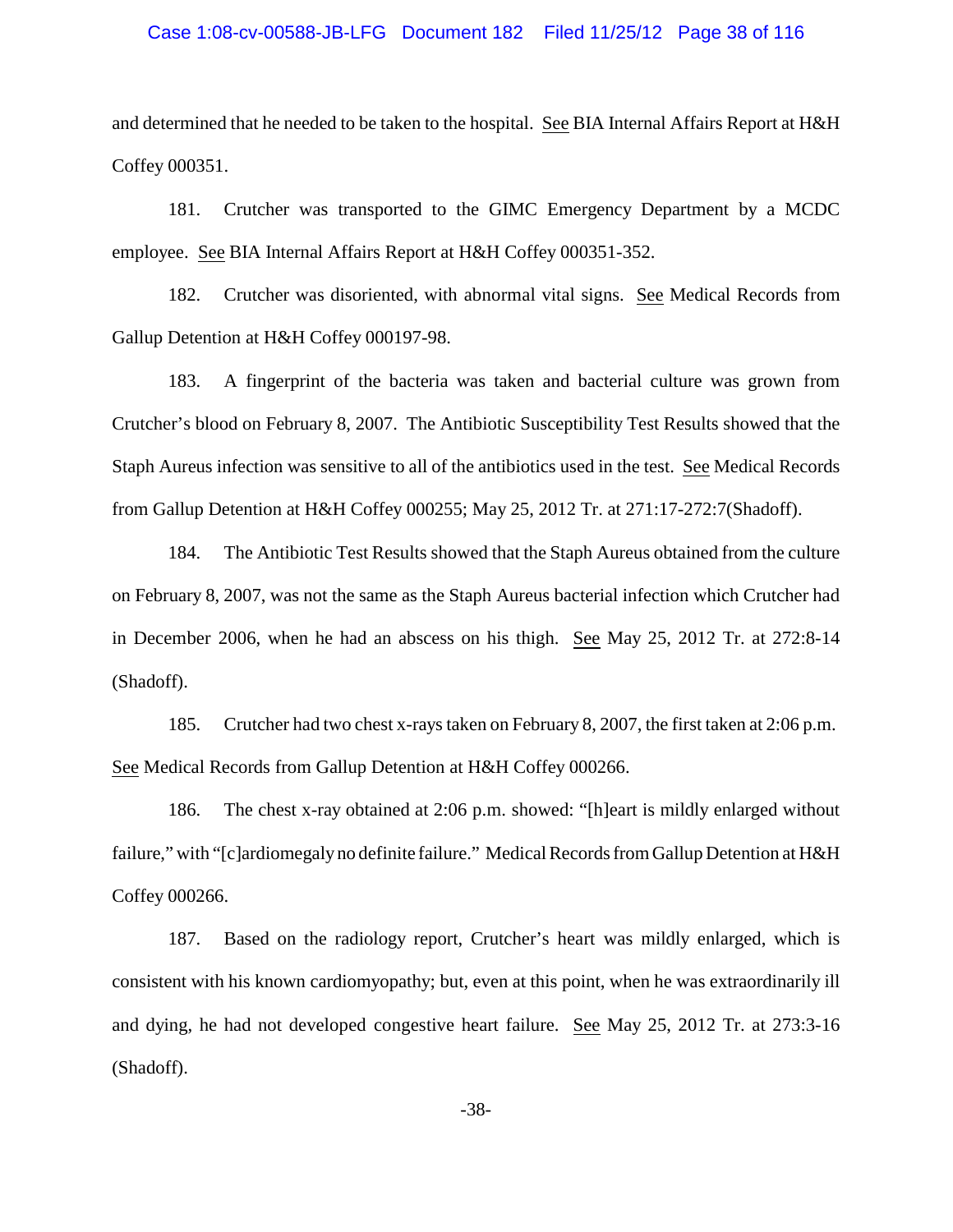#### Case 1:08-cv-00588-JB-LFG Document 182 Filed 11/25/12 Page 39 of 116

188. A second chest x-ray taken at 4:54 p.m., approximately one hour before Crutcher died, indicated: "[h]eart size appears mildly enlarged considering patient position but pulmonary vessels do not appear abnormally distended;" "[c]ardiomegaly without other findings to suggest decompensation of CHF." Medical Records from Gallup Detention at H&H Coffey 000263-64. Accord May 25, 2012 Tr. at 275:6-9 (Shadoff).

189. The second chest x-ray confirms that there was no evidence of congestive heart failure, meaning, there was no congestion in the lungs even when he was critically ill. See May 25, 2012 Tr. at 273:18-274:1 (Shadoff).

190. Crutcher's condition continued to deteriorate and a full code was called. Despite considerable effort to resuscitate him, he was pronounced dead at 5:52 p.m., on February 8, 2007. See Medical Records from Gallup Detention at H&H Coffey 00198.

191. It was only days before his death that Crutcher was critically ill with endocarditis and, on the day of his death, demonstrated the abnormalities of multiorgan failure from which he was not capable of improving. See May 25, 2012 Tr. at 313:3-6 (Shadoff).

192. Crutcher had a fulminant illness -- an acute illness, i.e., something that would be characterized by a time line of hours to days, resulting in his death. See May 25, 2012 Tr. at 274:2-11 (Shadoff).

193. If a patient has sepsis, with an infection that is widespread throughout the body, that patient would not survive for more than periods of days -- less than a week. It would be extraordinarily rare to get into the category of weeks of survival with sepsis. See May 25, 2012 Tr. at 308:9-20 (Shadoff).

194. The BIA did not treat Crutcher's body with respect for his American Indian burial traditions, because it did not make arrangements with Coffey or the Reno-Sparks Indian Colony to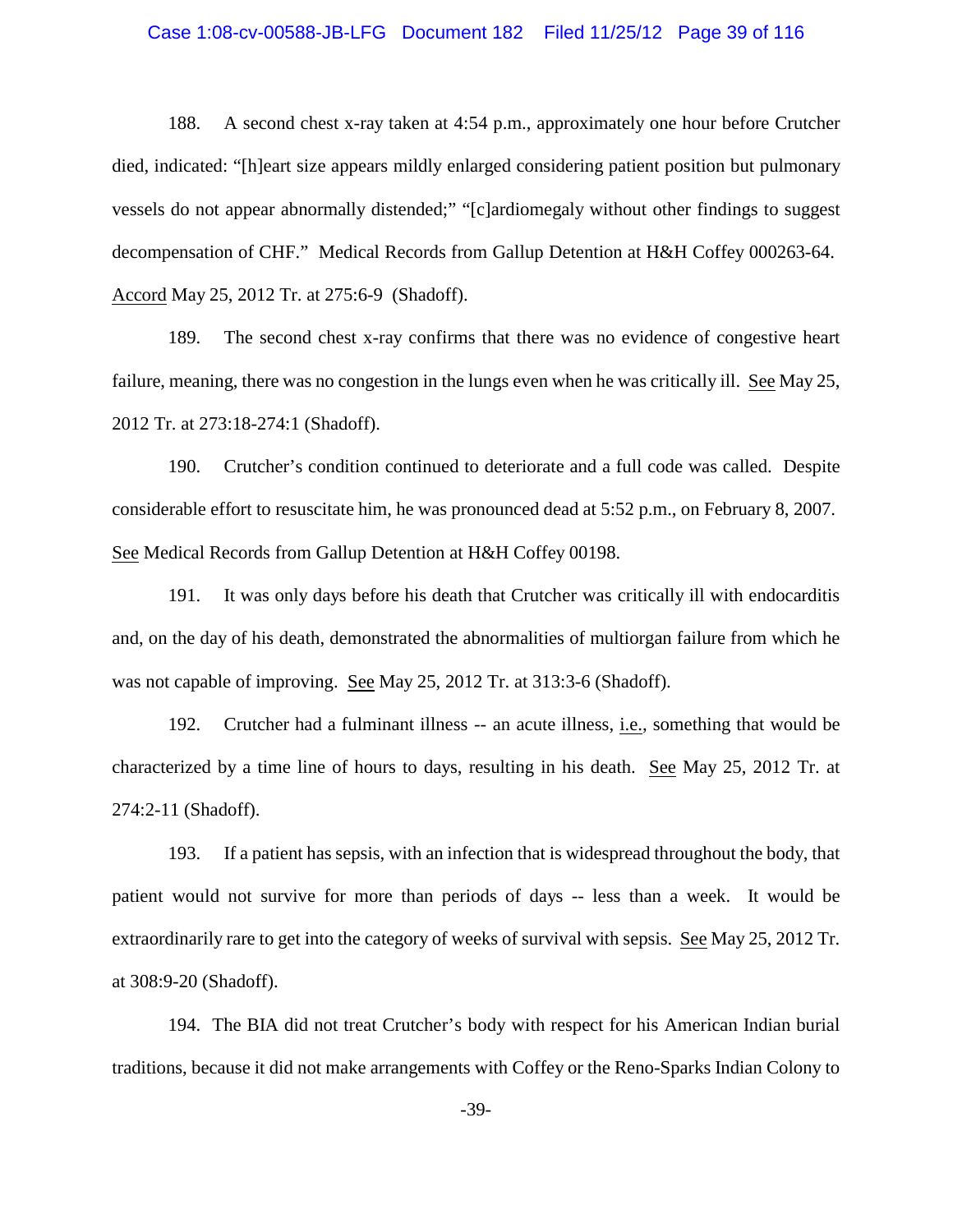#### Case 1:08-cv-00588-JB-LFG Document 182 Filed 11/25/12 Page 40 of 116

ensure that Crutcher would be buried within three to four days, as the tribe believes is proper. See May 24, 2012 Tr. at 84:6-16 (Sanchez, Richards).

195. Max Dickens, a BIA investigator, conducted an investigation into the circumstances surrounding Crutcher's death, as is the usual course of conduct for an in-custody death. See May 25, 2012 Tr. at 129:5-9 (Dickens).

196. It was not the purpose of the investigation to determine what medical mistakes, if any, were made in connection with Crutcher's treatment. See May 24, 2012 Tr. at 129:5-9 (Dickens).

197. The purpose of Dickens' investigation conducted by Max Dickens was to conduct an administrative review of the circumstances surrounding Crutcher's in-custody death, including the possibility of potential criminal violations. See May 24, 2012 Tr. at 131:9-13 (Dickens).

198. No part of the review was intended to look at the BIA's transportation of Crutcher from Washoe County, to McKinley County. See May 24, 2012 Tr. at 131:14-17 (Dickens).

199. The results of the BIA's investigation were that McKinley County failed to adequately respond to Crutcher's emergency medical situation by transporting him to the hospital in a prison vehicle rather than ambulance when he was extremely ill, in violation of its own policy. See May 25, 2012 Tr. at 133:17-134:3 (Dickens).<sup>26</sup>

<sup>&</sup>lt;sup>26</sup>Coffey puts forth the following in Coffey's Proposed FOF and COL: "Max Dickens, the investigator who allegedly investigated the in custody death of Crutcher, and the investigation itself, were typical of the inability of BIA to discern problems within its detention system." Coffey Proposed FOF and COL at 10, 11 (setting forth this fact). Coffey does not cite to any portion of the record to support this fact. The Court could not find support for this statement in Dickens' testimony or in any other portion of the record. It may be that Coffey believes this fact is a logical implication based on Dickens' limited review of the incident or on the fact that Dickens did not investigate the BIA's transport of Crutcher, or that it is a logical implication in light of the Neither Safe Nor Secure report. In its findings of facts, however, the Court is limited to finding facts established at the trial and reasonable inferences from the facts. The Tenth Circuit Patter Jury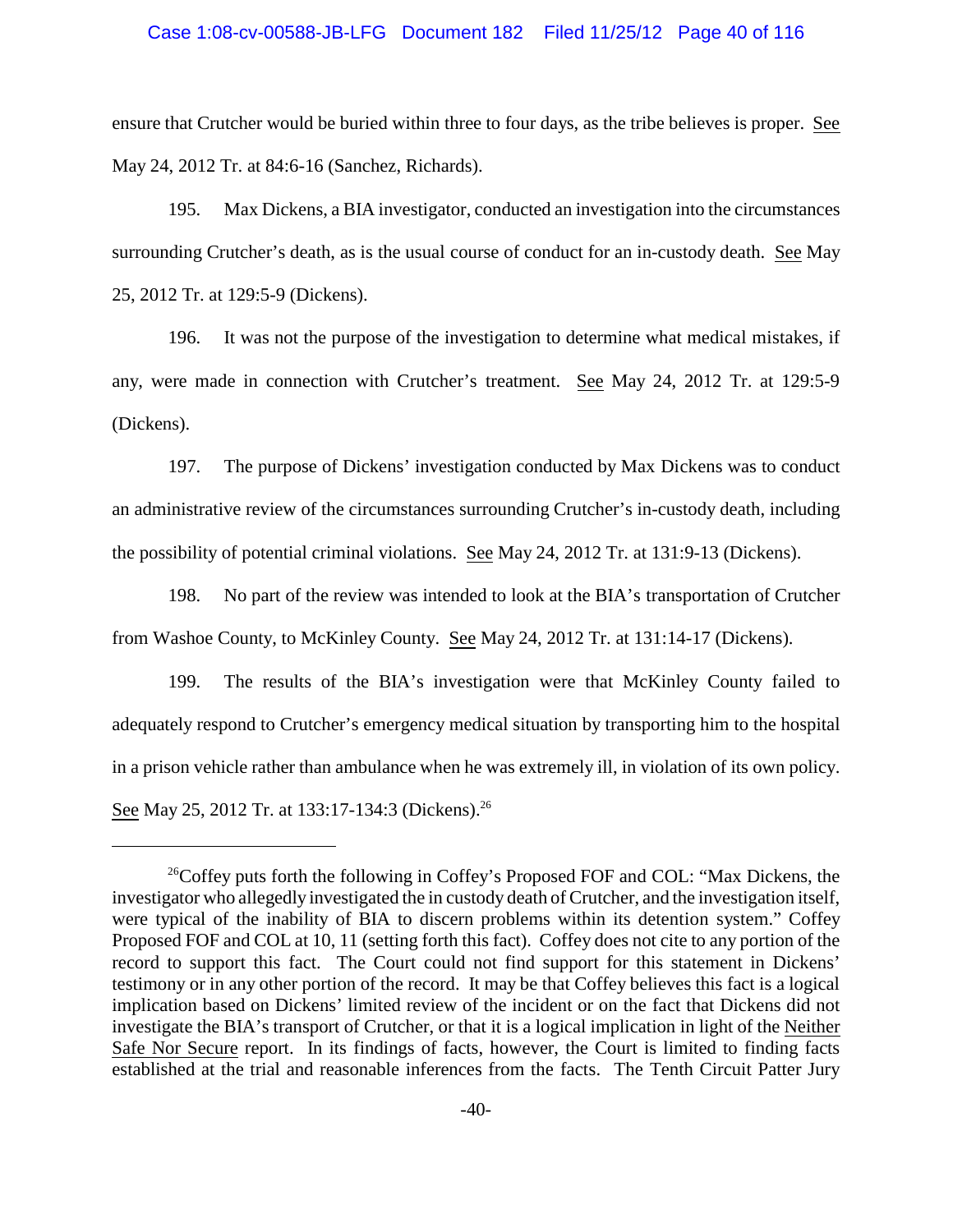Case 1:08-cv-00588-JB-LFG Document 182 Filed 11/25/12 Page 41 of 116

200. Because the MCDC was not a BIA-operated facility, any disciplinary action which

might have resulted from the investigation would have been related to the procurement contract by

which McKinley County incarcerated inmates. See May 24, 2012 Tr. at 135:11-17 (Dickens).<sup>27</sup>

Instructions § 1.07 provides:

While you must consider only the evidence in the case, you are permitted to draw reasonable inferences from the testimony and exhibits, inferences you feel are justified in light of common experience. An inference is a conclusion that reason and common sense may lead you to draw from facts which have been proved.

By permitting such reasonable inferences, you may make deductions and reach conclusions that reason and common sense lead you to draw from the facts which have been established by the testimony and evidence in this case.

Tenth Circuit Pattern Jury Instructions § 1.07, at 15 (2011)(Evidence -- Direct and Circumstantial -- Inferences). See, e.g., United States v. Rahseparian, 231 F.3d 1267, 1271-72 (10th Cir. 2000)("[W]e accept the jury's resolution of conflicting evidence . . . . [a]s long as the possible inferences are reasonable . . . . We will not uphold a conviction, however, that was obtained by nothing more than piling inference upon inference, or where the evidence raises no more than a mere suspicion of guilt.")(internal quotations and citations omitted); United States v. Ortiz-Ortiz, 57 F.3d 892, 895 (10th Cir. 1995)("The evidence to be considered includes all direct and circumstantial evidence, together with all inferences reasonably to be drawn from that evidence. Indeed, a criminal conviction may be sustained on wholly circumstantial evidence."). The Court cannot find as fact the broad implications that Coffey desires about a broad range of BIA investigations or even about Dickens' investigation from the facts established at trial, whether the implication is logical or true. The Court, therefore, does not find that this fact proposed by Coffey was established at trial.

<sup>27</sup> Coffey proposes two findings of fact relating to Dickens' investigation and to the MCDC generally. First, Coffey proposes that "[w]hatever problems existed at MCDC would not have been resolved or identified as a result of this investigation." See Coffey Proposed FOF and COL at 11 (setting forth this fact). Relying on the Neither Safe Nor Secure report, Coffey also puts forth: "Whether the BIA is using its own facilities or contracting with other facilities, its systematic failure to keep inmates safe and secure is pervasive and historic." Coffey Proposed FOF and COL at 11 (setting forth this fact). In regards to the first finding of fact Coffey set forth, Dickens makes clear in his testimony that the scope of his investigation did not cover the BIA's transport of Crutcher. See May 24, 2012 Tr. at 131:14-17 (Dickens). Dickens does not testify that the investigation could not identify or resolve problems at MCDC. It may be true, in light of Dickens performing the investigation on behalf of the BIA, a distinct and separate entity from the MCDC, that the investigation would not have resolved in any problems at the MCDC, but there is not support in the record to establish this assertion as fact. In regards to the second fact, the Neither Safe Nor Secure report supports that the BIA had a history of failing to keep safe and secure its inmates in the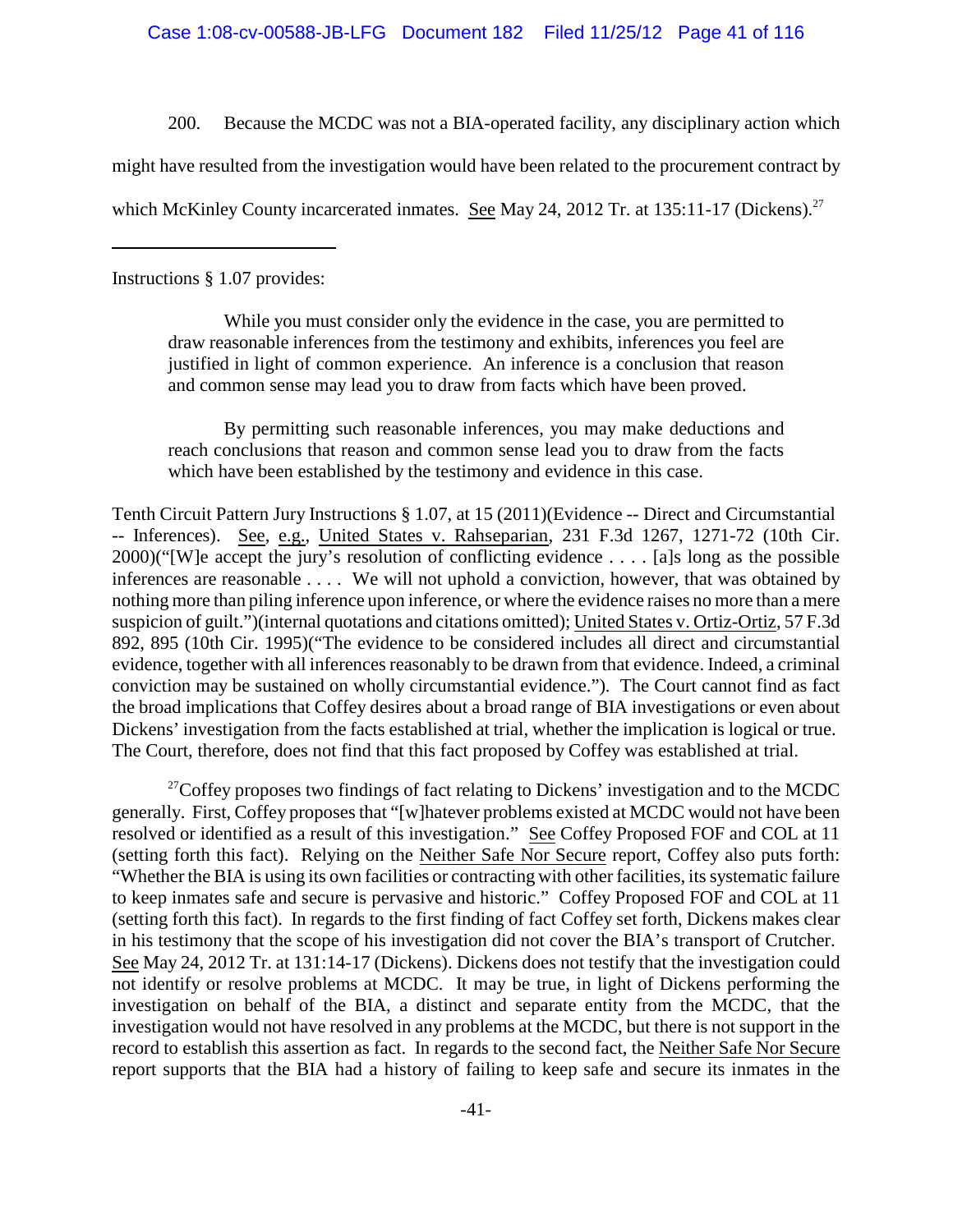## **9. Crutcher's Autopsy.**

201. An autopsy was performed on Crutcher at the Office of the Medical Investigator of New Mexico on February 9, 2007. See Coffey's Exhibit 14 at H&H Coffey 000309-16 (Autopsy Report, Office of the Medical Investigator)("Autopsy Report").

202. At autopsy, there was no evidence in the external examination of Andrew Crutcher that the left thigh abscess that he had in December 2006 was present, active, or apparent. See May 25, 2012 Tr. at 281:11-14, 283:12-15, 284:3-5 (Mitchell, Shadoff); AutopsyReport at H&H Coffey 000310.

203. The tricuspid valve of the heart had eroding vegetations of all leaflets. See May 25, 2012 Tr. at 277:1-2 (Shadoff); Autopsy Report at H&H Coffey 000311.

204. The vegetations on the tricuspid valve confirm that Crutcher had endocarditis, an infection on the heart valve. See May 25, 2012 Tr. at 277:16-17 (Shadoff).

205. The remaining heart valves were normally formed, thin, pliable, and free of vegetations and degenerative changes. See May 25, 2012 Tr. at 277:24-278:1 (Shadoff). The fact that the remaining heart valves had no abnormalities or vegetations confirms that Crutcher was not at any increased risk for any infection of the heart valves, because they were normal. See May 25, 2012 Tr. at 278:1-6 (Shadoff).

206. Based on Andrew Crutcher's medical records from October 8, 2006, to February 8, 2007, there is no evidence, either by signs or symptoms, to indicate that Crutcher had

facilities that the report studied. The report did not, however, study the MCDC, nor did the report study facilities that were contracted under procurement contracts similar to the contract between the MCDC and the BIA in this case. The fact as put forth by Coffey lacks support in the record to the extent that it attempts to stretch the scope and implications of the report beyond the detention facilities studied for the report. The Court concludes therefore that the record does not support this proposed factual finding.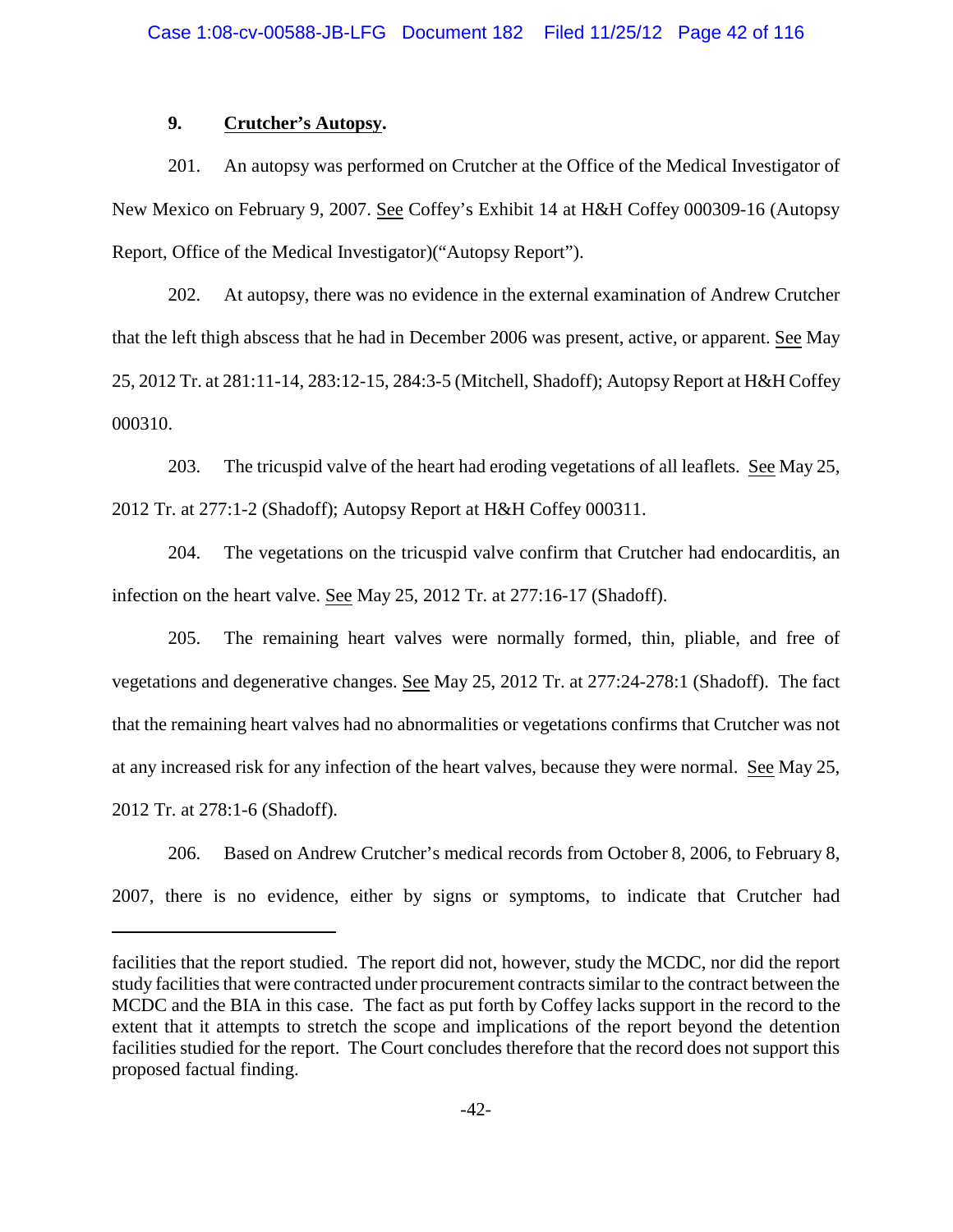#### Case 1:08-cv-00588-JB-LFG Document 182 Filed 11/25/12 Page 43 of 116

decompensated congestive heart failure. See May 25, 2012 Tr. at 285:13-20, 318:8-13 (Shadoff).

207. Crutcher did not have a structural valvular heart disease that would put him at risk for the development of endocarditis. See May 25, 2012 Tr. at 285:2-12 (Shadoff).

208. The defibrillator lead was in place within the right chamber, and there was no vegetation, i.e., infection, on the defibrillator. See May 25, 2012 Tr. at 278:7-11 (Shadoff).

209. Once a patient with a defibrillator is past the first month after implant, the chances of getting an infection on a defibrillator lead -- the wire -- is extraordinarily small, "perhaps one chance in 5,000 patient years." May 25, 2012 Tr. at 278:14-18 (Shadoff).

210. The bacterial culture of the blood that was obtained in the GIMC emergency room, which was Staph Aureus, was also obtainable at the time of autopsy from the blood, cerebrospinal fluid, both lungs, and the spleen. Autopsy Report at H&H Coffey 000313. See May 25, 2012 Tr. at 279:9-18 (Shadoff).

211. The significance of the microbiology finding confirms that this was a fulminant, rapid, overwhelming infection that spread throughout Andrew Crutcher's entire body. See May 25, 2012 Tr. at 279:18-20, 280:23-281:1 (Shadoff).

212. Crutcher died of sepsis because of infective endocarditis, hypertensive cardiovascular disease was a significant contributing condition, and Crutcher's blood, cerebrospinal fluid, lungs, and spleen all grew coagulase positive Staphylococcus which, "commonly leads to infection in intravenous drug abusers." Autopsy Report at H&H Coffey 000314. See May 25, 2012 Tr. at 281:2-3 (Shadoff).

213. Crutcher's defibrillator was not involved in his endocarditis or the cause of his death. See May 25, 2012 Tr. at 284:11-15 (Shadoff).

214. Cardiomyopathy or congestive heart failure, in the absence of a structural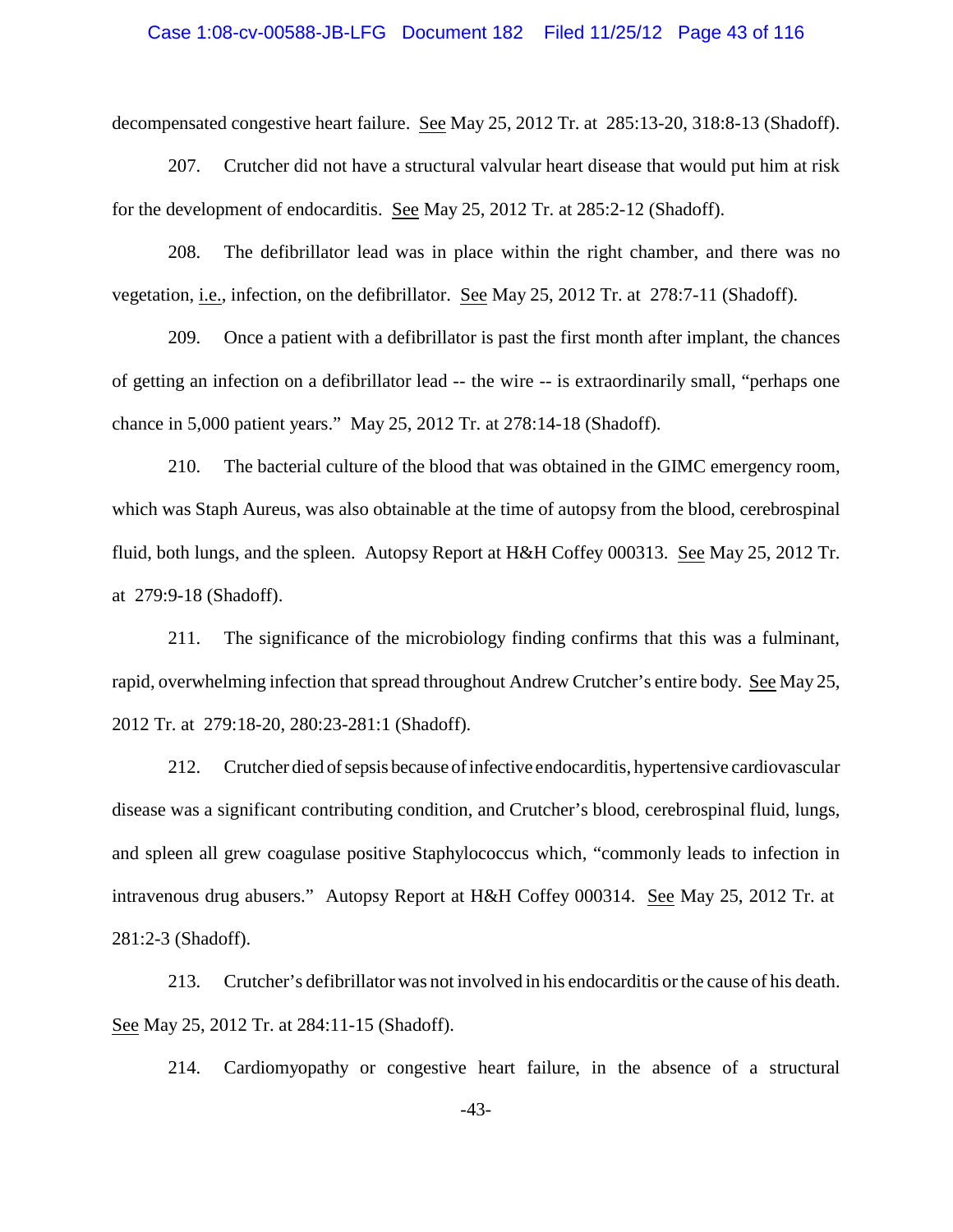#### Case 1:08-cv-00588-JB-LFG Document 182 Filed 11/25/12 Page 44 of 116

abnormality of the heart valve, is not a risk factor for endocarditis. See May 25, 2012 Tr. at 284:22-25, 285:1 (Shadoff).

215. Crutcher's congestive heart failure did not make him more likely to encounter and be infected with a bacteria that results in infective endocarditis. See May 25, 2012 Tr. at 284:16-285:1 (Shadoff).

216. That the BIA transport officers did not obtain medical information about Crutcher from Washoe County Detention Facility employees and impart that medical information to the MCDC employees when the BIA officers handed off the inmates in Peach Spring, Arizona, did not play any role in Andrew Crutcher's death, because Crutcher did not have an issue with his defibrillator -- such as a discharge -- and he never developed clinical, overt, obvious congestive heart failure between October 7, 2006, and February 8, 2007. See May 25, 2012 Tr. at 287:5-10 (Shadoff).

217. An individual, such as Crutcher, who has congestive heart failure but no signs or symptoms of either decompensated congestive heart failure or rhythm abnormality that results in a discharge of the defibrillator, can easily be treated or managed in a clinic setting such as found at the MCDC. See May 25, 2012 Tr. at 286:12-24 (Shadoff).

218. That the MCDC employees did not give Crutcher his heart medications between October 8, 2006 and January 26, 2007, had nothing to do with his death on February 8, 2007, because he did not die from congestive heart failure. See May 25, 2012 Tr. at 287:11-17 (Shadoff).

219. Crutcher died from a fulminant infection involving his tricuspid valve and multi-organ failure. His lungs, his liver, and his kidneys all failed in a very rapid and unfortunate fashion. See May 25, 2012 Tr. at 287:19-22 (Shadoff).

#### **10. Coffey's Lawsuit Following Crutcher's Death.**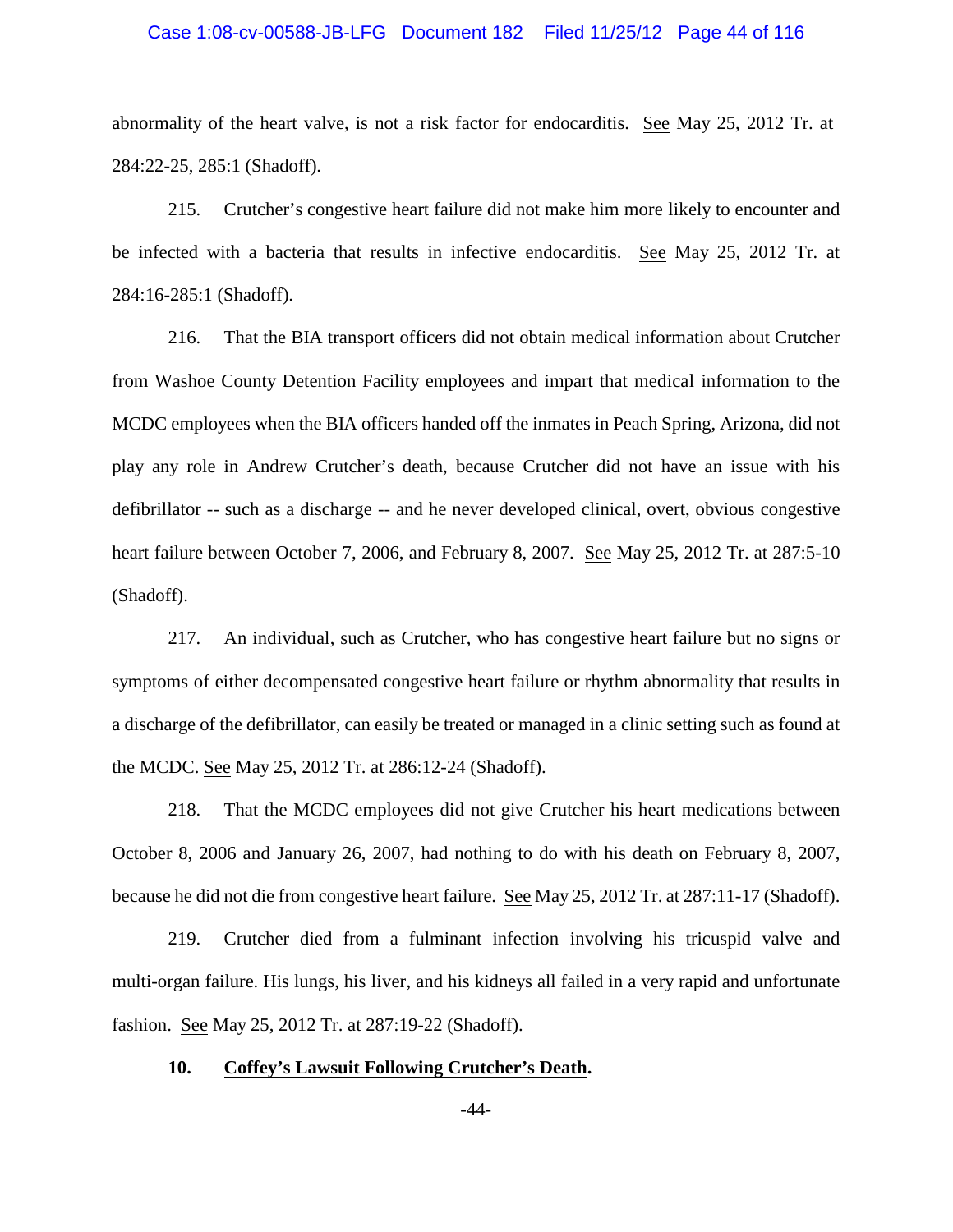#### Case 1:08-cv-00588-JB-LFG Document 182 Filed 11/25/12 Page 45 of 116

220. The BIA received an administrative tort claim -- known as a Standard Form 95 - from the decedent's mother, Diana Coffey, on June 11, 2007. See Coffey Proposed FOF and COL at 4 (setting forth this fact).

221. Coffey's Standard Form 95s, submitted to the Indian Health Services and the Department of Health and Human Services, describe the basis for her claim as follows:

While incarcerated in a Bureau of Indian Affairs contracted facility in Gallup, New Mexico, Andrew Crutcher, son of Diana Coffey, was denied necessary medication, his medical condition was ignored and is [sic] life was wrongfully terminated. Andrew Crutcher was convicted of a misdemeanor crime on the Reno-Sparks Indian Colony by the RSIC Tribal Court. He was ordered by the RISC Tribal Court to be transferred to the BIA contracted facility where he died.

Plaintiff's Exhibit 9 at H&H Coffey 001412, 00177, 00179 ("Administrative Claims Filings").

222. The administrative claim was sent to the Department of Health and Human Services, the Department of the Interior, the BIA at the Western Nevada Agency, the Regional Offices of the BIA at both Phoenix, Arizona (the office with jurisdiction over the Western Nevada agency) and Albuquerque (the office with jurisdiction over the State where the incident occurred). See Administrative Claims Filings at H&H Coffey 001412, 00177-0180.

223. The administrative claim complained of "[w]rongful deaht of a 28 year old son and father by neglect and denial of medication while incarcerated at a BIA contracted facility, the McKinleyCounty Adult Detention Center." Administrative Claims Filings at H&H Coffey 00177.

224. Coffey's administrative claim was necessarily broad on account of the United States' and McKinley County's refusal to release any accounts or documentation related to Crutcher's death. See Coffey Proposed FOF and COL at 5.

225. Coffey's assertions of (i) negligent screening; (ii) negligent transfer; and (iii) negligent hand off, against the United States were not specifically asserted in the Standard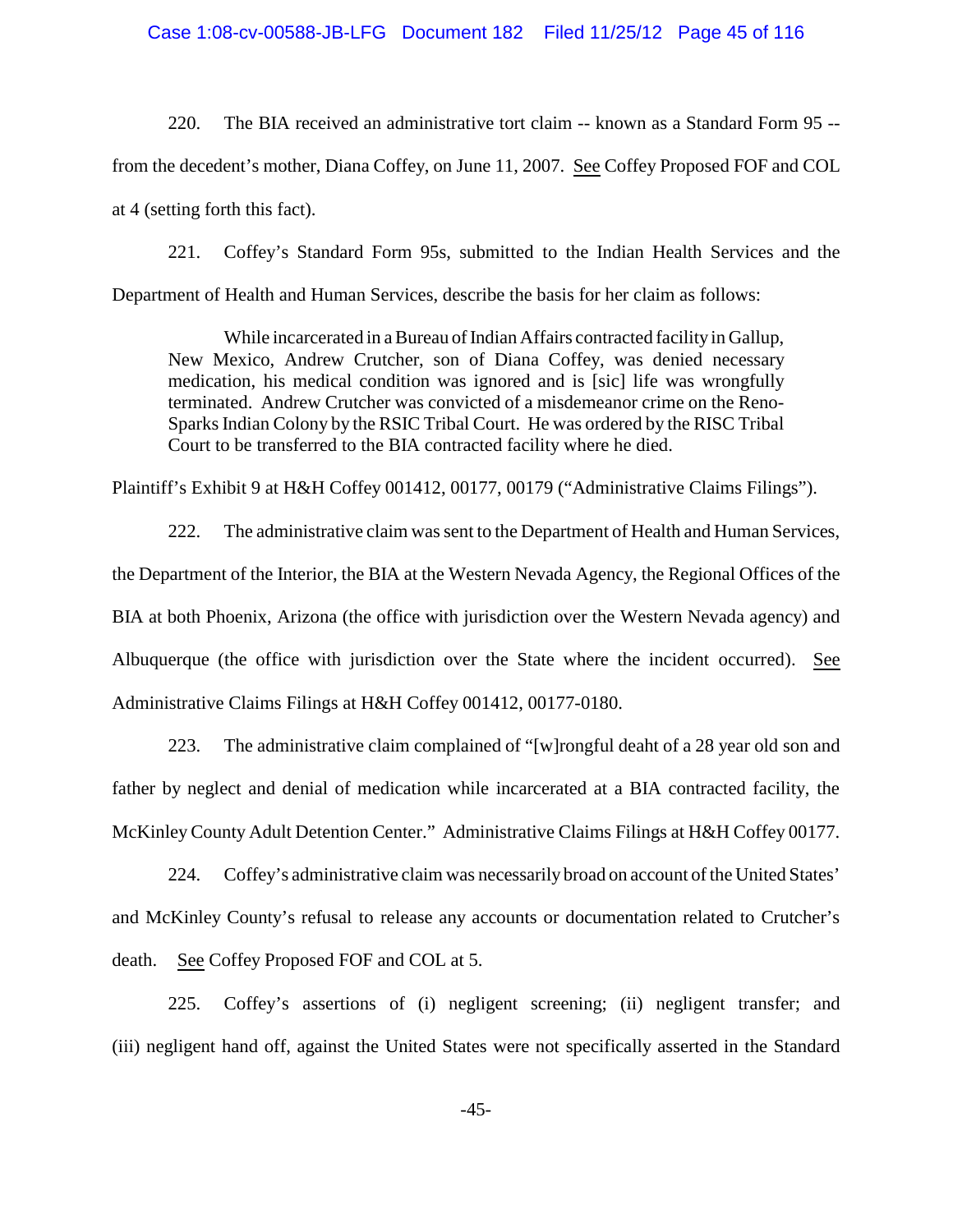Forms 95. See Administrative Claims Filings at H&H Coffey 00177.

226. Coffey waited six months for a response from the government entity. When she did not receive such a response, she filed a wrongful death claim in the United States District Court for the District of New Mexico on June 17, 2008. See Civil Complaint for Damages for Wrongful Death and Civil Rights Violations, filed June 18, 2008 (Doc. 1)("Complaint").

### **PROCEDURAL BACKGROUND**

On January 12, 2009, Coffey filed an action against McKinley County, an Unknown Staff Nurse, and Unknown Detention Guards 1 through 10. See Coffey v. McKinley County, No. 09- 0028, Civil Complaint at 1 (D.N.M.)(Doc. 1). On October 21, 2009, the Honorable Martha Vazquez, then-Chief United States District Judge for the United States District for the District of New Mexico,<sup>28</sup> consolidated the civil case docket number 08-0588, Coffey's case against the United States, with the civil case docket number 09-0028, Coffey's case against McKinley County, for discovery purposes. See Order at 1-2, filed October 21, 2009 (Doc. 33). Civil case No. 09-0028 against McKinleyCounty was assigned to United States District Judge James Browning. See Order at 3. On November 14, 2011, the Court allowed Coffey to amend her pleadings, but did not permit her to assert a medical malpractice claim against the United States. See Memorandum Opinion and Order at 2, filed November 14, 2011 (Doc. 110)("Nov. 14, 2011 MOO"). The Court permitted her to assert the following theories of wrongful death/negligence against the United States: (i) negligent screening; (ii) negligent transfer; and (iii) negligent hand-off. See Nov. 14, 2011 MOO at 1-2. The Court precluded Coffey from asserting any other theories, including a medical negligence theory, in its Nov. 14, 2011 MOO. See Nov. 14, 2011 MOO at 1-2.

 $28$ The Honorable Bruce D. Black, United States District Judge, became Chief Judge of the District of New Mexico in 2010.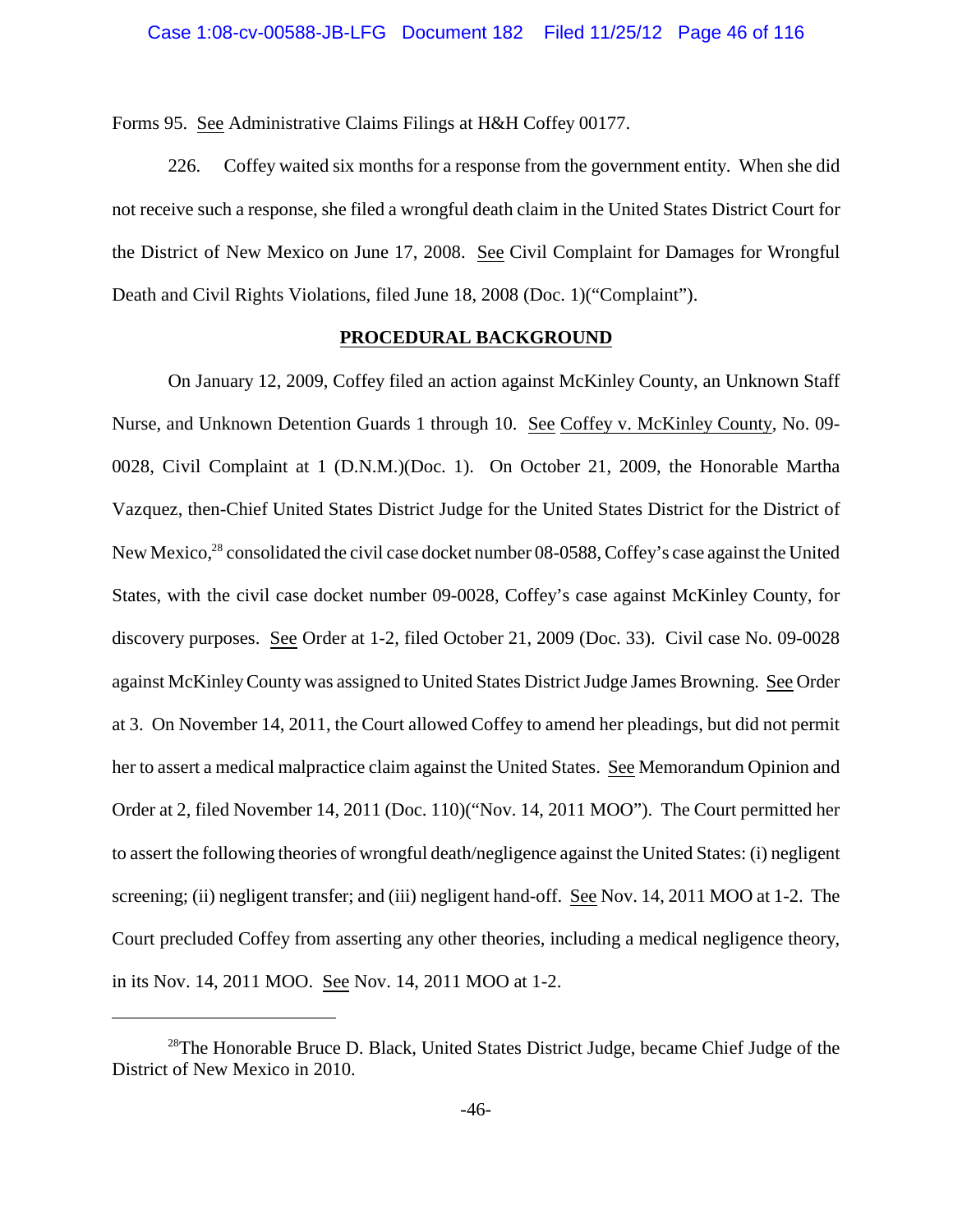#### Case 1:08-cv-00588-JB-LFG Document 182 Filed 11/25/12 Page 47 of 116

On November 28, 2011, the Court granted summary judgment in favor of the State defendants, including McKinleyCounty, an Unknown Staff Nurse, and Unknown Detention Guards 1 through 10, leaving the United States of America as the only Defendant. See Memorandum and Opinion Order at 1-2 (Doc. 113).

On January 23, 2012, Coffey filed her most recent pleading, her Amended and Consolidated Complaint. See Doc. 116. On February 1, 2012, Coffey filed an errata to her pleadings, but did not specify the reason for the errata. See Doc. 118 ("Amended Complaint"). The United States filed an answer to this Errata Complaint. See Defendant United States of America's Answerto Plaintiffs' Errata -- Amended and Consolidated Complaint, Doc. No. 118, filed February 10, 2012 (Doc. 119).

The basic premise of Coffey's negligent screening theory is that: (i) the Washoe County Detention Facility kept complete medical records for Crutcher; (ii) the BIA had no policy or procedure to take that information from the Washoe County Jail; (iii) there were not adequate procedures in place to screen inmates' medical conditions to ensure that transferring them would be appropriate; and (iv) the BIA did not transmit any information regarding Crutcher's medical condition to the MCDC officials when it transferred him to the MCDC's custody. See Errata Complaint ¶¶ 20, 23, at 5, 6. The basic premise of Coffey's negligent transfer theory is that: (i) the BIA transferred Crutcher "nearly 900 miles from his family" where he could not easily reach his family; (ii) the BIA transferred him to a facility, the MCDC, that "did not have adequate examinations or preventative medical care as adopted by other similar Detention Facilities in the United States"; and (iii) the BIA did not have procedures in place to transfer medical property, such as medications, as part of transferring inmates. Errata Complaint ¶¶ 27-28, 31-33, at 7. Coffey's negligent-hand-off theory relies on many of the same facts as the other two theories she has asserted, including that "[t]he BIA did not determine that the" MCDC "was adequate to house an inmate with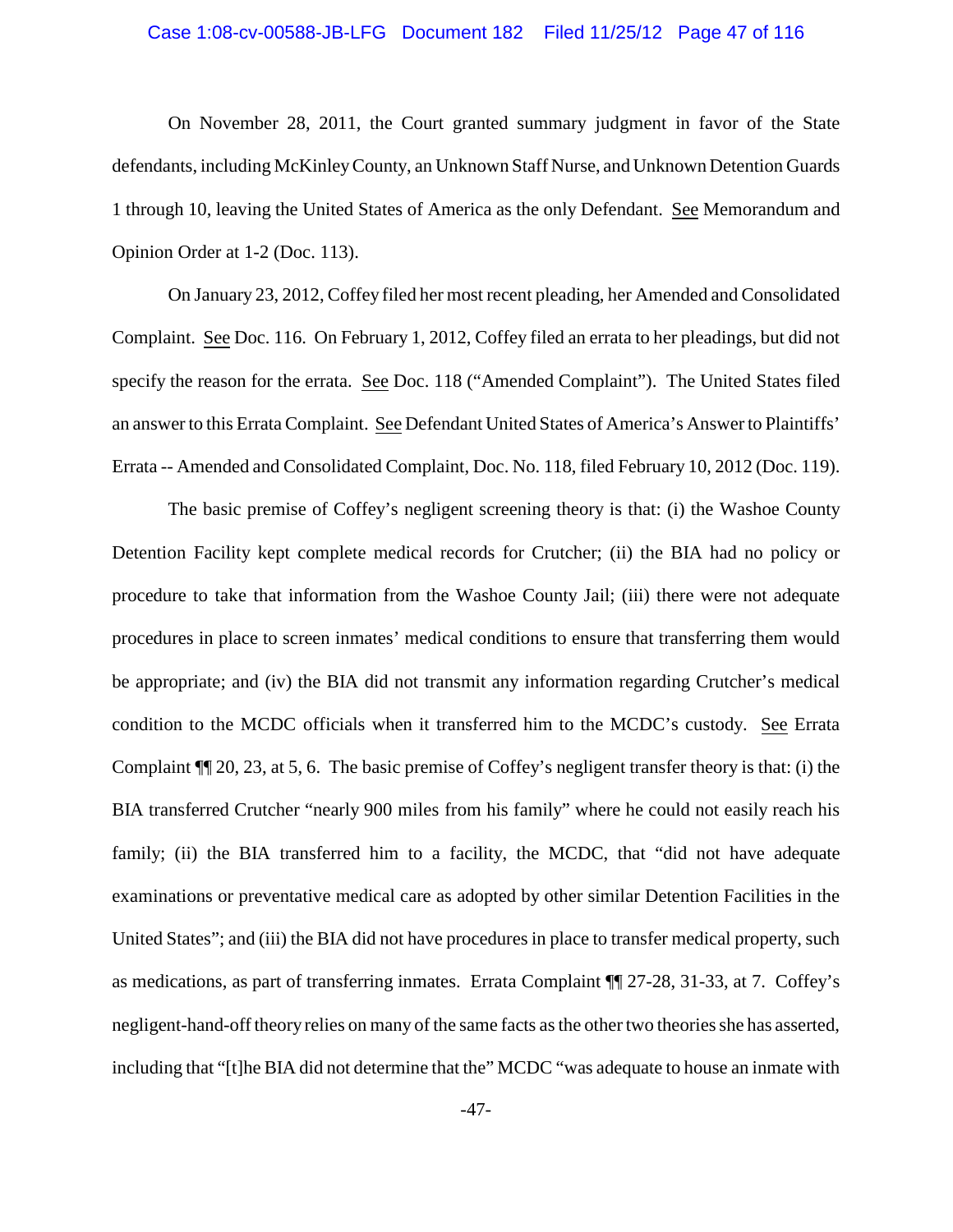#### Case 1:08-cv-00588-JB-LFG Document 182 Filed 11/25/12 Page 48 of 116

Andrew Crutcher's medical problems," specifically his congestive heart failure. Errata Complaint ¶¶ 33, 35, at 7-8. The Court distilled these three theories and their premises down to four alleged negligent acts or omissions: (i) the BIA did not perform adequate screening of Crutcher's medical condition before transferring him from the Washoe County Detention Facility; (ii) the BIA did not have procedures in place to facilitate transferring a prisoner's medical information and property to a new facility; (iii) the BIA did not adequately screen the MCDC to determine whether it was an appropriate facility to house Crutcher in light of his condition; and (iv) given that Crutcher was transported 900 miles, was transported away from his family, was transported away from his doctor, and was transferred without his medical information and property, the MCDC was not an appropriate facility in light of Crutcher's medical condition. See Memorandum and Opinion Order at 43, filed May 2, 2012 (Doc. 141)("May 2, 2012 MOO").

The Court held a two-day bench trial on May 24-25, 2012. After hearing witness testimony and considering all of the evidence presented in this matter, the Court makes the following Conclusions of Law:

### **CONCLUSIONS OF LAW**

1. "The United States cannot be sued without its consent." Garcia v. United States, 709 F. Supp. 2d 1133, 1137 (D.N.M. 2010)(Browning, J.).

2. "Congressional consent -- a waiver of the traditional principle of sovereign immunity -- is a prerequisite for federal-court jurisdiction." Garcia v. United States, 709 F. Supp. 2d at 1137- 38.

3. It is Congress' specific language in such waivers that strictly defines the subject matter of which courts may properly exercise jurisdiction. See Fostvedt v. United States, 978 F.2d 1201, 1203 (10th Cir. 1992)("A waiver of sovereign immunity cannot be implied, but must be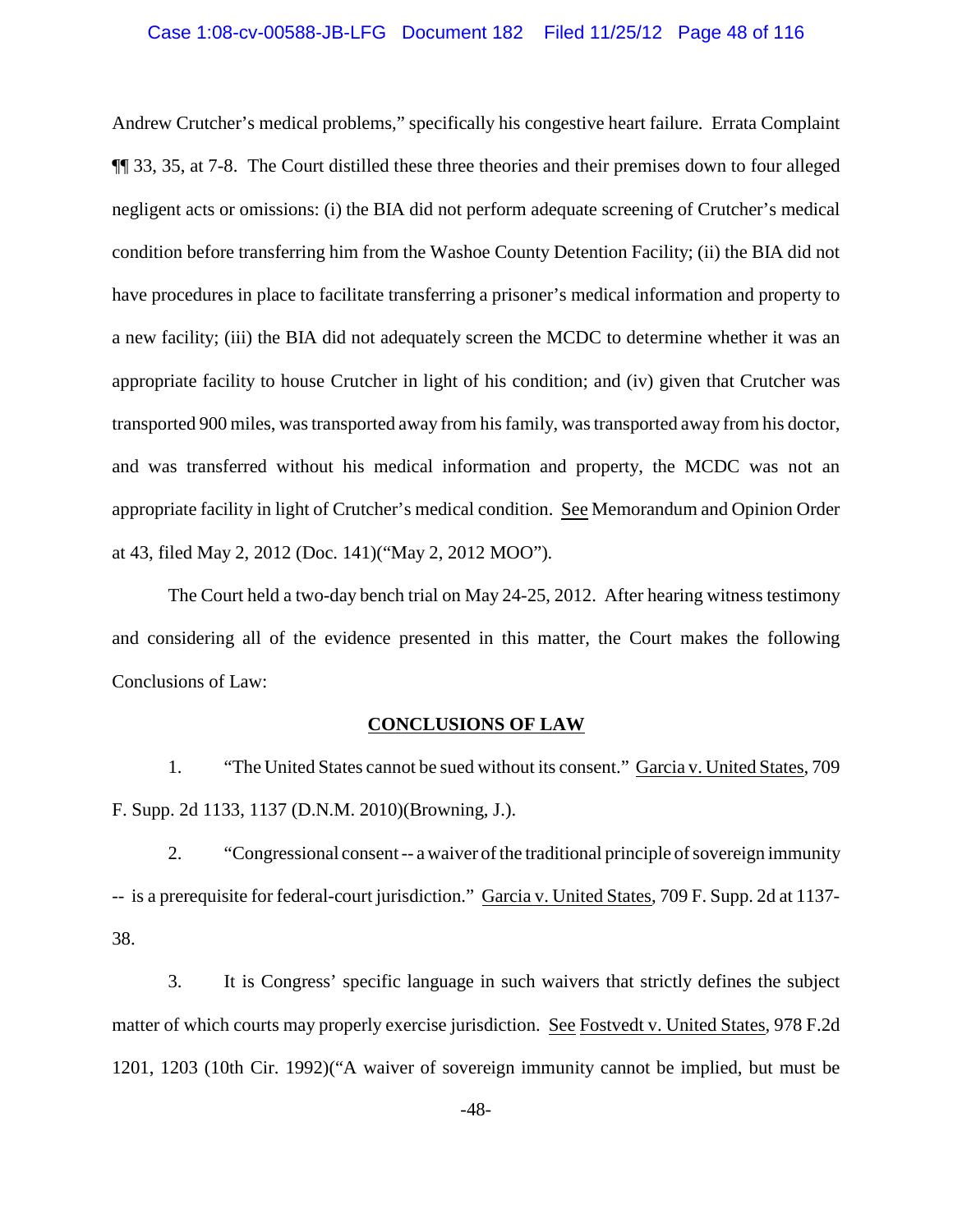#### Case 1:08-cv-00588-JB-LFG Document 182 Filed 11/25/12 Page 49 of 116

explicitly expressed.")(citing United States v. King, 395 U.S. 1, 4 (1969)).

4. "The plaintiff bears the burden of proving that Congress has waived sovereign immunity for all of [the plaintiff's] claims." Garcia v. United States, 709 F. Supp. 2d at 1138. Accord Bork v. Carroll, 449 F. App'x 719, 721 (10th Cir. 2011)(unpublished)<sup>29</sup> ("So it is that a plaintiff seeking to invoke the jurisdiction of the federal courts bears the burden of identifying an applicable statutory waiver of sovereign immunity when challenged to do so."); Summa v. United States, 936 F.2d 584, 1991 WL 114638, at \*3 (10th Cir. 1991)(unpublished table decision)(holding in a Federal Tort Case Act case that the "Plaintiffs bore the burden of proving that the district court had subject matter jurisdiction over their claims" (citing Miller v. United States, 710 F.2d 656, 662 (10th Cir. 1983)).

5. A claim against the United States based upon a trust relationship between the United States and an American Indian tribe is not a waiver of the federal government's sovereign immunity; rather, the plaintiff must assert and independent waiver of immunity to pursue a claim of violation of the trust relationship. See Mitchell v. United States, 463 U.S. 206 (1983)(holding that the plaintiffs, including the Quinault Tribe, could pursue claimsfor waste and mismanagement of timber lands, held in trust by the United States under the General Allotment Act of 1887, 25 U.S.C. § 331 - 58, because the plaintiffs brought suit under the Indian Tucker Act, 28 U.S.C. §§ 1505, an act in

United States v. Austin, 426 F.3d 1266, 1274 (10th Cir. 2005).

<sup>&</sup>lt;sup>29</sup> Garcia v. United States is an unpublished order and judgment, but the Court can rely on it to the extent its reasoned analysis is persuasive in the present case. See 10th Cir. R. 32.1(A), 28 U.S.C. ("Unpublished opinions are not precedential, but may be cited for their persuasive value.").

In this circuit, unpublished orders are not binding precedent, . . . and . . . citation to unpublished opinions is not favored . . . . However, if an unpublished opinion or order and judgment has persuasive value with respect to a material issue in a case and would assist the court in its disposition, we allow a citation to that decision.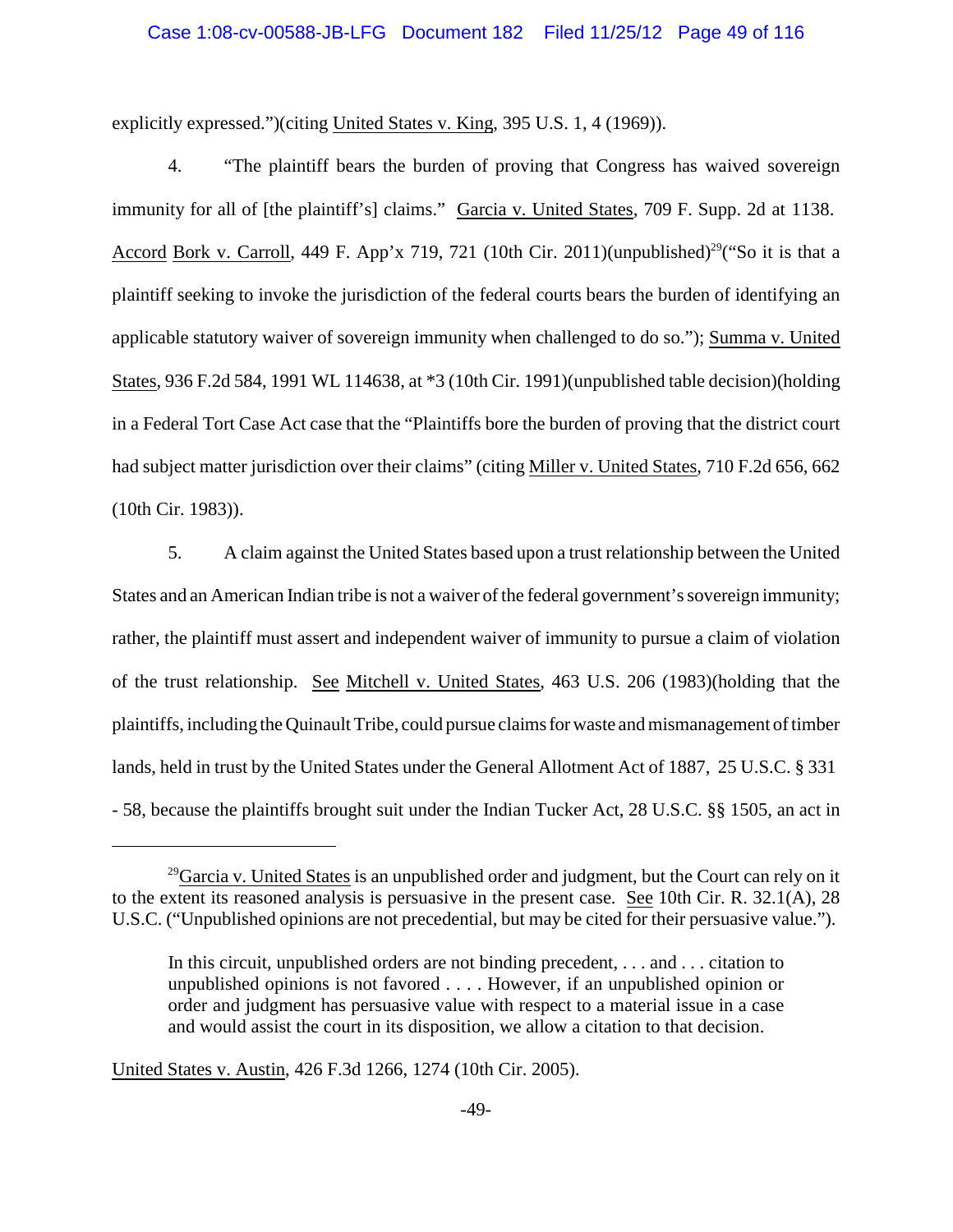## Case 1:08-cv-00588-JB-LFG Document 182 Filed 11/25/12 Page 50 of 116

which Congress intended to waive sovereign immunity); Naganab v. Hitchcock, 202 U.S. 473 (holding that sovereign immunity barred equitable relief for breach of trust); Nero v. Cherokee Nation of Oklahoma, 892 F.2d 1457, 1464 (10th Cir. 1989)(holding that the plaintiffs' claim alleging breach of the trust relationship between the United States and members of the Cherokee Nation required an independent source of the United States' waiver of sovereign immunity).<sup>30</sup>

6. The Federal Tort Claims Act, 28 U.S.C. §§ 1346(b), 2671 -80, ("FTCA") "provides a 'carefully limited waiver' of the federal government's sovereign immunity for certain claims alleging harm caused by United States employees or agents." Carroll v. United States, 661 F.3d 87, 93 (1st Cir. 2011)(quoting Bolduc v. United States, 402 F.3d 50, 62 (1st Cir. 2005)).

7. In enacting the FTCA, Congress defined the terms and conditions under which the United States may be sued in tort. 28 U.S.C. § 1346(b) provides, in pertinent part:

[T]he district courts . . . shall have exclusive jurisdiction of civil actions on claims against the United States, for money damages accruing on and after January 1, 1945, for injury or loss of property, or personal injury or death caused by the negligent or wrongful act or omission of any employee of the Government while acting within the scope of his office or employment, under circumstances where the United States, if a private person, would be held liable to the claimant in accordance with the law of the place where the act or omission occurred.

8. "The law of the place where the alleged negligent conduct took place determines the scope of employment under the FTCA." Garcia v. United States, No. 08-0295, 2010 WL 2977611, at \*18 (D.N.M. June 15, 2010)(Browning, J.)(citing 28 U.S.C. § 1346(b); Richards v. United States,

 $30$ Although neither party proposes this conclusion of law, in light of Coffey putting forth as a factual finding that the BIA's incarceration of Crutcher was pursuant to the United States' trust relationship with the American Indian tribes, rather than to any contract, see the Court's Finding of Fact 29, the Court thought Coffey might be asserting that the United States was liable for violating the trust. Whether that is Coffey's intention does not affect the Court's reasoning or conclusions in this case, because, as this conclusion of law states, the United States has not waived its sovereign immunity for assertions of a breach of that trust relationship.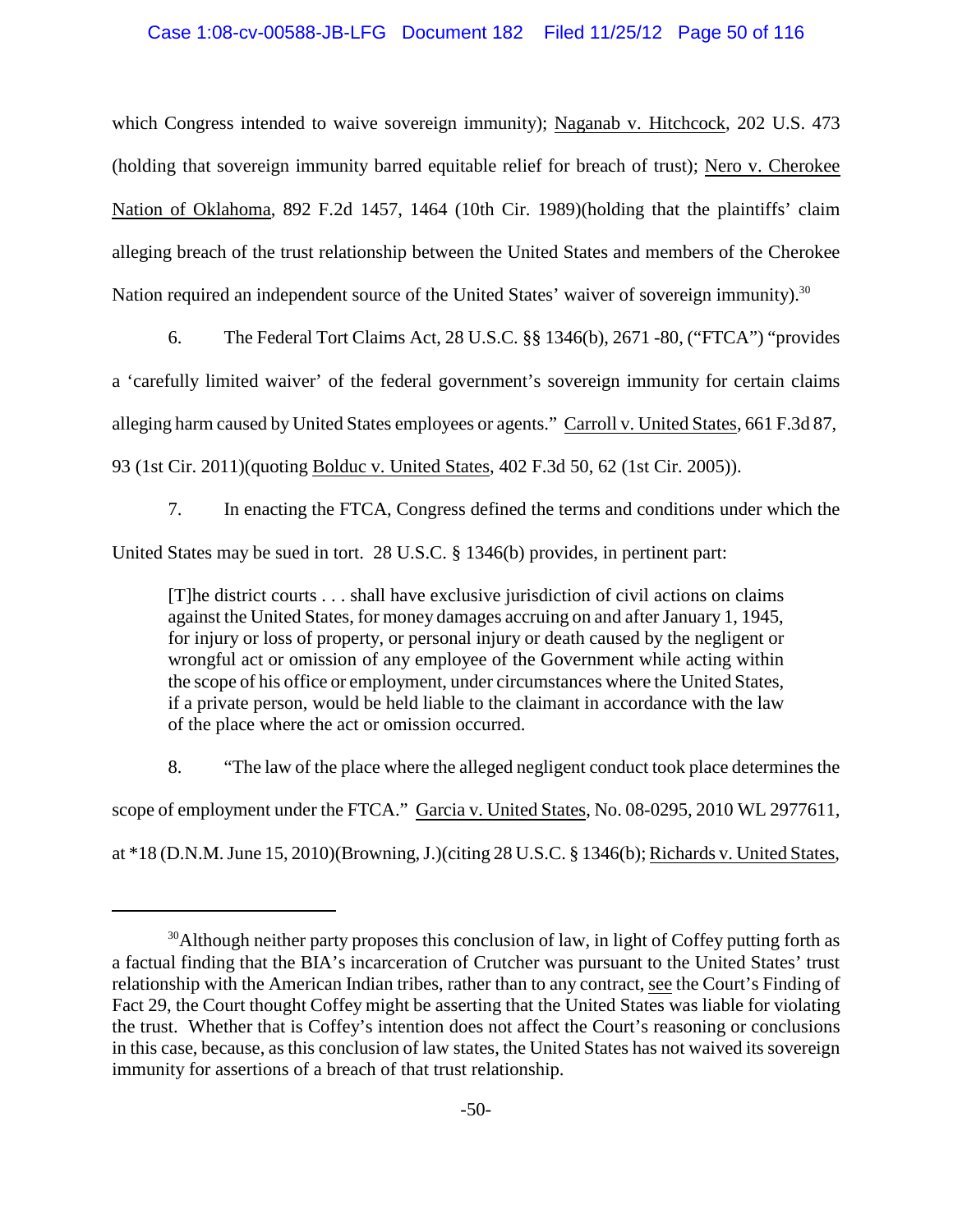369 U.S. 1, 9 (1962); Williams v. United States, 350 U.S. 857, 857 (1955); Henderson v. United States, 429 F.2d 588, 590 (10th Cir.1970)).

9. The FTCA waives the United States' sovereign immunity for certain negligence claims, but it does so only if a private person, performing the same act as the United States, would be liable under the governing state law. See 28 U.S.C. § 2674 ("The United States shall be liable, respecting the provisions of this title relating to tort claims, in the same manner and to the same extent as a private individual under like circumstances . . . .").

10. "[T]hese sections ensure that the United States is placed in the same position as a private individual by rendering the United States liable for the tortious conduct of its employees if such conduct is actionable in the state in which the United States' action or inaction occurred." Cortez v. EEOC, 585 F. Supp. 2d 1273, 1284 (D.N.M. 2007)(Browning, J.).

11. "If the claim does not fall within the FTCA's express provisions, or if it falls within one of its exceptions, the claim is not cognizable under the FTCA, and the court must deny relief." Cortez v. EEOC, 585 F. Supp. 2d at 1284 (citing Williams v. United States, 50 F.3d 299, 304-05 (4th Cir. 1995)).

12. The United States' sovereign immunity is waived for the negligent acts or omissions of government employees acting in the scope of their employment only. See 28 U.S.C. § 1346(b); Curry v. United States, 97 F.3d 412, 414 (10th Cir. 1996).

13. "Employees" of the government include officers and employees of federal agencies; "federal agencies" do not include contractors. 28 U.S.C. § 2671. "The FTCA does not authorize suits based on the acts of independent contractors or their employees." Curry v. United States, 97 F.3d at 414 (citing United States v. Orleans, 425 U.S. 807, 814 (1973)).

14. The United States is not liable under the FTCA's independent contractor exception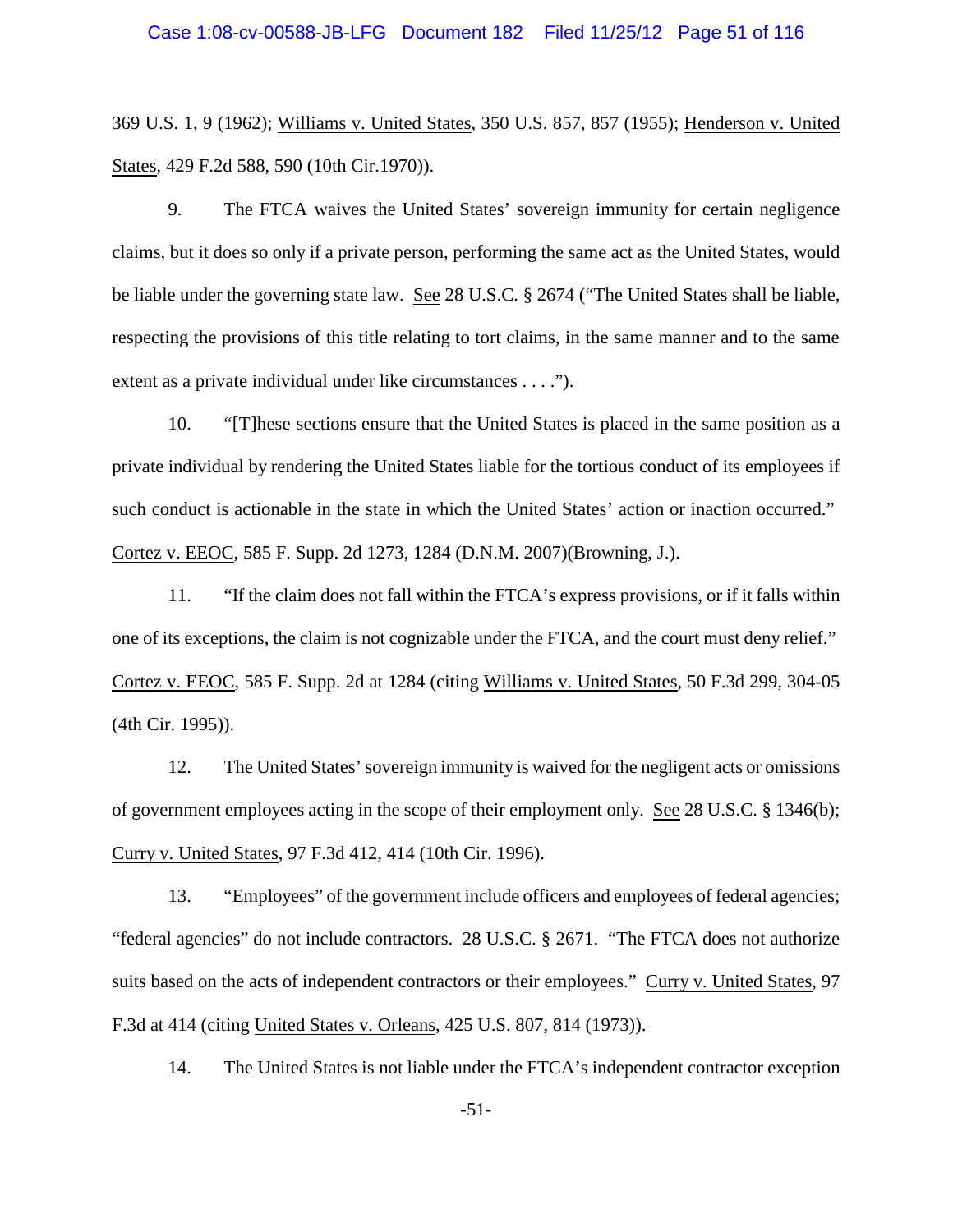### Case 1:08-cv-00588-JB-LFG Document 182 Filed 11/25/12 Page 52 of 116

by virtue of entering contracts and demanding compliance with federal standards, "unless the United States actually supervises the 'day-to-day operations' of the endeavor." Williams v. United States, 50 F.3d 299, 306 (4th Cir. 1995)(quoting Logue v. United States, 412 U.S. 521, 529 (1973)).

15. There are specific exceptions in the FTCA to the waiver of sovereign immunity. See 28 U.S.C. § 2680. If the claim does not fall within the FTCA's express provisions, or if it falls within one of its exceptions, the claim is not cognizable under the FTCA, and the court must deny relief. See Williams v. United States 50 F.3d at 304-05.

16. The United States Court of Appeals for the Tenth Circuit has stated: "It is virtually axiomatic that the FTCA does not apply where the claimed negligence arises out of the failure of the United States to carry out a [federal] statutory duty in the conduct of its own affairs." United States v. Agronics Inc., 164 F.3d 1343, 1345 (10th Cir. 1999).

17. One of the exceptions to the FTCA provided in 18 U.S.C. § 2680 is the discretionaryfunction exception, which excepts liability under the FTCA for

[a]ny claim based upon an act or omission of an employee of the Government, exercising due care, in the execution of a statute or regulation, whether or not such statute or regulation be valid, or based upon the exercise or performance or the failure to exercise or perform a discretionary function or duty on the part of a federal agency or an employee of the Government, whether or not the discretion involved be abused.

12 U.S.C. § 2680(a).

18. The discretionary-function exception immunizes conduct of government employees that arises from legislative and administrative decisions grounded in social, economic, and political policy, "protect[ing] the Government from liability that would seriously handicap efficient government operations." United States v. S.A. Empresa de Viacao Aerea Rio Grandense (Varig Airlines), 467 U.S. 797, 814 (1984)(quoting United States v. Muniz, 374 U.S. 150, 163 (1963)).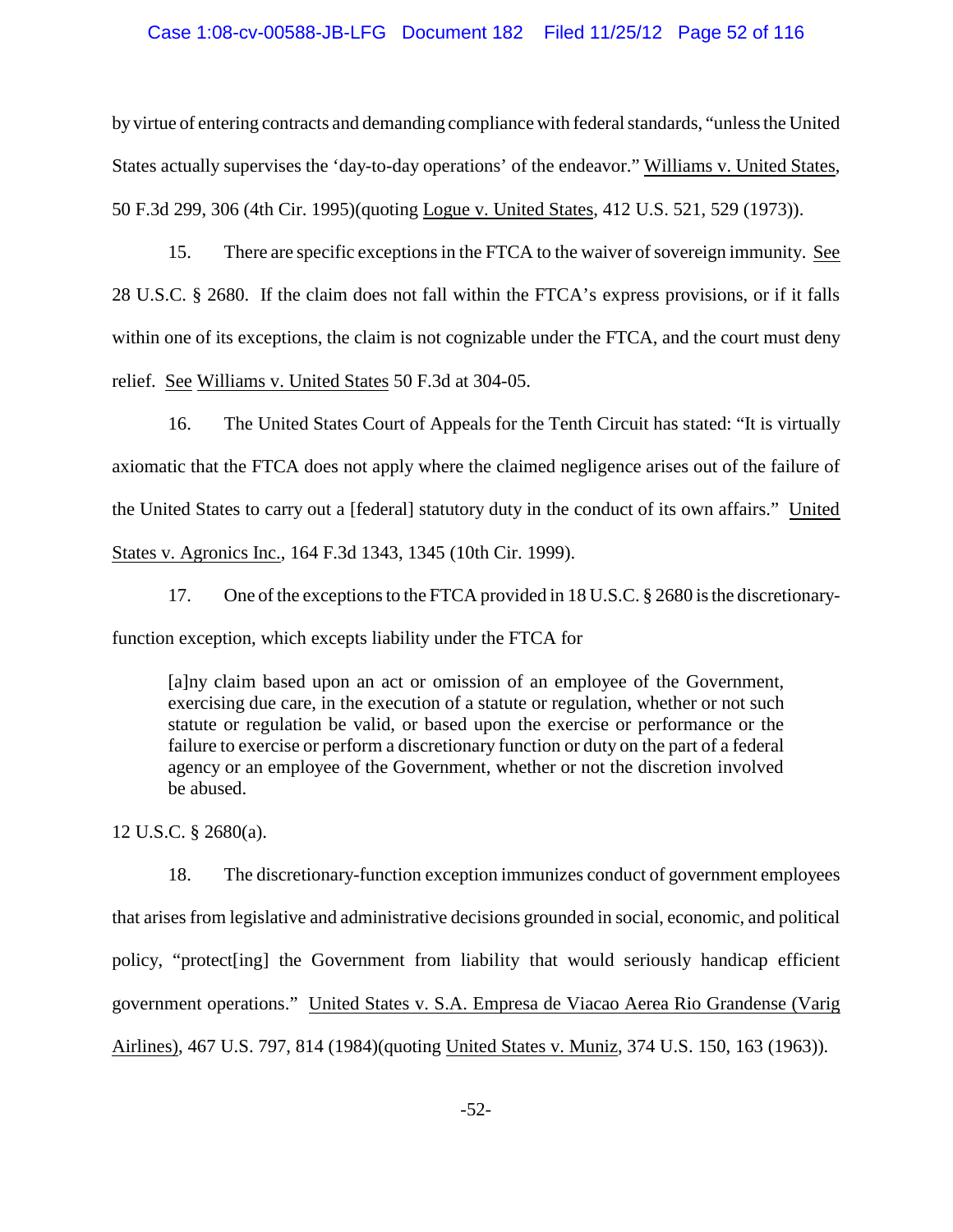### Case 1:08-cv-00588-JB-LFG Document 182 Filed 11/25/12 Page 53 of 116

19. For the discretionary-function exception to apply, two requirements must be met: (i) the complained-of act or decision is discretionary in the sense that it "involv[es] an element of judgment or choice;" and (ii) the governmental action or decision must be "based on considerations of public policy." United States v. Gaubert, 499 U.S. 315, 322-23 (1991)(quoting Berkovitz v. United States, 486 U.S. 531, 536-37 (1988)).

20. With respect to the policy requirement, applicability of the exception depends not on the intent of the government actor, "but on the nature of the actions taken and on whether they are susceptible to policy analysis." United States v. Gaubert, 499 U.S. at 325.

21. Nor must the actor belong to the policymaking or planning ranks of government in order for the exception to apply; "[i]t is the nature of the conduct, rather than status of the actor, that governs whether the discretionary function applies in a given case." United States v. Gaubert, 499 U.S. at 325 (quoting Varig Airlines, 467 U.S. at 813).

22. In Indian Towing Co. v. United States, 350 U.S. 61 (1955), the failure of Coast Guard maintenance personnel to ensure that a lighthouse remained illuminated, which resulted in a tug and barge running aground, could not be described as an exercise in judgment entitled to protection under the discretionary function exception, because such workers were not charged with deciding what level of maintenance inspections were necessary. See 350 U.S. at 64, 69.

23. The federal government's decision to contract out a particular activity or function, or to hire independent contractors, is a discretionary function and excepted from the waiver of sovereign immunity under the FTCA. See Carroll v. United States, 661 F.3d at 104 ("The judgment to hire independent contractors presumably was based on an assessment of cost and efficiency concerns relating to the use of government-employee time."); McMichael v. United States, 751 F.2d 303, 307 (8th Cir. 1985)("The government's decision to award [a] contract . . . is an immune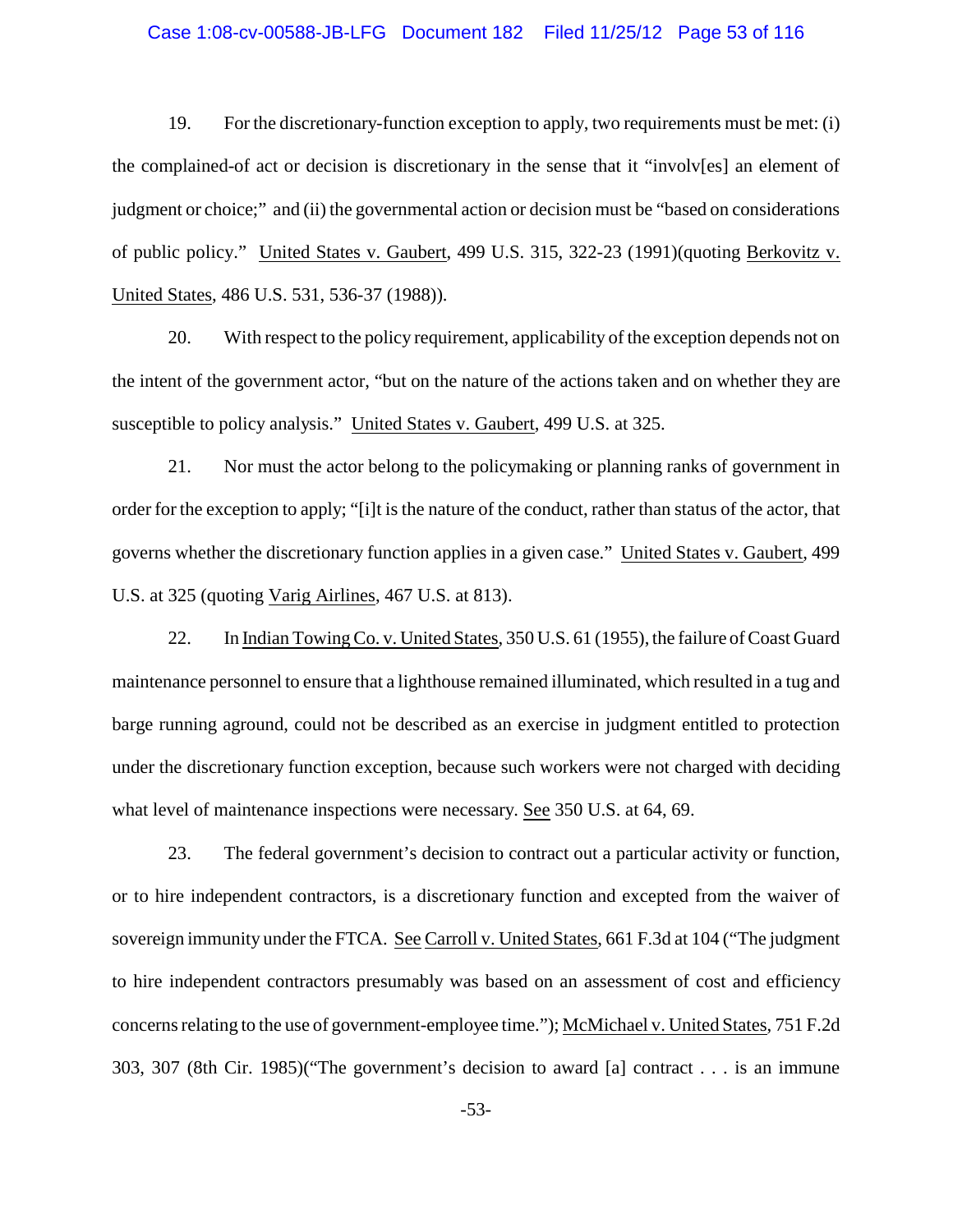### Case 1:08-cv-00588-JB-LFG Document 182 Filed 11/25/12 Page 54 of 116

discretionary function . . . . Deciding to award a government defense contract to a particular manufacturer involves weighing various facts and policies and thus is discretionary in nature.").

# **I. THE COURT HAS JURISDICTION TO HEAR COFFEY'S LAWSUIT, BECAUSE THENOTICEPROVIDEDINHERADMINISTRATIVE CLAIMWAS SUFFICIENT NOTICE THAT THE BIA SHOULD INVESTIGATE THE POSSIBILITY OF THE NEGLIGENCE WHICH COFFEY ALLEGES.**

24. "Challenges to jurisdiction can . . . be raised at any time prior to final judgment." Grupo Dataflux v. Atlas Global Group, L.P., 541 U.S. 567, 571 (2004)(citing Capron v. Van Noorden, 6 U.S. (2 Cranch) 126 (1804)).

25. There are certain procedural requirements in suing the United States under the FTCA to which a plaintiff must strictly adhere before a district court can exercise jurisdiction. "The jurisdictional statute, 28 U.S.C. § 2675(a), 'requires that claims for damages against the government be presented to the appropriate federal agency by filing (1) a written statement sufficiently describing the injury to enable the agency to begin its own investigation, and (2) a sum certain damages claim.'" Estate of Trentadue ex rel. Aguilar v. United States, 397 F.3d 840, 852 (10th Cir. 2005)(quoting Bradley v. United States ex. rel. Veterans Admin., 951 F.2d 268, 270 (10th Cir. 1991)).

26. The Tenth Circuit has held that 28 U.S.C. § 2675(a)'s first requirement, the notice requirement, is "an eminently pragmatic one," Estate of Trentadue ex rel. Aguilar v. United States, 397 F.3d at 852, meaning that "a claim should give notice of the underlying facts and circumstances 'rather than the exact grounds upon which plaintiff seeks to hold the government liable,'" Staggs v. United States ex rel. Dep't of Health and Human Servs., 425 F.3d at 884 (quoting Estate of Trentadue ex rel. Aguilar v. United States, 397 F.3d at 853).

27. Whether a plaintiff's administrative claim is sufficient to meet 28 U.S.C. § 2675(a)'s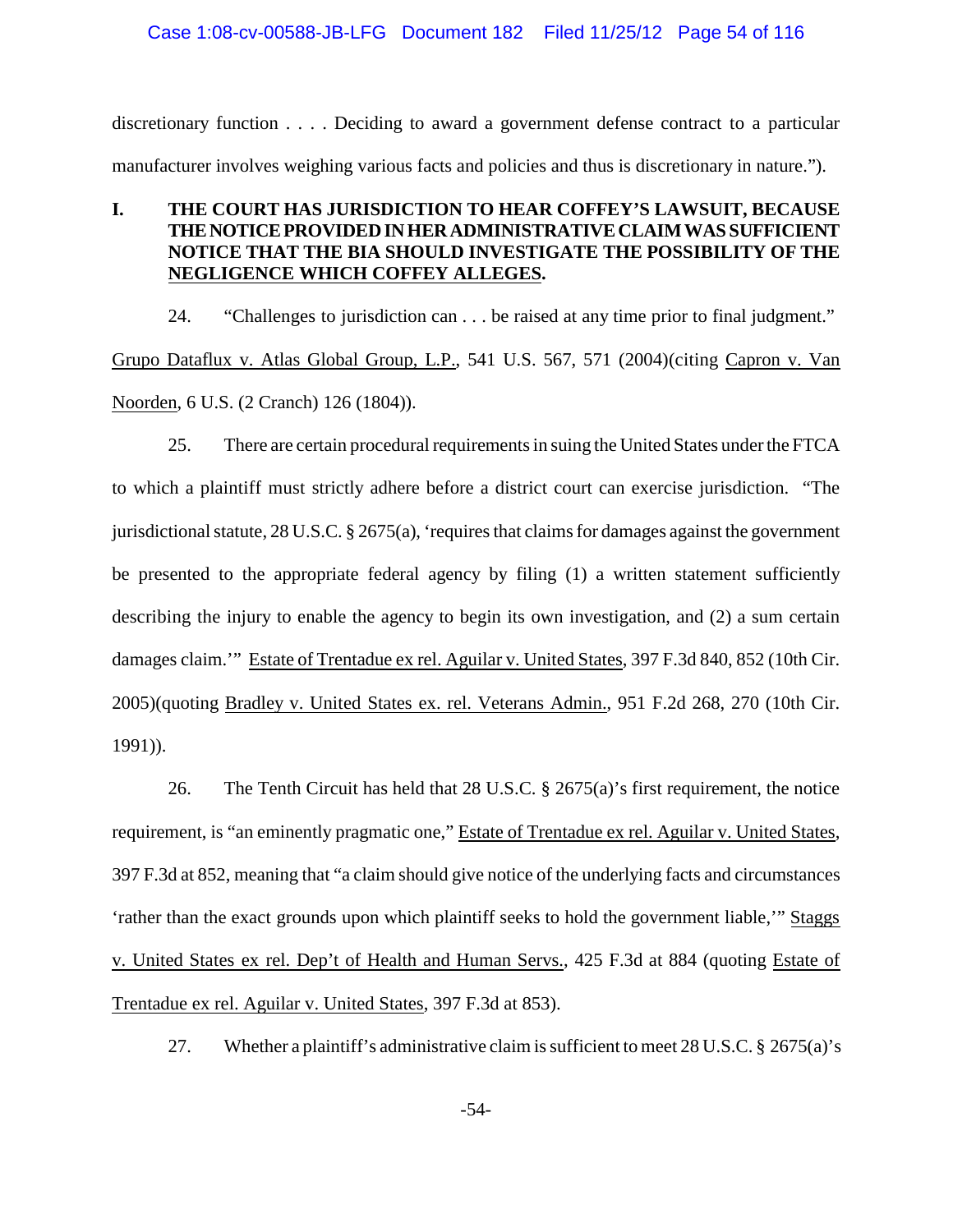#### Case 1:08-cv-00588-JB-LFG Document 182 Filed 11/25/12 Page 55 of 116

notice requirement is a question of law. Staggs v. United States ex rel. Dep't of Health and Human Servs., 425 F.3d at 884.

28. In Estate of Trentadue ex rel. Aguilar v. United States, the government contended that the plaintiffs' administrative claim was insufficient for notice of intentional infliction of emotional distress, because it was based on a theory that prison officials had murdered Trentadue, the inmate, and the allegations did not discuss the specific grounds on which the district court relied in awarding damages, "namely the government's treatment of the Trentadue family in the aftermath of his death and its actions in conducting an autopsy after claiming that no autopsy would be performed without prior approval." 397 F.3d at 852. The Tenth Circuit disagreed, holding that "plaintiffs' administrative claim provided notice that [the Department of Justice] should investigate the prison officials' conduct." 397 F.3d at 853. The Tenth Circuit reasoned that language within the administrative claim "gave DOJ notice of the facts and circumstances surrounding plaintiffs' emotion distress claim and, moreover, is consistent with the plaintiffs' subsequent allegations in their amended complaints." 397 F.3d at 853.

29. The Tenth Circuit contrasted Estate of Trentadue ex rel. Aguilar v. United States with Dynamic Image Techs., Inc. v. United States, 221 F.3d 34 (1st Cir. 2000), where the United States Court of Appeals for the First Circuit held that the plaintiff's administrative claim did not put the agency on notice that it should have investigated the potentially tortious conduct, because the plaintiff's administrative claims for "misrepresentation, libel, slander, contractual interference, and discrimination," and the amended claims for false arrest, arose out of two separate incidences. 221 F.3d at 40. The First Circuit stated: "Though prolix, that claim did not contain so much as a hint about the alleged false arrest or the incident that spawned it." 221 F.3d at 40. The First Circuit thus concluded that, "regardless of the labels employed in the amended complaint, that complaint, in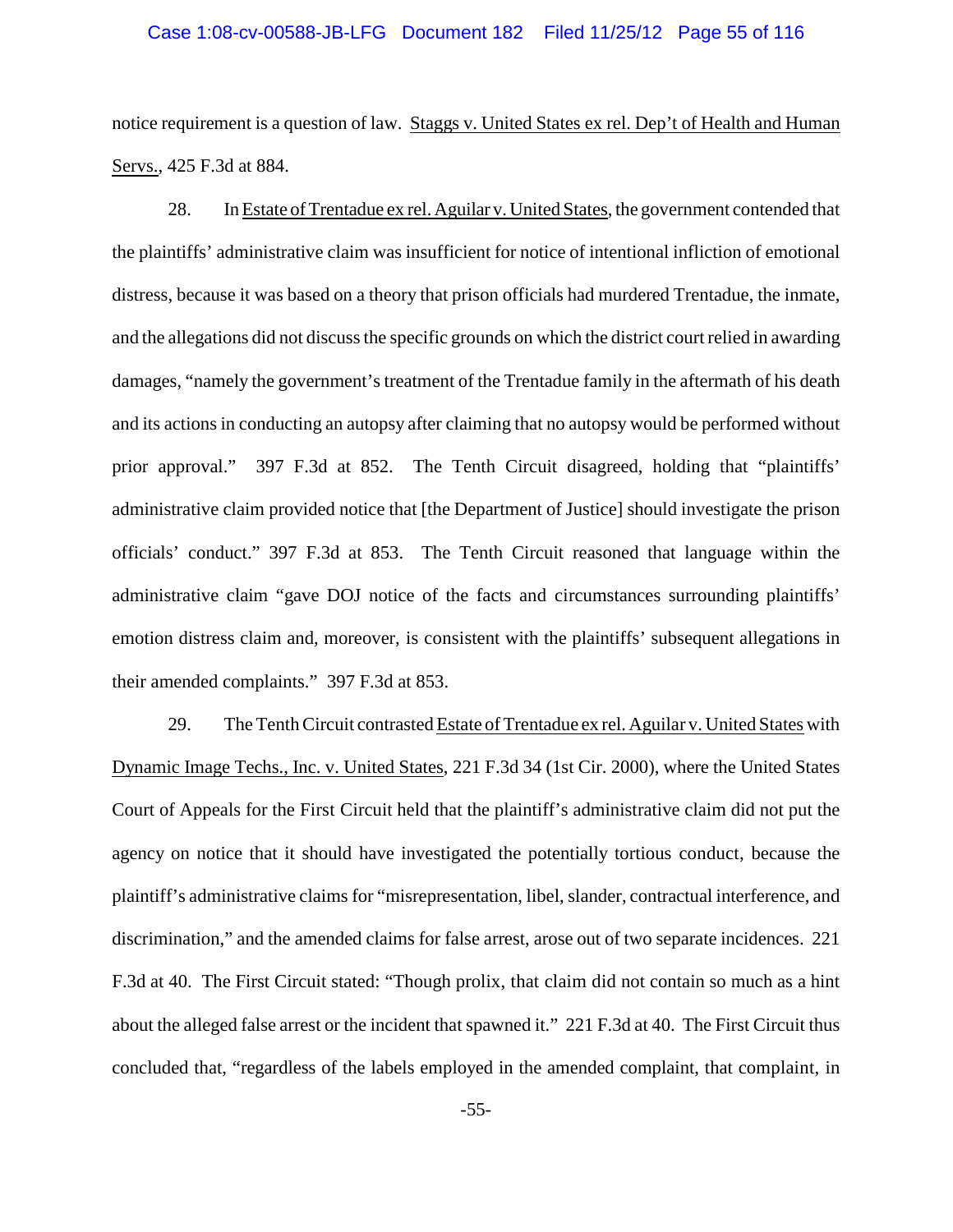#### Case 1:08-cv-00588-JB-LFG Document 182 Filed 11/25/12 Page 56 of 116

substance, seeks recovery based solely on an incident that was not mentioned in the plaintiffs' administrative claim." 221 F.3d at 40 (emphasis omitted).

30. In Staggs v. United States ex rel. Dep't of Health and Human Servs., the Tenth Circuit held that the plaintiff's administrative claim, accusing the hospital of "a substantial departure from the standard of care and . . . negligent management of her pregnancy and labor," was not sufficient to put the agency on notice that it should have investigated a claim based on lack of informed consent. 425 F.3d at 884. The Tenth Circuit stated that "[n]othing in Staggs' administrative claims suggests that Staggs consented to a course of treatment or remained on such a course without being informed of her options and risks." 425 F.3d at 884. The Tenth Circuit reasoned that, "given the length and factual specificity of Staggs' description of [the administrative] claim," because the claim was "without mention of consent or a suitable synonym, [the government agency] could have reasonably concluded that a claim of lack of informed consent was not intended and that an investigation into lack of informed consent was unnecessary." 425 F.3d at 885.

31. Although the United States alleged for the first time in the pre-trial order on May 9, 2012, that the Court does not have subject matter over this dispute because Coffey failed to exhaust her administrative remedies, such delay does not preclude the United States from raising the issue. See Grupo Dataflux v. Atlas Global Group, L.P., 541 U.S. at 571("Challenges to jurisdiction can . . . be raised at any time prior to final judgment.").

32. A blank Standard Form 95 form is two pages. Coffey's Standard Form 95 claim, as completed and submitted to the government agencies, was only two paragraphs, or ninety words total. See Administrative Claim Filings at H&H Coffey 00177.

33. On May 30, 2007, Coffey filed a Standard Form 95 "Claim for Damages, Injury, or Death," which Coffey submitted to the Indian Health Services and the Department of Health and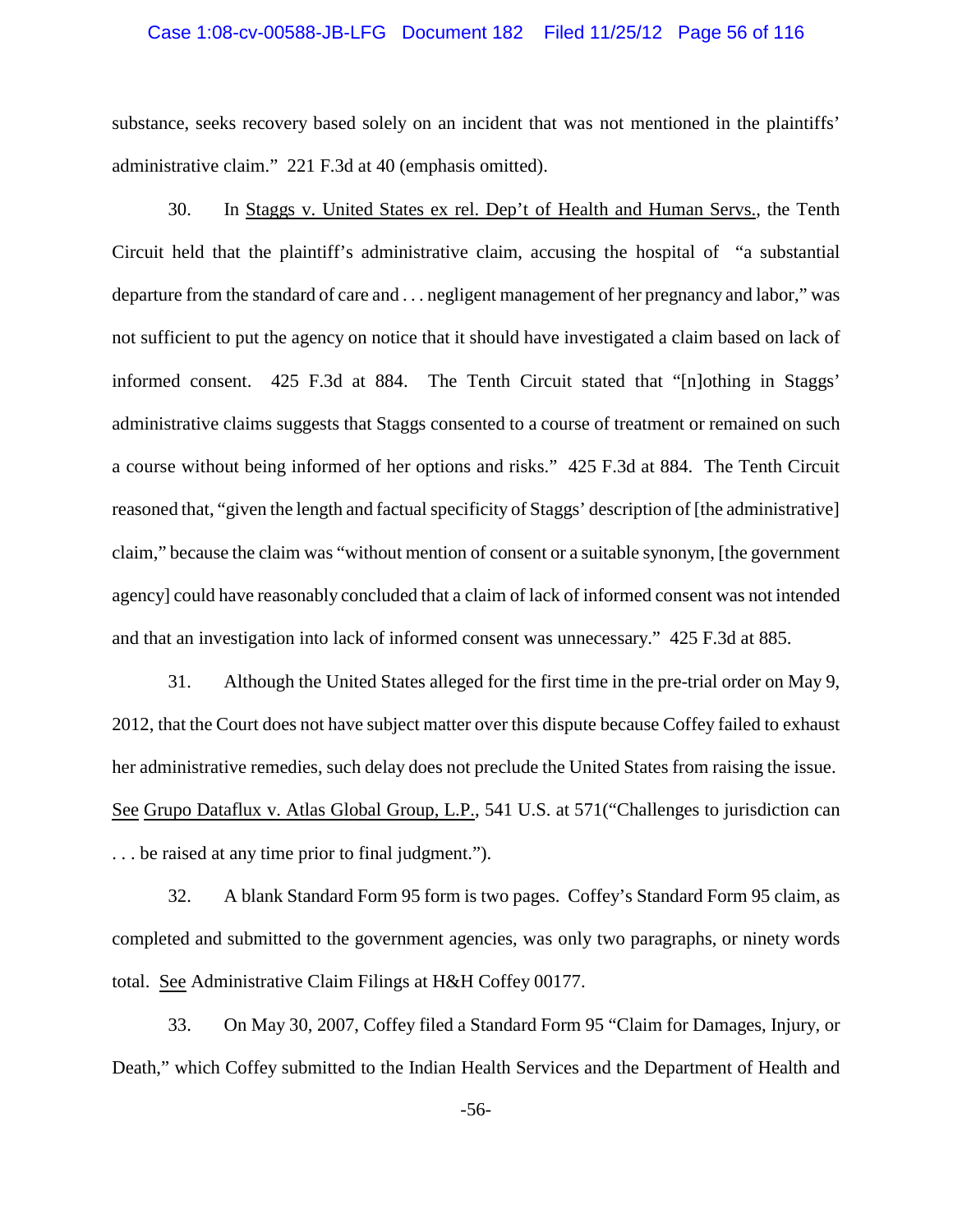Human Services, describing the basis for her claim as follows:

While incarcerated in a Bureau of Indian Affairs contracted facility in Gallup, New Mexico, Andrew Crutcher, son of Diana Coffey, was denied necessary medication, his medical condition was ignored and is [sic] life was wrongfully terminated. Andrew Crutcher was convicted of a misdemeanor crime on the Reno-Sparks Indian Colony by the RSIC Tribal Court. He was ordered by the RISC Tribal Court to be transferred to the BIA contracted facility where he died.

Wrongful death of a 28-yr old son and father by neglect and denial of medication while incarcerated.

Administrative Claim Filings at H&H Coffey 001412, 00177, 00179.

34. On February 1, 2012, Coffey filed her Amended Complaint, alleging that:

The BIA failed to properly screen Andrew Crutcher when it took custody of him and when he entered the custody of the McKinley County facility personnel in Peach Springs, Arizona.

The BIA transported and handed Andrew Crutcher to McKinley County Adult Detention Facility where the facility was inadequate . . . .

The direct result of the failure to inform the medical treatment facility, the failure to transport medications or prescriptions, the failure to contact Andrew Crutcher's doctor or local Indian Health Services, . . . the failure to properly screen Andrew Crutcher for medical condition resulted in the loss of his life.

Amended Complaint ¶¶ 57, 59, 66, at 12, 14.

35. Although the First Circuit in Dynamic Image Techs., Inc. v. United States does not describe with specificity the length of the administrative claim at issue in the case, Coffey's administrative claim is not prolix and is thus distinguishable from the administrative claim in that case. See Dynamic Image Techs., Inc. v. United States, 221 F.3d at 40 (describing the plaintiffs' administrative claim as "prolix"). Similarly, although the Tenth Circuit does not describe with specificity the length of the complaint in Staggs v. United States ex rel. Dep't of Health and Human Servs., the Tenth Circuit reasons that the failure to mention "consent" was notable, based upon "the length and factual specificity of Staggs' description of her claim." 425 F.3d at 885. In contrast,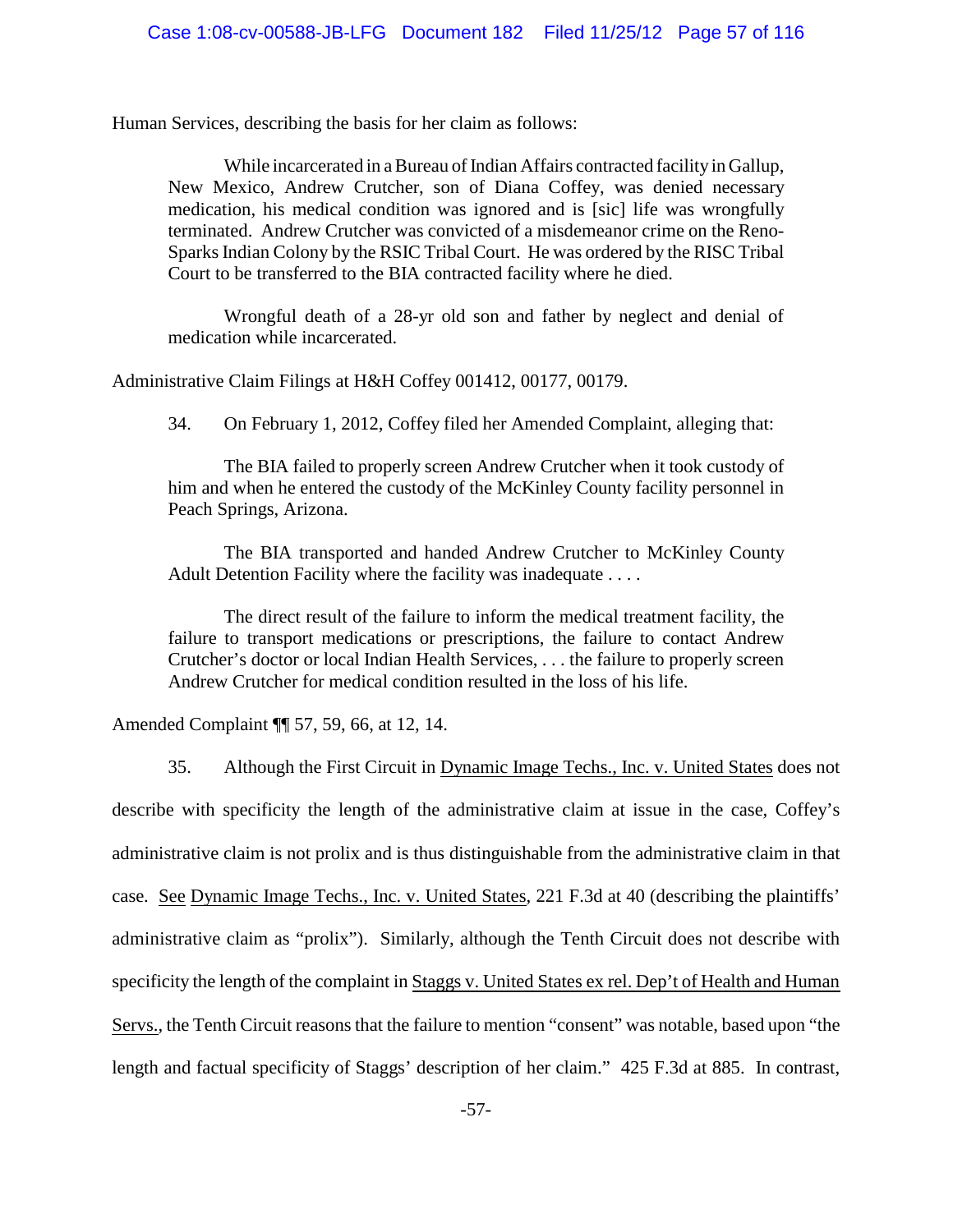#### Case 1:08-cv-00588-JB-LFG Document 182 Filed 11/25/12 Page 58 of 116

where the Standard Form 95 asks Coffey to describe the basis of her claim, Coffey's response is not lengthy or specific, as it is only two paragraphs, or ninety words, total. While the lack of length or specificity is not reason to find Coffey's administrative claim sufficient, it distinguishes Coffey's administrative claim in this case from both Dynamic Image Techs., Inc. v. United States and Staggs v. United States ex rel. Dep't of Health and Human Servs.. Moreover, the lengthy and factually specific administrative claim found insufficient in Staggs v. United States ex rel. Dep't of Health and Human Servs. failed to mention "consent," which was part of the negligence theory in that federal case, and the prolix claim in Dynamic Image Techs., Inc. v. United States did not mention the incident underlying the allegations in the federal case. Coffey's administrative claim is distinguishable, because Coffey's Standard Form 95, while short and plain, gives as the basis of her claim that, Crutcher was being denied necessary medical attention, that his medical condition was ignored, that this neglect happened while he was incarcerated, and also states that he was transferred.

36. Coffey's administrative claim is analogous to the administrative claim in Estate of Trentadue ex rel. Aguilar v. United States. As the Tenth Circuit recognized that the administrative claim in Estate of Trentadue ex rel. Aguilar v. United States did not articulate the specific allegations for intentional infliction of emotional distress, so hereCoffey's administrative claim does not articulate the particular theories of negligence she is seeking in federal court. Nonetheless, Coffey's facts as alleged in the administrative claim, surrounding the claim that his medical condition was ignored, that he was denied medication, and that he was transferred by the BIA, as in Estate of Trentadue ex rel. Aguilar v. United States, gave the BIA notice of the facts and circumstances surroundingCrutcher's medical needs and subsequent death to provide theBIA notice that it should have investigated the underlying conduct of Crutcher's transfer, and his medical records and medications. See Estate of Trentadue ex rel. Aguilar v. United States, 397 F.3d at 853.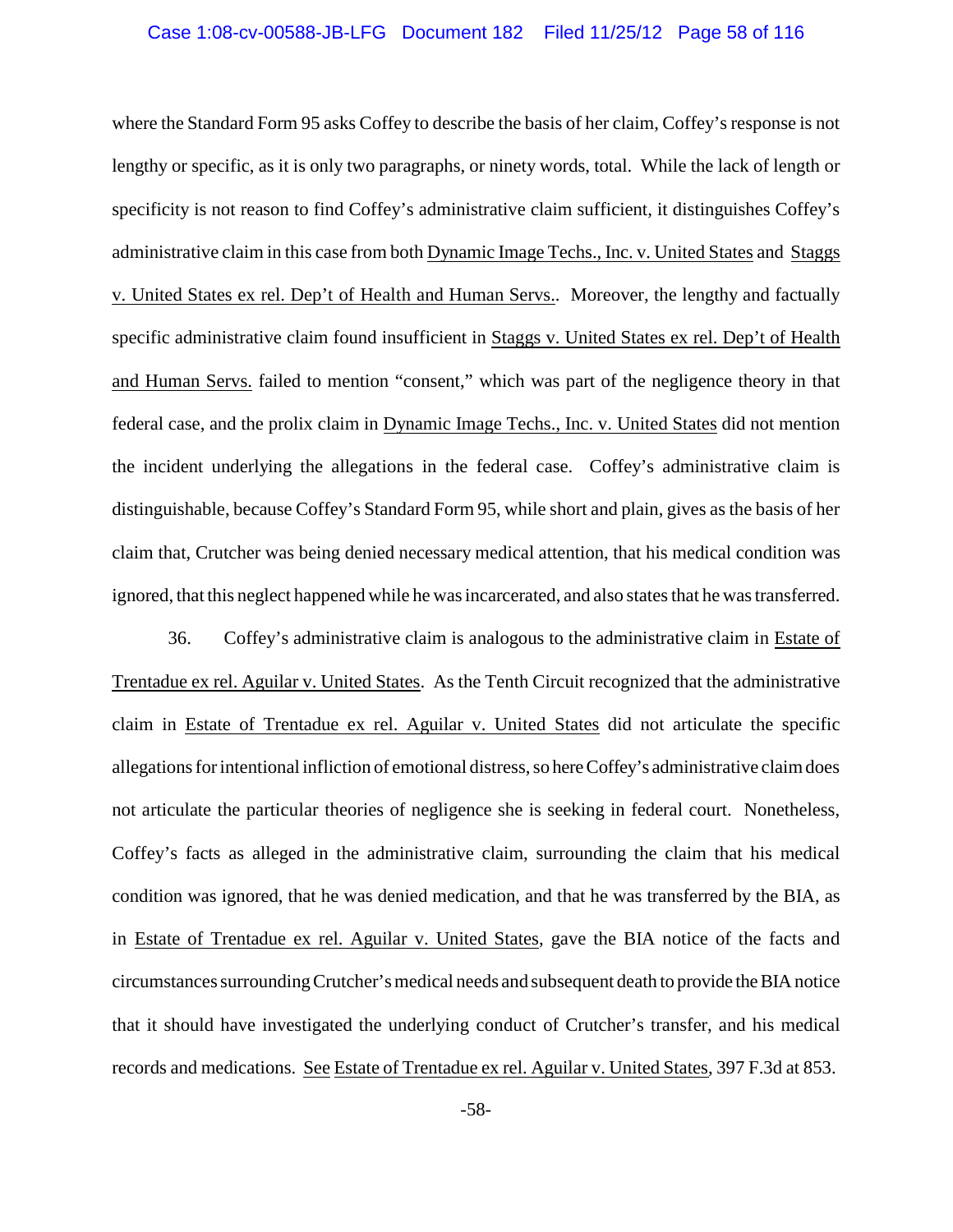#### Case 1:08-cv-00588-JB-LFG Document 182 Filed 11/25/12 Page 59 of 116

37. In regards to Coffey's first and fourth alleged wrongs -- her negligent screening theory -- that the BIA did not perform adequate screening of Crutcher's medical condition before transferring him from the Washoe County Detention Facility, and that the MCDC was not an appropriate detention facility for Crutcher in light of his medical condition, Coffey's administrative claim states that Crutcher's medical condition was ignored, that Crutcher was convicted of a crime on the Reno-Sparks Indian Colony, and he was transferred to the BIA contracted facility where he died. See Administrative Claim Filings at H&H Coffey 00142, 00177, 00179 ("Crutcher was convicted of a misdemeanor crime on the Reno-Sparks Indian Colony by the RSIC Tribal Court. He was ordered by the RISC Tribal Court to be transferred to the BIA contracted facility where he died."). The administrative claim also alleges that Crutcher died by neglect and denial of medication while incarcerated. See Administrative Claim Filings at H&H Coffey 00142, 00177, 00179 ("Wrongful death of a 28-yr old son and father by neglect and denial of medication while incarcerated"). From these statements, the BIA was put on notice that Crutcher's death was caused by neglect or ignorance of Crutcher's medical needs and medication. An investigation into these circumstances, especially where Coffey includes allegations of Crutcher's transfer, is sufficient notice to the BIA that they should investigate what his medical needs and medications were, which, as their contract with the MCDC provides, would logically be determined by a screening at some point during his incarceration. Whether the screening was the duty or obligation of BIA or the MCDC may prove relevant at trial, but such information would likely be found only through the BIA's investigation into Crutcher's medical needs and screenings. The Court, therefore, concludes that Coffey's administrative claim provides sufficient notice of the circumstances of Crutcher's death and medical needs to place the BIA on notice that it should investigate whether Crutcher received medical screenings during his incarceration.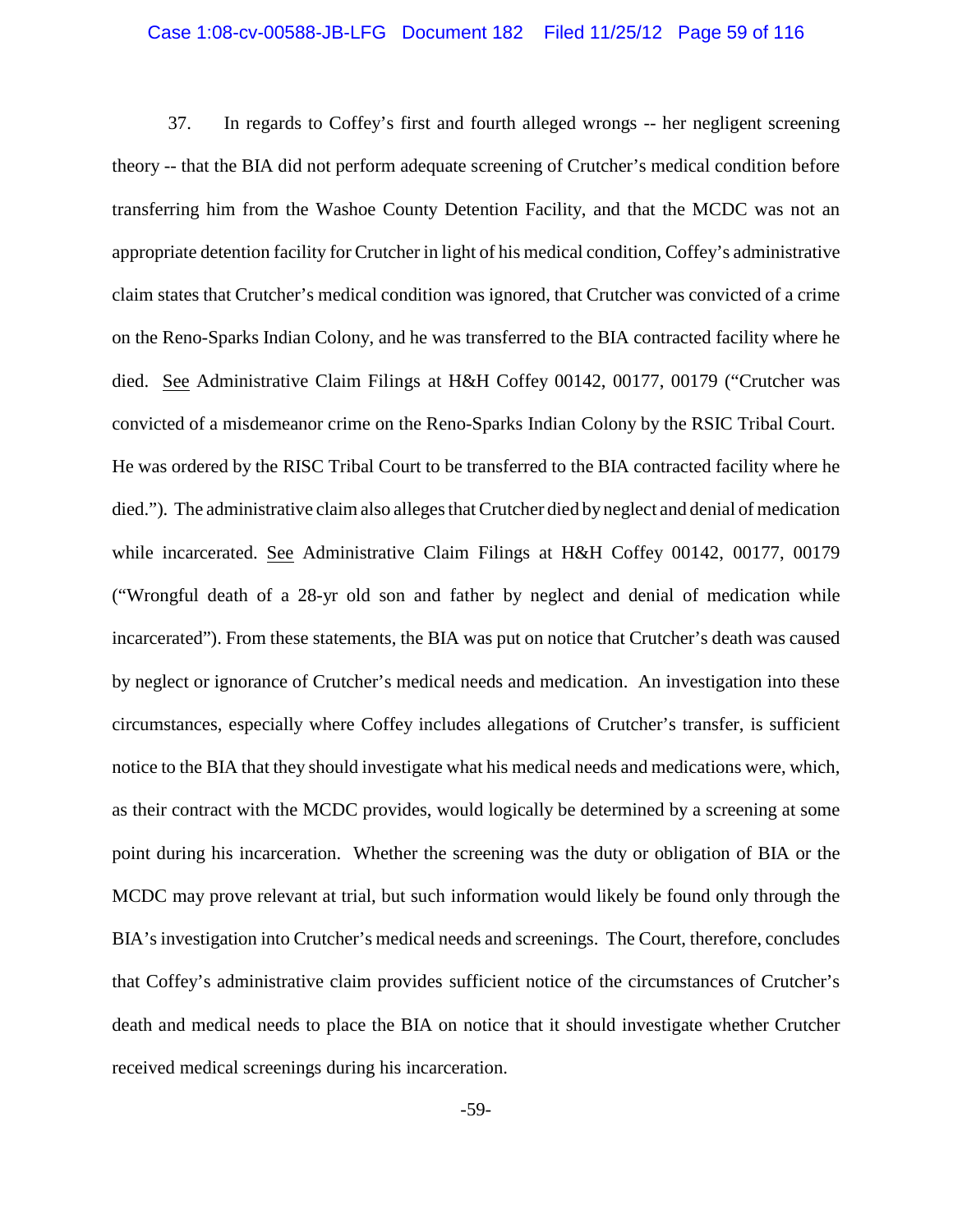#### Case 1:08-cv-00588-JB-LFG Document 182 Filed 11/25/12 Page 60 of 116

38. In regards to Coffey's third alleged wrong -- her negligent transfer theory -- that the BIA did not adequately screen the MCDC to determine whetherit was an appropriate facility in light of his condition, Coffey's administrative claim states that, Crutcher was ordered bythe Reno-Sparks Indian Colony Tribal Court to be transferred to the BIA contracted facility, that this facility was in Gallup, and that he died while incarcerated there. Additionally, Coffey states that Crutcher was convicted of a crime on the Reno-Sparks Indian Colony and that he was transferred to the BIA contracted facility where he died. Coffey's allegations that the Reno-Sparks Indian Colony Tribal Court, located over 900 miles from Gallup, ordered Crutcher's transfer to a BIA-contracted facility in Gallup, combined with Coffey's allegations that the MCDC's failure to provide Crutcher with medical care and his medications lead to his wrongful death, see Administrative Claim Filings at H&H Coffey 00142, 00177, 00179 ("Andrew Crutcher was convicted of a misdemeanor crime on the Reno-Sparks Indian Colony by the RSIC Tribal Court. He was ordered by the RISC Tribal Court to be transferred to the BIA contracted facility [in Gallup, New Mexico] where he died . . . . by neglect and denial of medication while incarcerated"), put the BIA on notice that they needed to investigate whether this was a proper facility for Crutcher, in light of his history of congestive heart failure. Because the BIA contracted with the MCDC to provide this medical care to BIA inmates specifically, an investigation into claims of failed medical care and neglect would likely implicate whether the MCDC was able to provide adequate medical care, and if so, whether it did so. The results of such an investigation would likely provide evidence whether the MCDC had adequate examinations or preventive medical care facilities, whether the BIA adequately investigated the MCDC before signing the contract to ensure that it had the properfacilities, and also whether the BIA knew, when it transferred Crutcher to the MCDC, that the BIA conducted these examinations or had proper facilities to do so, and could therefore provide Crutcher with the care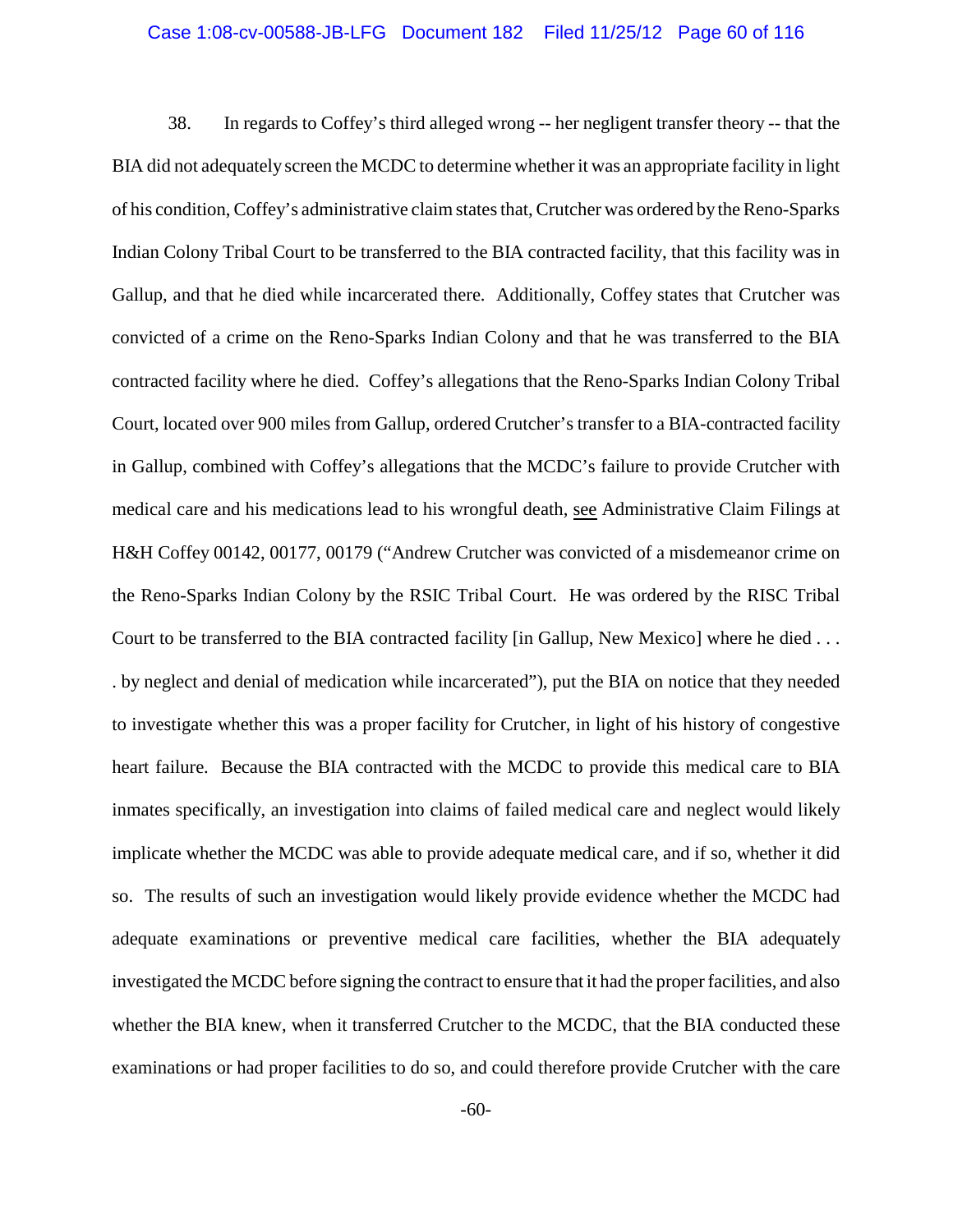#### Case 1:08-cv-00588-JB-LFG Document 182 Filed 11/25/12 Page 61 of 116

needed. Thus, the Court concludes that Coffey's administrative claim provided sufficient facts and circumstance to put the BIA on notice that its investigation into Crutcher's death should include investigating the facts and circumstances underlying Coffey's negligent transfer theory.

39. In regards to Coffey's second alleged wrong -- her negligent hand-off theory -- that the BIA did not have procedures in place to facilitate transferring an inmate's medical information and property to a new facility, Coffey's administrative claim states that the Reno-Sparks Indian Colony Tribal Court ordered Crutcher to be transferred to the BIA contracted facility in Gallup, that this transfer was to a facility which was a BIA-contractor operation, and was not a BIA-run facility, and that he died while incarcerated there because of neglect of his medical needs and denial of his necessary medications. Part of that investigation, it seems, would necessarily include examining whether the BIA has in place procedures and policies for the transfer of needed medications and medical information when they transfer prisoners between detention facilities, especially when transferring prisoners to BIA-contracted facilities which are a considerable distance away from each other. Thus, the Court finds that Coffey's administrative claim provides sufficient facts surrounding Crutcher's death to put the BIA on notice to investigate the circumstances underlying her negligent hand-off theory.

40. Although Coffey did not articulate in detail the particular negligence theories upon which she now seeks to hold the United States liable, because Coffey's administrative claim gives facts and circumstances related to Crutcher's medical needs and medications, and the BIA's transfer of Crutcher, the Court concludes that Coffey's administrative claim provided sufficient underlying facts and circumstances to put the BIA on notice of her subsequent allegations in this federal case. Coffey thus complied with the FTCA's procedural requirements pursuant to 28 U.S.C. § 2675(a), and the Court, therefore, can properly exercise its subject-matter jurisdiction in deciding this case.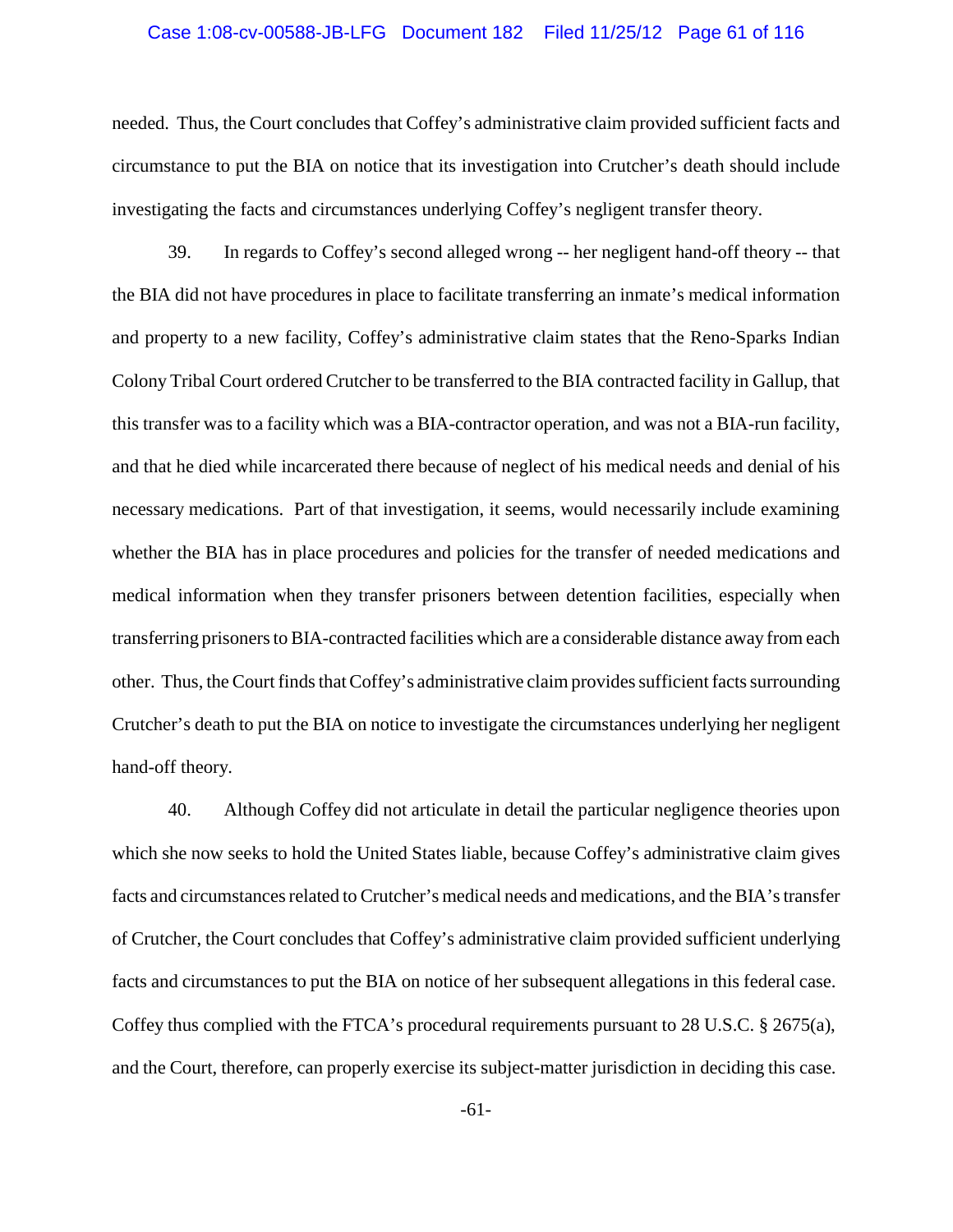See Staggs v. United States ex rel. Dep't of Health and Human Servs., 425 F.3d at 884 (noting that, to meet 28 U.S.C. § 2675(a)'s notice requirement, "a claim should give notice of the underlying facts and circumstances rather than the exact grounds upon which plaintiff seeks to hold the government liable").

- **II. THE COURT LACKS JURISDICTION OVER ANY OF COFFEY'S CLAIMS CONCERNING THE CARE AND TREATMENT GIVEN TO CRUTCHER WHILE HEWAS INCARCERATED AT THE MCDC, AND COFFEY'S SECONDALLEGED WRONG, THAT THE BIA DID NOT ADEQUATELY SCREEN WHETHER MCDC WAS AN APPROPRIATE FACILITY, BECAUSE THE BIA'S DECISION TO CONTRACT WITH MCKINLEYCOUNTYIS PROTECTED UNDER THE FTCA'S DISCRETIONARY FUNCTION EXCEPTION, AND BECAUSE THE MCDC IS AN INDEPENDENT CONTRACTOR.**
	- 41. There are specific exceptions in the FTCA to the waiver of sovereign immunity. See

28 U.S.C. § 2680. If the claim does not fall within the FTCA's express provisions, or if it falls within one of its exceptions, the claim is not cognizable under the FTCA, and the court must deny relief. See Williams v. United States 50 F.3d at 304-05 ("[W]hile the FTCA is a grant of jurisdiction that provides for a limited waiver of sovereign immunity, if the discretionary function exception applies to limit the waiver of sovereign immunity, the jurisdictional grant is not available, and the federal court lacks jurisdiction to hear the case." (internal citations omitted)).

**A. THE DISCRETIONARY-FUNCTION EXCEPTION TO THE FTCA SHIELDS FROM SUIT THE BIA'S DECISION TO AWARD THE CONTRACT TO MCKINLEYCOUNTYFORPROVISIONOFDETENTION SERVICES, AND PRECLUDES THE COURT'S REVIEW OF COFFEY'S THIRD ALLEGED WRONG.**

42. One of the exceptions to the FTCA provided in 28 U.S.C. § 2680(a) is the discretionary-function exception, which immunizes conduct of government employees that arises from legislative and administrative decisions grounded in social, economic, and political policy, "protect[ing] the Government from liability that would seriously handicap efficient government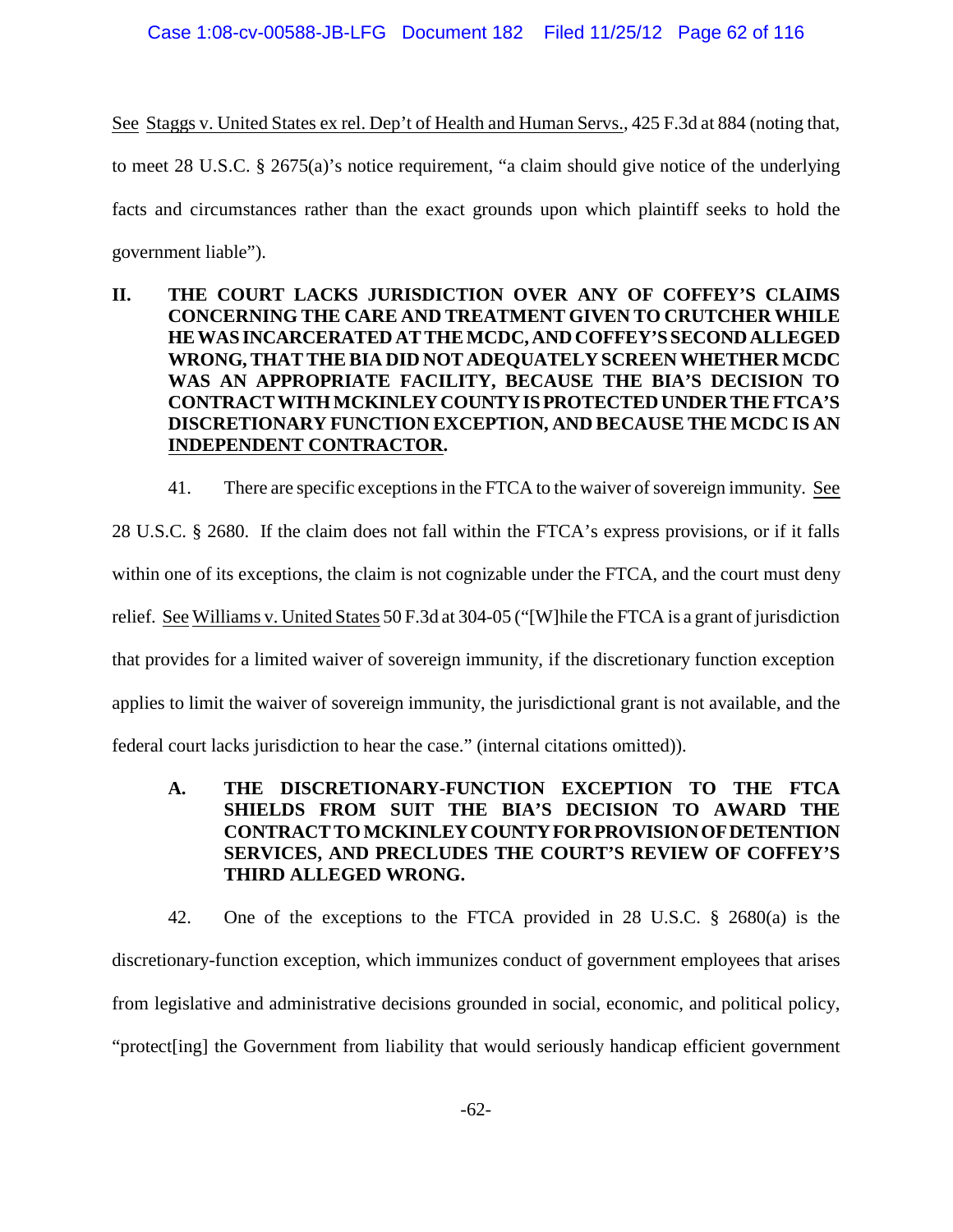operations." Varig Airlines, 467 U.S. at 814 (quoting United States v. Muniz, 374 U.S. at 163). For the discretionary-function exception to apply, two requirements must be met: (i) the complained-of act or decision is discretionary in the sense that it "involv[es] an element of judgment or choice;" and (ii) the governmental action or decision must be "based on considerations of public policy." United States v. Gaubert, 499 U.S. at 322-23 (quoting Berkovitz v. United States, 486 U.S. at 536- 37).

43. In regards to the first prong of the discretionary-function analysis, the Tenth Circuit has clarified what it means for a decision to be discretionary:

[I]f a government official in performing [the official's] statutory duties must act without reliance upon a fixed or readily ascertainable standard, the decision [the official] makes is discretionary and within the exception of the Tort Claims Act. Conversely, if there is a standard by which [the official's] action is measured, it is not within the exception.

Barton v. United States, 609 F.2d 977, 979 (10th Cir. 1979).

44. The Tenth Circuit has also clarified that the second prong of this analysis is directed at determining whether the official's judgment or choice "is of the kind Congress intended to shield through the exception. . . . that is, those decisions 'grounded in social, economic, and political policy." Boyd v. United States ex rel. Army, Corps of Engineers, 881 F.2d 895, 897 (10th Cir. 1989)(quoting Varig Airlines, 467 U.S. at 814). The Tenth Circuit clarified:

When making the second inquiry, we are not to consider the subjective intent of the particular actor or whether he or she was animated by a concern for public policy. Rather, we must consider whether the nature of the actions taken implicate public policy concerns, or are "susceptible to policy analysis." We need not find that a government employee made a conscious decision regarding policy considerations in order to satisfy the second prong of the Berkovitz test.

Lopez v. United States, 376 F.3d 1055, 1057 (10th Cir. 2004)(quoting United States v. Gaubert, 499

U.S. at 32). However, when the government exercises its discretion and chooses to participate in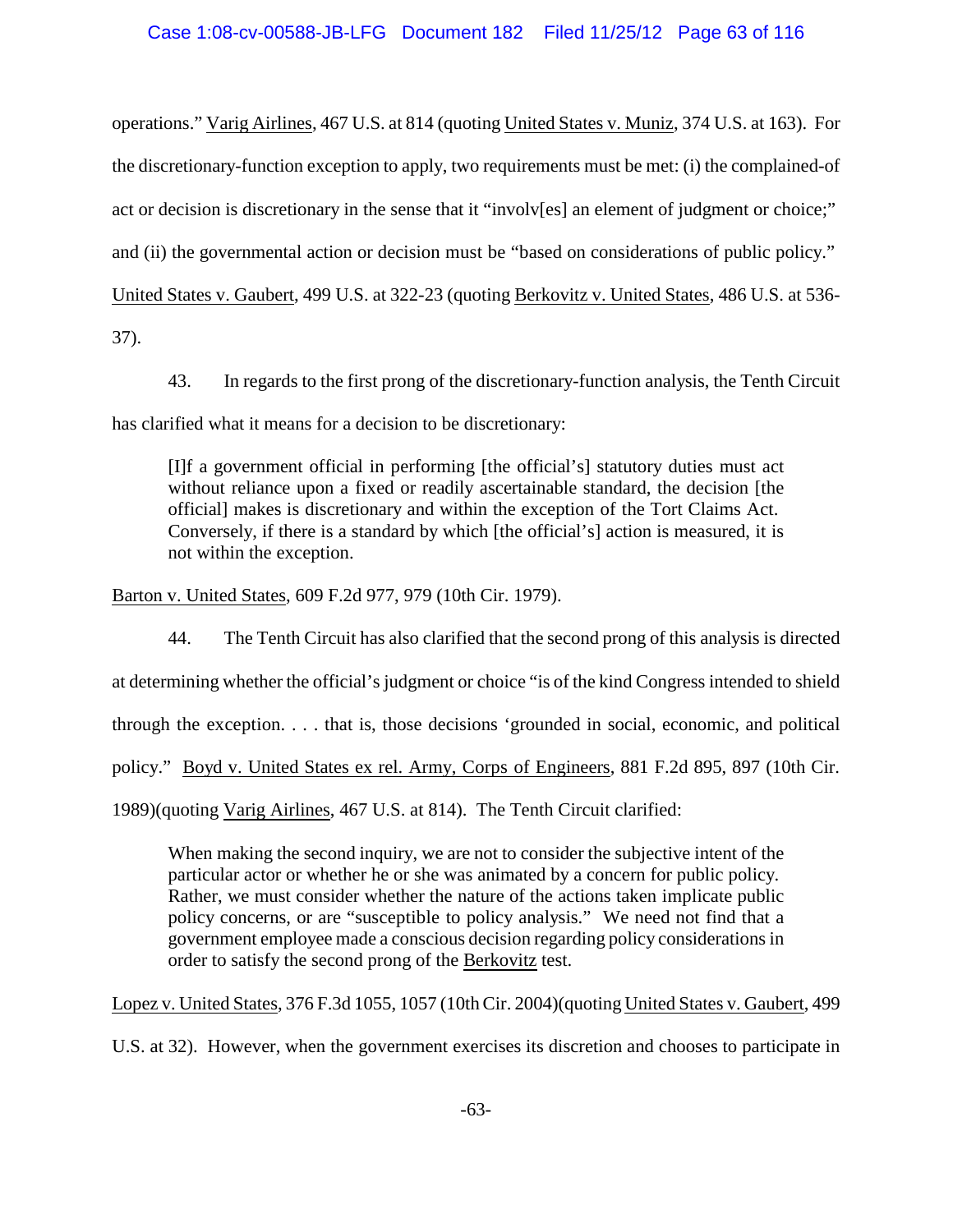### Case 1:08-cv-00588-JB-LFG Document 182 Filed 11/25/12 Page 64 of 116

an activity, the discretionary-function exception does not protect the government from failing to provide due care in its performance of the activity. See Indian Towing Co. v. United States, 350 U.S. at 69 ("The Coast Guard need not undertake the lighthouse service. But once it exercised its discretion to  $[do so] \dots$  it was obligated to use due care  $\dots$ .").

> **1. Because the BIA's Decision Whether the MCDC was Appropriate to House Crutcher Given his Medical Condition was a Matter of the BIA's Judgment or Choice, and One Which is Susceptible to Policy Analysis, the Discretionary-Function Exception Prevents the Court FromHearing Coffey's Asserted Third Alleged Wrong.**

45. The third wrong that Coffey alleges against the BIA is that the BIA did not adequately screen whether the MCDC was an appropriate facility to house Crutcher in light of his condition. She alleges that "[t]he BIA did not determine that the McKinleyCounty Adult Detention Facility was adequate to house an inmate with Andrew Crutcher's medical problems." Errata Complaint ¶ 33, at 7. In other words, the BIA decided to send Crutcher to the MCDC having never adequately assessed whether the MCDC was an adequate facility to place inmates having Crutcher's medical condition. The Court's jurisdiction over Coffey's third alleged wrong therefore turns on whether the BIA's decision to screen whether a facility is appropriate for an inmate with Crutcher's medical condition -- congestive heart failure and an implanted defibrillator -- and, specifically, whether the BIA's decision to screen whether the MCDC was appropriate to house Crutcher particularly, was a matter of the BIA's judgment and choice, which is susceptible to policy analysis.

### **a. The BIA's Decision Whether to Screen the MCDC as an Appropriate Facility to House Crutcher in Light of His Medical Condition was a Matter of the BIA's Judgment and Choice.**

46. The BIA is required to provide detention services or to provide detention beds for American Indian inmates for tribal courts that do not have a tribal detention program or the ability to house inmates. See May 24, 2012 Tr. at 173:10-16 (Anchondo). There are no federal regulations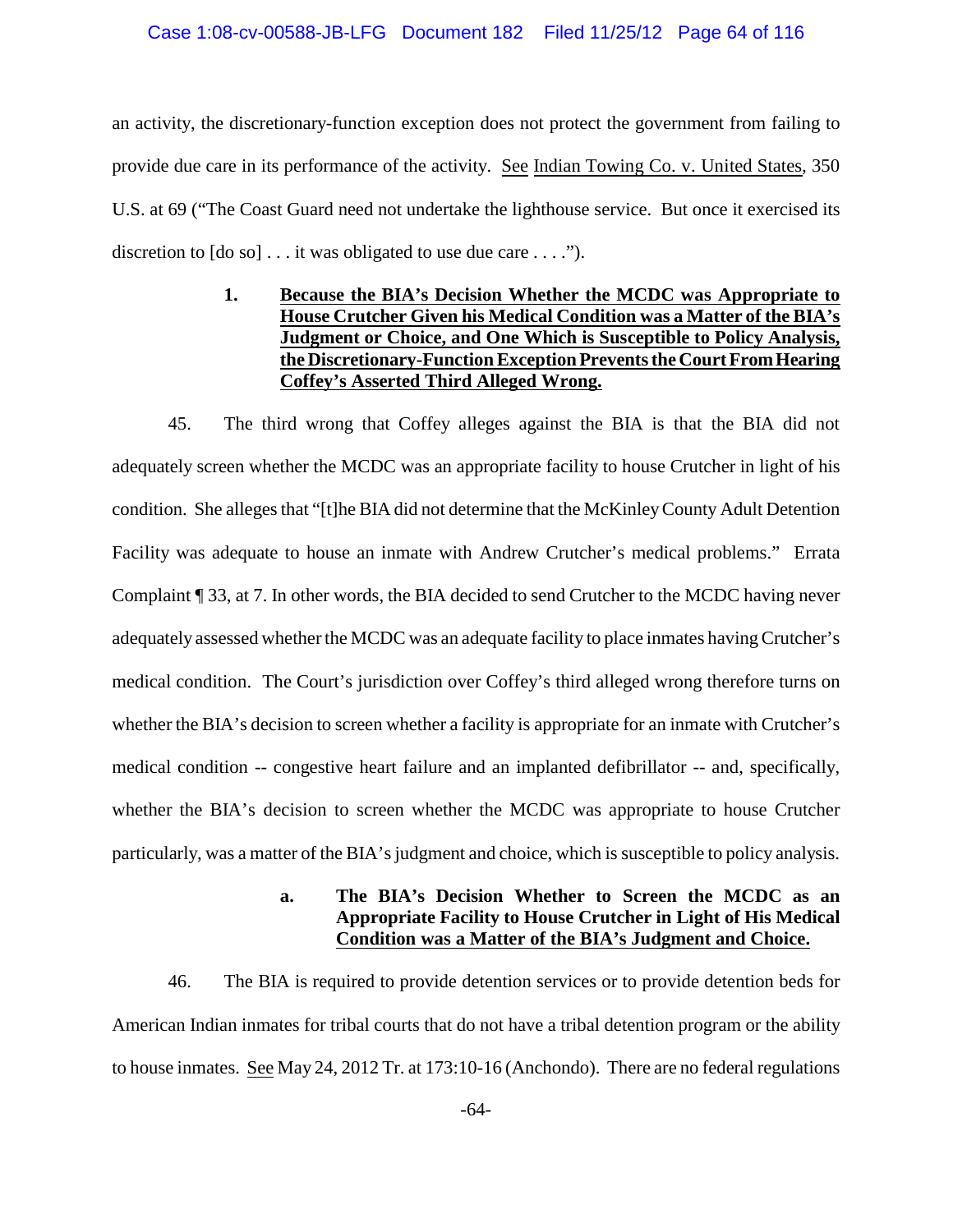#### Case 1:08-cv-00588-JB-LFG Document 182 Filed 11/25/12 Page 65 of 116

or requirements directing BIA to contract with a particular entity for contract beds. The decision whether to enter into a procurement contract with particular facilities is rather based on the Contracting Officer Technical Representative's determination with possible assistance from the Supervisory Correctional Program Specialist from the region of the procurement contract facility. See May 24, 2012 Tr. at 174:23-175:9 (Anchondo, Mitchell).

47. The BIA Contracting Officer Technical Representative's determination in selecting facilities with which to contract is without statutory or regulatory requirements or guidance. The determination is also not based on "any fixed or readily ascertainable standard," Barton v. United States, 609 F.2d at 979, but is rather based upon several factors, including: (i) the location of the facility; (ii) who is willing to contract with BIA and if they have the bed space to contract with BIA; (iii) what services the programs provide; and (iv) what options are available. See May 24, 2012 Tr. at 173:19-175:3 (Mitchell, Anchondo). There is no evidence in the record that any regulation or statute requires the BIA Contracting Officer Technical Representative to use any of these factors specifically, or that there is a requisite standard by which these factors are weighed in the determination. Because there is no standard by which the Contracting Officer Technical Representative's action is measured, the decision to award the contract to a particular entity, and what factors to consider in making that decision, therefore, meet the first prong of the discretionaryfunction test as they are matters within the BIA's judgment or choice. See Barton v. United States, 609 F.2d at 979 ("[I]f there is a standard by which his action is measured, it is not within the exception.").

48. Because the factors which the Contracting Officer Technical Representative considers in awarding a contract to a particular detention facility for contract-beds is a matter of the Contracting Officer Technical Representative's judgment or choice, the Contracting Officer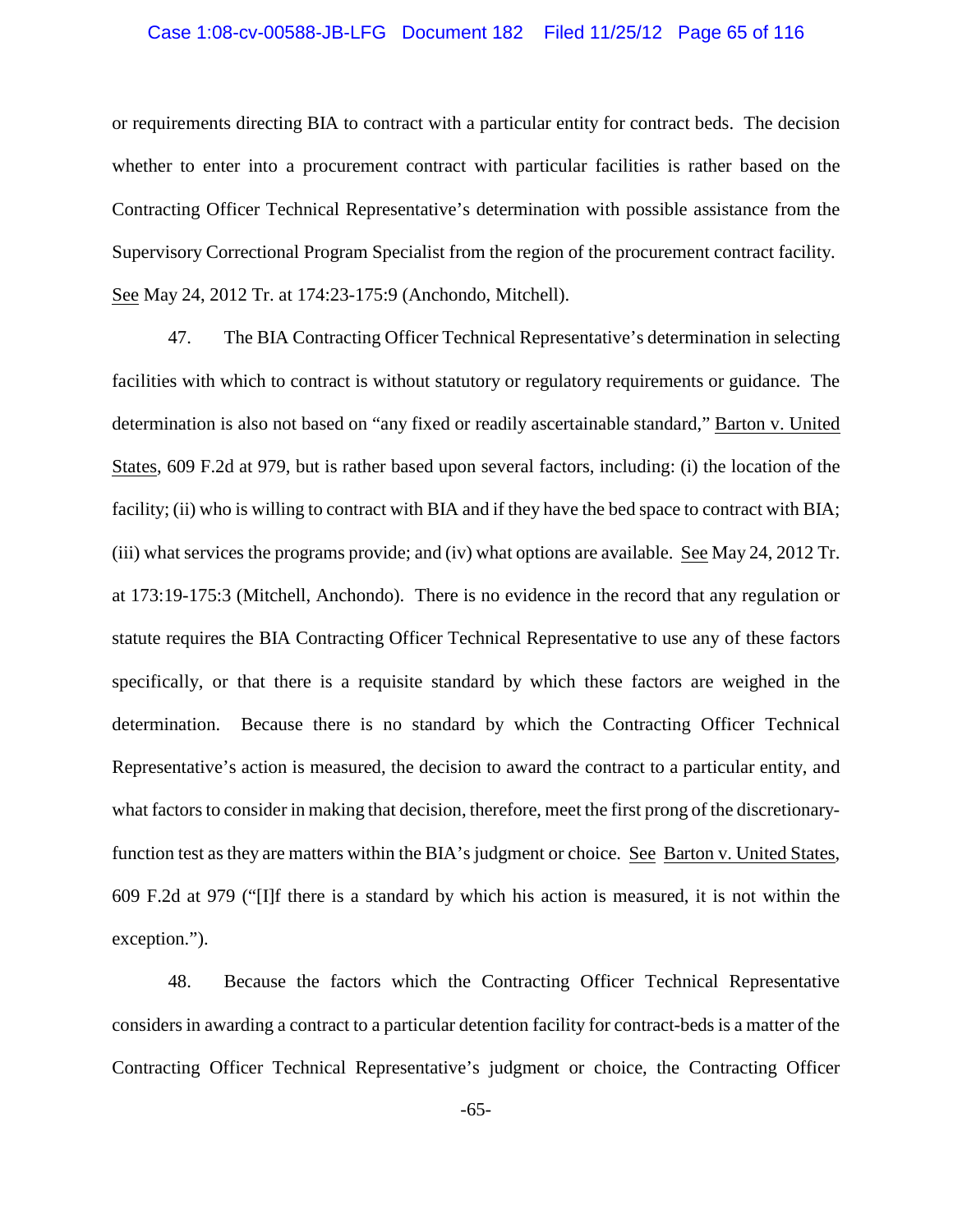#### Case 1:08-cv-00588-JB-LFG Document 182 Filed 11/25/12 Page 66 of 116

Technical Representative's choice to use as a factor whether the MCDC is an appropriate facility to house American Indian inmates with Crutcher's medical condition in decidingwhetherto contract with the MCDC in this case was also a matter of the Contracting Officer Technical Representative's judgment or choice.

# **b. The BIA's Decision Whether to Screen the MCDC as an Appropriate Facility to House Crutcher in Light of His Medical Condition is One Which is Susceptible to Policy Analysis.**

49. The Contracting Officer Technical Representative's decision to contract with facilities for detention services or beds for American Indian inmates is based on: (i) the location of the facility; (ii) who is willing to contract with BIA and if they have the bed space to contract with BIA; (iii) what services the programs provide -- such as rehabilitation services and educations services; and (iv) what options are available. See May 24, 2012 Tr. at 173:19-175:3 (Mitchell, Anchondo). Analyzing the location of the various contract facilities in relation to the location of the Indian tribes for which the BIA is contracting detention services is "susceptible to policy analysis," because the location is likely viewed through both a social and political lens. Lopez v. United States, 376 F.3d at 1057. Additionally, the farther away from the tribe the detention facilities' location, the greater expense the BIA and the tribe are likely to encounter in transporting inmates. Similarly, choosing to contract with a particular facility based on what services they provide, whether educational, rehabilitative, or any other services, again is susceptible to a social and political policy analysis. When the particular factors that the BIA Contracting Officer Technical Representative uses is not required by statute or regulation, but rather is the Contracting Officer Technical Representative's judgment or choice, choosing the particular criteria to use and choosing not to include certain criteria necessarily involves policy analysis, because those choices are based on social and political policies or determinations, and to include more factors into the analysis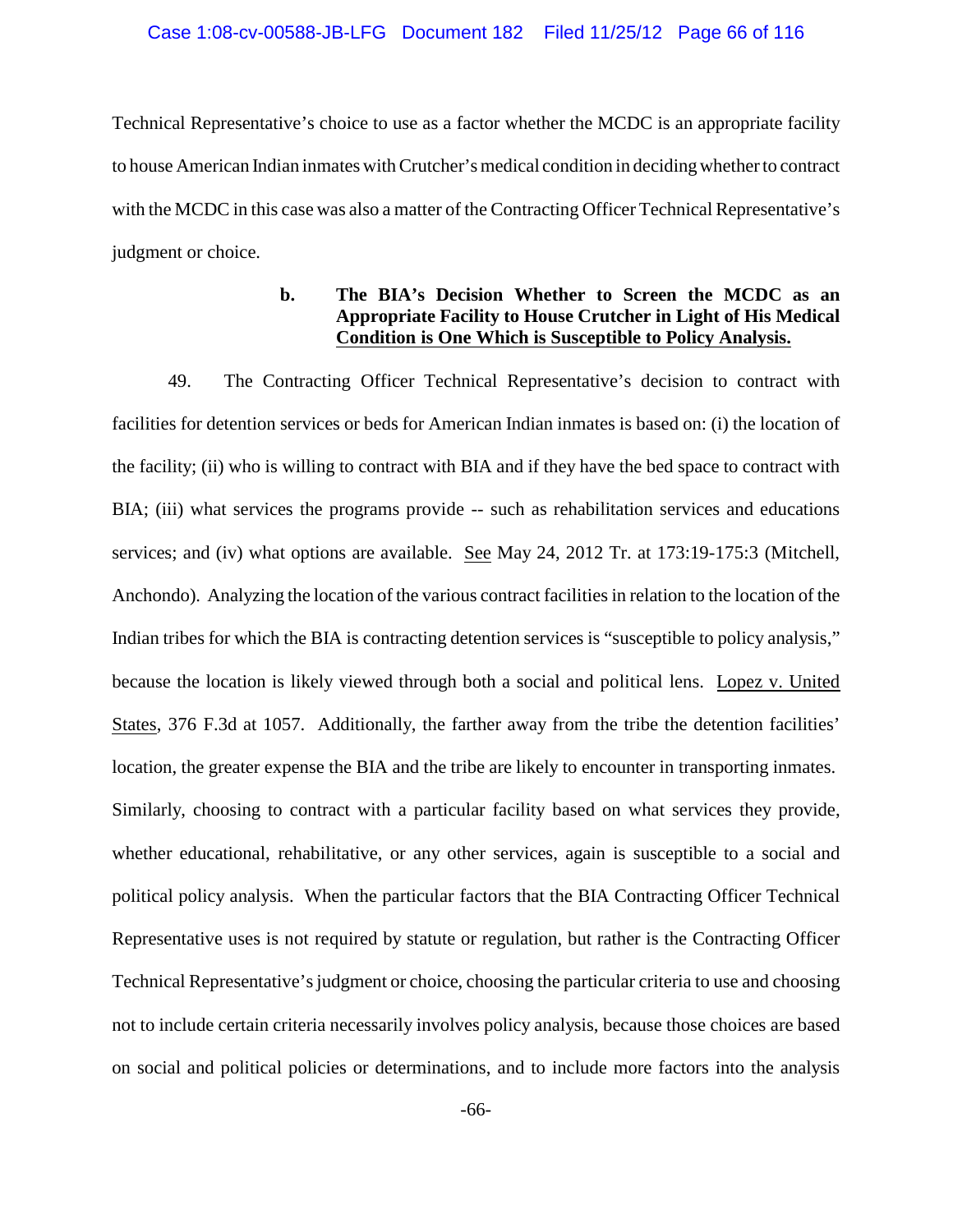#### Case 1:08-cv-00588-JB-LFG Document 182 Filed 11/25/12 Page 67 of 116

implicates economic policies and considerations. Because the BIA Contracting Officer Technical Representative's choice to use certain factors, and because the BIA Contracting Officer Technical Representative's choice to contract with a particular facility based on the factors chosen, are susceptible to a policy analysis based on social, economic, and political policies, the Contracting Officer Technical Representative's decisions regarding awarding a procurement contract to a facility for American Indian Inmates thus meets the second prong of the FTCA discretionary-function exception.

50. Because choosing the factors to analyze in awarding a contract to a particular detention facility for contract-beds is susceptible to policy analysis, the BIA Contracting Officer Technical Representative's choice to use as a factor whether the MCDC is an appropriate facility to house American Indian inmates with Crutcher's medical condition in this case was based on considerations of public policy.

> **c. The BIA's Decision Whether to Screen the MCDC as an Appropriate Facility to House Crutcher in Light of His Medical Condition is Shielded from Review Because of the FTCA Discretionary-Function Exception.**

51. The United States Court of Appeals for the Fourth Circuit has noted: "The decision to hire an independent contractor to render services for the United States is precisely the type of decision that the exception is designed to shield from liability because it involves exercising judgment based on considerations of policy, and the case law clearly establishes that the award of contracts falls within the ambit of the discretionary-function exception." Williams v. United States, 50 F.3d at 310. The BIA's decision whether to screen the MCDC as an appropriate facility to house an inmate with Crutcher's medical condition before awarding the MCDC the contract is supported by the protection afforded to selecting independent contractors under the FTCA discretionary-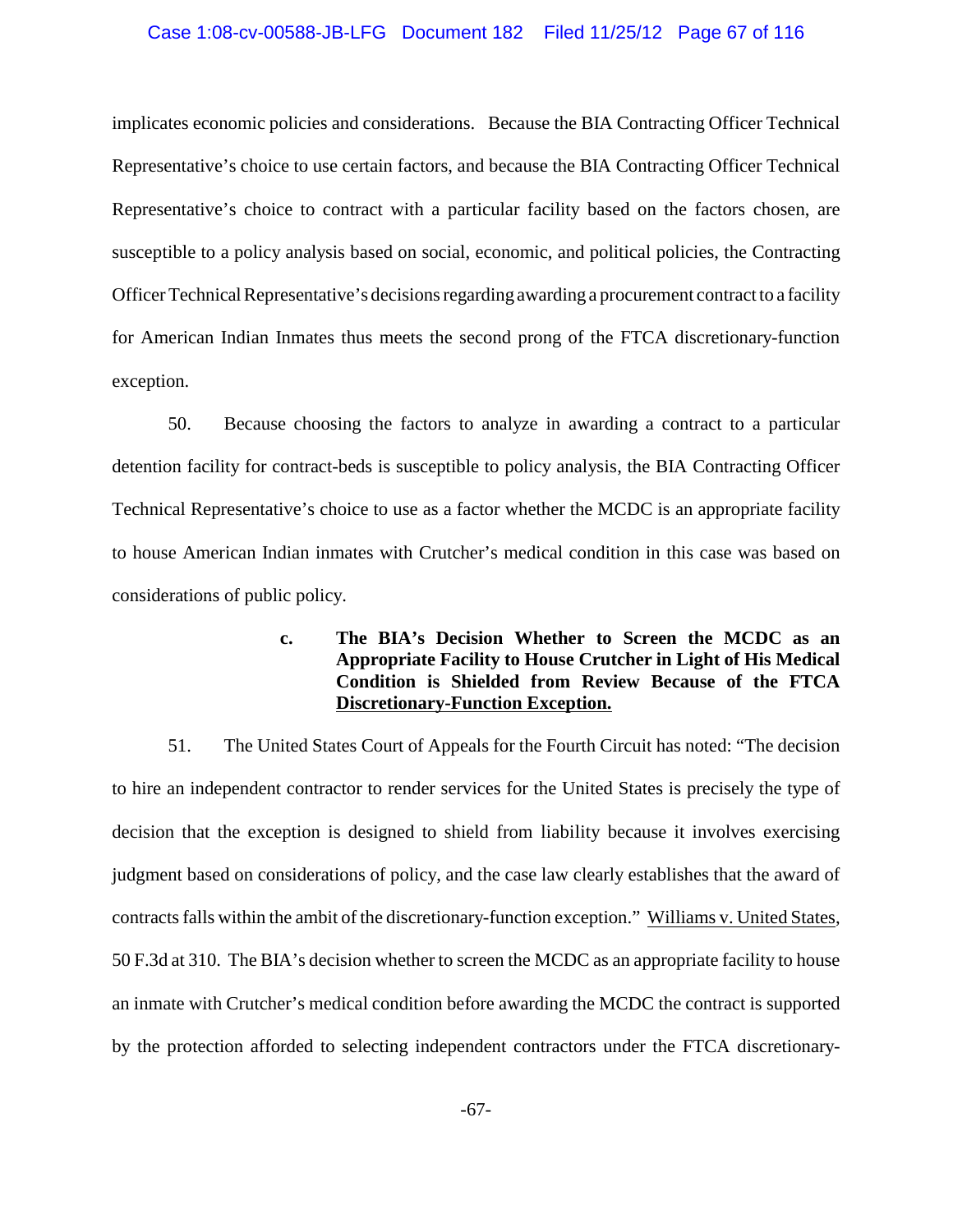#### Case 1:08-cv-00588-JB-LFG Document 182 Filed 11/25/12 Page 68 of 116

function exception, because hiring an independent contractor necessarily involves analysis of several factors, such as screening for medical conditions, which are susceptible to policy analysis.

52. The BIA's decision whether to screen the MCDC as an appropriate facility to house an American Indian inmate with Crutcher's medical condition meets the first prong of the FTCA discretionary-function exception, because it was a matter of the BIA Contracting Officer Technical Representative's judgment or choice to use as a factor whether the MCDC is appropriate to house American Indian inmates with Crutcher's medical condition. The BIA's decision meets the second prong of the FTCA discretionary-function exception, because the BIA ContractingOfficer Technical Representative's choice to use as a factor whether the MCDC is an appropriate facility to house American Indian inmates with Crutcher's medical condition in this casewas based on considerations of public policy. The Court, therefore, lacks jurisdiction to hear Coffey's third alleged wrong, because the BIA is protected from liability under the discretionary-function exception for its decision to screen whether the MCDC was an appropriate facility to house Crutcher in light of his medical condition.

53. The BIA's immunity from liability for awarding the contract to the MCDC thus eliminates the Court's jurisdiction to hear any of Coffey's claims based on the BIA's negligent hiring or negligent contracting of the MCDC. The Court therefore dismisses Coffey's claim without prejudice to the extent that it is based on Coffey's third alleged wrong of the BIA not adequately screening whether the MCDC was an appropriate facility to house Crutcher for lack of jurisdiction. See Mecca v. United States, 389 F. App'x 775, 780 (10th Cir. 2010)(unpublished)("A longstanding line of cases from this circuit holds that where the district court dismisses an action for lack of jurisdiction . . . the dismissal must be without prejudice.")(quoting Brereton v. Bountiful CityCorp., 434 F.3d 1213, 1216 (10th Cir.2006)).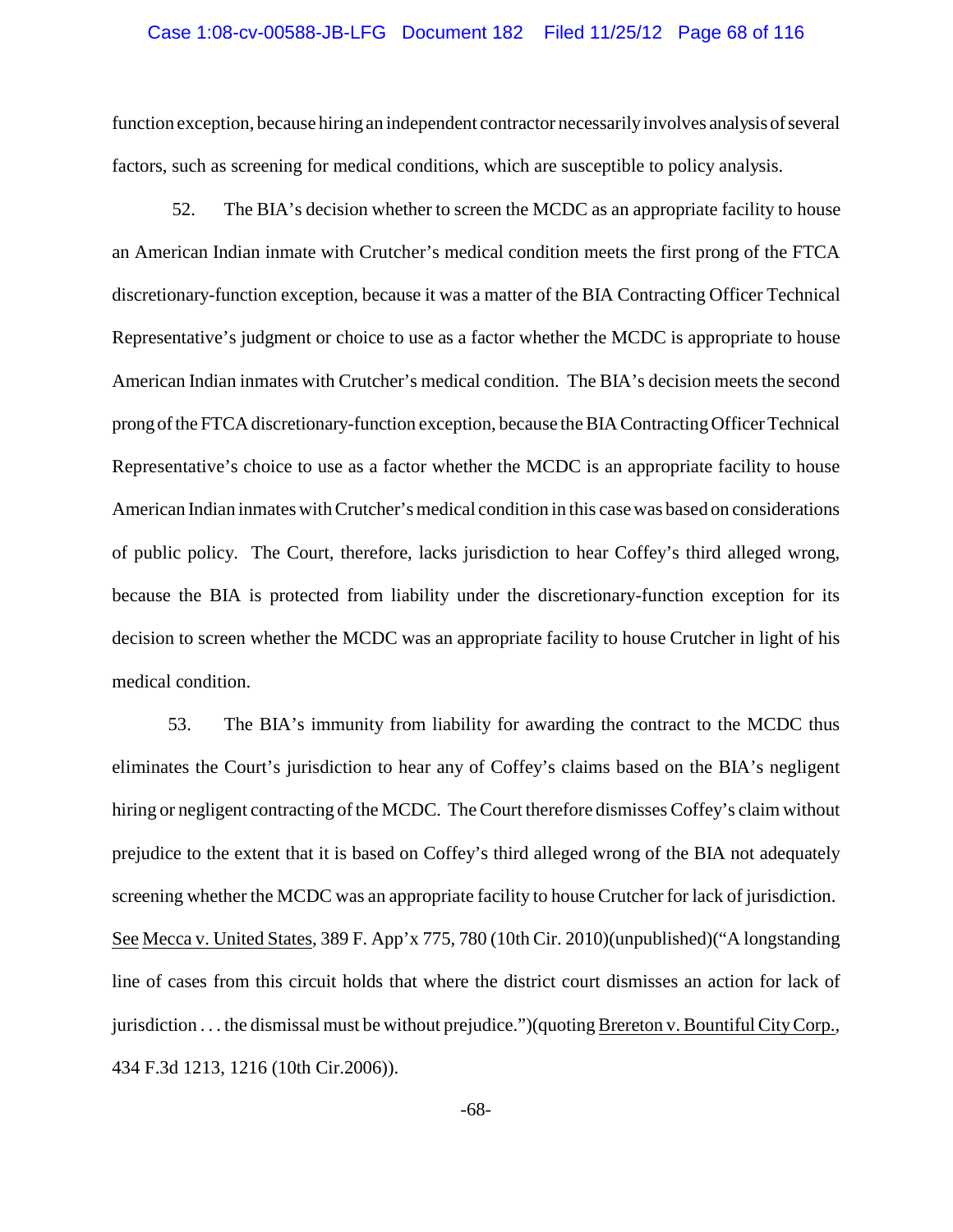**2. Because Coffey's First, Second, and Fourth Alleged Wrongs Involve the BIA's Decisions Made After it Decided to Transfer its American Indian Inmates, Although These Alleged Wrongs are Matters of the BIA's Judgment or Choice, Because they Implicate Safety Concerns for an Activity the BIA is Providing, the Discretionary-Function Exception Does Shield the BIA's Conduct from the Court's Review.**

54. The first alleged wrong asserted by Coffey against the BIA is that "the BIA did not perform adequate screening of Crutcher's medical condition before transferring him from the Washoe County Detention Facility." May 2, 2012 MOO at 43. The analysis for whether the Court has jurisdiction to hear this wrong in light of the discretionary-function exception turns on whether the BIA's decision to perform an adequate medical screening of an American Indian inmate before the inmate's transfer is a matter of the BIA's judgment or choice, and is a judgment or choice susceptible to policy analysis.

55. Coffey's second alleged wrong, that "the BIA did not have procedures in place to facilitate transferring a prisoner's medical information and property to a new facility," implicates whether the BIA had in place procedures as safeguards to ensure the safety of its American Indian inmates during their transfer. The analysis for whether the Court has jurisdiction over this alleged wrong involves whether the BIA's decision to put in place procedures for the transfer of inmates, after it had exercised its discretion to transfer the inmates, fulfilled the BIA's duty to exercise due care in transferring the inmates.

56. The Court, in its May 2, 2012 MOO, construed Coffey's fourth alleged wrong: "given that Crutcher was transported 900 miles, was transported away from his family, was transported away from his doctor, and was transferred without his medical information and property, the MCDC was not an appropriate facility in light of Crutcher's medical condition." May 2, 2012 MOO at 43. The merits of Coffey's fourth alleged wrong turns on whether the BIA's transfer of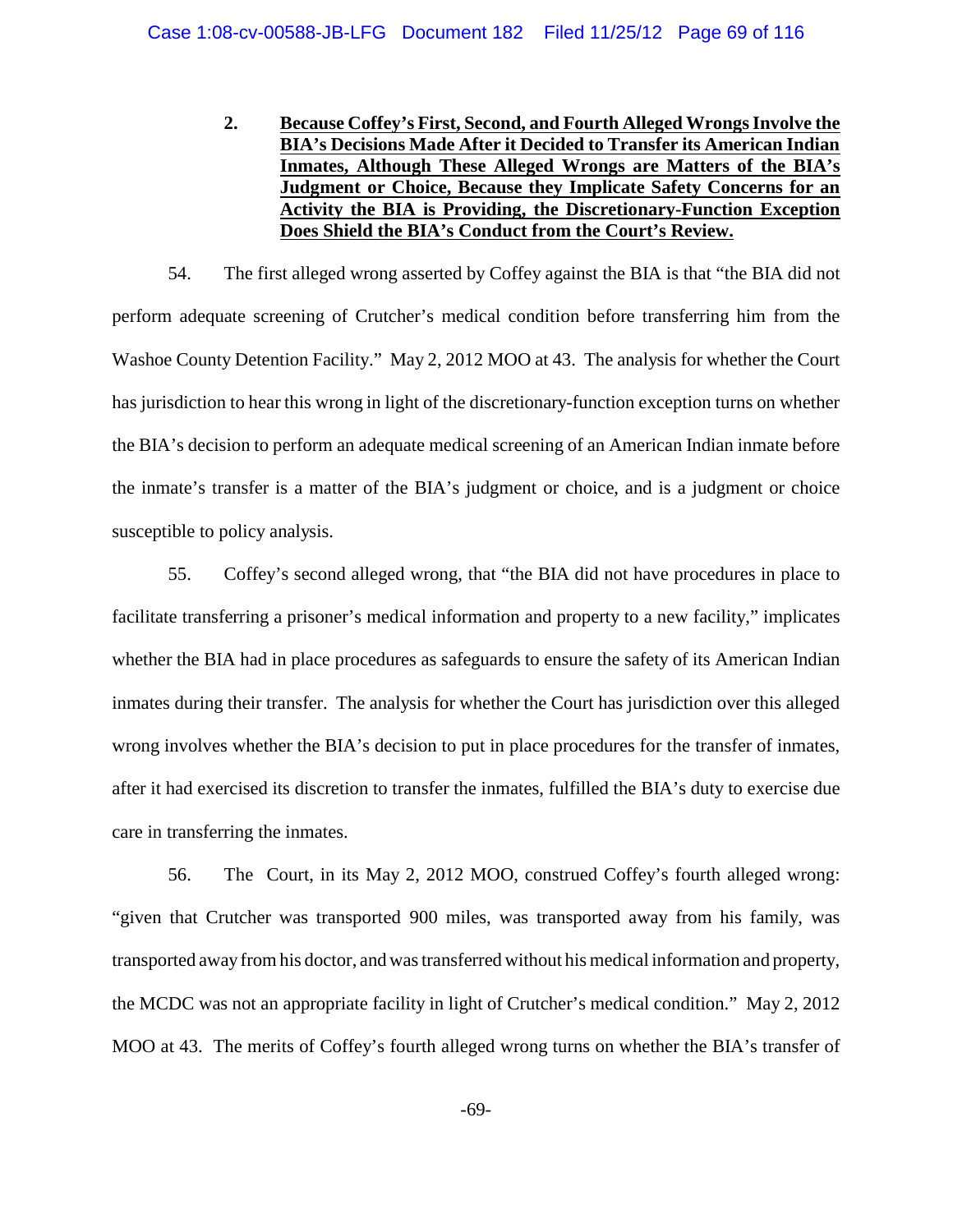#### Case 1:08-cv-00588-JB-LFG Document 182 Filed 11/25/12 Page 70 of 116

Crutcher to the MCDC was negligent under the circumstances, in light of the fact that the MCDC is 900 miles away from Crutcher's family, and 900 miles away from his doctor, and because he was transferred without his medical information and property. The focus of this alleged wrong is similar to Coffey's first alleged wrong, and is distinguished from Coffey's third alleged wrong, because it turns on the BIA's decision with regard to its care of an individual American Indian inmate, as opposed to its decision with regard to an entity with which it may contract for services. Because the BIA's decision to analyze an American Indian inmate's particular circumstances before deciding to transfer the inmate is a matter of the BIA's judgment or choice, and is a judgment or choice susceptible to policy analysis, the Court would not have jurisdiction to hear Coffey's fourth alleged wrong but for the fact that the discretionary-function exception does not allow the BIA to disregard basic tort law once it has exercised its discretion to undertake to transfer an inmate.

### **a. The BIA's Decision Whether to Medically Screen Crutcher and Whether to AnalyzeCrutcher's Particular Circumstances Before Transferring Him to the MCDC is a Matter of the BIA's Judgment and Choice.**

57. There is no evidence in the record that the BIA is given guidance or required by statute, regulation, or policy to transfer inmates in the course of its required detention of the American Indian inmates. The record also lacks evidence of any statute, regulation, or policy requiring the BIA to follow particular regulations about transferring a particular inmate between detention facilities. The decision to transfer American Indian inmates and where to place those inmates is based on the BIA Supervisory Correctional Program Specialist's discretion, taking into consideration: (i) budgetary concerns; (ii) the number of beds BIA is taking up in a certain area that would inhibit new arrests to come into the facility; and (iii) the facility's medical program, including proximity to a hospital. See May 24, 2012 Tr. at 178:10-181:17 (Mitchell, Anchondo). There is no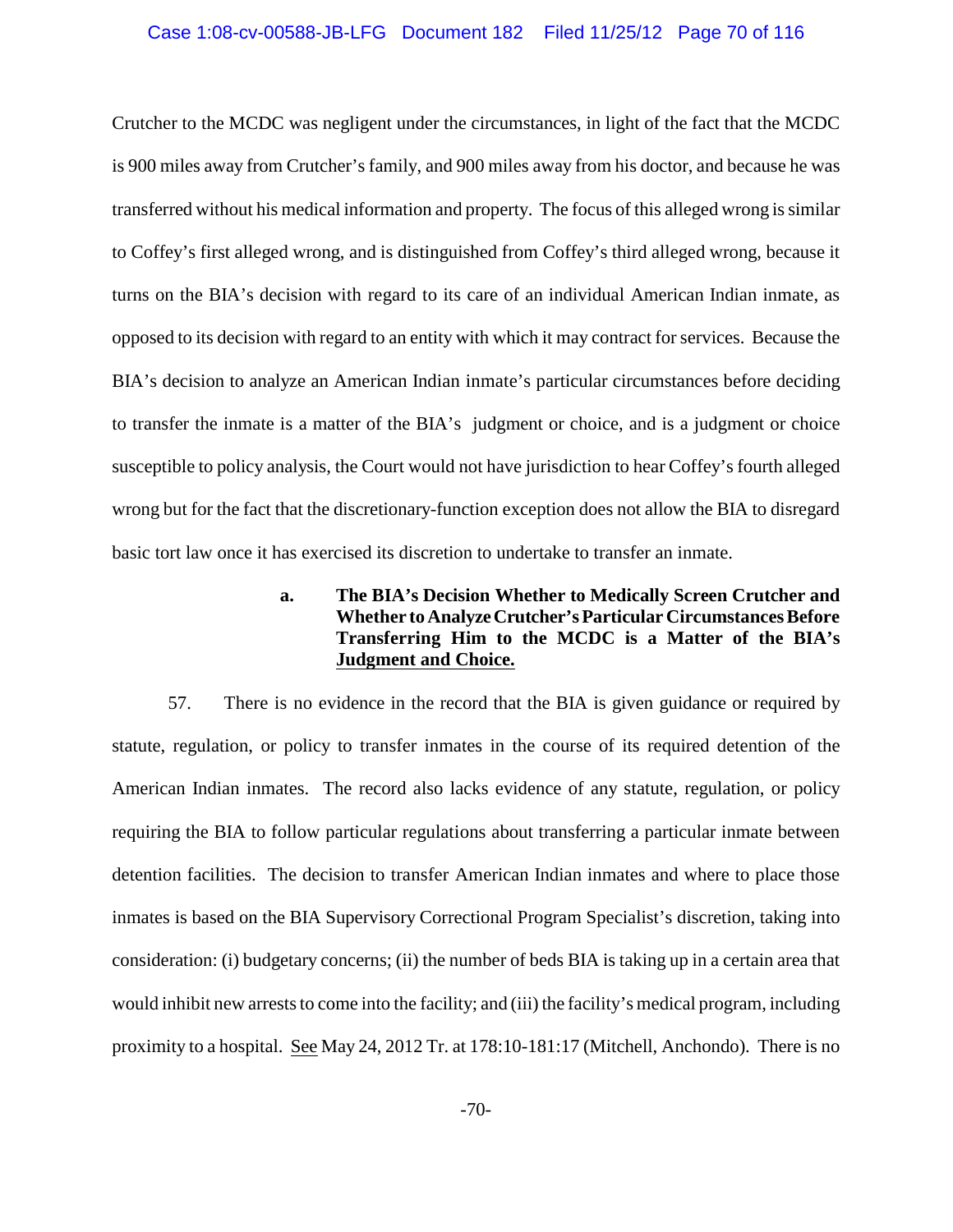### Case 1:08-cv-00588-JB-LFG Document 182 Filed 11/25/12 Page 71 of 116

evidence that any regulation, statute, or policy requires the BIA Supervisory Correctional Program Specialist to use any of these factors specifically when deciding whether to transfer particular inmates, or that there is an established standard by which these factors are weighed in the determination. Because there is no standard by which to measure the Supervisory Correctional Program Specialist's decision where, why, or how to transfer inmates, the decision to use factors in the analysis whether to place particular inmates in a facility, or to transfer particular inmates to a facility, or what factors to use in making that decision, therefore, meets the first prong of the discretionary-function test as they are matters within the BIA's judgment or choice. See Barton v. United States, 609 F.2d at 979 ("[I]f there is a standard by which his action is measured, it is not within the exception."). Similarly, because there are no statutes, regulations, or policies requiring the BIA to transfer its American Indian Inmates, its decision whether to put in place procedures to ensure the inmates' medical information is also transferred is within the BIA's judgment or choice.

> **b. The BIA's Decision Whether to Medically Screen Crutcher, Whether toAnalyze Crutcher's Particular Circumstances Before Transferring Him to the MCDC, and Whether to Put in Place Procedures for Transfer of Crutcher's Medical Information, are Not Choices Susceptible to Policy Analysis, Because Failing to Do So Would Not Be an Exercise of Ordinary Care in Performing the Transfer.**

58. In Indian Towing Co. v. United States, the United States contended that the Coast Guard's negligence in operating a lighthouse was precluded from judicial review pursuant to the FTCA's discretionary-function exception, because the Coast Guard's decision to construct the lighthouse is a discretionary judgment. 350 U.S. at 61-62, 69. The Supreme Court reversed, holding that, although the choice to construct a lighthouse was discretionary, once the government undertook to perform the discretionary function or activity of building and operating a lighthouse, the government could not then disclaim liability for its negligent performance of the function under the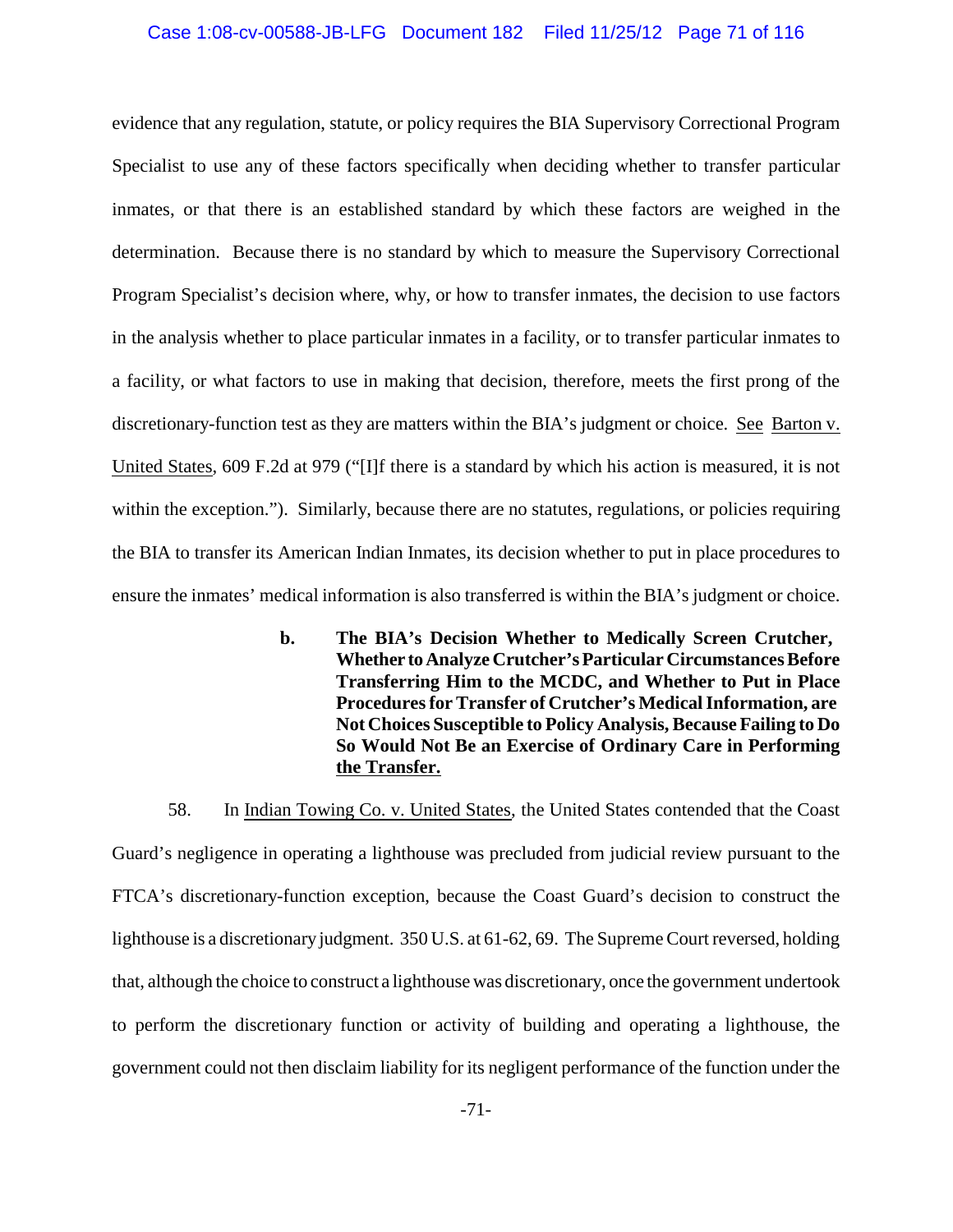discretionary-function exception. See 350 U.S. at 69. The Supreme Court stated:

The Coast Guard need not undertake the lighthouse service. But once it exercised its discretion to operate a light on Chandeleur Island and engendered reliance on the guidance afforded by the light, it was obligated to use due care to make certain that the light was kept in good working order; and, if the light did become extinguished, then the Coast Guard was further obligated to use due care to discover this fact and to repair the light or give warning that it was not functioning. If the Coast Guard failed in its duty and damage was thereby caused to petitioners, the United States is liable under the Tort Claims Act.

350 U.S. at 69.

59. In Smith v. United States, 546 F.2d 872, 877 (10th Cir. 1976), the Tenth Circuit held

that the United States' decision "not to warn of the known dangers or to provide safeguards cannot rationally be deemed the exercise of a discretionary function." 546 F.2d at 877. The National Park Service of the Department of the Interior argued that its decision not to post warning signs in the undeveloped area of Yellowstone National Monument was "part of a policy decision to make Clear Water Springs an undeveloped area, and, therefore, protected from judicial review pursuant to the discretionary function exception." 546 F.2d at 876-77. The Tenth Circuit reasoned that although

to leave areas undeveloped:

may reasonably entail the omission of boardwalks, trails or footpaths and signs marking such ways . . . . it does not follow that the Government, as a landowner, is absolved of all duty under state law to erect safety devices or signs cautioning about conditions which have been left undisturbed as a policy matter.

546 F.2d at 877. The Tenth Circuit concluded:

If we were to accept the Government's broad interpretation of the discretionary exception, it is difficult to perceive which duties under tort law could not be avoided by a similar policy decision to ignore them. This would run counter to the Supreme Court's admonition that such exceptions to this remedial law be narrowly construed.

Smith v. United States, 546 F.2d at 877 (citing Dalehite v. United States, 346 U.S. at 31 & n. 24).

60. The BIA is not explicitly required by statute, regulation, or policy to transfer its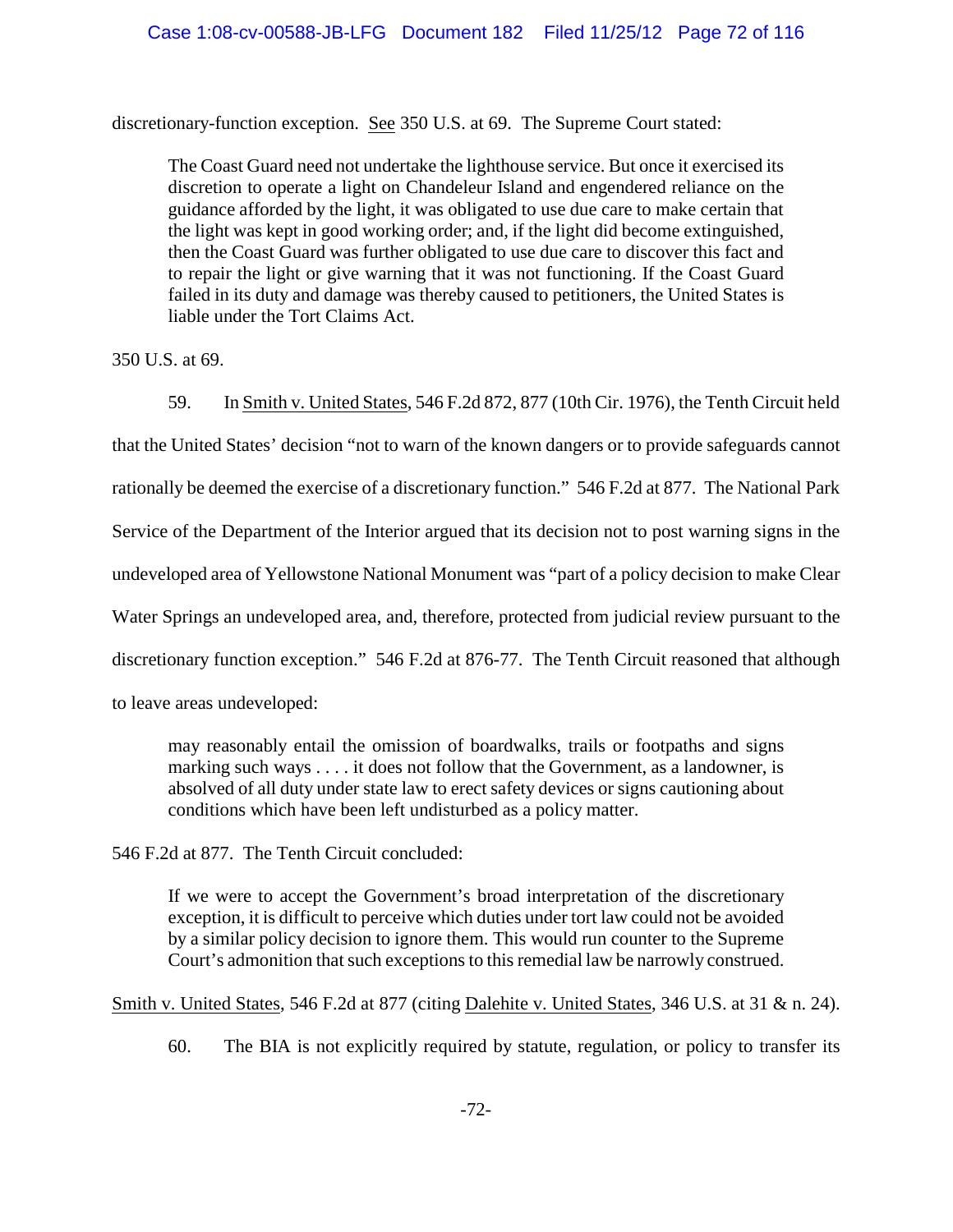#### Case 1:08-cv-00588-JB-LFG Document 182 Filed 11/25/12 Page 73 of 116

Indian American inmates from one detention center to another. The decision to do so is within their discretion, and as the decision here was based on monetaryconcerns, the decision to transfer inmates is likely susceptible to policy considerations. Once the BIA "exercised its discretion" to transfer inmates, including Crutcher, from the Washoe County Detention Facility to the MCDC, "and engendered [the inmates'] reliance" on the BIA's making provisions for their safekeeping during and because of the transfer, the BIA "was obligated to use due care" in transferring the inmates relying on the BIA's safekeeping. 350 U.S. at 69. Thus, if the BIA failed to exercise due care in transferring Crutcher by not ensuring that Crutcher was properly medically screened, or by not ensuring that his particular circumstances were analyzed to determine whether the transfer would expose him to an unreasonable risk of harm, or by not having addressed procedures to transfer Crutcher's medical information, then the United States may be liable under the FTCA. See Indian Towing Co. v. United States, 350 U.S. at 69 ("If the Coast Guard failed in its duty and damage was thereby caused to petitioners, the United States is liable under the Tort Claims Act.").

61. Selecting factors to use in analyzing where to place American Indian inmates or whether to transfer the inmates, and if so where, involves economic policy considerations similar to those of selecting an independent contractor to provide services, because the more factors the BIA considers, the more money the BIA is likely to spend in analyzing those factors. Should the BIA decide to medically screen each inmate considered for transfer, and to use that screening as a factor in its calculus, such a choice would likely also increase the cost associated with deciding whether and where to transfer an inmate. As the Tenth Circuit recognized in Smith v. United States, however, in deciding whether and if to transfer a particular inmate, the BIA cannot assert that the discretionary-function exception protects its decision to ignore basic tort duties in performing that activity. As the Tenth Circuit reasoned that the National Parks Service had the basic tort duty, as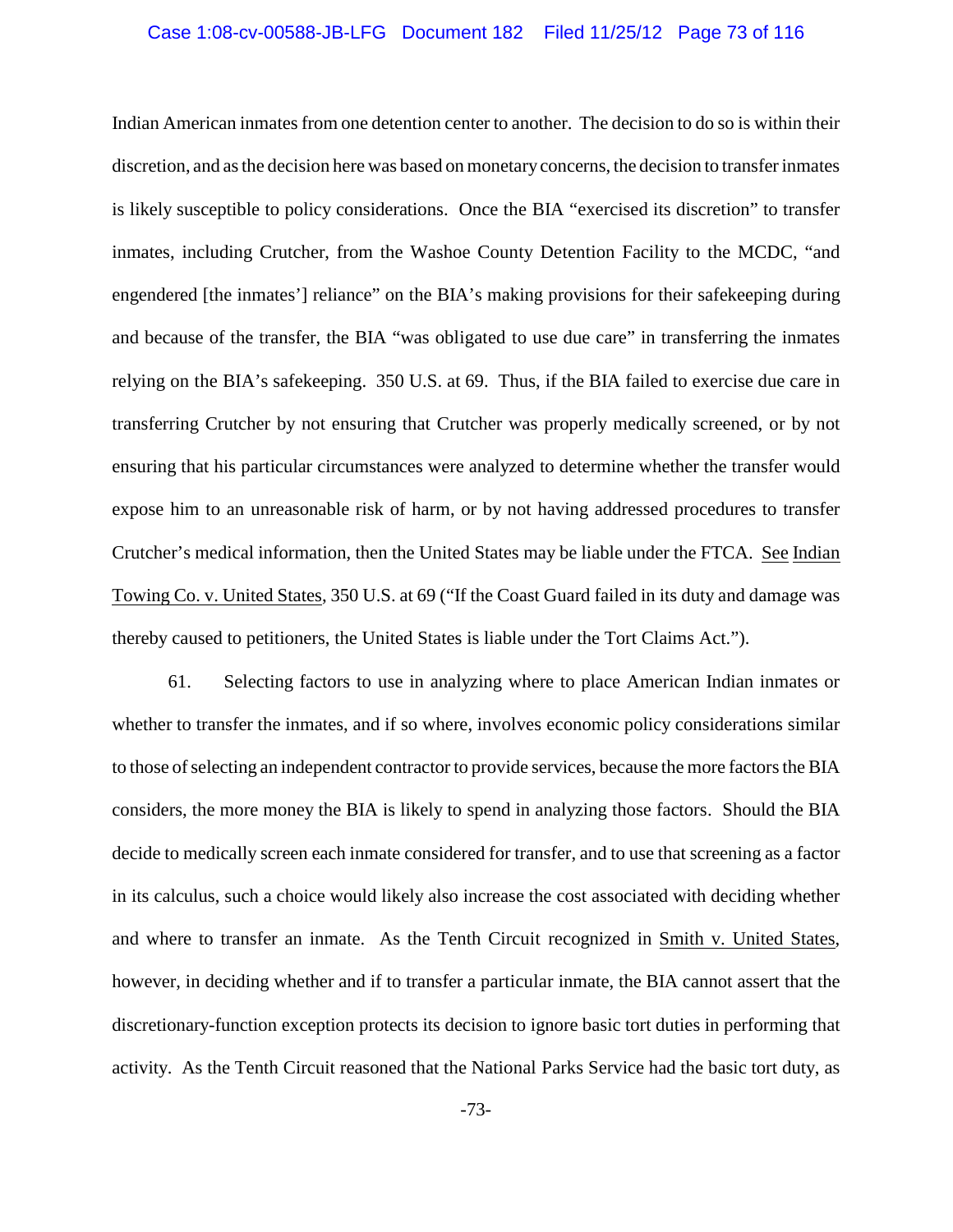#### Case 1:08-cv-00588-JB-LFG Document 182 Filed 11/25/12 Page 74 of 116

a landowner, to warn the public of known dangers and to take reasonable measures to make them safe, the BIA here, as custodian of inmates during their transfer, cannot ignore known tort duties by contending that there is not a specific statutory or regulatory requirement for them to take known dangers into consideration. As in Smith v. United States, the BIA in this case, in deciding to transfer an inmate between facilities, cannot assert that the decision "not to warn of the known dangers" - such as an inmate's dangerous medical condition of which the BIA knows -- is not susceptible to policy considerations. 546 F.2d at 877. The BIA also argues that a decision to not provide reasonable safeguards in deciding whether or where to transfer prisoners is susceptible to policy analysis. It would not heed the Tenth Circuit's direction to narrowly construe the exception were the Court to conclude that, because there is no explicit statutory or regulatory requirement that the BIA comply with fundamental safety concerns and tort law duties in deciding where and how to transfer its inmates, the BIA's decision to ignore these fundamental safety concerns and tort law duties is excepted from the United States' waiver of sovereign immunity for tort actions. Such a conclusion would rather allow this exception to swallow the rule.

62. Once the BIA exercises its discretion in deciding to undertake to transfer inmates, under Indian Towing Co. v. United States, its duty to take due care in performing the transfer is not covered by the discretionary-function exception. As the Tenth Circuit held in Smith v. United States, if the BIA has decided to ignore basic tort law in making its decision whether and where to transfer its inmates by not providing safeguards to allow for consideration of inmates' circumstances which are known to present dangers, including dangerous medical conditions of which the BIA knows, that decision cannot be deemed to be a discretionary function. Because Coffey's first, second, and fourth alleged wrongs implicate whether the BIA has made such a decision, they are not excepted from the United States' waiver of sovereign immunity under the FTCA, and the Court thus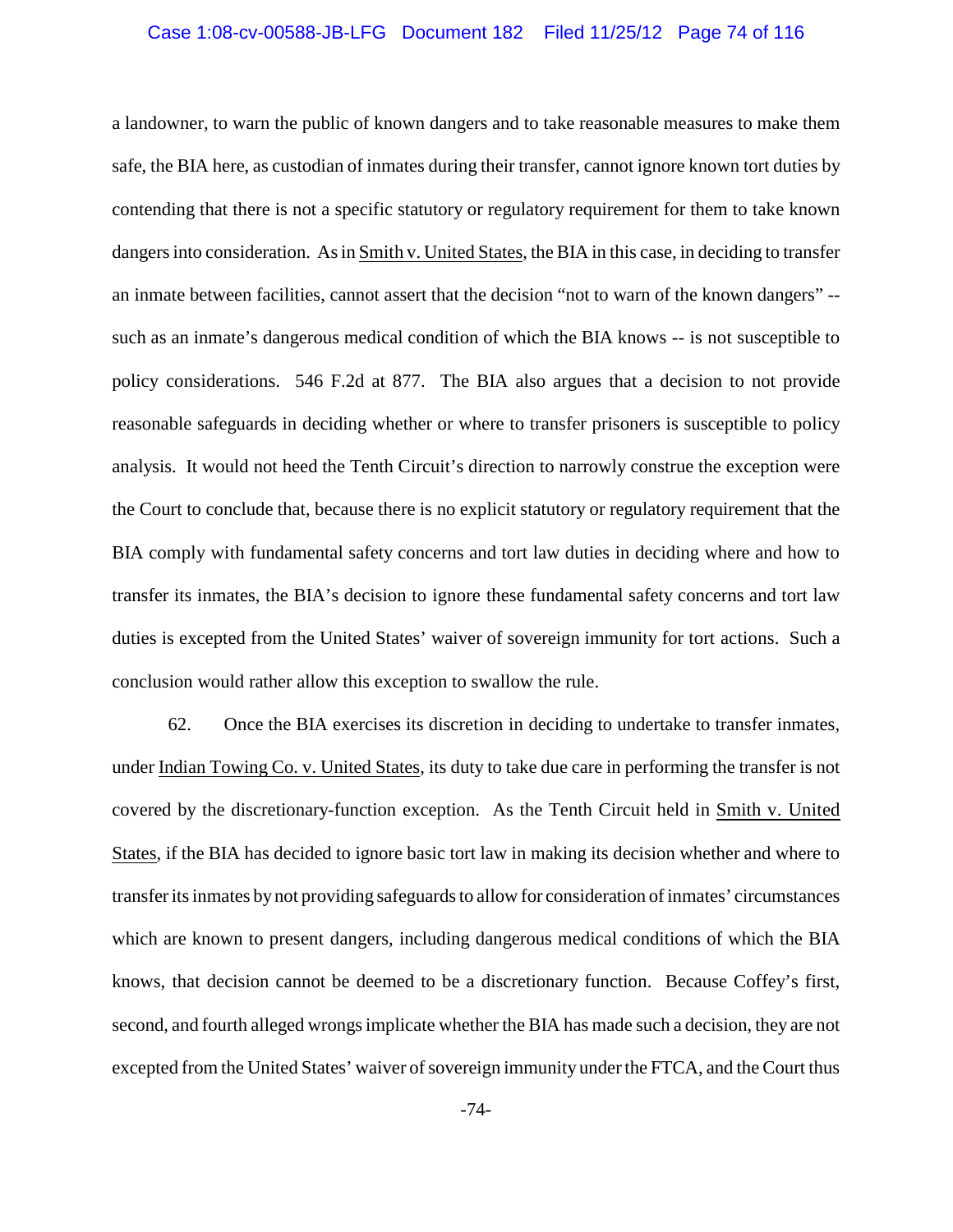has jurisdiction to hear both these alleged wrongs.

### **B. THE BIA IS NOT LIABLE FOR ANY ACTS OR OMISSIONS BY THE MCDC EMPLOYEES, BECAUSE THE FTCA'S INDEPENDENT-CONTRACTOR EXCEPTION PROTECTS IT FROM SUIT ON THAT BASIS.**

63. Because the United States is liable under the FTCA for the actions of its employees only, "[t]he FTCA does not authorize suits based on the acts of independent contractors or their employees." Curry v. United States, 97 F.3d at 414. See 28 U.S.C. § 1346(b). The FTCA's independent-contractor exception protects the United States from liability that may be imposed by into entering contracts with independent contractors, and demanding compliance with federal standards, "unless the United States actually supervises the 'day-to-day operations' of the endeavor." Williams v. United States, 50 F.3d at 306. As the Supreme Court has noted: "A critical element in distinguishing an agency from a contractor is the power of the Federal Government 'to control the detailed physical performance of the contractor.'" United States v. Orleans, 425 U.S. at 814 (quoting Logue v. United States, 412 U.S. at 528).

64. In Logue v. United States, the Supreme Court held that, where the FTCA provides liability for the United States for the acts of its employees, the definition of which includes federal agencies, Congress intended to adopt "the common-law distinction between the liability of an employer for the negligent acts of [its] own employees and [the employer's] liability for the employees of a party with whom [the employer] contracts for a specified performance." 412 U.S. at 526-27. That distinction, the Supreme Court notes, "turn[s] on the absence of authority in the principal to control the physical conduct of the contractor in performance of the contract." 412 U.S. at 527. The Supreme Court noted that the contract in place between the Bureau of Prisons and the detention center with which it contracted to take custody of prisoners "contemplated that the day-to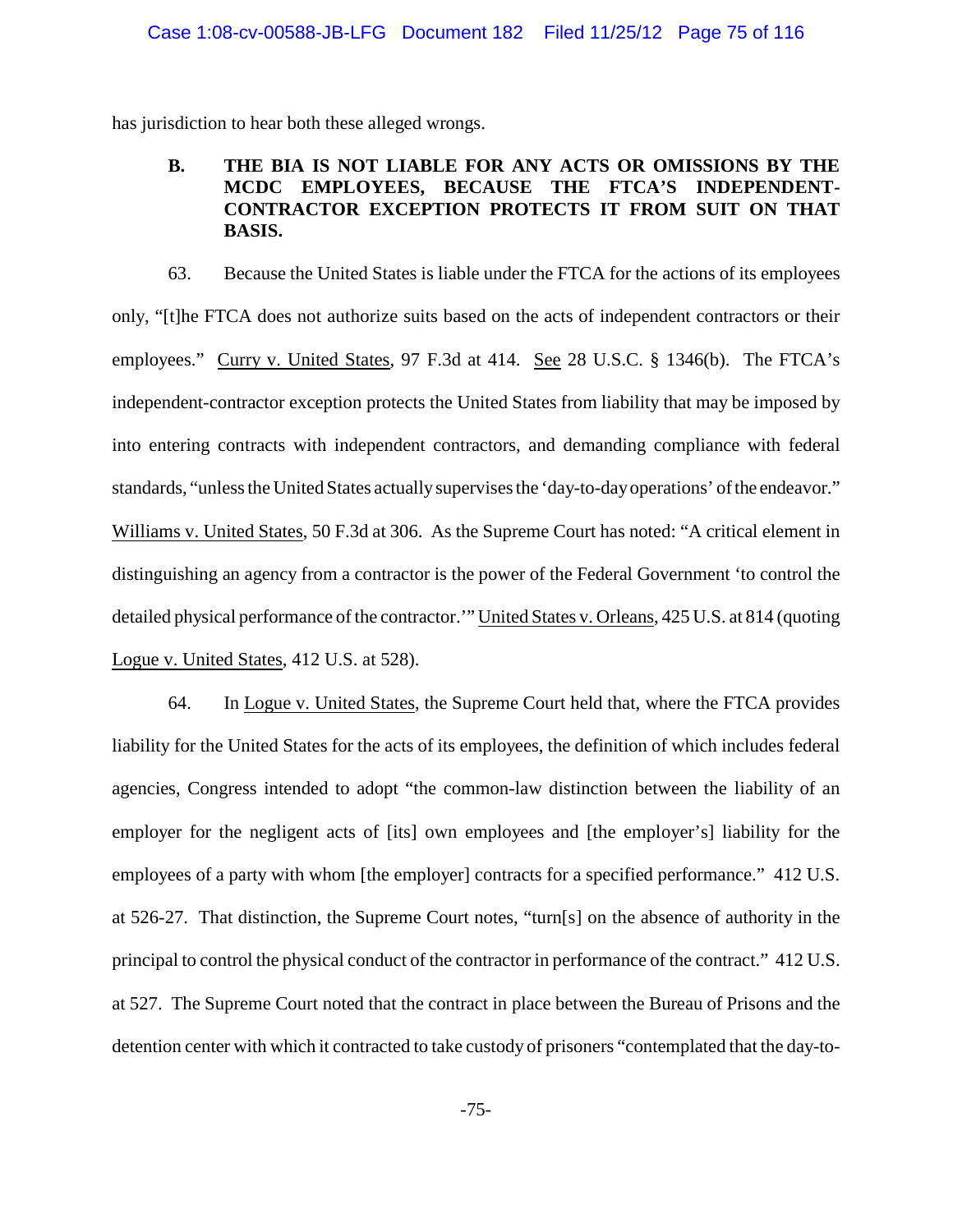day operations of the contractor's facilities were to be in the hands of the contractor," 412 U.S. at 528, and did not provide the United States Government with "authority to control the activities of the [contractor]'s employees," 412 U.S. at 529. The Supreme Court came to this conclusion based on its analysis of the division of responsibility provided in the contract:

The county undertakes to provide custody in accordance with the Bureau of Prisons' 'rules and regulations governing the care and custody of persons committed' under the contract. These rules in turn specify standards of treatment for federal prisoners, including methods of discipline, rules for communicating with attorneys, visitation privileges, mail, medical services, and employment. But the agreement gives the United States no authority to physically supervise the conduct of the Detention Facility's employees; it reserves to the United States only 'the right to enter the institution . . . at reasonable hours for the purpose of inspecting the same and determining the conditions under which federal offenders are housed.'

Logue v. United States, 412 U.S. at 529-30.

65. Because there was a procurement contract between the BIA and McKinley County in place throughout the duration of time in which Crutcher was in MCDC's custody, from October 2006 until his death in 2007, MCDC was an independent contractor of the United States.

66. Although the BIA's contract with McKinley County requires the MCDC to obtain tribal inmate records, and directs that McKinley County will not be reimbursed, except in emergencies, for taking a contract-covered inmate to a non-Indian Health Services facility, as the Supreme Court determined in Logue v. United States, these requirements do not give the BIA control over the day-to-day operations of MCDC's employees. Rather, as the Supreme Court reasoned in Logue v. United States, because these contract provisions specify standards of treatment of the prisoners regarding their medical treatment, these requirements are requiring MCDC's detention of BIA's prisoners to accord with the BIA's rules and regulations. The contract does not provide the United States with sufficient authority "to control the physical conduct of the contractor in performance of the contract." Logue v. United States, 412 U.S. at 527. Rather, under the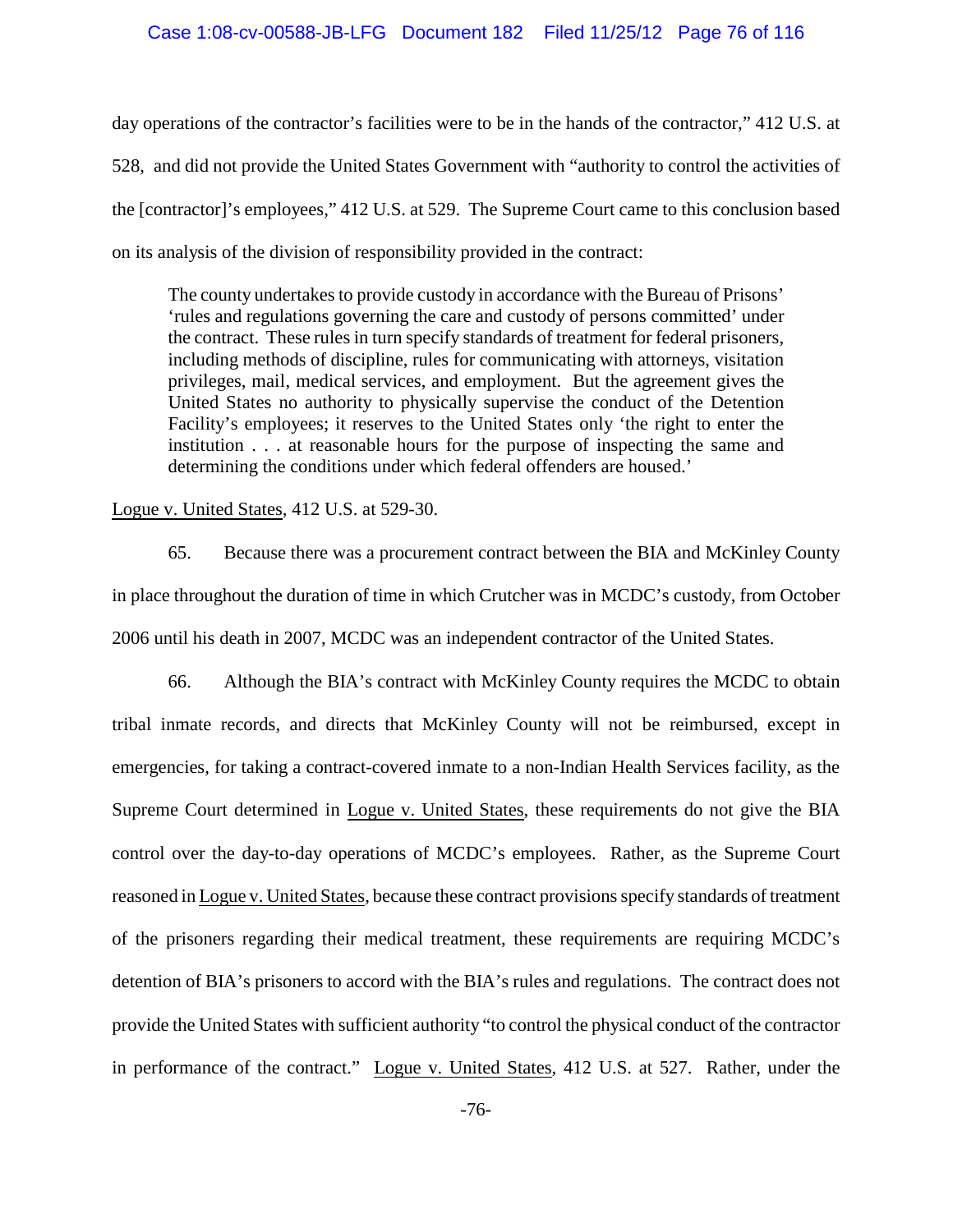#### Case 1:08-cv-00588-JB-LFG Document 182 Filed 11/25/12 Page 77 of 116

contract, the onus was on the MCDC to comply with these regulations and requirements, and to decide for itself the particular operations to obtain the contract-covered inmates' medical records, and where to take the contract-covered inmates when they required medical services.

67. Because the contract did not provide the BIA with authority to control the detailed physical conduct of the MCDC's care for the American Indian inmates covered under the procurement contract, the MCDC was a contractor of the BIA and not a federal agency. See United States v. Orleans, 425 U.S. at 814 ("A critical element in distinguishing an agency from a contractor is the power of the Federal Government 'to control the detailed physical performance of the contractor.'").

68. Therefore, because MCDC was the BIA's independent contractor, rather than employee, the United States is not liable for any of MCDC's or McKinley County's conduct. The Court thus dismisses Coffey's negligent transfer claim based on the allegations that, in light of Crutcher's medical condition, the MCDC was not an appropriate facility, to the extent that those allegations are based on the MCDC's employees failure to obtain Crutcher's medical records and medications.

## **IV. THE BIA'S CONDUCT DID NOT BREACH THE DUTY IT OWEDTOCRUTCHER TO PROTECT HIM FROM AN UNREASONABLE RISK OF PHYSICAL HARM, BECAUSE THE BIA'S PROCUREMENT CONTRACT PROVIDED FOR ADEQUATE MEDICAL SCREENING, THE BIA HAD PROCEDURES IN PLACE TOFACILITATETHETRANSFEROFCRUTCHER'S MEDICAL INFORMATION, AND, UNDER THE CIRCUMSTANCES, THE MCDC WAS AN APPROPRIATE FACILITY FOR CRUTCHER IN LIGHT OF HIS MEDICAL CONDITION.**

69. The Supreme Court rejected a reading of the FTCA that would impose liability on the United States only "to the same extent as would be imposed on a private individual 'under the same circumstances." Indian Towing Co. v. United States, 350 U.S. at 65 ("The Government reads that statute as if it imposed liability to the same extent as would be imposed on a private individual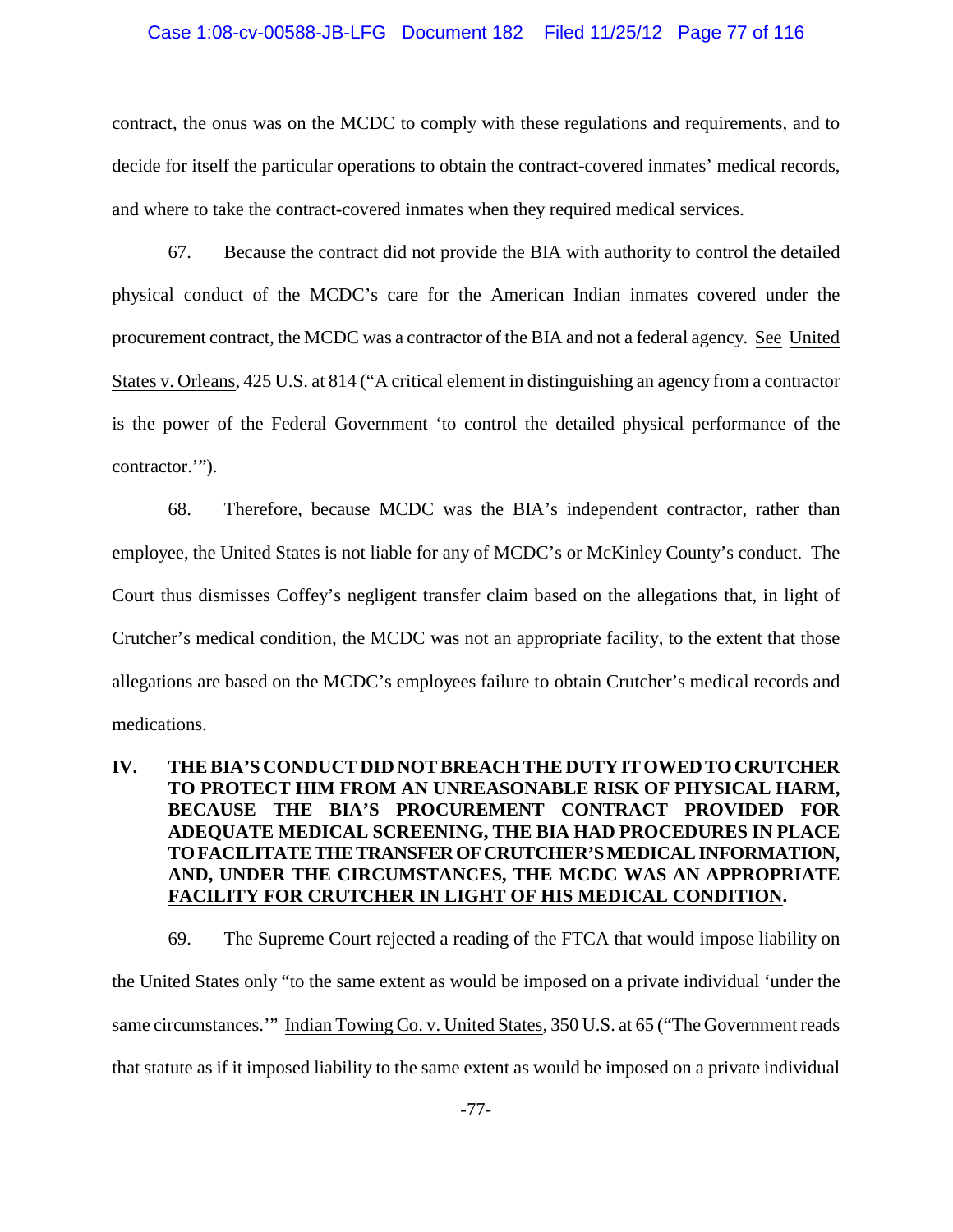#### Case 1:08-cv-00588-JB-LFG Document 182 Filed 11/25/12 Page 78 of 116

'under the same circumstances.' But the statutory language is 'under like circumstances $[1]$ ' . . . .").

70. The United States' liability is coextensive with that of private individuals under the respective State's law, even if comparable government actors would have additional defenses or additional obligations under that State's law. See Ewell v. United States, 776 F.2d at 248 ("The Federal Tort Claims Act makes the United States liable only to the extent that a private person would be liable under similar circumstances"); Proud v. United States, 723 F.2d at 705 ("But appellants overlook the fact that in enacting the FTCA, Congress -- not the Hawaii Legislature - determined the tort liability of the United States. And the FTCA specifically provides that the federal government's tort liability is co-extensive with that of a private individual under state law."); Cox v. United States, 881 F.2d at 895 ("This and other courts have applied the same rationale in holding that the United States may invoke the protection of a [private] recreational use statute."(citing Proud v. United States 723 F.2d at 706-07)).

71. "Because the federal government could never be exactly like a private actor, a court's job in applying the standard is to find the most reasonable analogy. Inherent differences between the government and a private person cannot be allowed to disrupt this analysis." Coffey v. United States, 2012 WL 1596916, at \*14 (quoting In re FEMA Trailer Formaldehyde Products Liability Litigation (Mississippi Plaintiffs), 668 F.3d 281, 288 (5th Cir. 2012)).

## **A. THE COURT WILL APPLY NEW MEXICO LAW TO COFFEY'S ALLEGATIONS OF THE BIA'S WRONGFUL CONDUCT UNDERLYING HER NEGLIGENCE THEORIES.**

72. The FTCA addresses conflicts of law in 28 U.S.C. § 1346(b)(1). Specifically, this subsection states that courts determine liability under the FTCA "in accordance with the law of the place where the act or omission occurred." 28 U.S.C. § 1346(b)(1).

73. The government's liability under the FTCA is determined by the place in which the "acts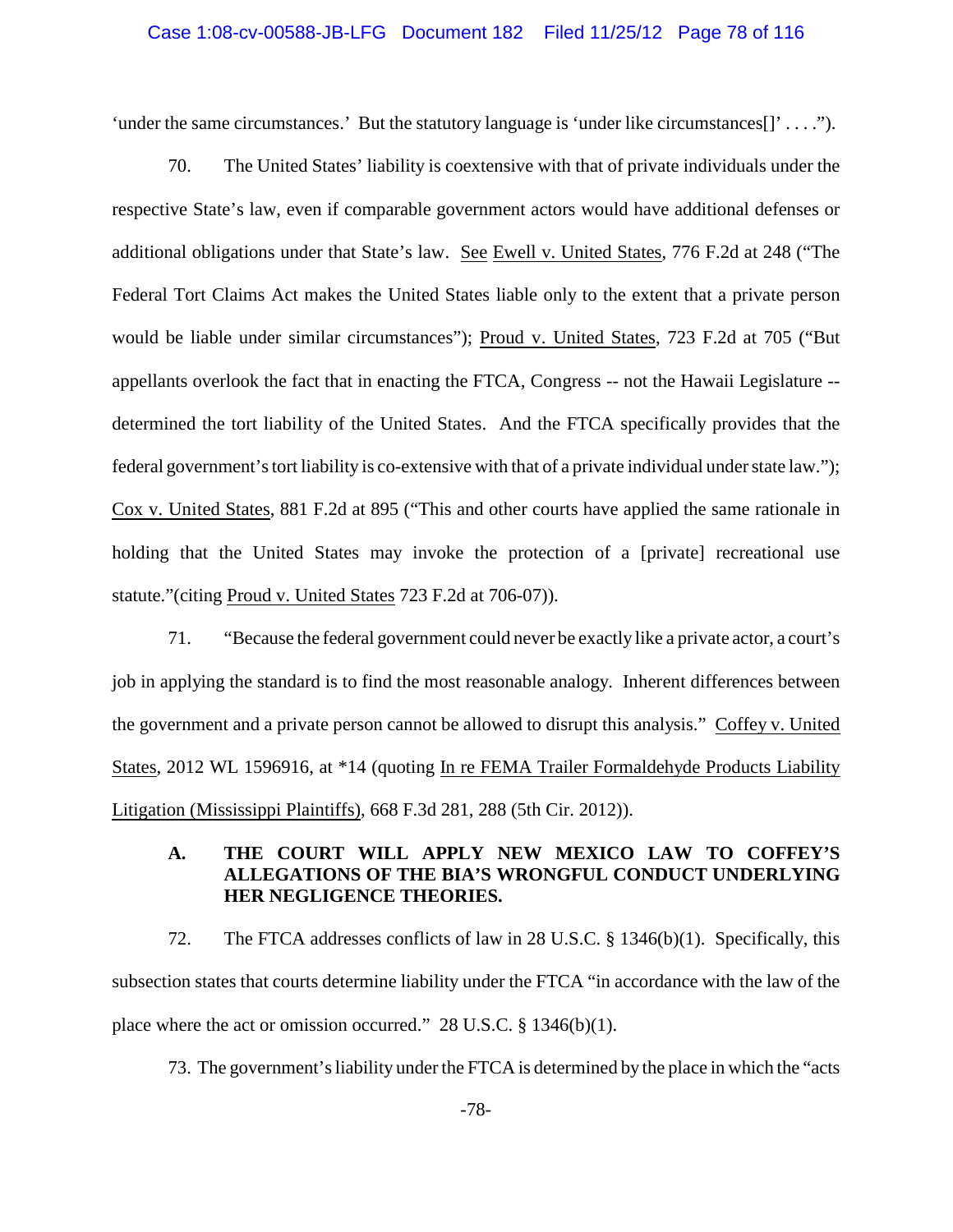# Case 1:08-cv-00588-JB-LFG Document 182 Filed 11/25/12 Page 79 of 116

of negligence took place," rather than "where the negligence had its operative effect." Richards v.

United States, 369 U.S. at 10.

74. Once a court has determined the State that governs the law of the place where the act or omission occurred, the court then applies "the whole law of the place where the negligence occurred," including that State's choice-of-law rules." Richards v. United States 369 U.S. at 10.

75. Coffey advances three negligence theories -- (i) negligent screening; (ii) negligent transfer; and (iii) negligent hand off -- which allegedly caused Crutcher's wrongful death. The Court has distilled these down to four wrongs:

(i) the BIA did not perform adequate screening of Crutcher's medical condition before transferring him from the Washoe County Jail; (ii) the BIA did not have procedures in place to facilitate transferring a prisoner's medical information and property to a new facility; (iii) the BIA did not adequately screen the MCDC to determine whether it was an appropriate facility to house Crutcher in light of his condition; and (iv) given that Crutcher was transported 900 miles, was transported away from his family, was transported away from his doctor, and was transferred without his medical information and property, the MCDC was not an appropriate facility in light of Crutcher's medical condition.

May 2, 2012 MOO at 43. The alleged failure by the BIA's employees to medically screen Crutcher occurred in Reno, whether the failure to screen is alleged to have been when the BIA took custody of Crutcher from Washoe County Detention Facility, which was also providing detention services to the BIA pursuant to a procurement contract, or when the BIA took custody after Crutcher's conviction by the Reno-Sparks Indian Colony Tribal Court. See Amended Complaint ¶ 11, at 4; May 24, 2012 Tr. at 174:10-18 (Anchondo). The alleged act or omission that gives rise to Coffey's negligent screening theory, therefore, occurred in Nevada, and therefore, the act or omission that gives rise to Coffey's negligent screening theory occurred in Nevada, and the "whole law" of Nevada, including its choice-of-law rules, applies to that negligence theory. Boodrug v. United States, 832 F.2d 136, 137 (10th Cir. 1987)("In suits brought under the Federal Tort Claims Act,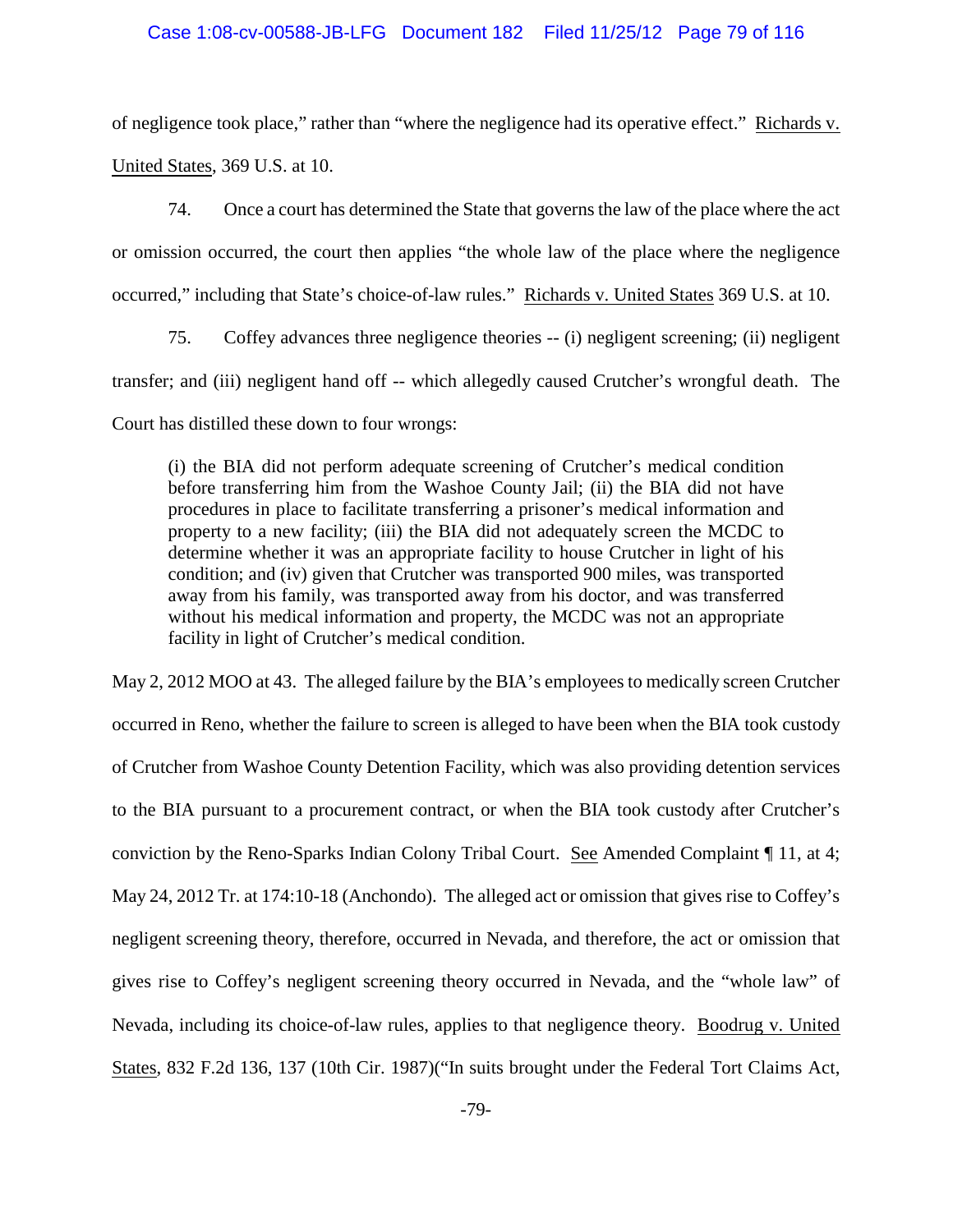#### Case 1:08-cv-00588-JB-LFG Document 182 Filed 11/25/12 Page 80 of 116

federal courts are required to apply the whole law of the State where the act or omission occurred.").

76. Nevada applies the Restatement (Second) Conflict of Laws' "most significant relationship" test to determine which State's law to apply in tort actions. Gen. Motors Corp. V. Eighth Judicial Distr. Court of State of Nev. ex rel. Cnty. Of Clark, 122 Nev. 466, 473, 134 P.3d 111, 116 (2006).

77. The BIA's decision to transfer Crutcher to the MCDC, which Anchondo made, occurred while Anchondo was stationed in Phoenix, and Crutcher was transferred from BIA's detention officers' custody into the MCDC officers' custody in Arizona. See May 24, 2012 Tr. at 172:10-20; 235:1-10 (Anchondo). Coffey alleges that, in Arizona, when BIA detention officers transferred the custody of the inmates to the MCDC officers, they failed to provide the MCDC officers with Crutcher's proper medical records and other medical items, transferred Crutcher to a facility that could not provide Crutcher adequate medical, and did not have policies and procedures in place for transferring Crutcher's medication and medical records to the MCDC. The alleged acts or omissions that give rise to Coffey's negligent transfer and negligent hand-off theories, therefore, occurred in Arizona. The "whole law" of Arizona, therefore, including its choice-of-law rules, applies to that negligence theory. Boodrug v. United States, 832 F.2d at 137.

78. "Arizona courts follow the Restatement (Second) of Conflict of Laws (1971)(Conflict of Laws Restatement) to determine the controlling law." Winson v. Glasswerks PHX, LLC, 204 Ariz. 303, 307, 63 P.3d 1040, 1044 (Ariz App. 2003)(citing Bates v. Superior Court (Nationwide Ins. Co.), 156 Ariz. 46, 48, 749 P.2d 1367, 1369 (1988)).

791. Arizona also applies the Restatement (Second) Conflict of Laws' "most significant relationship" test to determine which State's law to apply in tort actions. See Winson v. Glasswerks PHX, LLC, 204 Ariz. at 307, 63 P.3d at 1044 ("Cases sounding in tort should be resolved under the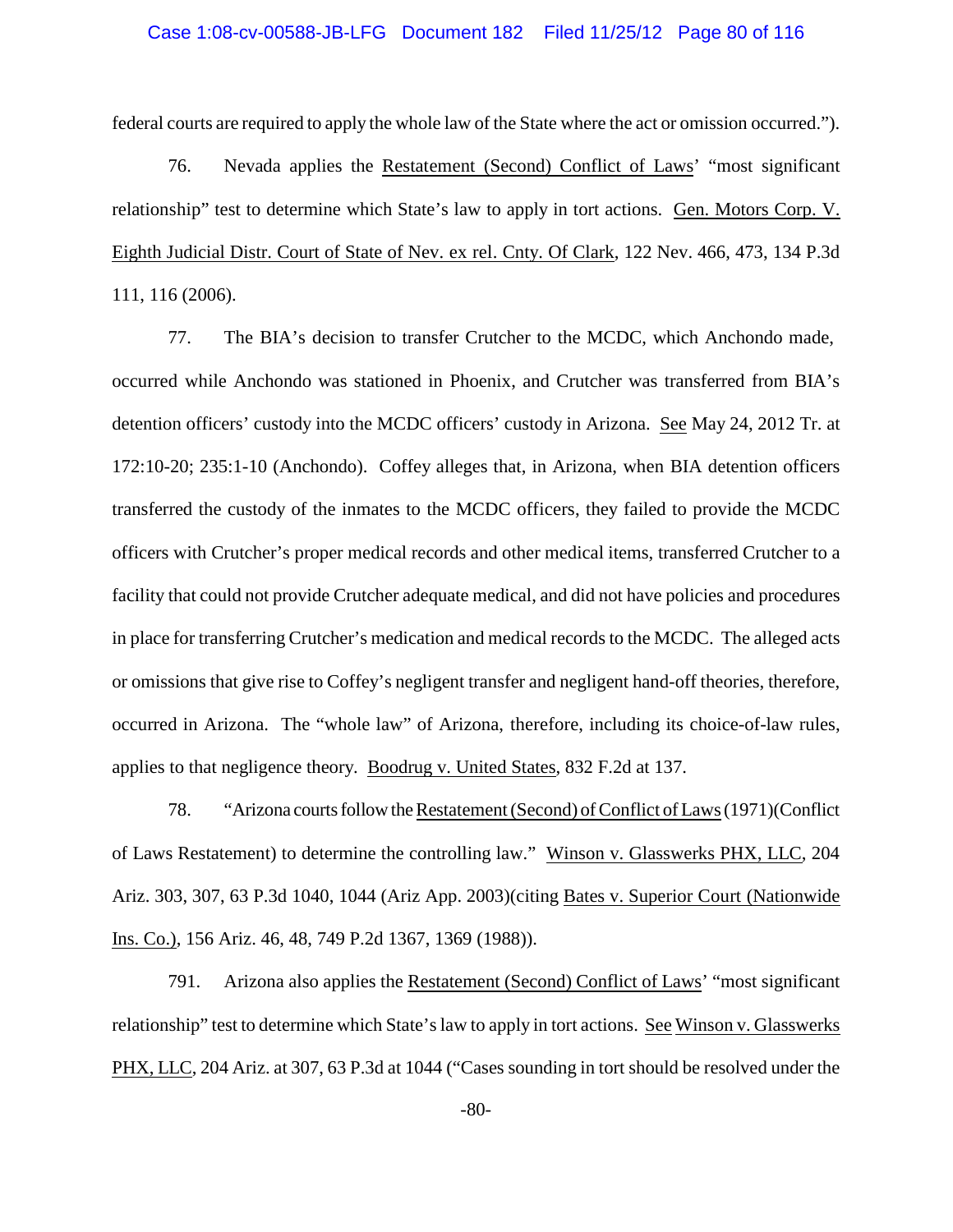#### Case 1:08-cv-00588-JB-LFG Document 182 Filed 11/25/12 Page 81 of 116

law of the state having the most significant relationship to both the occurrence and the parties with respect to the particular issue.").

80. Arizona recognizes that, consistent with the Restatement (Second) of Conflict of Laws § 146, there is a general rule that the local law of the state where the injury occurs applies. See Baroldy v. Ortho Pharm. Corp., 157 Ariz. 574, 580, 760 P.2d 574, 580 (Ariz. App. 1988).

81. Because Coffey's claim is for wrongful death, it is a claim for personal injury. There is a presumption in both Nevada and Arizona, the states where the allegedly negligent conduct occurred, that, in a claim for personal injury, a court should apply the law of the place where the injury occurred, New Mexico in this case, based on the Restatement (Second) of Conflicts of Laws § 146. See Gen. Motors Corp. v. Eighth Judicial Dist. Court of State of Nev. ex rel. Cnty. of Clark, 122 Nev. at 474, 134 P.3d at 117; Baroldy v. Ortho Pharm. Corp., 157 Ariz. at 580, 760 P.2d at 580.

82. In personal injury actions, there is a presumption in both Nevada and Arizona that a court should apply the law of the place where the injury occurred, New Mexico in this case, based on the Restatement (Second) of Conflicts of Laws § 146. See Gen. Motors Corp. v. Eighth Judicial Dist. Court of State of Nev. ex rel. Cnty. of Clark, 122 Nev. at 474, 134 P.3d at 117; Baroldy v. Ortho Pharm. Corp., 157 Ariz. at 580, 760 P.2d at 580.

83. Under New Mexico law, a negligence claim requires the existence of a duty from a defendant to a plaintiff, breach of that duty, which is based on a standard of reasonable care, and the breach being a cause-in-fact and proximate cause of the plaintiff's damages. See Herrera v. Quality Pontiac, 2003-NMSC-018, ¶ 6, 134 N.M. 43, 47-48, 73 P.3d 181, 185-86. To recover for Crutcher's wrongful death, therefore, Coffeymust prove by a preponderance of the evidence that the BIA owed a duty to Crutcher, that the BIA's employees' conduct -- in failing to medically screen Crutcher, transfer Crutcher, or hand Crutcher off to the BIA's independent contractors -- breached the BIA's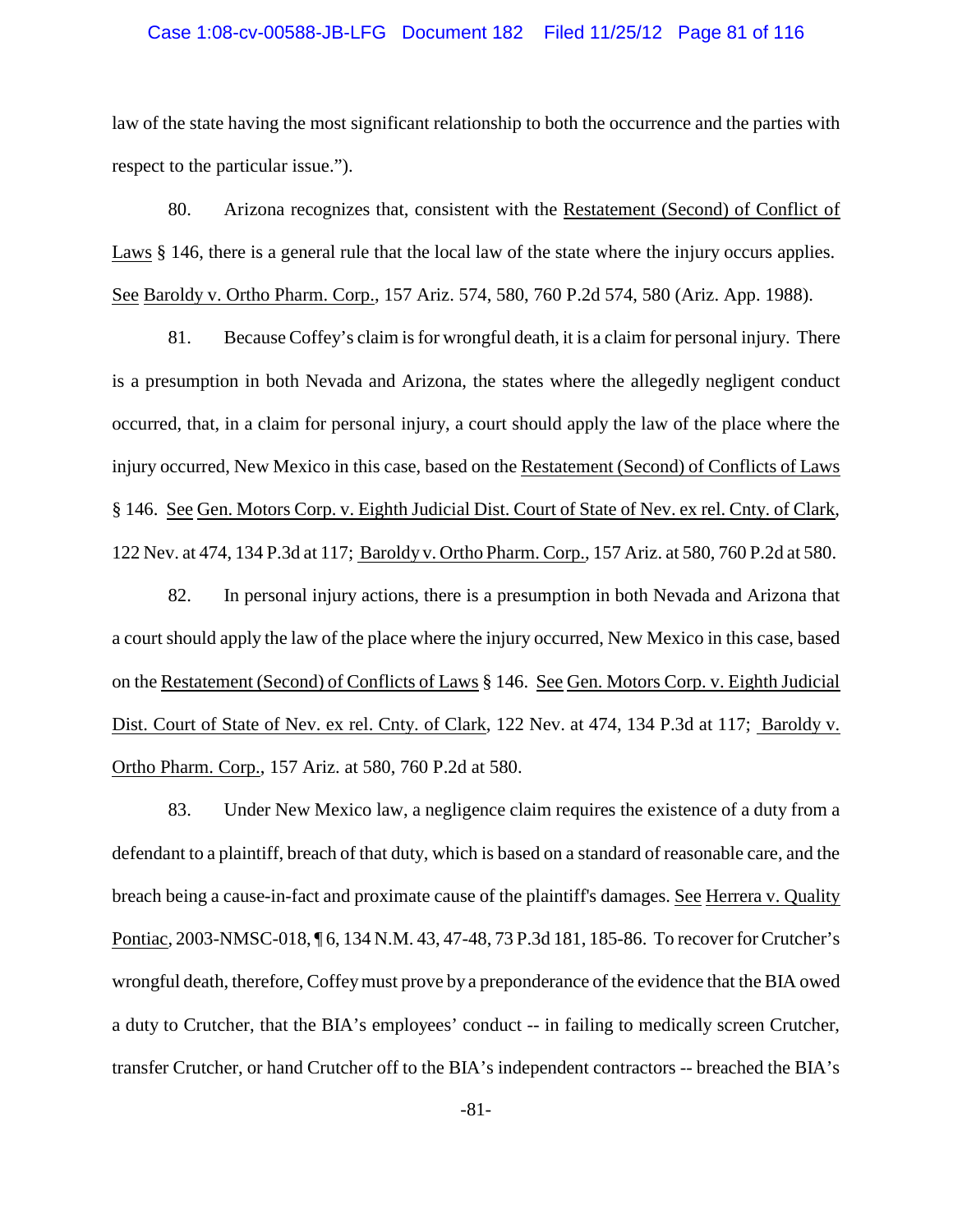duty, and that breach was the cause-in-fact and proximate cause of the plaintiff's damages.

84. The finder of fact, the Court in this instance, "must determine whether Defendant breached the duty of ordinary care by considering what a reasonably prudent individual would foresee, what an unreasonable risk of injury would be, and what would constitute an exercise of ordinary care in light of all surrounding circumstances of the present case . . . ." Herrera v. Quality Pontiac, 2003-NMSC-018, ¶ 33, 73 P.3d at 195.

**B. UNDER NEW MEXICO LAW, THE BIA WAS NOT NEGLIGENT PURSUANT TO COFFY'S FIRST ALLEGED WRONG -- INADEQUATELY SCREENING CRUTCHER BEFORE HIS TRANSFER -- BECAUSE IT DID NOT BREACH ITS DUTY TO TAKE REASONABLE ACTION TO PROTECT CRUTCHERFROMANUNREASONABLE RISKOFPHYSICAL HARM.**

85. There are analogies in the private sector to those presented in Coffey's first alleged wrong that the BIA did not perform adequate screening of Crutcher's medical condition before transferring him from the Washoe County Detention Facility. Courts around the United States and New Mexico courts have recognized triable issues of negligence under simlar circumstances in the private sector. Under the circumstances of the case, the BIA owed Crutcher a duty to conduct some screening of his medical condition to determine whether the transfer to the MCDC was appropriate. In light of the BIA's duty, because the BIA took action to provide adequate safeguards for the inmates' medical screenings in its procurement contract with contractor detention facilities, including the Washoe County Detention Facility and the MCDC, the BIA did not breach its duty to protect Crutcher from an unreasonable risk of physical harm.

### **1. The BIA Owed Crutcher the Duty to Take Reasonable Action to Protect Crutcher From an Unreasonable Risk of Physical Harm.**

86. Courts around the United States have found that private individuals often have a duty to discover known risks of third parties, because the individuals' affirmative undertakings cause an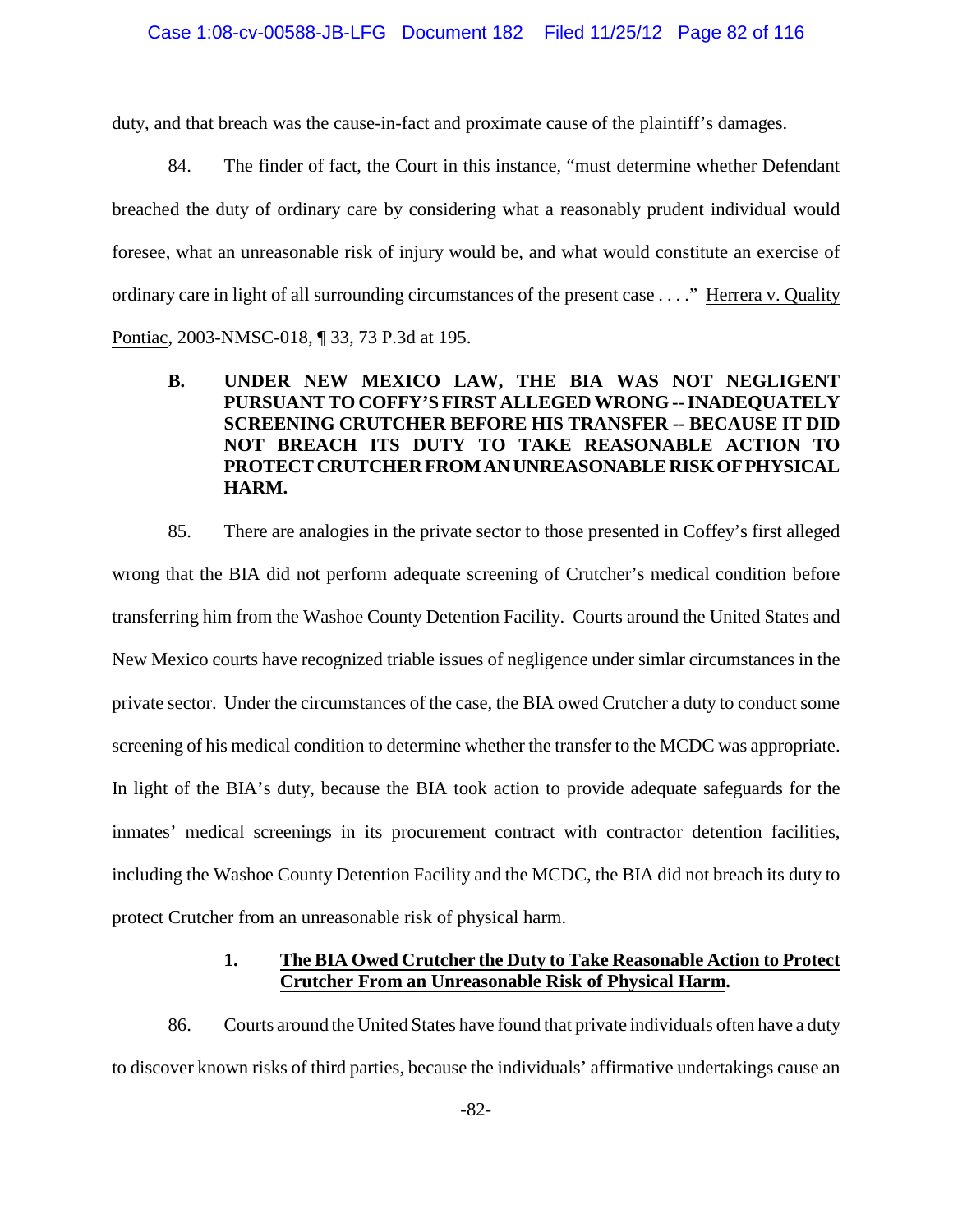#### Case 1:08-cv-00588-JB-LFG Document 182 Filed 11/25/12 Page 83 of 116

implicit assumption of duty to the third persons. The Court of Appeals of Tennessee has affirmed a trial court's conclusion that a public school district "was negligent in failing to inform its employees of [a child's] health issues and" for failing "to implement a PE program for [the child], taking into account his health issues." Small ex rel. Russell v. Shelby Cnty. Sch., No. W2007-00045-COA-R3-CV, 2008 WL 360925, at \*1-2 (Tenn. Ct. App. 2008)(unpublished). The Court of Appeals of California has concluded that an amusement park owner, because the owner is best situated to "minimize any risks associated with its rides," has "a duty to take reasonable steps to minimize those risks without altering the nature of the ride." Nalwa v. Cedar Fair, LP, 126 Cal. Rptr. 3d 341, 353-54 (Cal. App.), granting petition for review 129 Cal. Rptr. 3d 668 (2011). A Pennsylvania court upheld a jury verdict in a medical malpractice action where the evidence was consistent with the jury's conclusion that the doctors negligently prescribed large amounts of a penicillin-based medication to a patient when they should have discovered she was having an allergic reaction to the drug. See Gunn v. Grossman, 748 A.2d 1235, 1239-40 (Pa. Super. Ct. 2000)("Dr. Crane testified that Appellants breached their duty of care by prescribing large doses of [a drug] when they should have discovered that decedent was suffering from an allergic reaction  $\dots$ ").

87. New Mexico Courts have found a similar dutyto discover and appreciate known risks in similar cases. The Supreme Court of New Mexico has recognized that a doctor generally owes the "patient a duty to properly diagnose his relevant medical conditions." Provencio v. Wenrich, 150 N.M. 457, 261 P.3d 1089, 1095 (2011). One New Mexico case affirmed a finding of reckless conduct when a business charged with inspecting and repairing amusement park rides failed to do so, causing injury to the plaintiff. See Atler v. Murphy Enters., Inc., 136 N.M. 701, 707, 104 P.3d 1092, 1098 (Ct. App. 2004).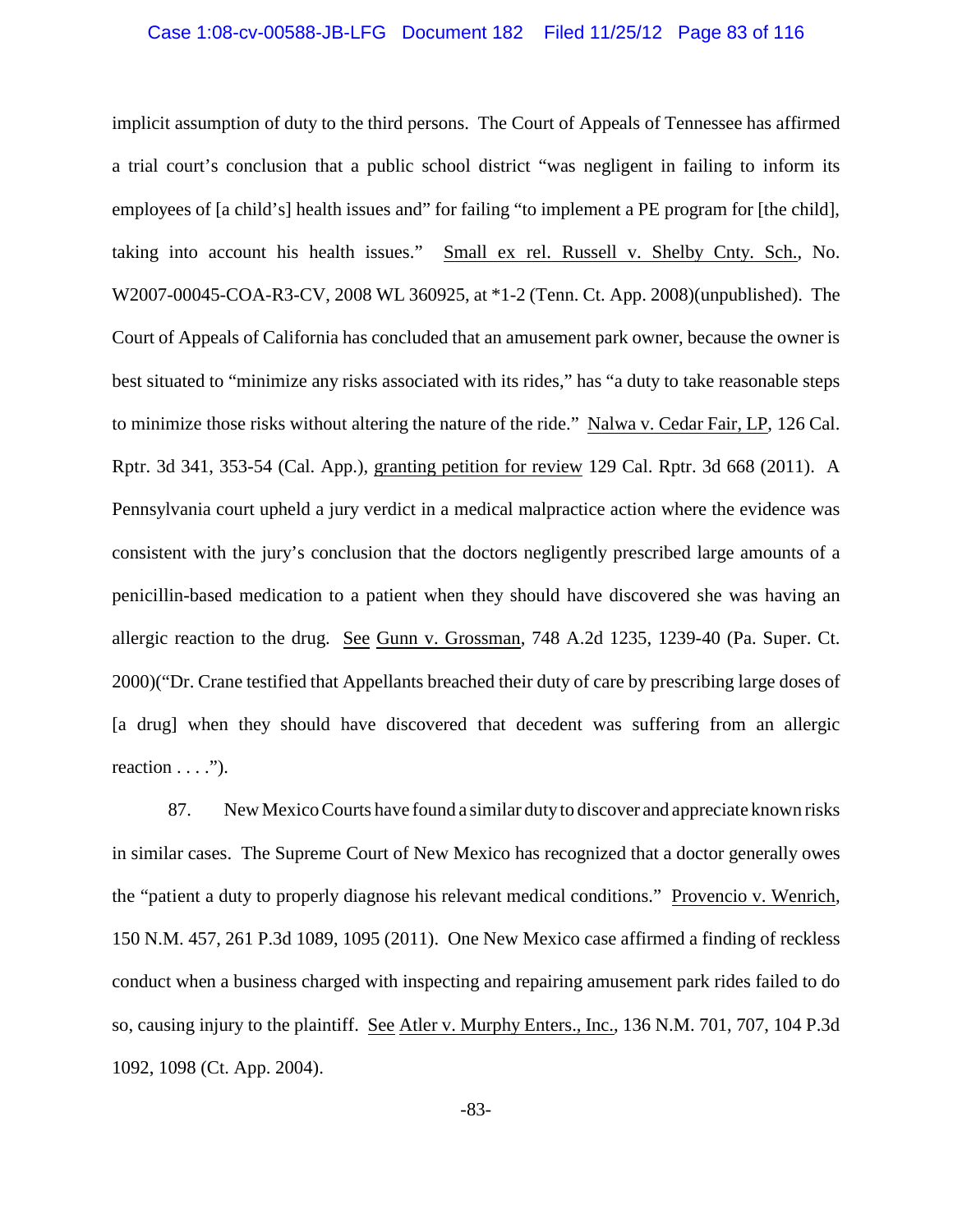### Case 1:08-cv-00588-JB-LFG Document 182 Filed 11/25/12 Page 84 of 116

88. Significantly, New Mexico courts have adopted section 314A of the Restatement (Second) of Torts.<sup>31</sup> See Baldonado v. El Paso Natural Gas Co., 2008-NMSC-005,  $\P$  15 n.3, 143 N.M. 288, 292 n.3, 176 P.3d 277, 281 n.3 ("We recognize that special relationships, such as the doctor-patient or employer-employee relationship, can create a duty to rescue." (citing Restatement (Second) of Torts § 314A)). Section 314A(4) states that "[o]ne who is required by law to take or who voluntarily takes the custody of another under circumstances such as to deprive the other of his normal opportunities for protection is under a similar duty" to that common carriers owe, who have a "duty . . . to take reasonable action . . . to protect [their customers] against unreasonable risk of physical harm." Restatement (Second) of Torts § 314A. The duty is one of "reasonable care under the circumstances," which can depend upon facts such as whether the defendant knew or should have known "of the unreasonable risk, or of the illness or injury." Restatement (Second) of Torts § 314A cmt. e. Relying on the Restatement (Second) of Torts in an FTCA case, the Tenth Circuit found under Colorado law a duty to provide medical care for a prisoner in need of such care:

Likewise, the Restatement (Second) of Torts § 314A (1965) imposes a duty on "[o]ne who is required by law to take . . . the custody of another under circumstances such as to deprive the other of his normal opportunities for protection," including the requirement "to give them first aid after it knows or has reason to know that they are ill or injured, and to care for them until they can be cared for by others."

Kikumura v. Osagie, 461 F.3d 1269, 1301 (10th Cir. 2006), overruled on other grounds by Robbins

 $31$ <sup>1</sup>The New Mexico courts often look to the law as stated in the Restatement (Second) of Torts. See Montanez v. Cass, 89 N.M. 32, 38, 546 P.2d 1189, 1195 (Ct. App.1975)("It has long been the policy of our courts to follow in the footsteps of the Restatement of Torts, 2d."), rev'd on other grounds sub nom N.M. Elec. Serv. Co. v. Montanez, 89 N.M. 278, 551 P.2d 634 (1976). Accord Stark-Romero v. Nat'l R.R. Passenger Co. (AMTRAK), 805 F. Supp.2 d 1145, 1177 n.24 (D.N.M. 2011)(Browning, J.). In Schmitz v. Smentowski, 109 N.M. 386, 785 P.2d 726 (1990), the Supreme Court of New Mexico stated: "We have also been very willing to adopt the view of the Restatement of Torts to assist our development of new tort areas." 109 N.M. at 393, 785 P.2d at 736.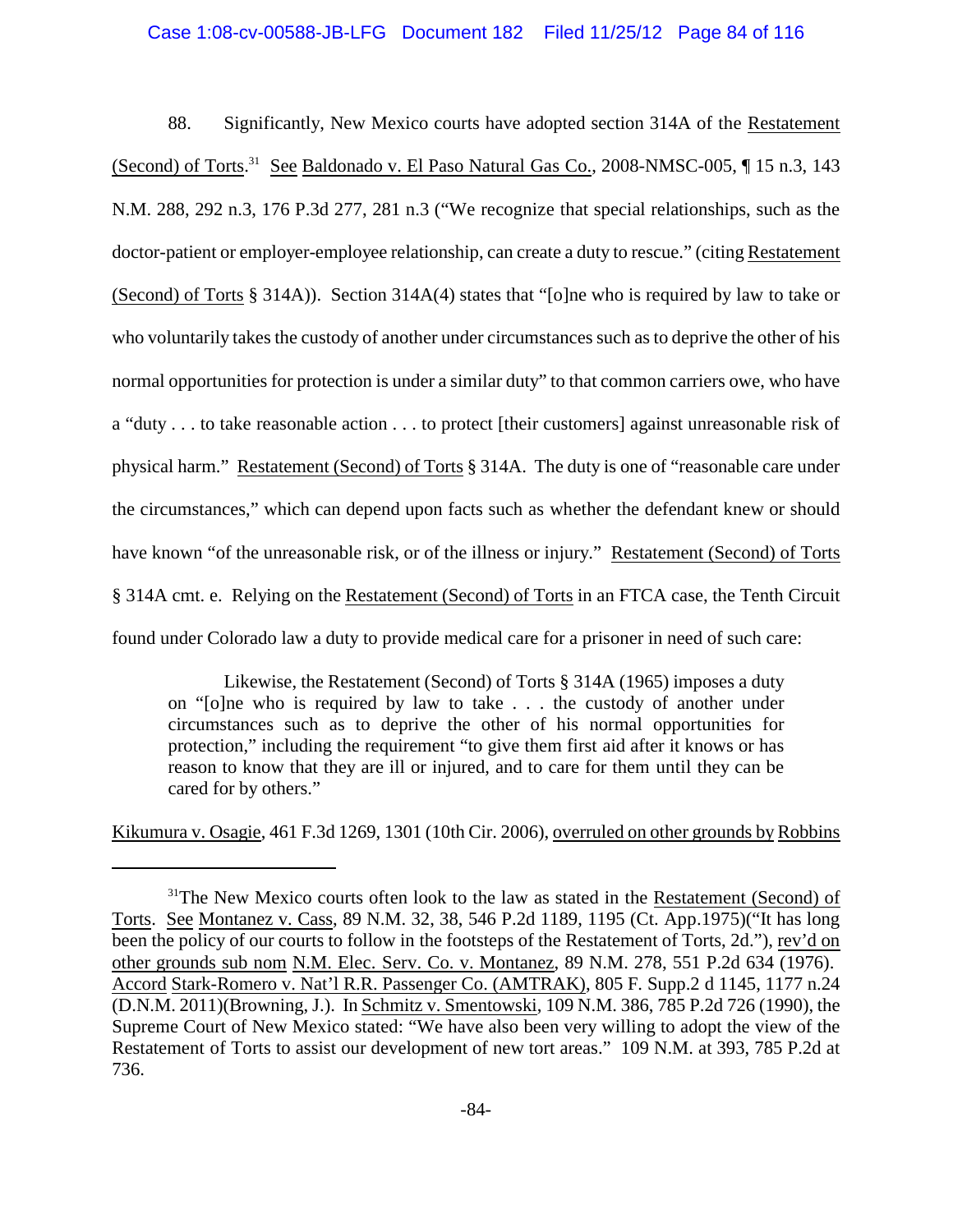v. Oklahoma, 519 F.3d 1242. This section of the Restatement (Second) of Torts is sufficiently analogous here, because the BIA officials who have custody of Crutcher are like those contemplated within subsection (4) of this section who are "required by law" to take or "who voluntarily" take "the custody of another under circumstances such as to deprive the other of his normal opportunities for protection." Restatement (Second) of Torts § 314A.

89. The clearest source of a duty under New Mexico law that applies to this first alleged wrong, therefore, is section 314A of the Restatement (Second) of Torts. Section 314A(4) of the Restatement Second of Torts § 314A states that "[o]ne who is required by law to take or who voluntarily takes the custody of another under circumstances such as to deprive the other of his normal opportunities for protection is under a similar duty" to that common carriers owe, who have a "duty . . . to take reasonable action . . . to protect [their customers] against unreasonable risk of physical harm" and to give the customer "first aid after [the defendant] knows or has reason to know that they are ill or injured, and to care for them until they can be care for by others." Restatement (Second) of Torts § 314A. Comment b to this section notes that "[t]he duty in each case is only one to exercise reasonable care under the circumstances." Restatement (Second) of Torts § 314A cmt. b.

90. The Court concludes, therefore, that, because the BIA itself, rather than any BIA contractor, took custody of Crutcher to transfer him from the Washoe County Detention Facility to the MCDC, the BIA had the duty to take reasonable action to protect Crutcher from an unreasonable risk of physical harm.

### **2. The BIA did not Breach its Duty When it Failed to Medically Screen Crutcher.**

91. "In New Mexico, negligence encompasses the concepts of foreseeability of harm to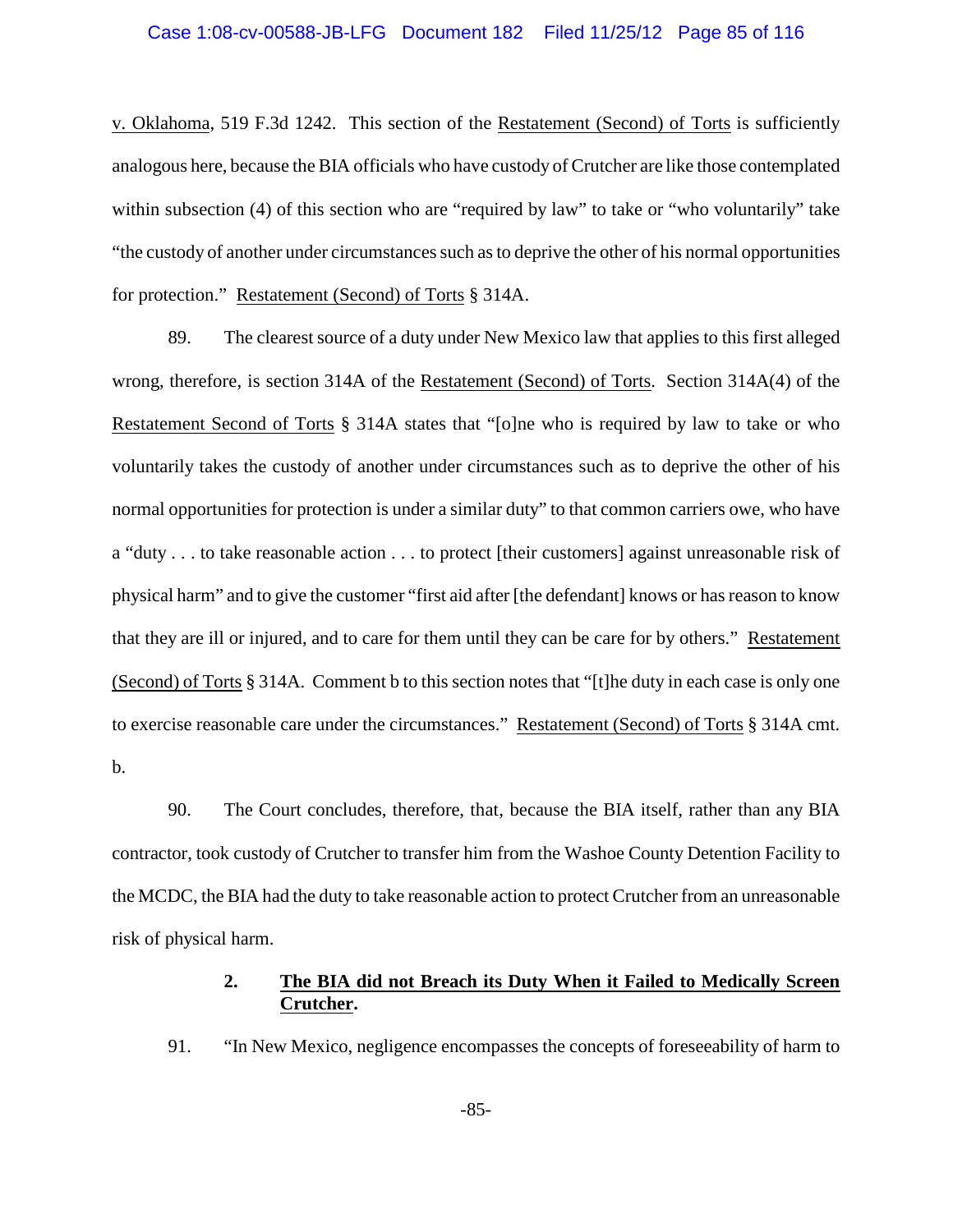#### Case 1:08-cv-00588-JB-LFG Document 182 Filed 11/25/12 Page 86 of 116

the person injured and of a duty of care toward that person." Ramirez v. Armstrong, 100 N.M. 538, 541, 673 P.2d 822, 825 (1983), overruled on other grounds by Folz v. State, 110 N.M. 457, 460, 797 P.2d 246, 249 (1990). New Mexico courts have recognized that, "[u]ltimately, a duty exists only if the obligation of the defendant [is] one to which the law will give recognition and effect." Herrera v. Quality Pontiac, 2003-NMSC-018, ¶ 9, 73 P.3d at 187 (quoting Ramirez v. Armstrong, 100 N.M. at 541, 673 P.2d at 825)(internal quotation marks omitted). To determine whether the defendant's obligation is one to which the law will give recognition and effect, courts consider legal precedent, statutes, and other principles of law. See Herrera v. Quality Pontiac, 2003-NMSC-018, ¶ 7, 73 P.3d at 186 ("The existence of a tort duty is a policy question that is answered by reference to legal precedent, statutes, and other principles of law")(quoting Ruiz v. Garcia, 115N.M. 269, 272, 850 P.2d 972, 975 (1993)).

92. New Mexico Courts have construed what is reasonable under the circumstances by looking to foreseeability. See Herrera v. Quality Pontiac, 2003-NMSC-018, ¶ 33, 73 P.3d at 194 ("[T]he responsibility for determining whether the defendant has breached a duty owed to the plaintiff entails a determination of what a reasonably prudent person would foresee, what an unreasonable risk of injury would be, and what would constitute an exercise of ordinary care in light of all the surrounding circumstances."). "The finder of fact must determine whether Defendant breached the duty of ordinary care by considering what a reasonably prudent individual would foresee, what an unreasonable risk of injury would be, and what would constitute an exercise of ordinary care in light of all surrounding circumstances of the present case . . . ." Herrera v. Quality Pontiac, 2003-NMSC-018, ¶ 33, 73 P.3d at 195.

93. Whether the BIA breached its duty to take reasonable action to protect Crutcherfrom an unreasonable risk of harm turns on whether the BIA exercised reasonable care to do so under the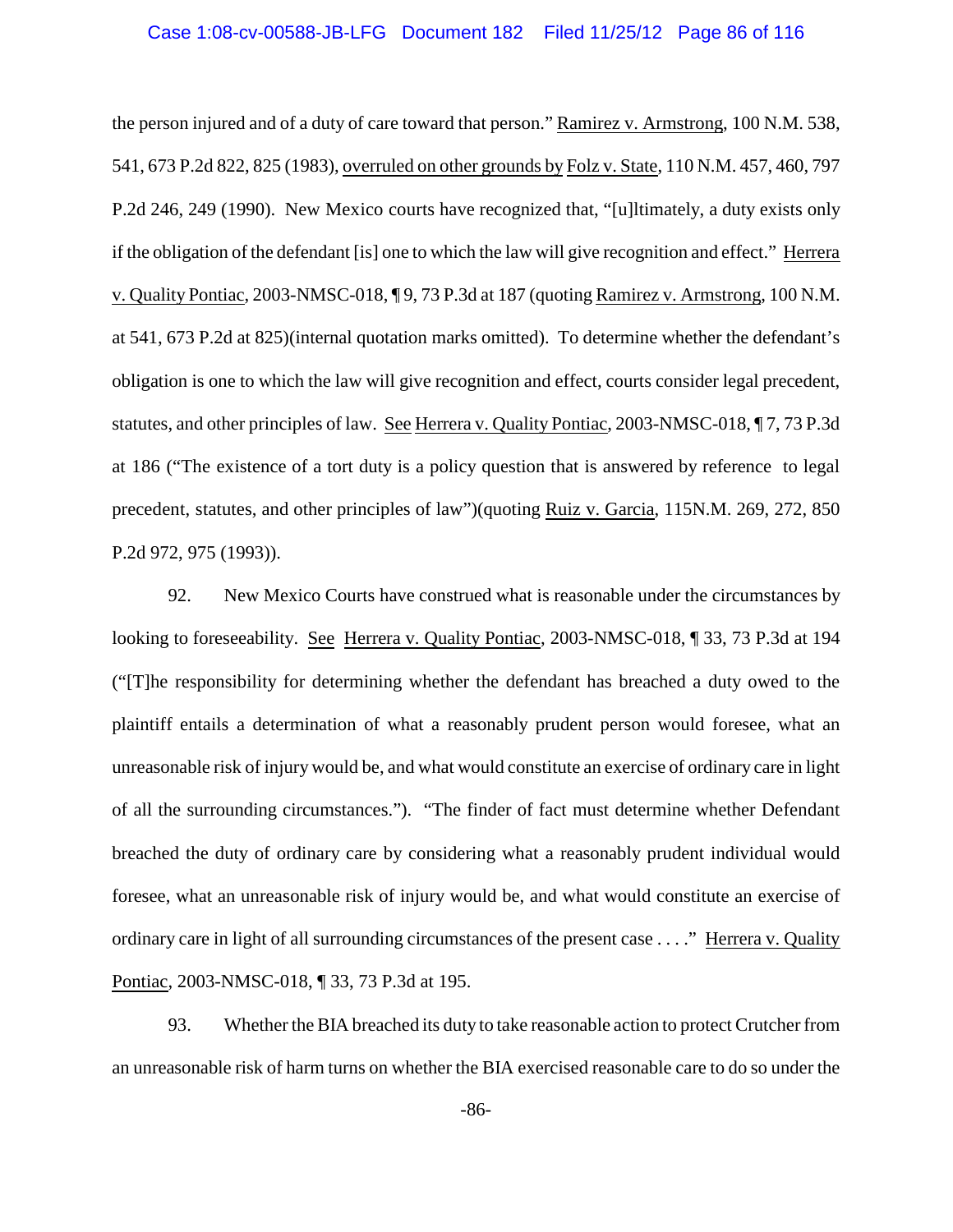circumstances.

94. The first alleged wrong is that the BIA did not perform adequate screening of Crutcher's medical condition before transferring him from the Washoe County Detention Facility. There is no requirement that the BIA officials perform medical screenings before transport. The BIA does not have the resources to provide medical screenings, because Congress does not provide the BIA with funding to provide medical related services and does not staff transport teams with medical personnel. The BIA thus contracts with its contractor detention facilities to ensure that the inmates are properly screened nonetheless. The BIA's procurement contracts with contract detention facilities provide that it is the contract detention facilities' responsibility to perform medical screenings of inmates. See Modification of Contract at 15; May 24, 2012 Tr. at 145:2-14, 151:9-152:5 (Broken-Leg Brill). Coffey's case, therefore, is not one where there is an absolute dereliction of the duty to medically screen inmates at all, and thus the Court cannot soundly find on that basis a breach of the duty to take reasonable action to protect inmates against unreasonable risk of physical harm. The case rather presents the situation in which the BIA includes a provision in its procurement contract with contract detention facilities affirmatively requiring those facilities to medically screen the inmates at the time of booking: "The Contractor will be responsible for providing medical screening of the inmate at the time of booking . . . ." Modification of Contract at 15. Considering that the evidence shows that the inmates are in the custody of these contracting facilities at almost all times during their incarceration, except when the BIA is transporting them between facilities the Court cannot say that contracting with the contract detention facilities to perform the inmate's medical screening is unreasonable under the circumstances. Because the inmates, and in this case, Crutcher, are in the contractor detention facilities' care for almost all of the time in which they are incarcerated, the BIA does not have a similar amount of control over the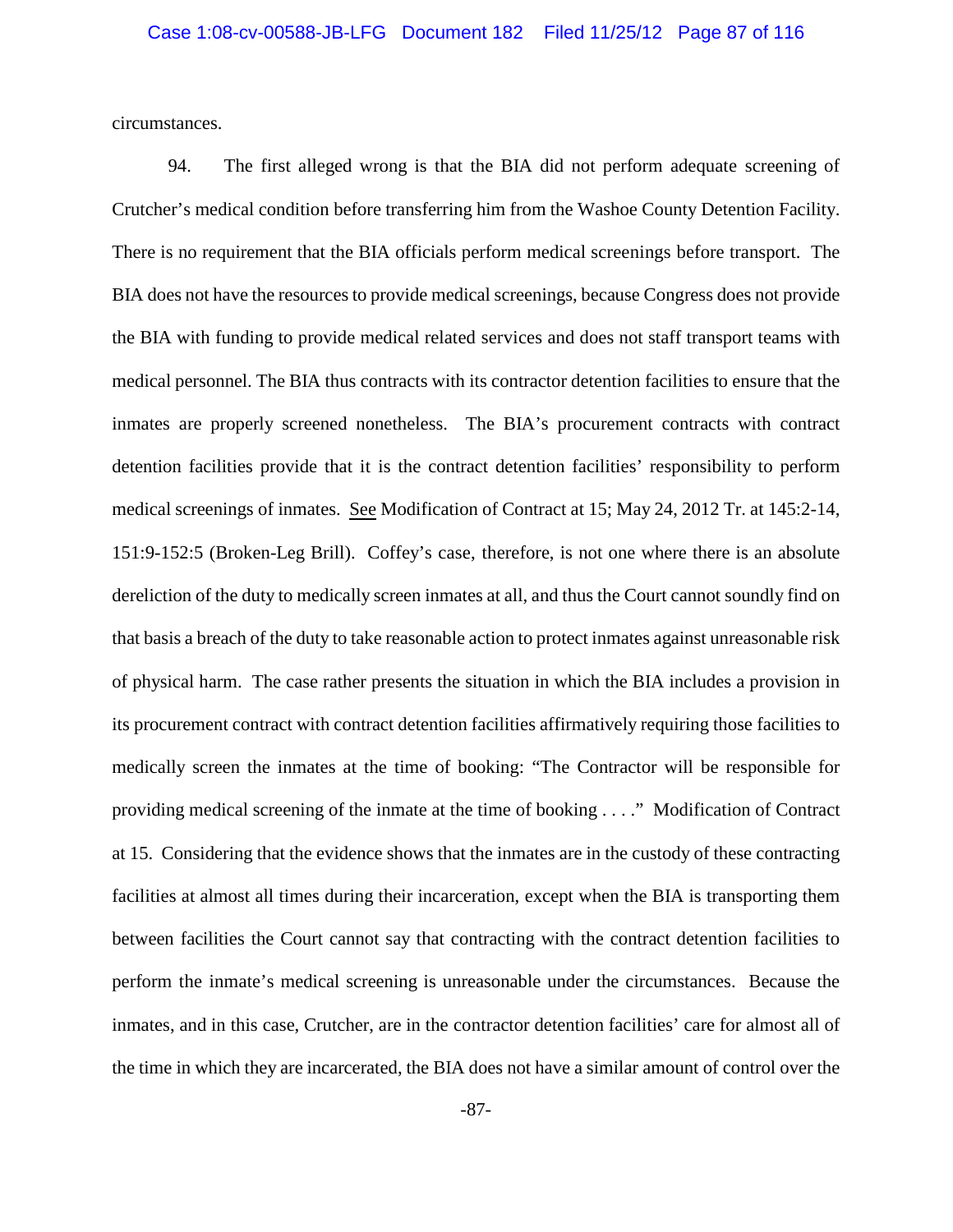#### Case 1:08-cv-00588-JB-LFG Document 182 Filed 11/25/12 Page 88 of 116

inmates and their medical care as did the amusement park owner in Nalwa v. Cedar Fair, LP, 126 Cal. Rptr. 3d 341, and is not in the best position to appreciate and take care to guard against the risks that Crutcher's medical condition presented. That the BIA provides for its inmates' medical screenings by requiring the facility that has custody of the inmates to provide the medical screening and medical care may likely show that the BIA has also recognized that it is not in the best position to conduct screenings.

95. Because the BIA's original contractor facility from which the inmates are being transferred medically screened the inmates under the provisions of the contract, and because the receiving contractor facility also has the duty to medically screen and care for the inmates upon their reception, the foreseeability of harm created by the BIA's transport is limited. The procurement contract with the contractor detention facilities provides that it is the responsibility of the receiving contractor facility to medically screen the inmates upon their arrival, and to obtain the medical records and list of medications on behalf of the inmates from the previous detention facility. See May 24, 2012 Tr. at 148:12-149:3, 151:2-8; 151:9-152:5 (Broken-Leg Brill). It is not reasonable to require the BIA to expect or even to foresee that a contractor detention facility would breach its contract with the BIA, even if the BIA may foresee that a detention facility may put itself at risk of liability by failing to medically screen the inmates, or to obtain their medical records and list of medications from the previous detention facility. Moreover, reasonable care under the circumstances includes taking into consideration the liability to which the BIA exposes itself under HIPAA by transporting personal health information such as the inmates' medical records and medication lists. Under these circumstances, with an expectation based on the procurement contract that the inmates will be medically screened, or at least that the receiving contractor detention facility will request their medical records and medications in a reasonable amount of time upon arrival,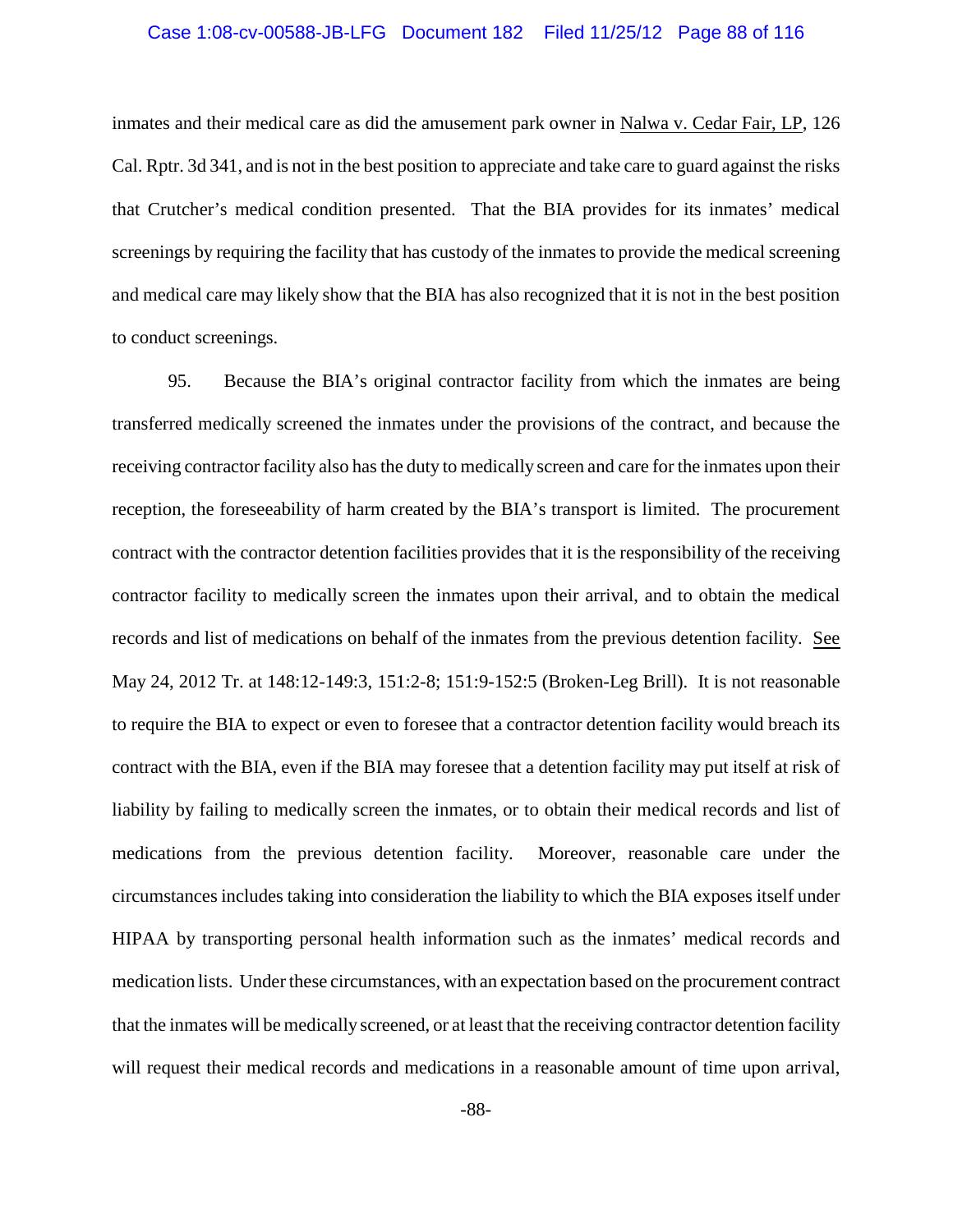#### Case 1:08-cv-00588-JB-LFG Document 182 Filed 11/25/12 Page 89 of 116

reasonable care under the circumstances requires that the BIA officials transferring the inmates be provided information about any known medical issues or risks that could place the inmates at an unreasonable risk of physical harm during their transport and throughout at least a period at the beginning of their incarceration at the new detention facility.

96. The discharge facility, the Washoe County Detention Facility, prepared a transfer form for Crutcher's departure, which related that Crutcher had no medical problems that would restrict his transfer, although the form noted that Crutcher was taking a variety of medications. See Washoe County Detention Facility Records at H&H Coffey 001188. Although the Transfer Form was inconsistent, because the form listed Crutcher as taking six medications and having no health problems, and additionally did not list that Crutcher had an implanted defibrillator, it was the Washoe County Detention Facility, rather than the BIA, who filled it out. See May 24, 2012 Tr. at 50:14-51:20 (Paris). In addition to the Transfer Form listing no medical problems and not listing Crutcher's defibrillator, the BIA officers had no reason to suspect the presence of Crutcher's defibrillator, because Crutcher was "barrel-chested," and an implanted defibrillator is not usually able to be seen on a person with a large chest unless the person is without a shirt. At the time of transport, Crutcher had no physical symptoms or manifestations to suggest to the BIA officers that he was anything other than healthy At the time of transfer, therefore, the only information that the BIA Officers had available to alert them to any medical condition Crutcher may have was the list of medications on the Transfer Form and Crutcher himself. The BIA did not have any information available, or knowledge, that Crutcher had congestive heart failure or any other heart problem that would be of concern.

97. Crutcher's heart condition at the time of the transfer was well compensated and, to the objective observer, he appeared well. Moreover, because of his compensated condition, there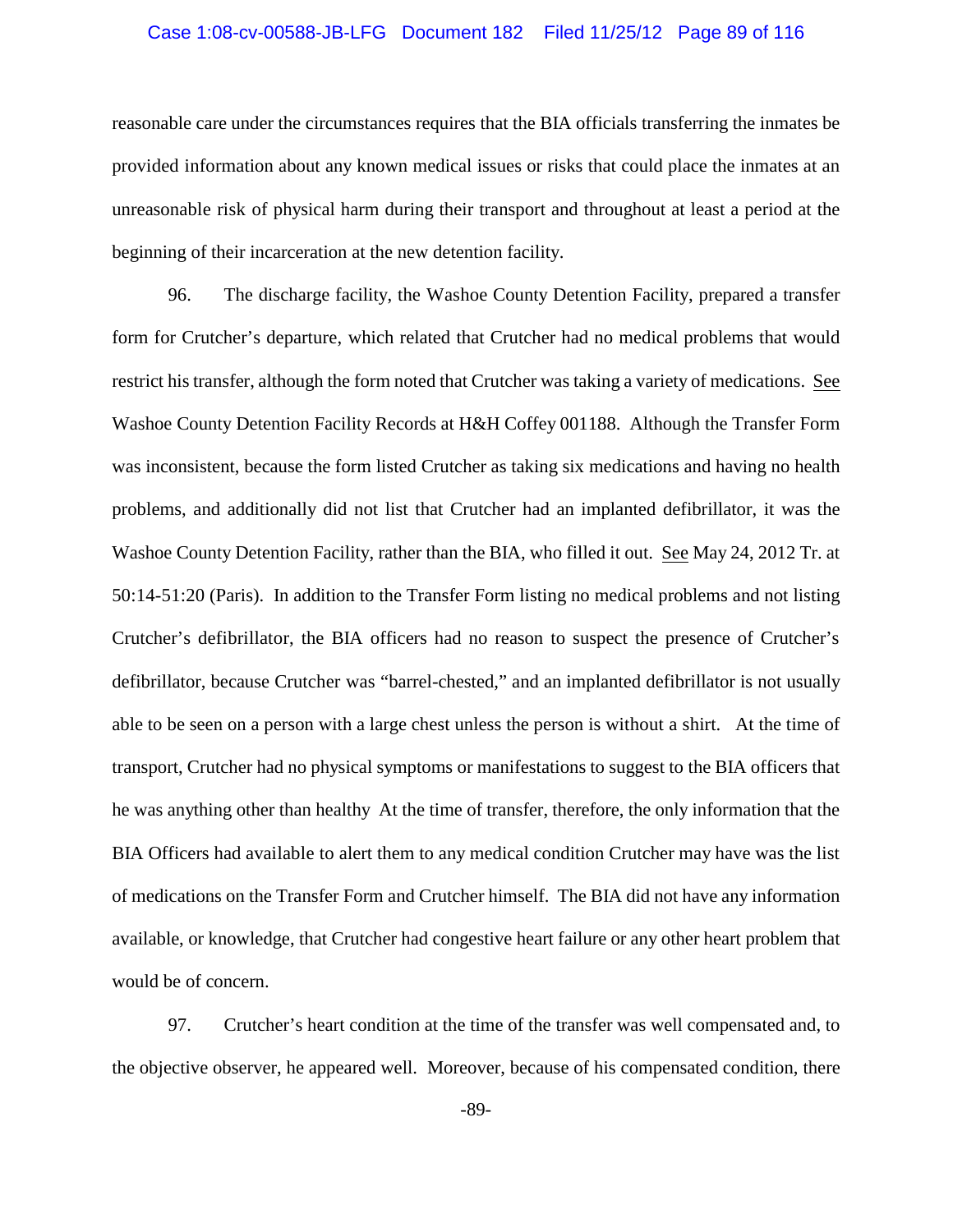#### Case 1:08-cv-00588-JB-LFG Document 182 Filed 11/25/12 Page 90 of 116

is no evidence that he was at any risk of exhibiting heart failure symptoms at any time in the future. Because Crutcher's medical condition would decompensate over a period of around four months only if he was not taking his medication while using drugs and/or alcohol, and because during his incarceration at Washoe County Detention Facility he was provided his medication and was not using drugs or alcohol, it was reasonable under these circumstances for the United States not to provide the BIA transfer officers with information about Crutcher's medical problems. Even though the BIA never obtained the medical transfer form which Washoe CountyDetention Facility prepared for Crutcher, such a failure did not, under the circumstances, create a foreseeable risk of harm to Crutcher, because the BIA reasonably expected that the MCDC would provide Crutcher with the medical services required under the procurement contract. It was unforeseeable that the medical problems of which the BIA was aware would pose a risk of harm during the 900 mile transfer from Washoe CountyDetention Facility to the MCDC, nor for the short time thereafter, before the MCDC medically screened Crutcher or obtained his medical records. In light of HIPAA concerns and the procurement contract in place with the MCDC, the United States and the BIA exercised reasonable care under the circumstances in deciding not to provide the BIA transfer officers with information regarding Crutcher's medical problems and medications. Crutcher being almost entirely in the custody of the contractor detention facilities, and only being in the BIA's custody, without medical records or Crutcher's medication, for a 900 mile trip, distinguishes the case from Small ex rel. Russell v. ShelbyCnty. Sch., in which the public school district failed to provide its employees with a child's health issues when implementing its physical education program. In Small ex rel. Russell v. Shelby Cnty. Sch., it was foreseeable, where the school district was implementing a physical education program, that children with health conditions prohibiting them from any level of physical activity may be placed in unreasonable risk of physical injury if the school district's employees did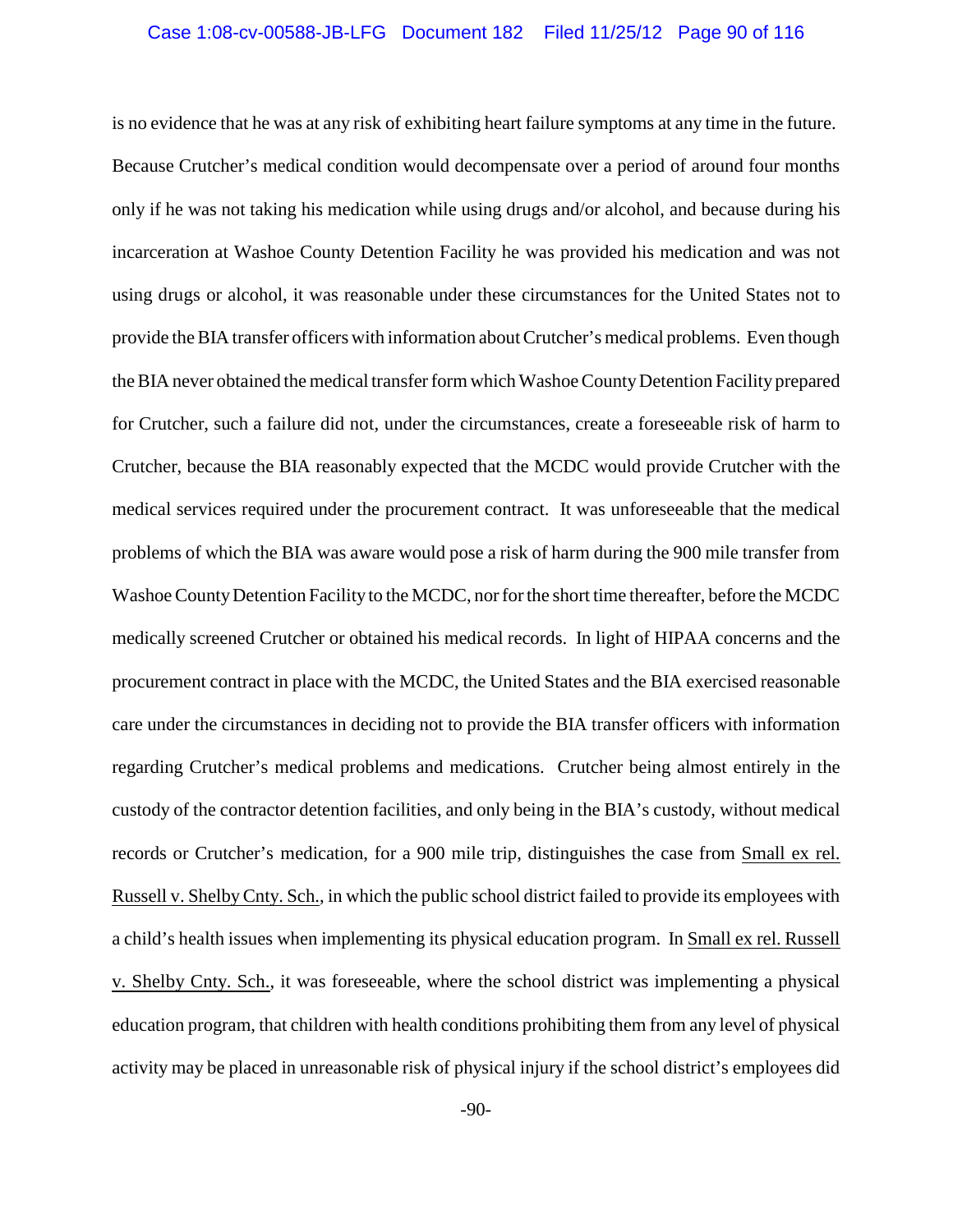#### Case 1:08-cv-00588-JB-LFG Document 182 Filed 11/25/12 Page 91 of 116

not know the children could not participate. It was not foreseeable here, given that Crutcher's condition took four months to decompensate to a dangerous level, that the BIA not having information of Crutcher's medical condition during the 900 mile trip would place him at an unreasonable risk of physical injury. Similarly, the time period for Crutcher's condition to decompensate, four months, distinguishes this case from those in which a failure to appreciate a dangerous condition poses an immediate risk of physical harm. See Gunn v. Grossman, 748 A.2d at 1239-40 (holding that a doctor was negligent in prescribing large amounts of penicillin-based medication, because the doctor should have discovered the patient was allergic given the patient's physical reactions to the medication); Atler v. Murphy Enters., Inc., 2005-NMCA-006, ¶ 18, 104 P.3d at 1098 (affirming a finding of reckless conduct when a business charged with inspecting and repairing amusement park rides each day failed to do so, causing injury to the plaintiff).

98. The Court previously noted that, because "there appears to be no BIA requirement in place to require any form of medical screening before transport, there is a genuine issue of material fact whether the BIA engaged in conduct that breached its duty to Crutcher." May 2, 2012 MOO at 52. Although there is no statutory or regulatory requirement requiring the BIA to conduct medical screenings or control its inmates' medical records, the BIA requires by contract its contractor facilities to screen their inmates at booking, when they receive transfer inmates, and to obtain their medical records. Even in light of the United States' trust relationship with the American Indian tribes, including the Reno-Sparks Indian Colony, such a delegation of duty and responsibility is proper. That the BIA is unable to undertake medical care of its inmates because Congress does not fund the BIA to staff medical personnel and perform medical screenings, makes this case distinguishable from the limited cases that have found safetymeasures cannot be discharged because of policy considerations. See Marlys Bear Medicine v. United States ex rel. Secretary of Dept. Of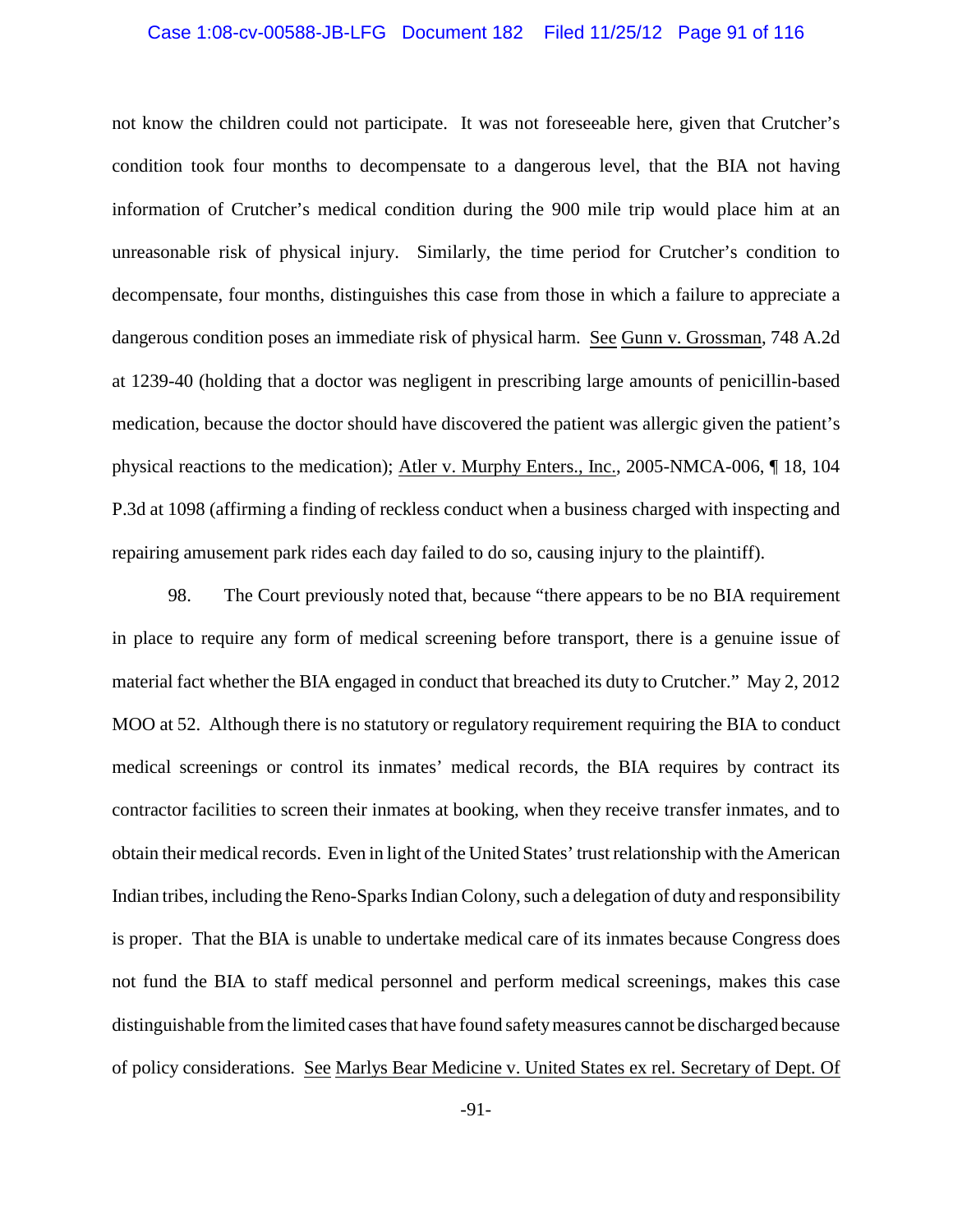Interior, 241 F.3d 1208, 1216-17 (9th Cir. 2005)("The decision to adopt safety precautions may be based in policy considerations, but the implementation of those precautions is not. . . . [S]afety measures, once undertaken, cannot be shortchanged in the name of policy."). In this case, the BIA's decision to contract out the inmates' medical care and medical screenings is a policy decision; it is not a situation, as the Supreme Court addressed in Indian Towing Company v. United States, 350 U.S. at 61, in which the United States affirmatively undertook to perform an activity, and their conduct in the performance was negligent or unsafe. In Indian Towing Company v. United States, the Supreme Court stated:

The Coast Guard need not undertake the lighthouse service. But once it exercised its discretion to operate a light . . . , it was obligated to use due care to make certain that the light was kept in good working order; and, if the light did become extinguished, then the Coast Guard was further obligated to use due care to discover this fact and to repair the light or give warning that it was not functioning. If the Coast Guard failed in its duty and damage was thereby caused to petitioners, the United States is liable under the [Federal] Tort Claims Act.

350 U.S. at 69. The nature of the trust relationship between the BIA and the Reno-Sparks Indian Colony here does not therefore affect that the BIA had in place proper means providing for Crutcher's medical screening via delegating that responsiblity to its contract detention facility, who had the ability and resources to properly screen Crutcher.

99. In light of the provision in the BIA's procurement contract requiring the contractor facilities to medically screen the inmates they receive and to obtain their medical records, and because Crutcher's medical condition was well-compensated and did not present a risk of harm to Crutcher during the 900 mile transfer to Gallup, nor for the foreseeable time before the MCDC would obtain Crutcher's medical information, the Court concludes that there was no unreasonable risk of physical harm to Crutcher by the United States' and the BIA's conduct regarding Crutcher's medical screening, because the conduct did not pose a foreseeable risk of injury to inmates such of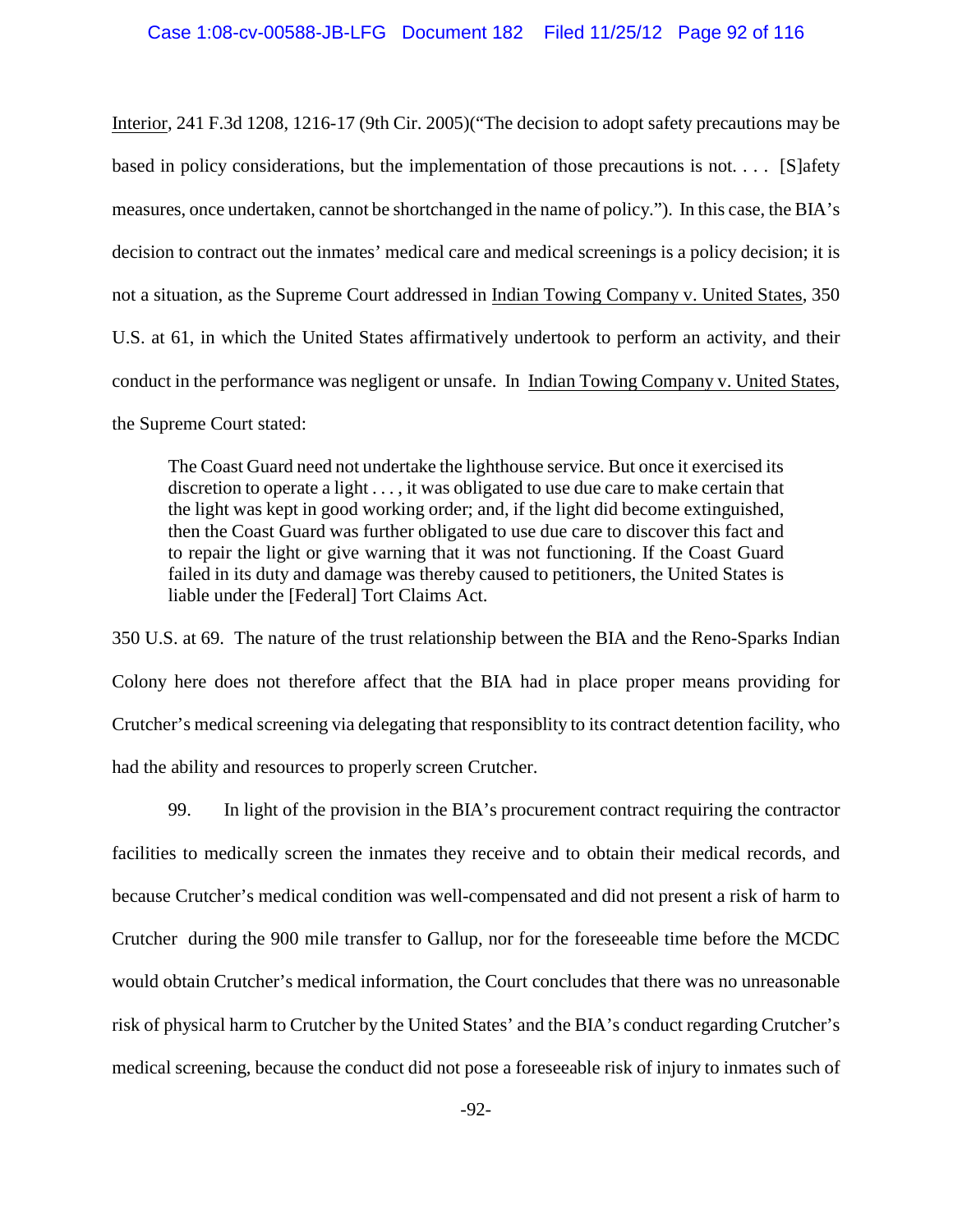Crutcher. See May 2, 2012 MOO, at 51 (finding that a material issue of fact precluded entering summary judgment in favor of the United States in this case, because "[d]rawing all reasonable inferences in Coffey's favor, there is a potentially unreasonable risk posed by the BIA's conduct and a foreseeable risk of injury to inmates such as Crutcher.").

100. Because the BIA did not breach the duty it owed to Crutcher, the Court therefore dismisses Coffey's claim to the extent that it is based on Coffey's first alleged wrong of the BIA's failure to medically screen Crutcher.

101. Even if the United States breached the duty it owed to Crutcher, the breach did not cause Crutcher harm, because the breach would not have caused or produced the medical condition of which Crutcher died.

## **C. BECAUSE THE BIA PROVIDED PROCEDURES TO TRANSFER AN INMATE'S MEDICAL INFORMATIONTOACONTRACTORDETENTION FACILITY, SUCH AS THE MCDC, COFFEY CANNOT PREVAIL UNDER THE SECOND ALLEGED WRONG -- THE BIA NOT HAVING PROCEDURES IN PLACE TO TRANSFER AN INMATE'S MEDICAL INFORMATION AND PROPERTY.**

102. First, there are like analogies in the private sector to those presented in Coffey's second alleged wrong, that the BIA did not have procedures in place to facilitate transferring a prisoner's medical information and property to a new facility. Second, courts around the United States have recognized triable issues of negligence in those cases. Third, New Mexico courts have recognized triable issues of negligence in like circumstances in the private sector. Fourth, under the circumstances of the case, the BIA owed Crutcher a duty to take some steps to ensure that the next facility would learn of his pertinent medical conditions. Fifth, because the BIA procurement contract provided that it was the MCDC's responsibility to provide medical care to inmates, and because the BIA had procedures in place to transfer necessary information to the receiving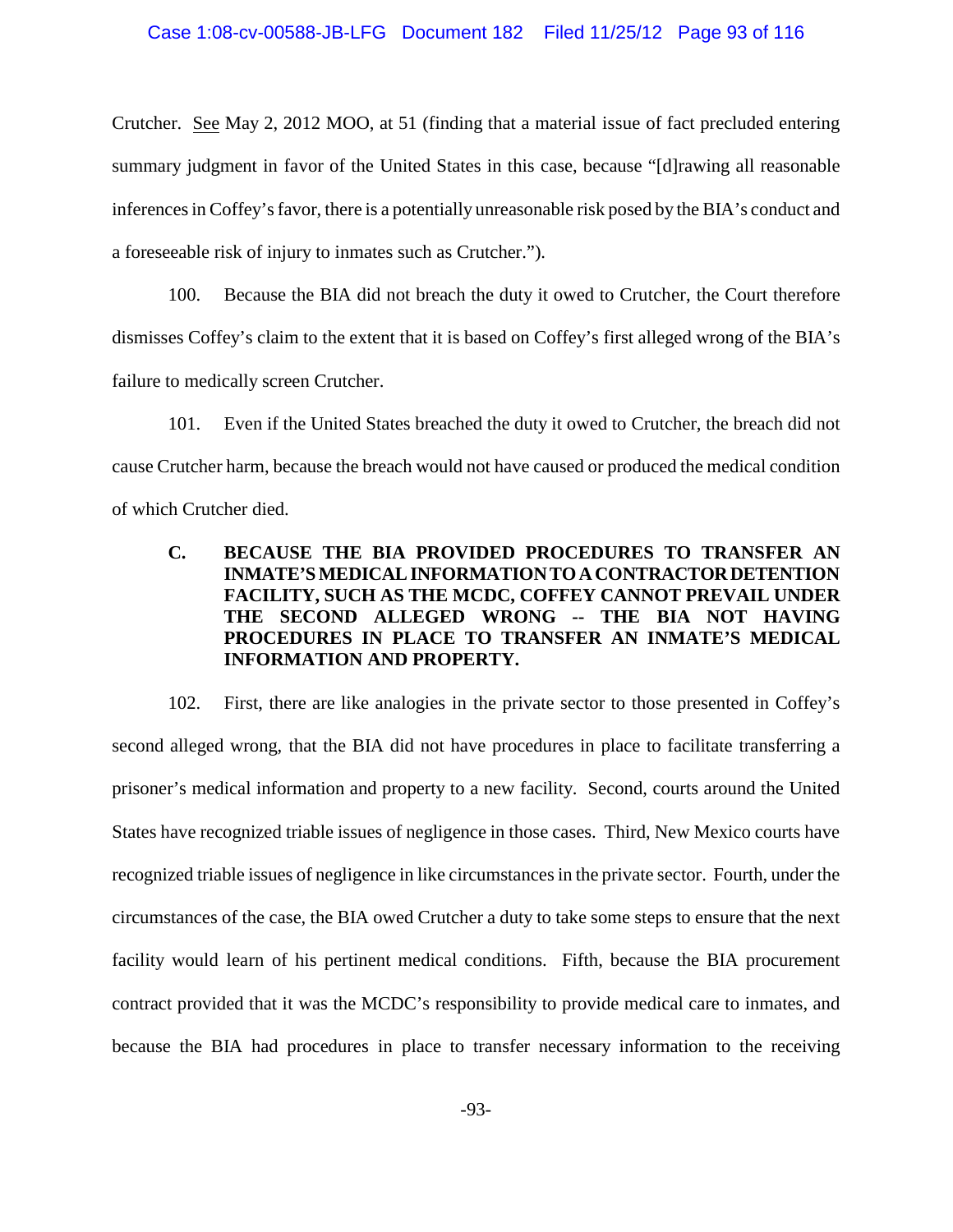contractor detention facility, the BIA did not breach its duty to ensure the facility would learn of Crutcher's pertinent medical records.

## **1. The BIA Owed Crutcher a Duty to Take Steps to Ensure That the Next Facility Would Learn of Crutcher's Pertinent Medical Records.**

103. There are analogies to this alleged wrong in the private sector that impose a duty upon the BIA in this case. See In re FEMA Trailer Formaldehyde Products Liability Litigation (Mississippi Plaintiffs), 668 F.3d at 288 ("Because the federal government could never be exactly like a private actor, a court's job in applying the standard is to find the most reasonable analog."). In the public school context, a New York court recognized that a school generally has an obligation to exercise reasonable care when relinquishing custody of a student to another person, including making sure that the person is a proper person with whom to send the student. See Sprecher ex rel. Tenenbaum v. Port Wash. Union Free Sch. Dist., 166 A.D.2d 700, 700-01, 561 N.Y.S.2d 284, 285- 86 (N.Y. App. Div. 1990). Courts have recognized that there is a cognizable legal malpractice action that can arise from an attorney's failure to surrender the client's records to the client once the client has discharged the attorney. See Lefebvre v. Cawley, No. 2009-194, 2010 WL 286731, at \*3 (Vt. 2010)(unpublished)("Plaintiff fares no better with respect to his return-of-file claim. That claim is based on defendant's ethical duty as an attorney under the Vermont Rules of Professional Responsibility . . . and thus is, at essence, a legal malpractice claim actionable upon a theory of negligence, not contract."). One Tennessee court recognized the potential for negligence liability in a scenario where an "independent adjusting firm . . . . misplaced the claim file and failed to deliver it to plaintiff's attorney" in relation to an automobile claim, which resulted in a default judgment against the plaintiff. Gay& Taylor, Inc. v. Amer. Cas. Co. of Reading, Pa., 53 Tenn. App. 120, 122-23, 381 S.W.2d 304, 305 (Tenn. Ct. App. 1964). Similarly, a Kansas court recognized that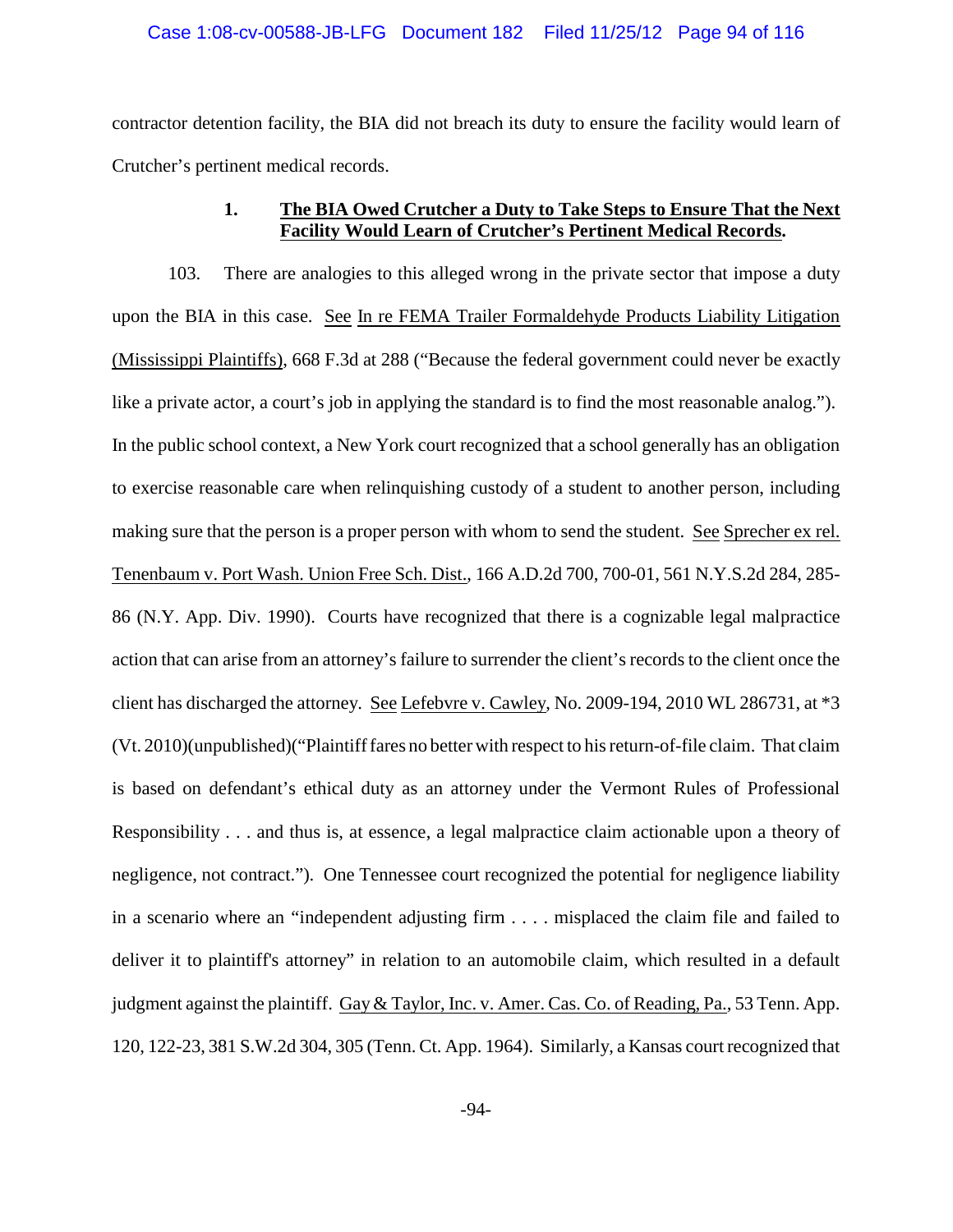#### Case 1:08-cv-00588-JB-LFG Document 182 Filed 11/25/12 Page 95 of 116

a "hospital could be sued when it negligently rendered direct medical care to a patient (by failing to provide the records of past X-rays when it had undertaken a duty to do so)." Cady v. Schroll, 235 P.3d 385, 2011 WL 2535004, at \*4 (Kan. Ct. App. 2011)(unpublished table decision).

104. New Mexico has a professional obligation for attorneys similar to that discussed in Lefebvre v. Cawley: "Even if the lawyer has been unfairly discharged by the client, a lawyer must take all reasonable steps to mitigate the consequences to the client. The lawyer may retain papers as security for a fee only to the extent permitted by law." N.M. Rules of Prof'l Conduct 1.16 cmt. 9. Other jurisdictions have adopted similar laws. See Tex. Rules of Prof'l Conduct 1.16 cmt. 9 (outlining the same requirement). As the court in Lefebvre v. Cawley recognized, that obligation can serve as a basis for malpractice in some circumstances, when the lawyer improperly refuses to transfer possession of the client's records. See 2010 WL 286731, at \*3. New Mexico courts have also recognized the failure to transfer or transmit information can lead to negligence liability in other contexts. For instance, the Court of Appeals of New Mexico found it appropriate for a jury to award damages to an employee who sued a polygraph examiner for failing to transmit information to her employer that the polygraph results were inaccurate. See Conant v. Rodriguez, 113 N.M. 513, 517, 828 P.2d 425, 428 (Ct. App. 1992), criticized on other grounds by Baker v. Benjamin, 117 N.M. 278, 817 P.2d 374 (1994). While not identical to the present case, these analogies are strong enough to convince the Court that the laws of New Mexico would recognize that a jury could permissibly find liability for negligence based on Coffey's second alleged wrong that the BIA did not have procedures in place to facilitate transferring a prisoner's medical information and property to a new facility.

105. The clearest source of a duty under New Mexico law that applies to the second alleged wrong is section 314A of the Restatement (Second) of Torts. Section 314A(4) of the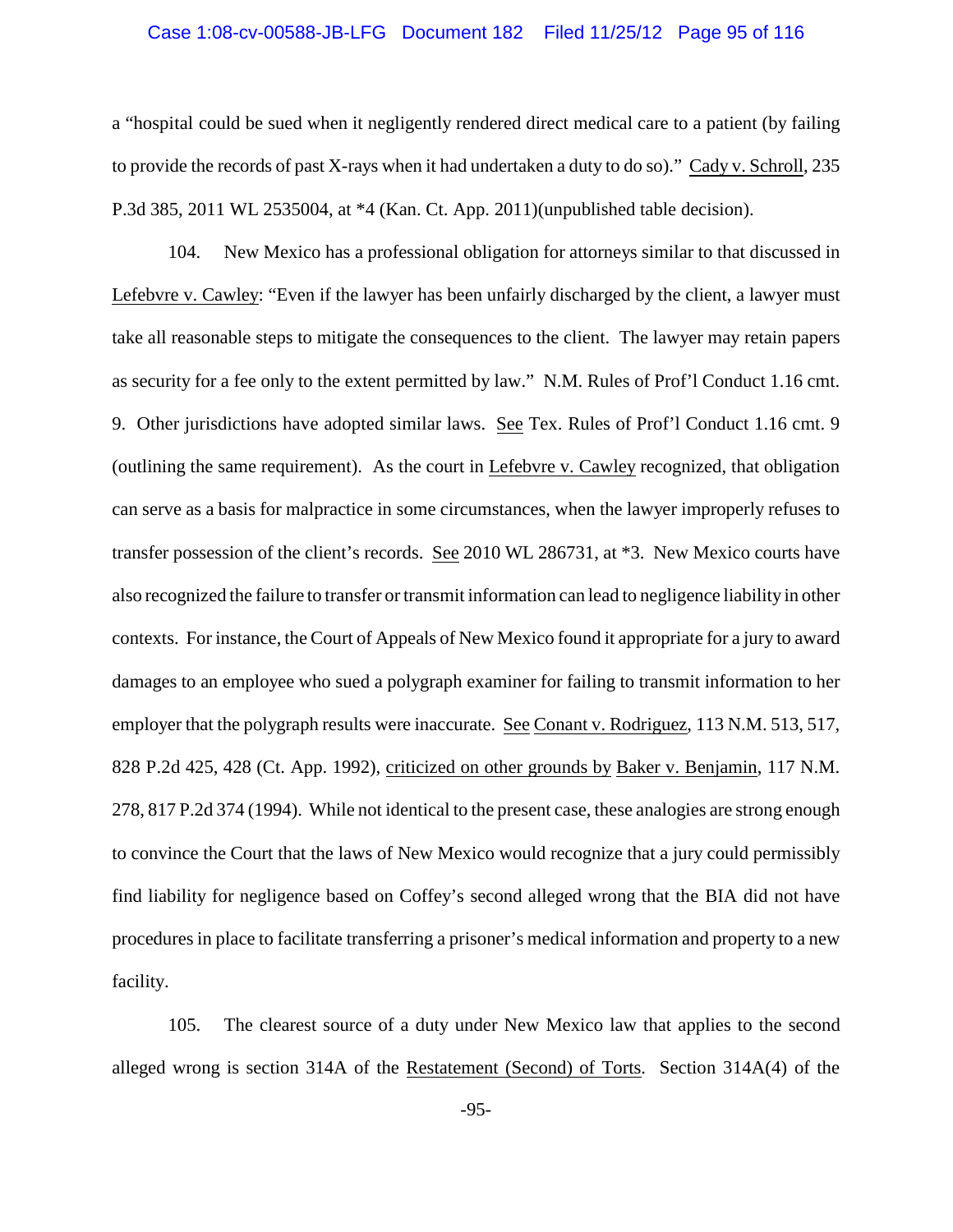Restatement (Second) of Torts § 314A states that "[o]ne who is required by law to take or who voluntarily takes the custody of another under circumstances such as to deprive the other of his normal opportunities for protection is under a similar duty" to that common carriers owe, who have a "duty . . . to take reasonable action . . . to protect [their customers] against unreasonable risk of physical harm" and to give the customer "first aid after [the defendant] knows or has reason to know that they are ill or injured, and to care for them until they can be cared for by others." Restatement (Second) of Torts § 314A. Comment b to this section notes that "[t]he duty in each case is only one to exercise reasonable care under the circumstances." Restatement (Second) of Torts § 314A cmt. b.

106. It is consistent with New Mexico precedent, precedent from around the United States, and the FTCA to impose upon the BIA the duty to put in place certain procedures designed to ensure that the receiving contract detention facility will learn of an inmate's pertinent medical conditions.

### **2. The BIA did Not Breach its Duty When it Failed to Medically Screen Crutcher.**

107. The second alleged wrong is that the BIA did not have procedures in place to facilitate transferring Crutcher's medical information and property from Washoe County Detention Facility, that had Crutcher's detailed medical records, to the new facility, the MCDC, to which Crutcher was transferred. In its May 2, 2012 MOO, the Court explained how this duty may apply to hypothetical scenarios the Court developed based on the limited facts of this case before the Court at the time:

The specific conduct in which the BIA would need to engage to comply with that duty would likely vary under the factual circumstances presented. For instance, there may be a scenario where the first facility had lost or did not maintain medical records, in which case the BIA could arrange for some information gathering of prisoner's medical condition at the next facility. In that scenario, something as minimal as a questionnaire given to the prisoner about his or her medical needs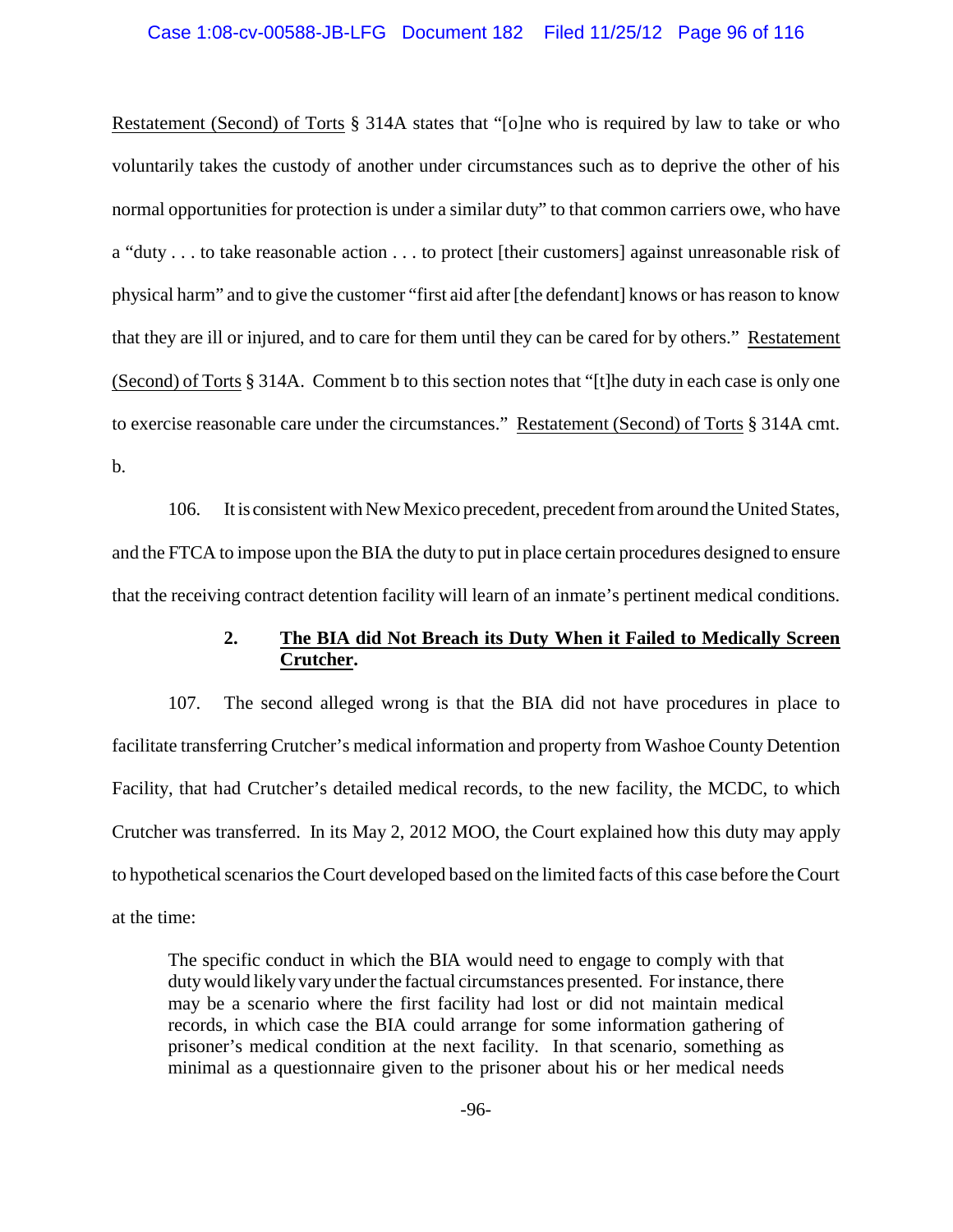might be sufficient. Additionally, it is easy to hypothesize a scenario where a prisoner was a diabetic or had some other condition that necessitated medication for the inmate to survive, in which case the BIA would likely need to transfer a prisoner's medication with the prisoner and to inform the next facility of that condition. If an inmate had no significant medical problems, there would not likely be the same obligation to take steps to inform the next facility of the inmate's medical condition. The issue of what course of action was appropriate under the circumstances presented is largely a question of breach rather than duty.

May 2, 2012 MOO at 57-58.

108. The BIA has in place procedures for facilitating the transfer of medical records and medications from a contract detention facility, such as Washoe County Detention Center, to the new contract detention facility, such as the MCDC. The procedure provided in the procurement contracts, such as the one that the BIA had with the MCDC, pursuant to which Crutcher was in custody at the MCDC, provided that the receiving agency, the MCDC, would obtain the medical records for the inmates housed under the contract. See May 24, 2012 Tr. at 184:21-185:3 (Anchondo). These procedures are found in the procurement contracts between the BIA and its contract detention facilities, in which the BIA requires that the detention facilities medically screen the inmates upon taking custody of them and obtain their medical records. It is important to note that, in this case, the MCDC heeded the BIA's contract provisions. The MCDC performed Crutcher's medical screening on October 8, 2006, the day after he arrived at the MCDC. The procedures which the BIA put in place, therefore, to ensure that the receiving facility learned of the necessarymedical needs of its new inmates worked as the BIA intended and likely foresaw that they would. A reasonable person under the circumstances would anticipate that a medical screening of Crutcher on October 8, 2006, by a medical practitioner, a nurse, would provide the MCDC with a more complete understanding of Crutcher's medical condition and needs than would the transfer of information by BIA transfer teams, which had no medical personnel or individuals qualified to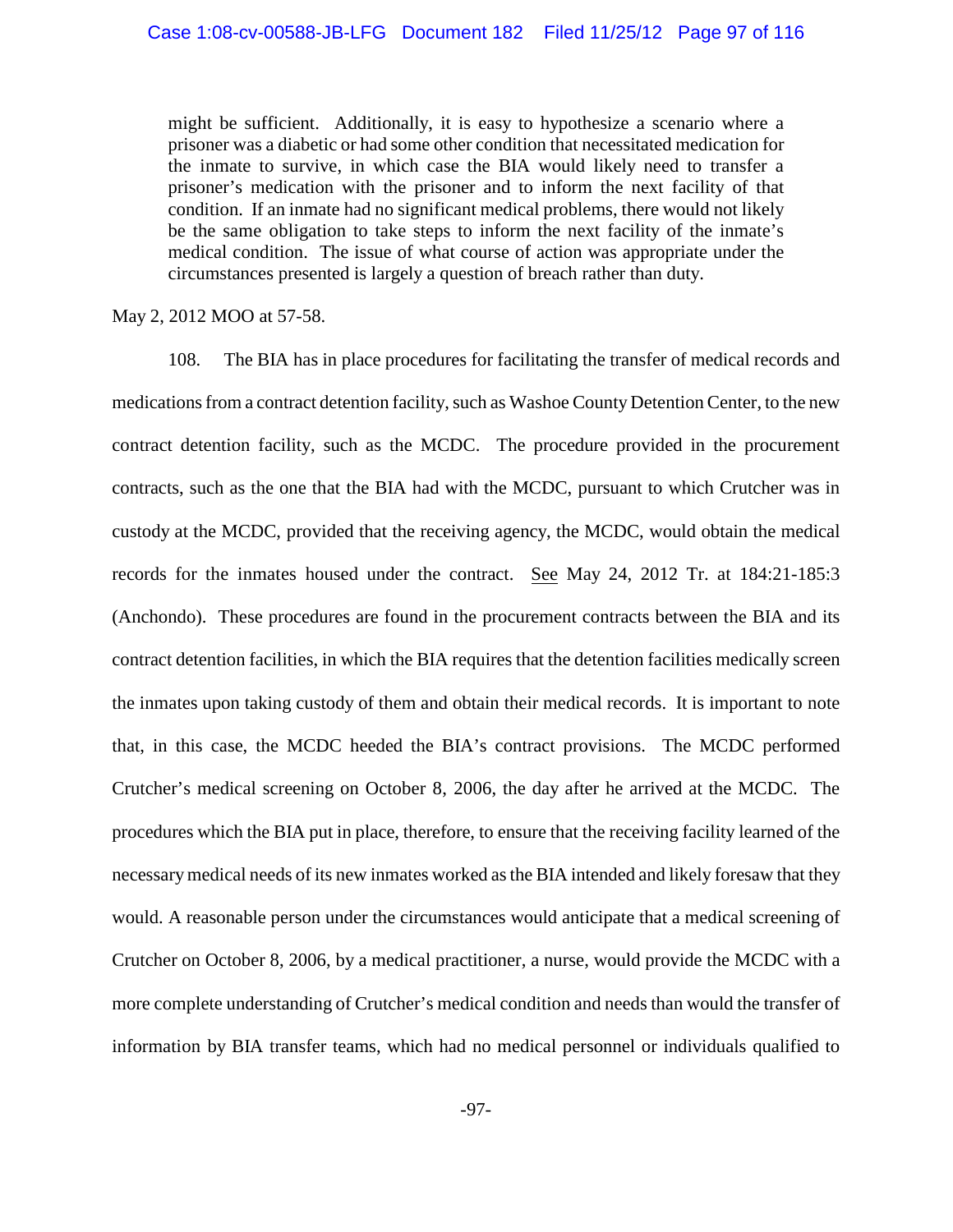#### Case 1:08-cv-00588-JB-LFG Document 182 Filed 11/25/12 Page 98 of 116

perform medical screenings. Under these circumstances, the Court cannot soundly say that a reasonable person or entity in the BIA's or the United States' position would foresee that the MCDC, when it had all of the information it needed to obtain Crutcher's medical records from the Washoe County Detention Facility on October 8, 2006, during the screening, and when it performed the medical screening of Crutcher, would fail to discover Crutcher's medical condition or his medication needs, or fail to obtain his medical records.

109. By requiring the contractor detention facilities to ensure that they receive the proper medical records from the other contract detention facilities, and by requiring the MCDC to obtain the medical records from Washoe CountyDetention Facility under the contract here, the facts of this case are distinguishable from the analogous situation in which an attorney fails to turn over a clients records to the client or a new attorney. BIA was never the custodian of Crutcher's medical records or of his medication. Rather, Washoe County Detention Facilitywas the custodian of those records. Although there is no evidence the Washoe County Detention Facility refused to or failed to turn over Crutcher's medical records when asked to do so, the affirmative duty that it turn over data when its inmates are transferred would be Washoe Detention Facility's duty, rather than the BIA's. It is the Washoe County Detention Facility, not the BIA, who, in this case, would stand in the shoes of the refusing attorney in the legal malpractice cases analogized by the Court. See Lefebvre v. Cawley, 2010 WL286731, at \*3 ("Plaintiff fares no better with respect to his return-of-file claim. That claim is based on defendant's ethical duty as an attorney under the Vermont Rules of Professional Responsibility . . . and thus is, at essence, a legal malpractice claim actionable upon a theory of negligence, not contract."); N.M. Rules of Prof'l Conduct 1.16 cmt. 9 ( "Even if the lawyer has been unfairly discharged by the client, a lawyer must take all reasonable steps to mitigate the consequences to the client. The lawyer may retain papers as security for a fee only to the extent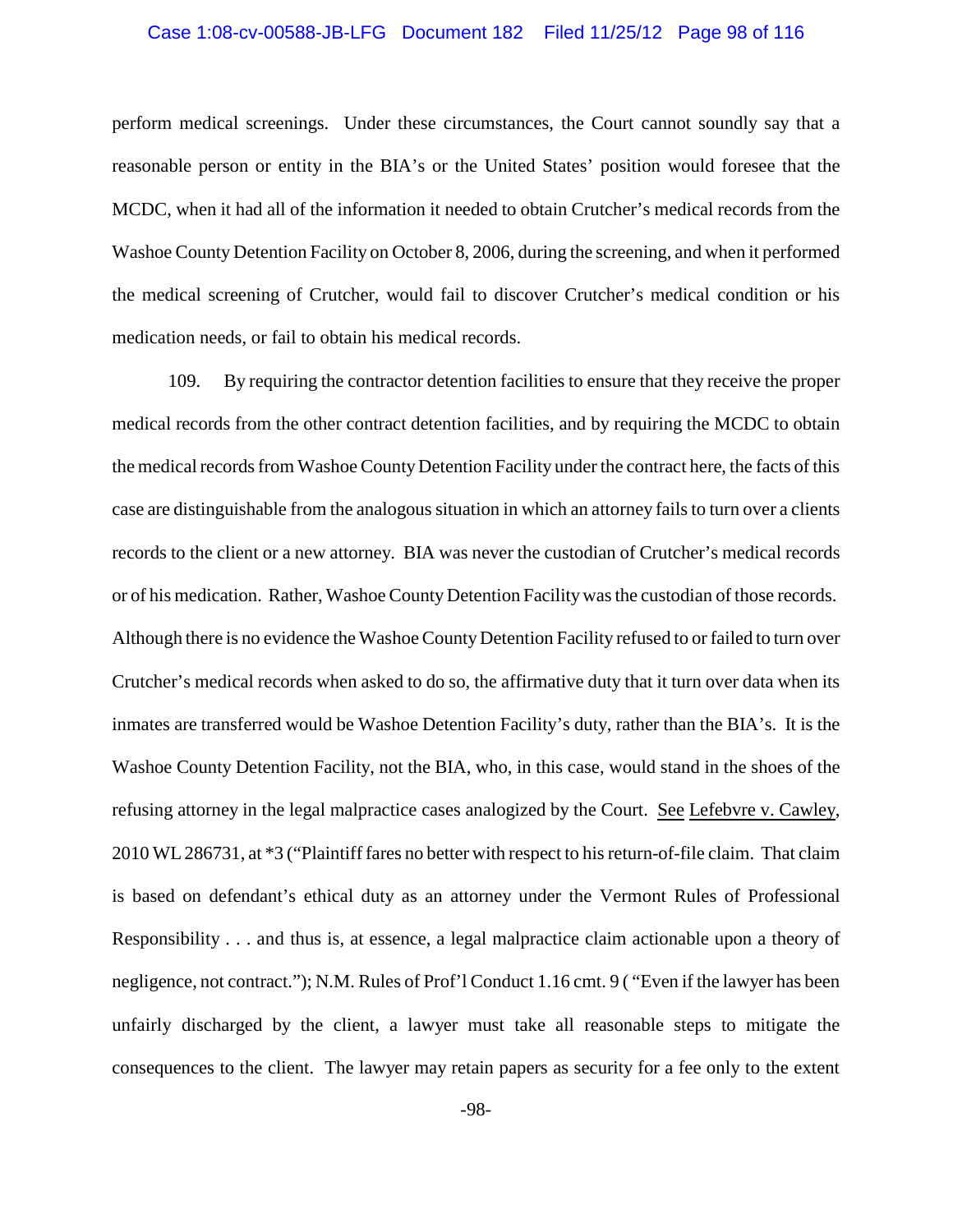#### Case 1:08-cv-00588-JB-LFG Document 182 Filed 11/25/12 Page 99 of 116

permitted by law."). Here, although the BIA for the period of time in which it transferred Crutcher from the Washoe County Detention Facility's custody to the MCDC's custody had custody and possession of Crutcher, the BIA never had custody of Crutcher's medical records and thus, under the facts here, this case is not analogous to the situation in which an attorney fails to provide records to the client or new attorney after representation ceases.

110. The BIA had in place procedures through which it exercised its duty of care in this case in light of the fact that it was notified of the one inmate that might have been at risk of physical harm during the transport. One circumstance underlying the BIA's decision to require the contracting detention facility to obtain the records, rather than having the BIA transport officers transfer them with the inmates, is the possible liability under HIPAA if the records were somehow disclosed, which could subject the BIA to liability of up to \$1,500,000 per year. The Court cannot say that, in light of this possible liability, the decision to contract for the detention center to obtain the medical records rather than have the BIA officers carry the medical records of every prisoner, or any prisoner, is unreasonable. The BIA has in place a procedure for the new contractor detention facility to learn of the inmates' important medical needs independent of the need to perform a medical screening or the need to obtain the inmates' medical records. The transferring officers in this case received medication and medical information regarding one of the nine transferees, a schizophrenic, whom the Washoe County Detention Facility determined might be at risk of an emergency situation during the transport. While the BIA had a duty to protect the inmates in its custody, the transferees in this case, from an unreasonable risk of physical harm while they are in the BIA's custody, during the transfer, the duty was met, as the medical inmate and medications for the one inmate who may have been at risk of physical harm during the transport was properly addressed. This case presents a situation in which it appears that the BIA's contractor detention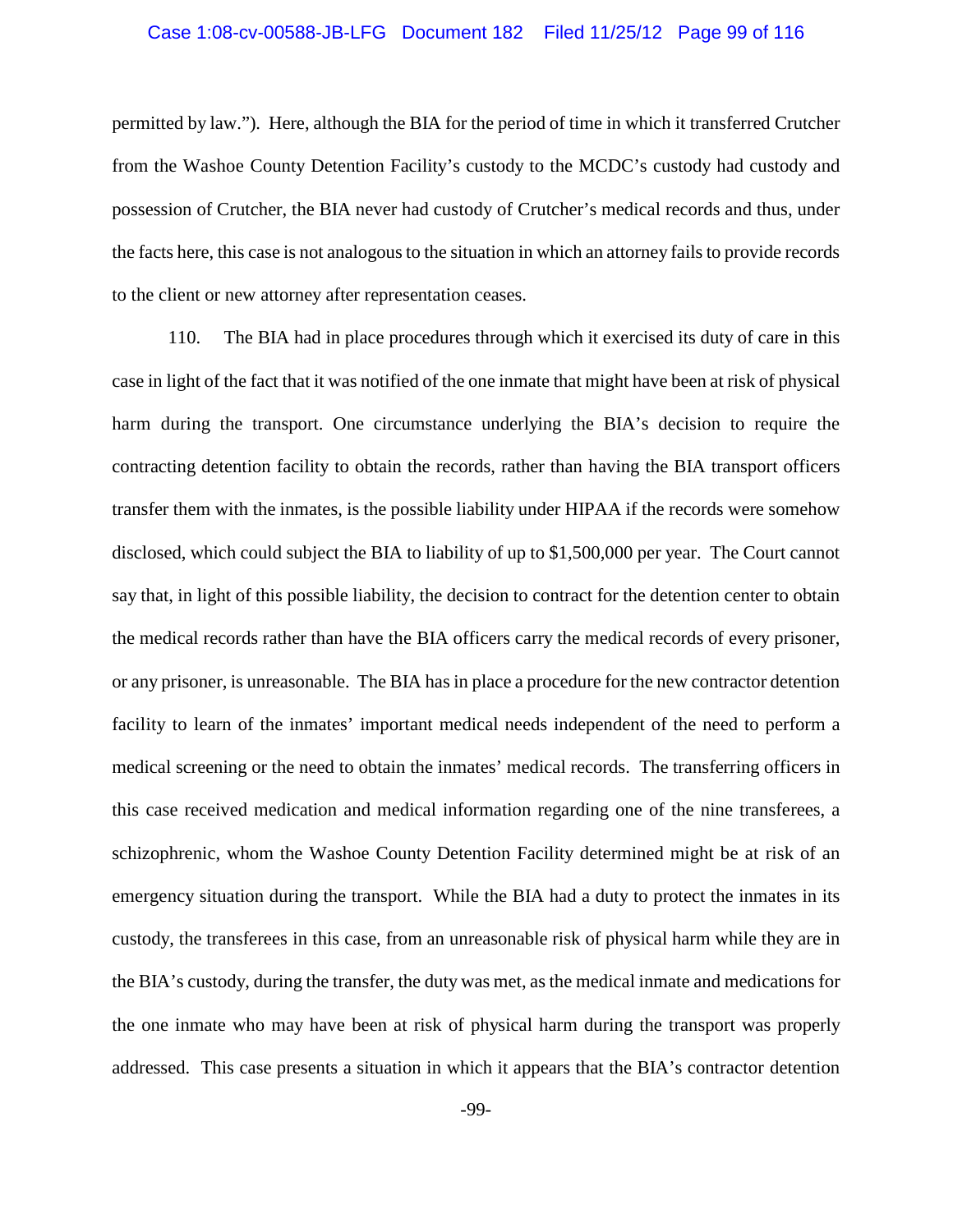#### Case 1:08-cv-00588-JB-LFG Document 182 Filed 11/25/12 Page 100 of 116

facilities have procedures to ensure that the inmates are screened before transport to ensure that this emergency information is given to the BIA officers when necessary. The Washoe County Detention Facility Crutcher prepared a Medical Information Transfer Form for Cructcher's discharge before the BIA transferred him to the MCDC's custody. This Transfer Form is a standard business practice across detention centers which allows them to transfer pertinent medical information to the receiving facility -- information that may be of immediate need or concern to the receiving facility, and in the interim between the inmate's arrival and the time at which it could comply with its responsibility to medically screen the inmate or to obtain the inmate's medical records. It is possible that, in light of the Transfer Form stating that Crutcher did not have medical problems, even if inconsistent or inaccurate, and based on this information, the BIA determined that there was no foreseeable risk to Crutcher to be without medical information until the MCDC requested and obtained his medical records upon his arrival at the facility. On the other hand, it is possible that the Washoe County Detention Facility intended that the Transfer Form would be sent with Crutcher on the BIA transport, but it did not provide the BIA with the Transfer Form. In that case, although the Transfer Form the Washoe County Detention Facility prepared for Crutcher was not provided to the BIA, there is no proof that any negligence in not providing the Transfer Form was the BIA's fault. The Court, in its May 2, 2012 MOO, opined that "there may be a scenario where the first facility had lost or did not maintain medical records, in which case the BIA could arrange for some information gathering of prisoner's medical condition at the next facility." May 2, 2012 MOO at 57. The BIA procurement contract requiring the receiving facility to medically screen the inmates and obtain their medical records from the original facility meets the Court's test.

111. The facts of this case, where the BIA only has actual custody of the inmates during a relatively short time in which it performs the transfer, are not analogous to the situations the Court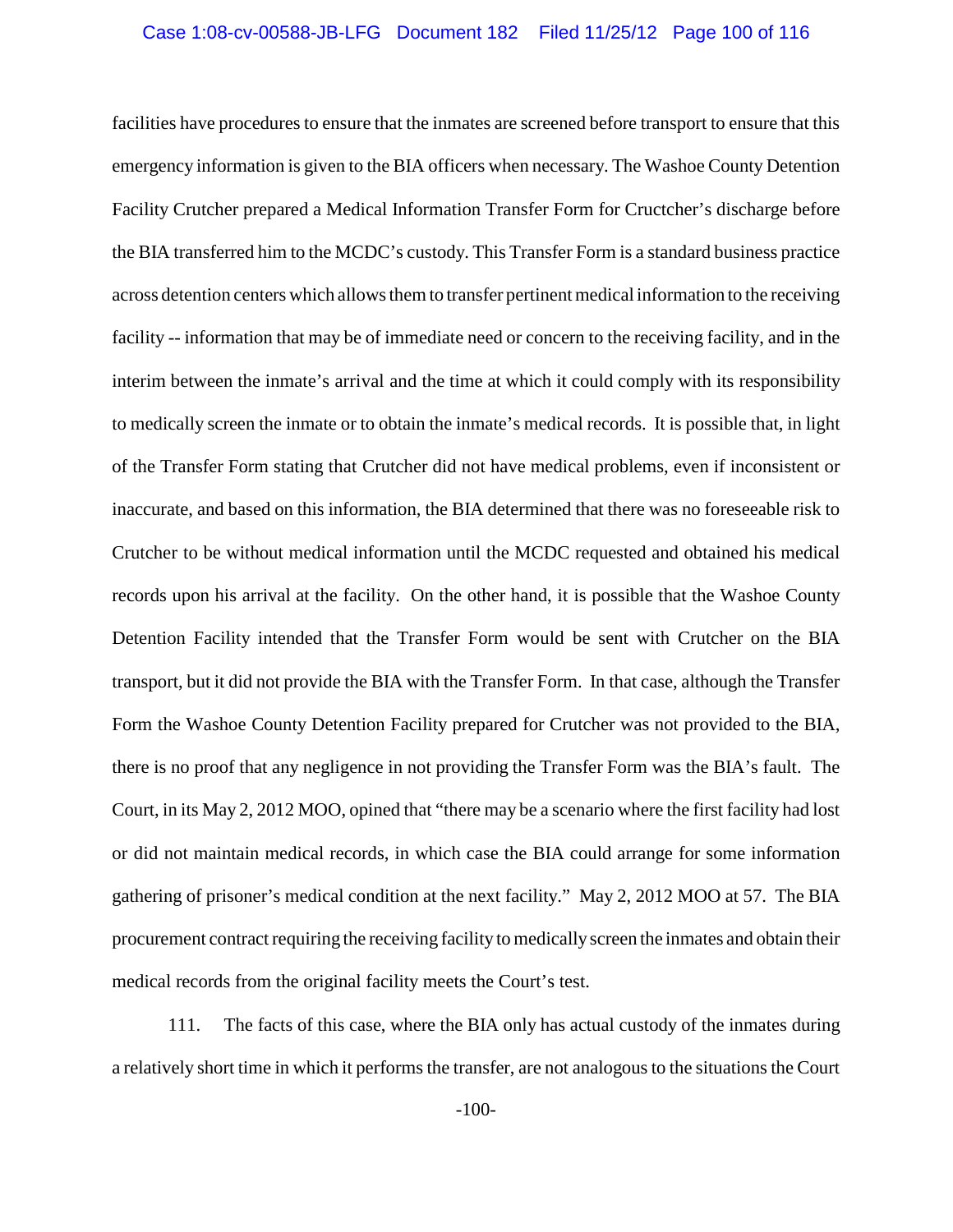looked to in its May 2, 2012 MOO, as analogous, in which a custodian of records refuses or fails to provide the records to the requesting person or entity. Because the BIA only had custody of Crutcher for a short time, and never had custody of any of his medical information, the situation in Gay & Taylor, Inc. v. Amer. Cas. Co. of Reading, Pa., in which an adjusting firm misplaced a claim file, failed to deliver it to the plaintiff's attorney and caused a default judgment to be entered against the plaintiff, are not analogous to this case. See 381 S.W.2d at 305. Similarly, a Kansas court recognized that a "hospital could be sued when it negligently rendered direct medical care to a patient (by failing to provide the records of past X-rays when it had undertaken a duty to do so)." Cady v. Schroll, 235 P.3d 385, 2011 WL 2535004, at \*4 (Kan. Ct. App. 2011)(unpublished table decision). There is no evidence that BIA affirmatively undertook to transfer Crutcher's medical information. Rather, the BIA, through its detention procurement contracts, has put in place procedures to ensure the inmates' medical information is transferred between contractor detention facilities by requiring the contractor facilities to do so. The duty that adheres with the affirmative undertaking to transfer such information is thus a duty imposed upon the MCDC and the Washoe Detention Facility, not the BIA.

112. The Court, in its previous May 2, 2012 MOO, hypothesized that a breach of the duty may depend upon the particular circumstances of individual inmates, including whether there were procedures in place to allow for transfer of medical information or medications that may be of imperative and immediate need, such as a diabatic and insulin. See May 2, 2012 MOO at 57-58. Crutcher's medical record states that he had no medical problem that would restrict his transfer, but alerted the receiving facility that Crutcher was taking daily heart medication. There is no evidence to suggest, or establish as fact, that any of Crutcher's heart medication was to prevent heart attack in an emergency, such as insulin may do in the case of a diabetic. Rather, Crutcher's medication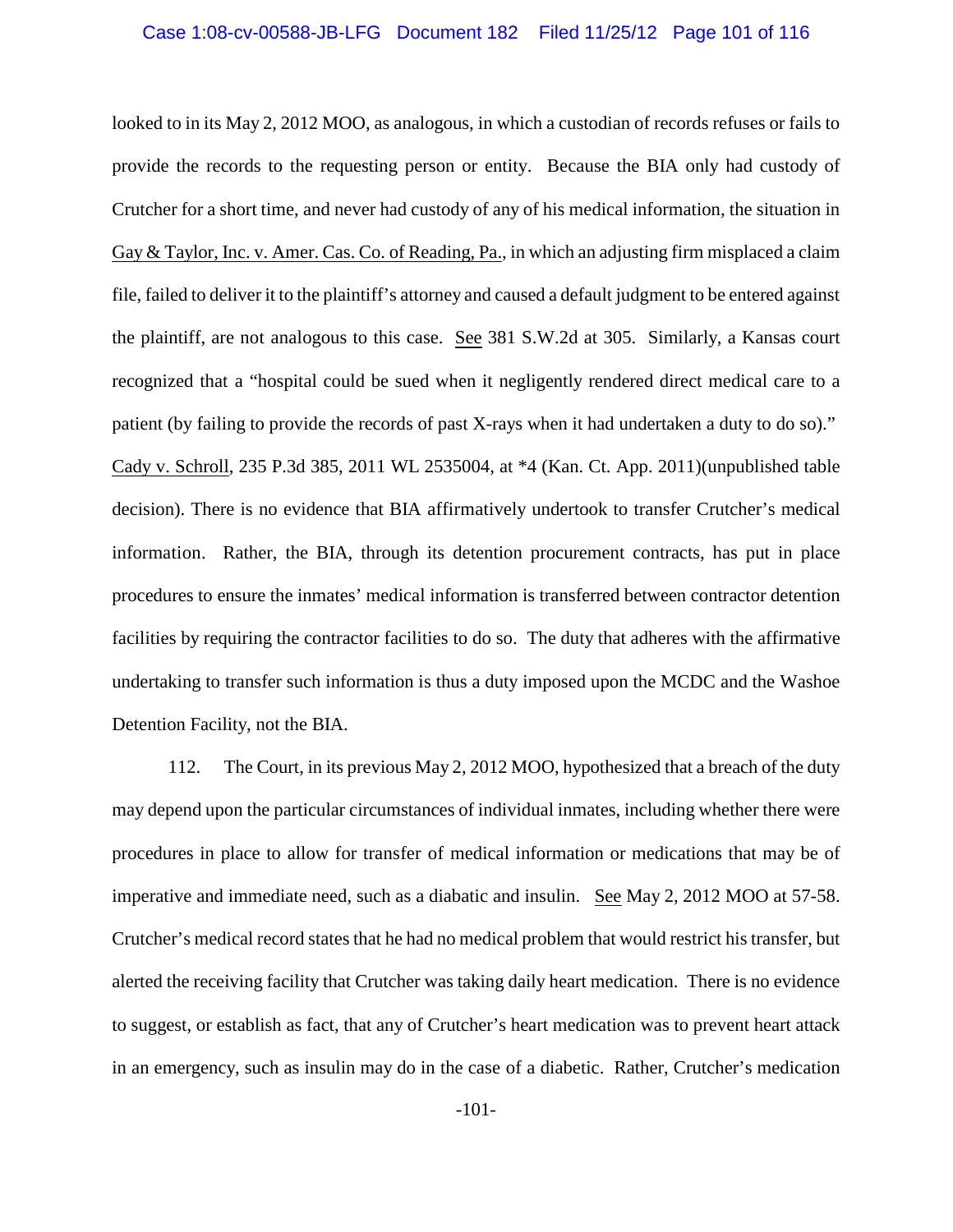#### Case 1:08-cv-00588-JB-LFG Document 182 Filed 11/25/12 Page 102 of 116

was to be taken daily to ensure that his heart condition would not decompensate. Moreover, it would take, and in this case did take, four months or more for Crutcher's heart condition to decompensate without medication when he was not using drugs or alcohol. Crutcher's need for his heart medication, therefore, is not analogous to a diabetic's immediate, periodic, and permanent need for insulin. While the BIA could transfer medications of inmates to the receiving facility to ensure that the inmates are provided them in the case that they cannot obtain those medications immediately, the receiving facilities usually do not wish for the BIA to do so because of problems the transfer presents in ensuring that the medication is properly administered. See May 24, 2012 Tr. at 164:23-165:8 (Anchondo). It is the responsibility of the receiving facility to secure the inmates' medication. Thus, the BIA has in place a procedure and mechanism by which to facilitate the transfer of medical records and medications from a previous contract detention facility, such as Washoe County Detention Center, to the new contract detention facility, such as the MCDC. That mechanism worked in this case, because the MCDC did receive Crutcher's medical records. Although the MCDC did not receive Crutcher's medical records until January 18, 2007, and thus did not provide Crutcher with medication until that time, there is no evidence that any fault in the delay in obtaining records is attributable to anyone other than the MCDC, who is not a party to this case.

113. In light of the provision in the BIA's procurement contract that requires the receiving facility to obtain the new inmates' medical records, because the BIA was never a custodian of Crutcher's medical records, and because the BIA received medical information for the inmate whose medical condition presented an unreasonable risk of harm during the transfer in this case, the BIA's transfer procedures in regards to transferring inmates' medical information did not present an unreasonable risk of physical harm to Crutcher during the 900 mile transfer to Gallup, nor for the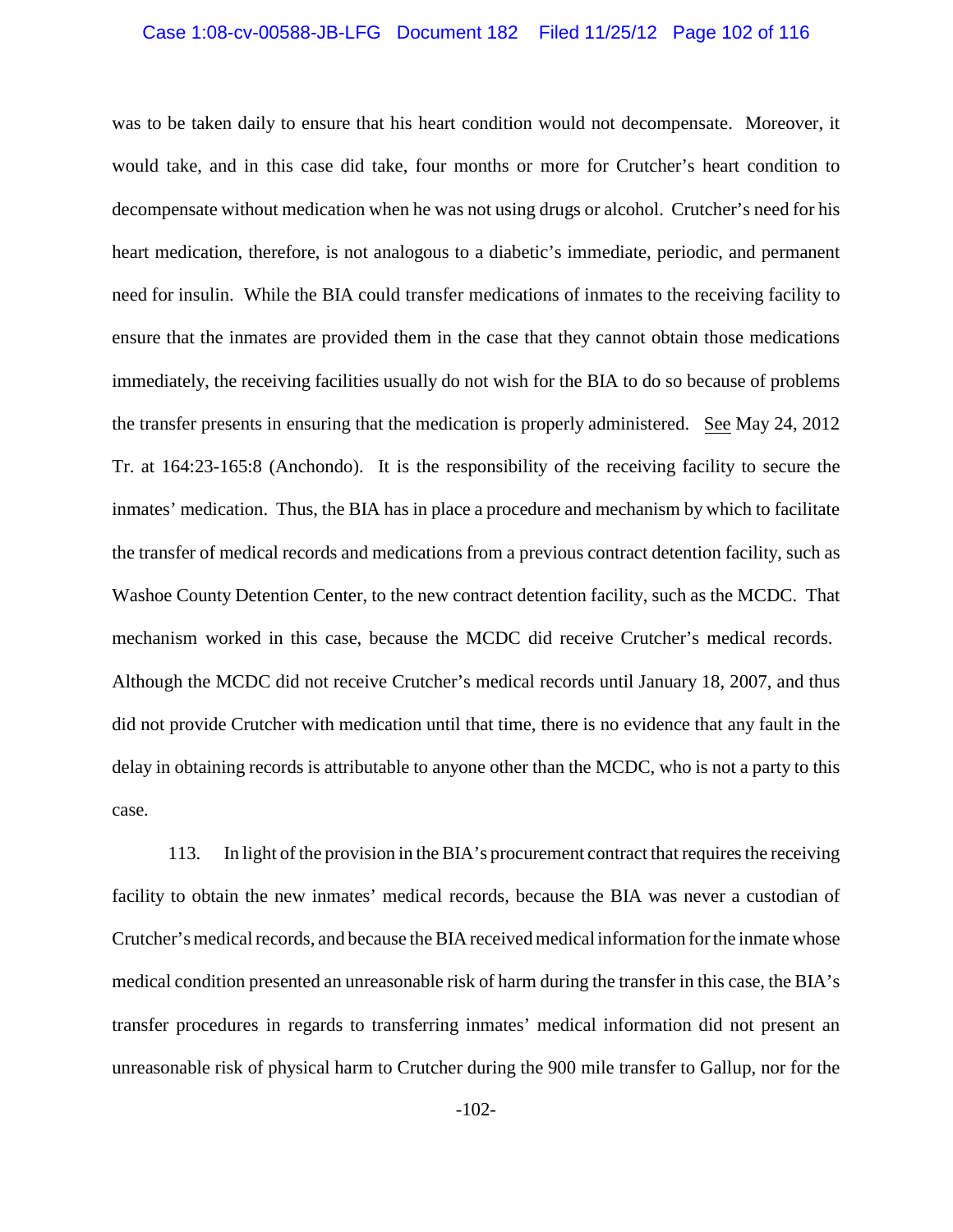#### Case 1:08-cv-00588-JB-LFG Document 182 Filed 11/25/12 Page 103 of 116

foreseeable time before the MCDC would obtain Crutcher's medical information. The Court concludes that there was no unreasonable risk of physical harm to Crutcher by the United States' and the BIA's conduct in setting procedures for transferring the medical information and needs of its prisoners, and the conduct did not pose a foreseeable risk of injury to inmates such of Crutcher.

114. Because the BIA did not breach the duty it owed to Crutcher, the Court therefore dismisses Coffey's claim to the extent that it is based on Coffey's second alleged wrong that the BIA did not have procedures in place to facilitate transferring a prisoner's medical information and property to a new facility.

115. Moreover, even if there were a breach of this duty, the breach was not the cause-infact or proximate cause of Crutcher's death or other harm, because Crutcher's heart condition on October 6, 2006, did not cause his death on February 8, 2007.

**D. BECAUSE THE DUTY THAT THE BIA OWED CRUTCHER UNDER NEW MEXICO LAW IN REGARDS TO COFFEY'S THIRD ALLEGED WRONG, TO TAKE REASONABLE CARE IN ENSURING THE MCDC WAS A COMPETENT AND CAREFUL CONTRACTOR TO INCARCERATE CRUTCHER,IMPLICATES THE BIA'S DISCRETIONARYFUNCTIONOF AWARDING PROCUREMENT CONTRACTS, THE COURT LACKS JURISDICTION TO DECIDE WHETHER THE BIA BREACHED THIS DUTY.**

116. First, there are like analogies in the private sector to those presented in Coffey's third alleged wrong that the BIA did not adequately screen the MCDC to determine whether it was an appropriate facility to house Crutcher in light of his condition. Second, courts around the United States have recognized triable issues of negligence in those cases. Third, New Mexico courts have recognized triable issues of negligence under like circumstances in the private sector. Fourth, under the circumstances of the case, the BIA owed Crutcher a duty to take reasonable steps to ensure that the facility with which it contracts to provide detention services, the MCDC, is a competent and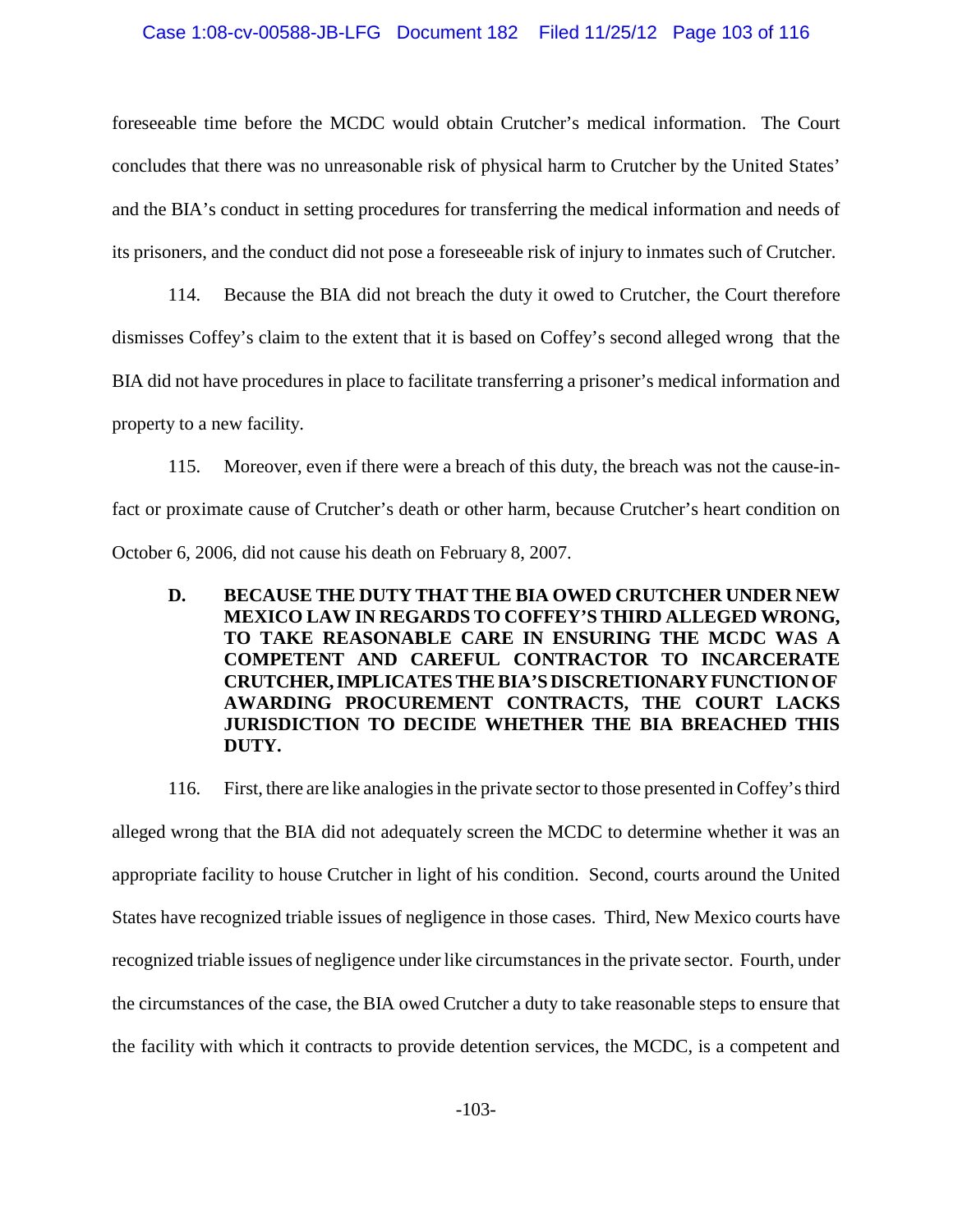careful contractor to incarcerate Crutcher.

117. There are analogies in the private sector to Coffey's third alleged wrong. One would be a private hospital contracting with an ambulance service without screening that ambulance service's credentials and the ambulance service then engaging in improper conduct that harms patients. Another analogous scenario would be a business hiring a transportation service without screening their credentials and the transportation service injuring individuals while working for the business. Another would be that a construction company selected a contractor to build part of a building without doing any investigation into the contractor's credentials, which resulted in that portion of the building collapsing and injuring the occupants.

118 Section 411 of the Restatement (Second) of Torts contemplates a situation where an employer hires a contractor in a negligent manner by failing to employ "a competent and careful contractor":

An employer is subject to liability for physical harm to third persons caused by his failure to exercise reasonable care to employ a competent and careful contractor

- (a) to do work which will involve a risk of physical harm unless it is skillfully and carefully done, or
- (b) to perform any duty which the employer owes to third persons.

Restatement (Second) of Torts § 411.

119. Various courts, including New Mexico courts, have adopted this provision. See, e.g., Talbott v. Roswell Hosp. Corp., 144 N.M. 753, 756, 192 P.3d 267, 271 (Ct. App. 2008). For instance, the Supreme Court of Alaska adopted this provision in a case where a construction business hired a roofing company to install a roof on a building. See Sievers v. McClure, 746 P.2d 885, 886, 891 (Alaska 1987)("The rule of section 411 of the Restatement is a rule of personal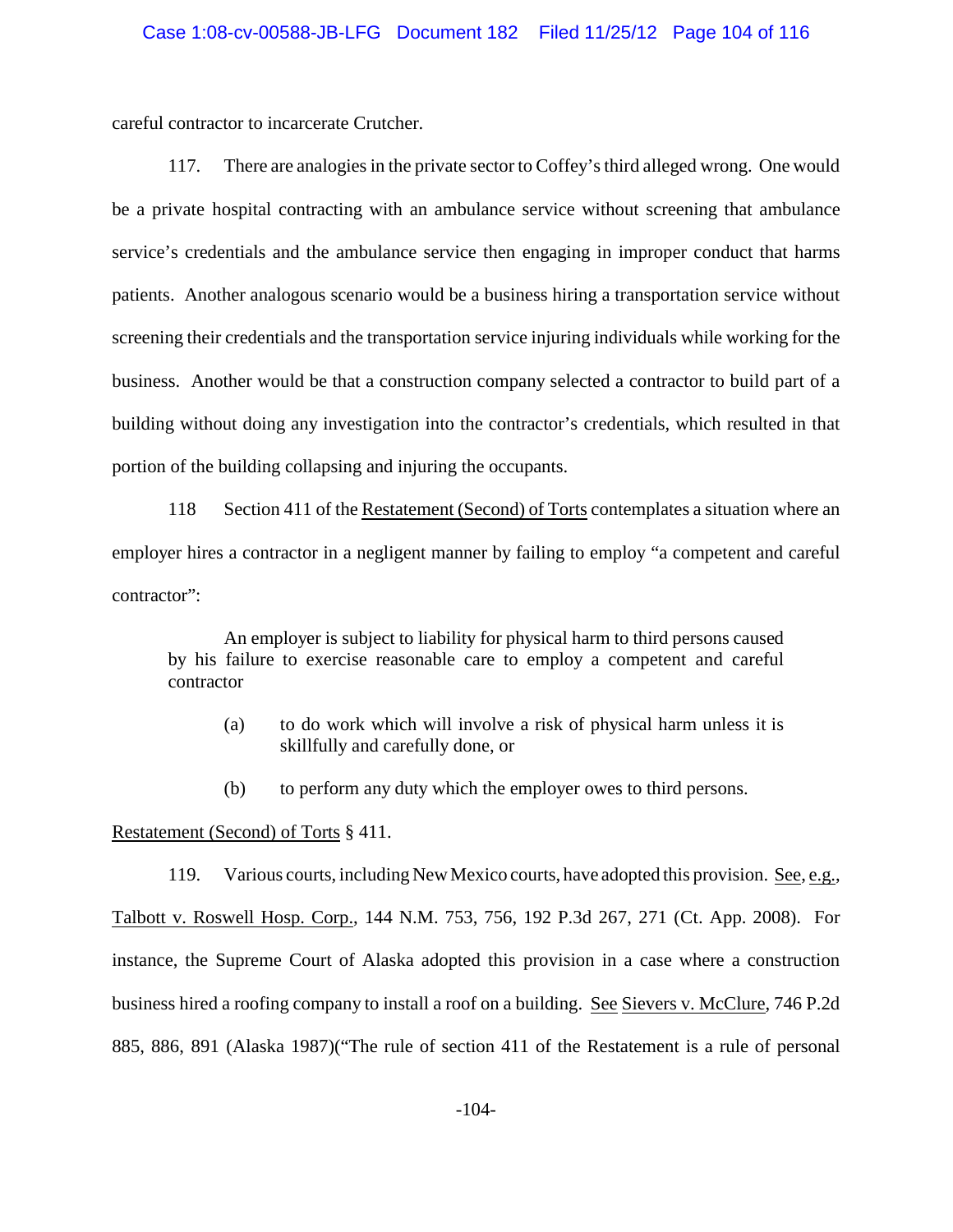#### Case 1:08-cv-00588-JB-LFG Document 182 Filed 11/25/12 Page 105 of 116

negligence."). A Florida court recognized that a landlord has, under section 411, an obligation "to use reasonable care in selecting a competent independent contractor to make improvements or repairs in the premises occupied by a tenant." Suarez v. Gonzalez, 820 So.2d 342, 346 (Fla. Dist. Ct. App. 2002). A Kansas court found that application of section 411 was appropriate when the plaintiff suffered physical harm from a contractor's conduct. See McDonnell v. Music Stand, Inc., 20 Kan. App. 2d 287, 293-94, 886 P.2d 895, 900 (Kan. Ct. App. 1994).

120. The Court has previously noted: "[A] defendant cannot avoid liability by merely closing its eyes and hiring a contractor . . . . [Nor can a defendant] avoid all responsibilities regarding the medical condition of prisoners in its custody by relying upon contractors." May 2, 2012 MOO at 61-62.

121. The Court of Appeals of New Mexico in Talbott v. Roswell Hosp. Corp. recognized triable negligence questions when a business allegedly negligently employed an air ambulance service: "[T]he question regarding the lengths to which the Hospital was required to go to investigate the Business's reputation, based on the skill required to provide air ambulance services and the dangerousness of such work, was a factual one that was correctly left to the jury's discretion." 144 N.M. at 757, 192 P.3d at  $271$ .<sup>32</sup> This theory of negligence -- negligent hire or

 $32$  Federal courts must determine what a state's Supreme Court would do if confronted with the same issue. See Erie R.R. Co. v. Tompkins, 304 U.S. 64, 78 (1938). In Stoner v. New York Life Insurance Co., 311 U.S. 464 (1940), the Supreme Court explained that, "in cases where jurisdiction rests on diversity of citizenship, federal courts, under the doctrine of Erie Railroad Co. v. Tompkins . . . must follow the decisions of intermediate state courts in the absence of convincing evidence that the highest court of the state would decide differently." 311 U.S. at 467. "In particular, this is true where the intermediate state court has determined the precise question in issue in an earlier suit between the same parties, and the highest court of the state has refused review." Stoner v. N.Y. Life Insurance Co., 311 U.S. at 467. See Adams-Arapahoe Joint Sch. Dist. No. 28-J v. Cont'l Ins. Co., 891 F.2d 772, 774 (10th Cir. 1989)("With respect to issues which the Colorado Supreme Court has not addressed, we may consider all available resources, including Colorado appellate court decisions, other state and federal decisions, and the general trend of authority, to determine how the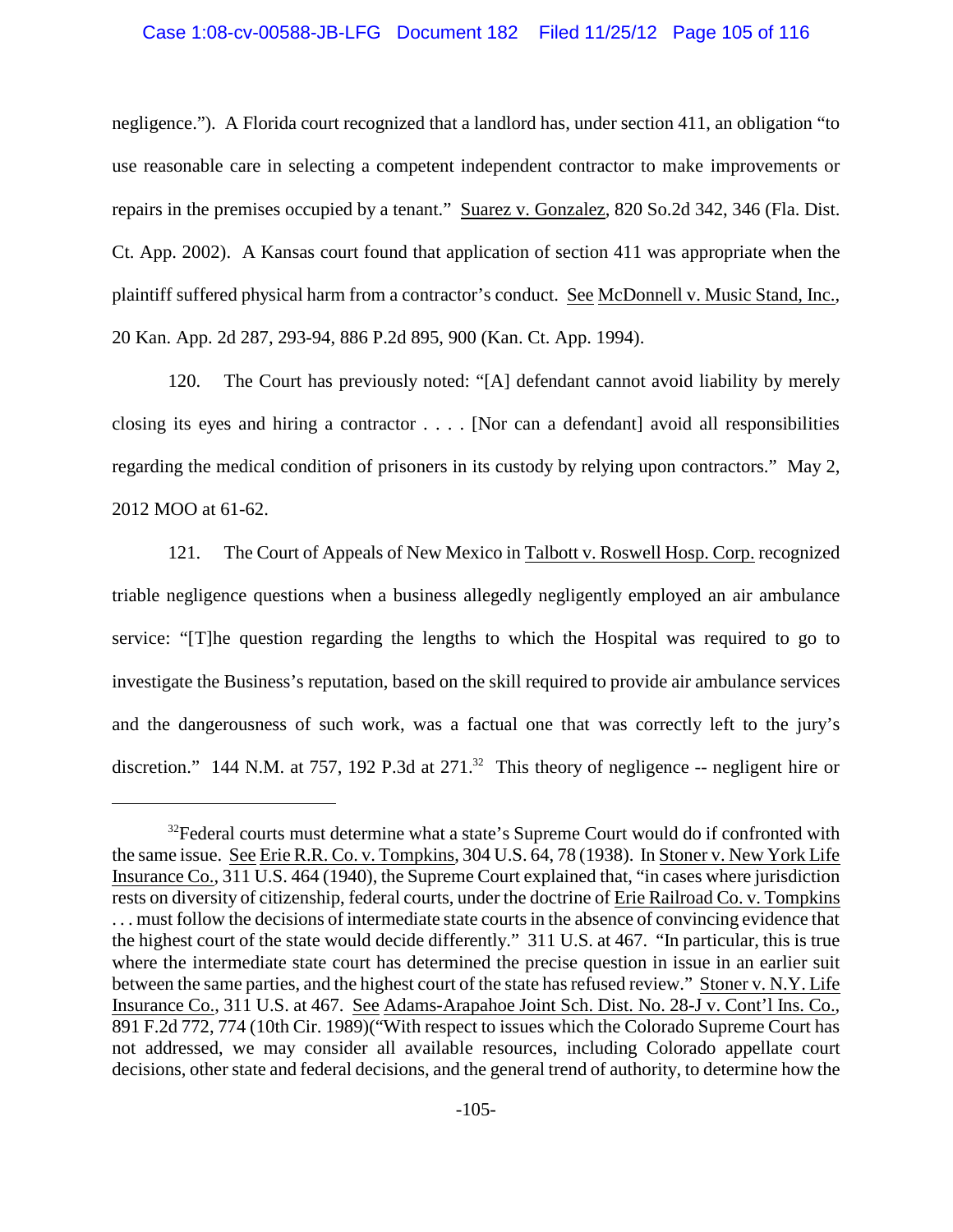negligent employ -- is sufficiently similar to Coffey's third alleged wrong that the BIA did not adequately screen the MCDC to determine whether it was an appropriate facility to house Crutcher in light of his condition.

122. Because the BIA's duty to take reasonable steps to ensure that the facility with which

it contracts to provide detention services is a competent and careful contractor to incarcerate

crutcher necessarily involves the BIA's discretion, the Court lacks jurisdiction to hear whether the

BIA breached its duty in this case.

# **E. UNDER NEW MEXICO LAW, THE BIA DID NOT BREACH ANY DUTY OWED TO CRUTCHER PURSUANT TO COFFEY'S FOURTH ALLEGED WRONG, BECAUSE THE MCDC WAS NOT NEGLIGENT IN ITS DECISION TO TRANSFER CRUTCHER TO THE MCDC IN LIGHT OF CRUTCHER'S MEDICAL CONDITION.**

123. First, there are like analogies in the private sector to those presented in Coffey's

fourth alleged wrong that, given Crutcher was transported 900 miles, was transported away from his

family, was transported away from his doctor, and was transferred without his medical information

and property, the MCDC was not an appropriate facility in light of Crutcher's medical condition.

483 F.3d at 665-66 (citations omitted)(internal quotation marks omitted).

Colorado Supreme Court would construe the law in this case."). As the Tenth Circuit explained in Wade v. Emcasco Insurance Co., 483 F.3d 657 (10th Cir. 2007):

In cases arising under diversity jurisdiction, the federal court's task is not to reach its own judgment regarding the substance of the common law, but simply to ascertain and apply the state law. . . . The federal court must follow the most recent decisions of the state's highest court. . . . Where no controlling state decision exists, the federal court must attempt to predict what the state's highest court would do. . . . In doing so, it may seek guidance from decisions rendered by lower courts in the relevant state . . . . appellate decisions in other states with similar legal principles . . . . district court decisions interpreting the law of the state in question, . . . and the general weight and trend of authority in the relevant area of law. . . . Ultimately, however, the Court's task is to predict what the state supreme court would do. Our review of the district court's interpretation of state law is de novo.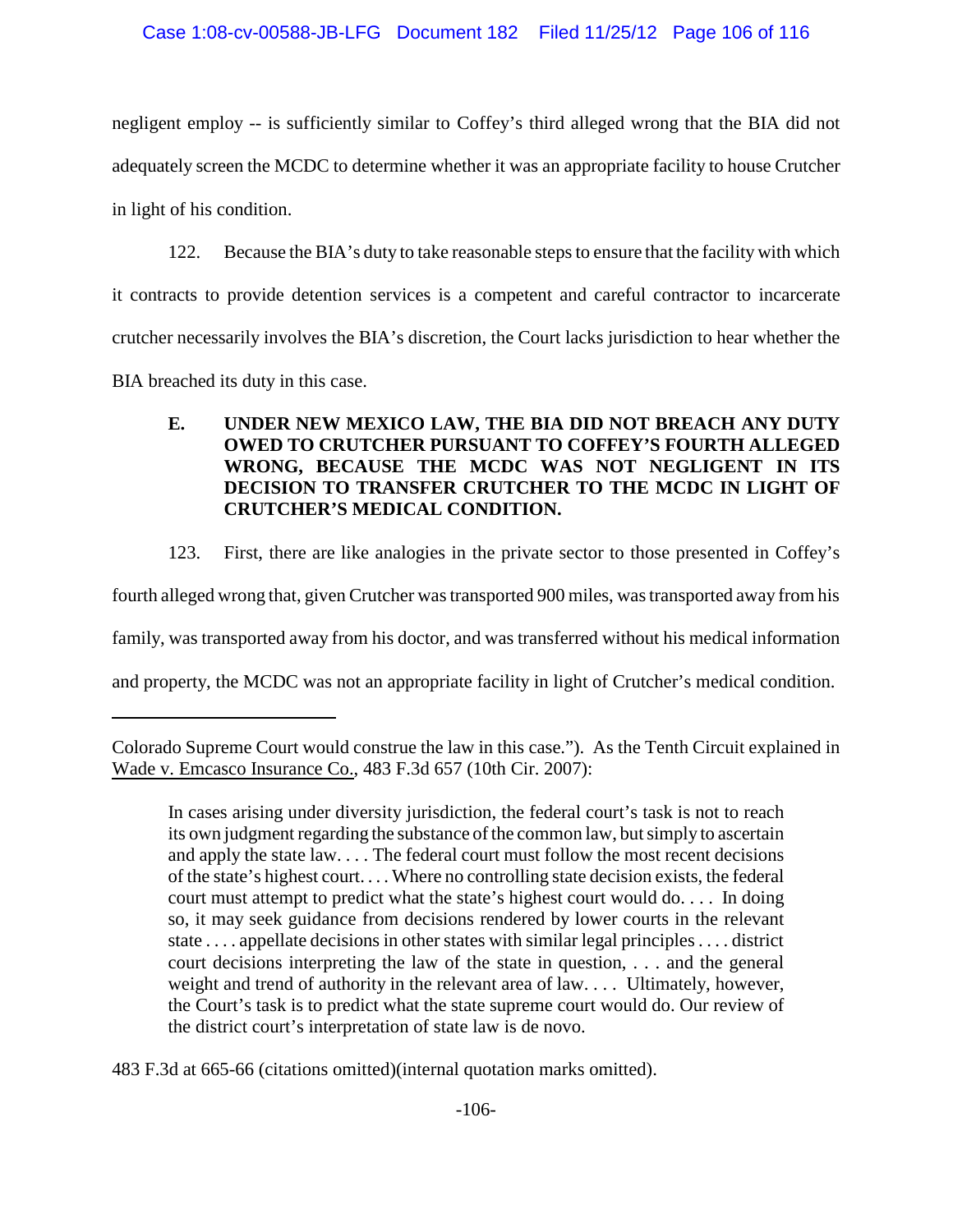Second, courts around the United States have found triable issues in analogous situations. Third, New Mexico courts have recognized triable issues of negligence under like circumstances in the private sector. Fourth, under the circumstances of the case, the BIA owed Crutcher a duty to act reasonably in terms of sending him to another facility. Fifth, because the BIA had in place procedures to facilitate the MCDC's reception of Crutcher's medical information, and because the MCDC was an adequate facility in light of Crutcher's medical needs, the BIA did not breach the duty to act reasonably in sending him to the MCDC.

## **1. The BIA had a Duty to Crutcher to Exercise Reasonable Care Under the Circumstances to Ensure that Crutcher's Transfer to a Particular Facility did not subject Crutcher to an Unreasonable Risk of Physical Harm.**

124. While many of the similar cases arise in the context of a state agency bringing an action against a parent, courts have recognized that a parent can be liable in cases where the parent's conduct amounts to gross negligence, such as for leaving "an unattended infant in a filled bathtub" or placing a child "on a twin bed without rails" that is "near a [hot] radiator." N.J. Div. of Youth and Family Servs. v. A.R., 419 N.J. Super. 538, 545-46, 17 A.3d 850, 855 (N.J. Super. Ct. App. Div. 2011). A New Jersey court recognized a cognizable negligence claim against a mother who attempted "to cross a street with [her] child at a dangerous location without making proper observation." Mancinelli v. Crosby, 247 N.J. Super. 456, 461, 589 A.2d 664, 666 (N.J. Super. Ct. App. Div. 1991). A California court discussed a similar negligence scenario where a babysitter left a child "unsupervised in the bedroom with [an] open window." Yolanda G. v. Furman, No. D042933, 2005 WL 281179, at \*7 (Cal. Ct. App. 2005)(unpublished). Notably, courts have also applied section 314A of the Restatement (Second) of Torts when an individual voluntarily undertakes the custody of a child, thus triggering an obligation to protect the child from foreseeable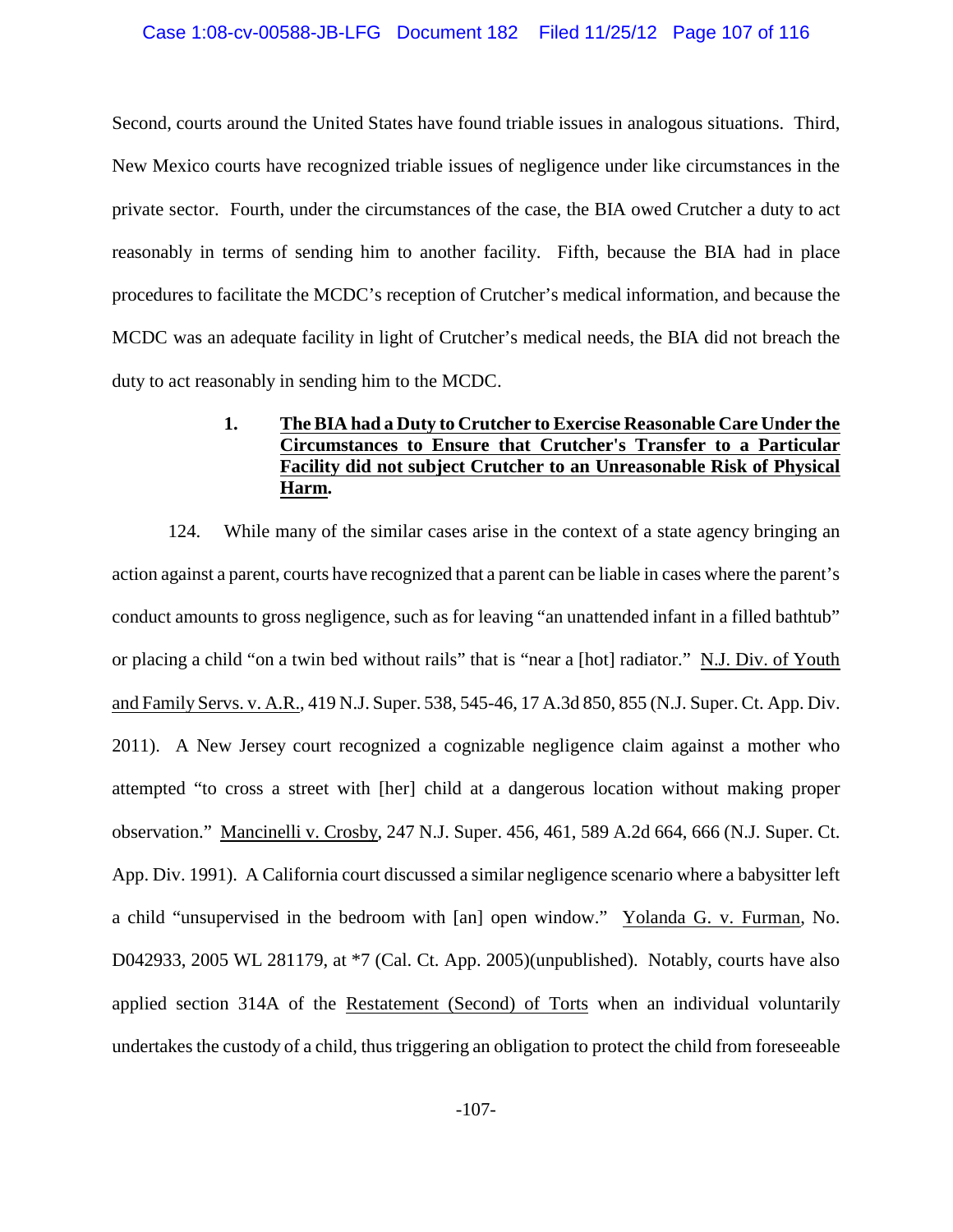#### Case 1:08-cv-00588-JB-LFG Document 182 Filed 11/25/12 Page 108 of 116

injury and unreasonable danger. See Peyer v. Ohio Water Serv. Co., 130 Ohio App.3d 426, 434, 720 N.E.2d 195, 201 (Ohio Ct. App. 1998)(recognizing that "[a] jury may decide that, based on its resolution of the disputed facts, Section 314A(4) establishes a duty upon [the defendant]" who "voluntarily took custody of [an] eleven-year-old [child] with permission of [the child's] mother").

125. The Court believes New Mexico would follow other jurisdictions that have found a negligence cause of action when a parent places a child in an unreasonable risk of physical harm. Notably, the Supreme Court of New Mexico has abolished the doctrine of parental immunity in light of policy consideration. See Guess v. Gulf Ins. Co., 96 N.M. 27, 29, 627 P.2d 869, 871 (1981)("We hold that a suit may be maintained between a child and his or her representative and the parents or their personal representative."). Because New Mexico law would allow a cause of action against the parents in a negligence case, it would more likely than not allow a cause of action against the babysitter under the same facts. Moreover, like the Ohio court in Peyer v. Ohio Water Service Co., New Mexico courts have adopted section 314A of the Restatement (Second) of Torts. See Baldonado v. El Paso Natural Gas Co., 2008-NMSC-005, ¶ 15 n.3, 176 P.3d at 281 n.3 ("We recognize that special relationships, such as the doctor-patient or employer-employee relationship, can create a duty to rescue." (citing Restatement (Second) of Torts § 314A)). The Court concludes that New Mexico courts would apply that provision to a situation in the private sector under like circumstances to those presented in this case.

126. The clearest source of a duty under New Mexico law that applies to the fourth alleged wrong is section 314A of the Restatement (Second) of Torts. Section 314A(4) of the Restatement (Second) of Torts § 314A states that "[o]ne who is required by law to take or who voluntarily takes the custody of another under circumstances such as to deprive the other of his normal opportunities for protection is under a similar duty" to that common carriers owe, who have a "duty . . . to take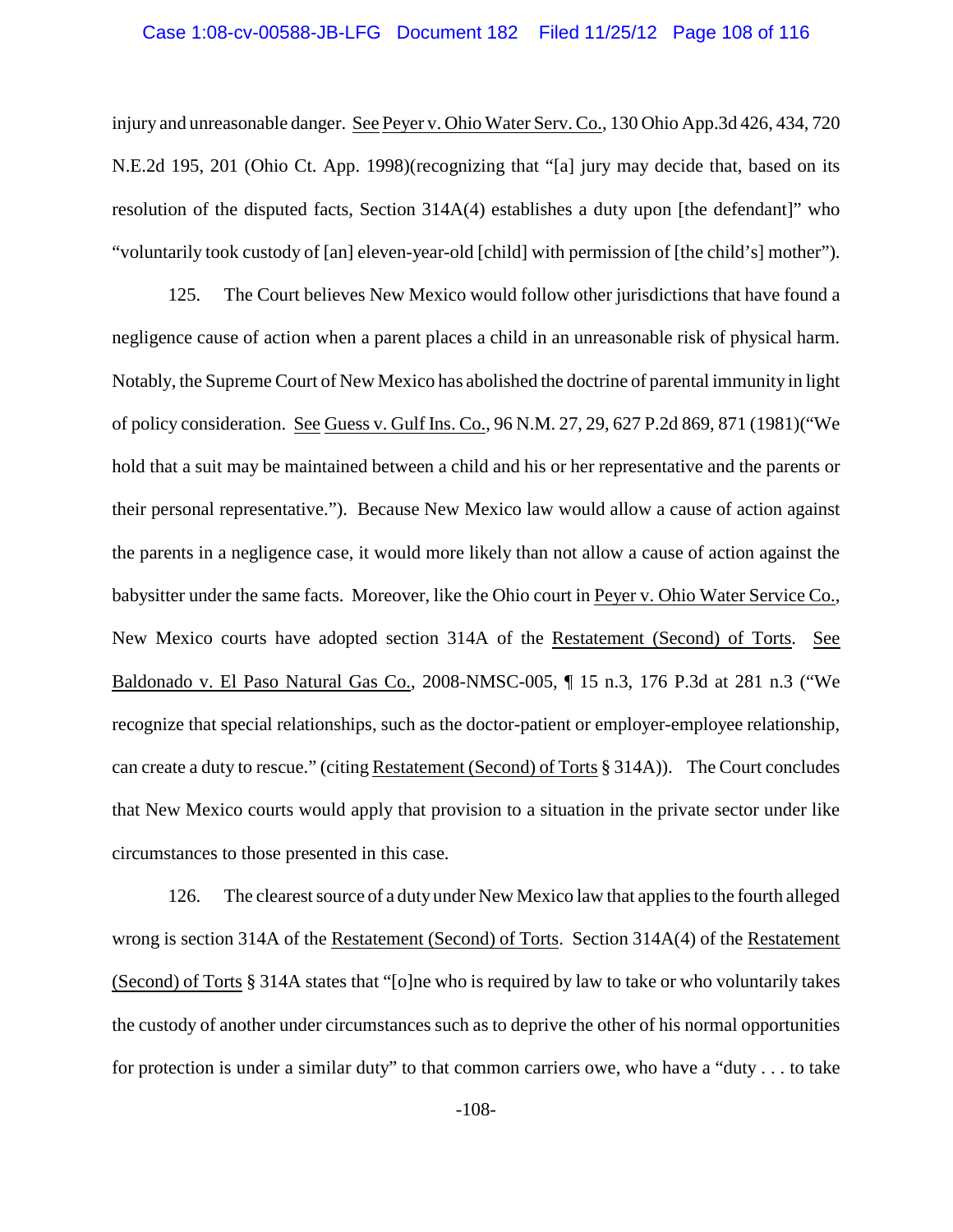### Case 1:08-cv-00588-JB-LFG Document 182 Filed 11/25/12 Page 109 of 116

reasonable action . . . to protect [their customers] against unreasonable risk of physical harm" and to give the customer "first aid after [the defendant] knows or has reason to know that they are ill or injured, and to care for them until they can be care for by others." Restatement (Second) of Torts § 314A. Comment b to this section notes that "[t]he duty in each case is only one to exercise reasonable care under the circumstances." Restatement (Second) of Torts § 314A cmt. b.

127. The Court concludes that, "[w]hile there is no obligation under negligence principles to place Crutcher in the precise detention facility where he wants to be imprisoned, there is some basic duty to act reasonably in selecting a place to house him." May 2, 2012 MOO at 69-70. The BIA has a duty, therefore, when it decides to transfer an inmate to a new detention facility, to exercise reasonable care under the circumstances to ensure that the particular inmate's transfer to a particular facility does not subject the inmate to an unreasonable risk of physical harm.

## **2. The BIA did not, Under the Circumstances, Breach the Duty to Exercise Reasonable Care to Ensure that Crutcher's Transfer did not Subject Him to an Unreasonable Risk of Physical Harm, Because the MCDC was an Adequate Facility in Light of Crutcher's Medical Condition.**

128. The Court, in its May 2, 2012 MOO stated: "when considering the three allegations alone that Crutcher was transported 900 miles, was transported away from his family, and was transported away from his doctor, there would not likely be a genuine issue of material fact as to the BIA's negligence." May 2, 2012 MOO at 70. This recognition was based on the fact that Crutcher's medical condition required sustained medical attention: he was supposed to have his defibrillator attached to his heart checked every three to four months, he was on his daily heart medications to avoid heart failure, and, if he contracted an infection, the infection might require aggressive treatment. His family had knowledge of these needs, and although they could not provide the medical care, Crutcher's treating physician could. The facts prove, however, by a preponderance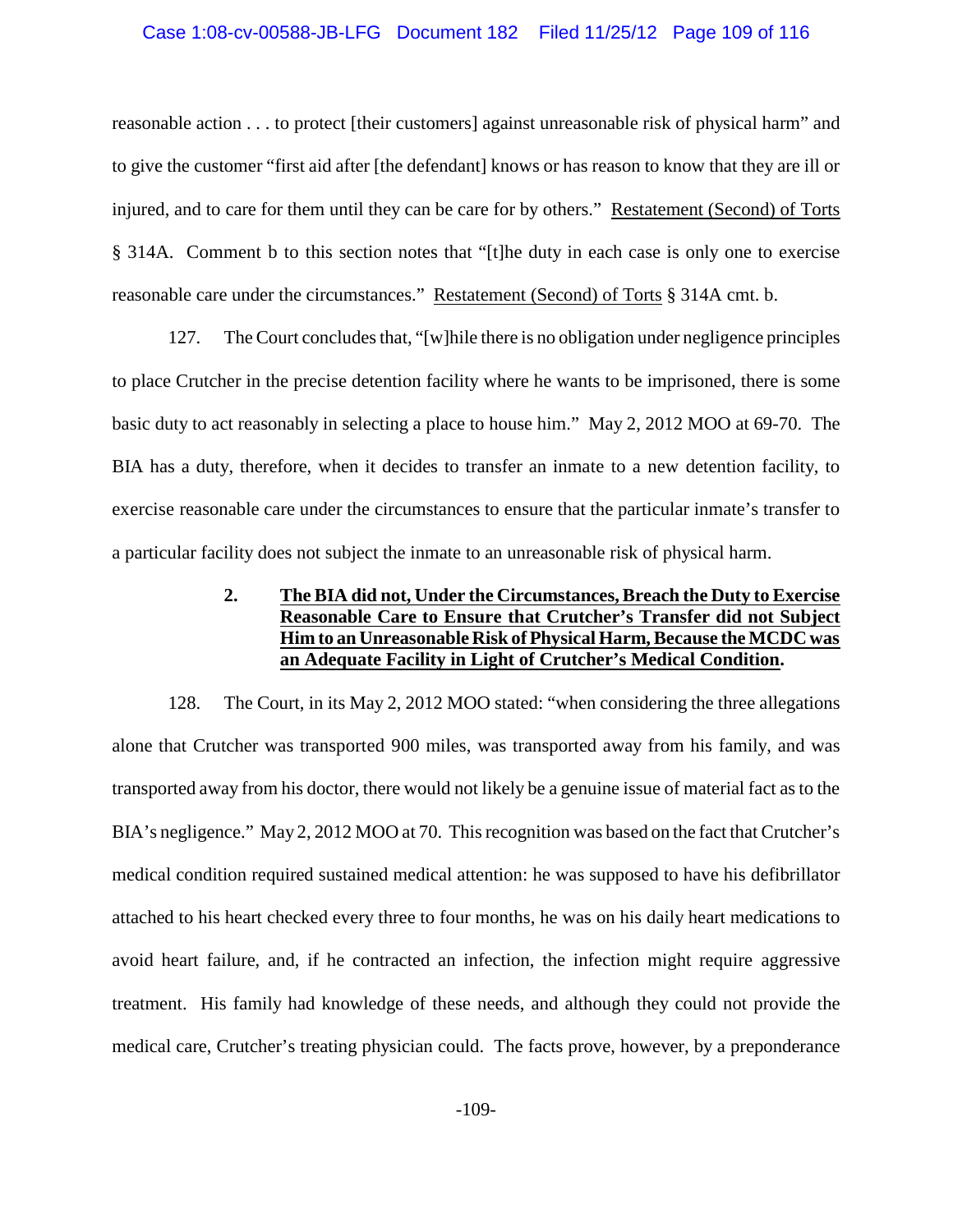### Case 1:08-cv-00588-JB-LFG Document 182 Filed 11/25/12 Page 110 of 116

of the evidence, that the MCDC could also meet these medical needs. Anchondo noted that, in making his decision to contract with the MCDC, that there were medical personnel at the facility, including a nurse practitioner or licensed practical nurse, was a factor in his decision. In addition, the MCDC was approximately six blocks from the GIMC. The GIMC is a Indian Health Services hospital that provides medical services to American Indians, and is able to treat patients with congestive heart failure and implanted defibrillators. See May 25, 2012 Tr. at 243:3-5, 285:24- 286:11 (Mitchell, Shadoff). Crutcher's particular medical needs, because of his heart condition and implanted defibrillator, could be met while he was in the MCDC's custody. Thus, although Crutcher's treating physician was located 900 miles away, because the medical care provided at the MCDC and the GIMC was able to meet Crutcher's medical needs, the Court cannot soundly conclude that the BIA's decision to transfer Crutcher to the MCDC exposed Crutcher at an unreasonable risk of physical harm. Transferring Crutcher to the facility cannot, therefore, rise to the level of gross negligence, such as leaving a child unattended in a bathtub or even leaving a young child in a room with a window open. See N.J. Div. of Youth and Family Servs. v. A.R., 17 A.3d at 855; Yolanda G. v. Furman, 2005 WL 281179, at \*7. Rather, in light of Anchondo's knowledge of the MCDC's ability to provide medical care, and its proximity to the GIMC, which could treat congestive heart failure and implanted defibrillators, the BIA's decision to transfer Crutcher to the MCDC, even in light of all of Crutcher's circumstances, did not subject Crutcher to an unreasonable risk of harm.

129. In its May 2, 2012 MOO, the Court reasoned that "[t]aking into account the alleged failure to transport medical information and property, however, adds another dimension to the alleged wrong," such that the BIA may have breached its duty by not screening the MCDC to ensure that it could meet Crutcher's needs. May 2, 2012 MOO at 70. The MCDC was screened and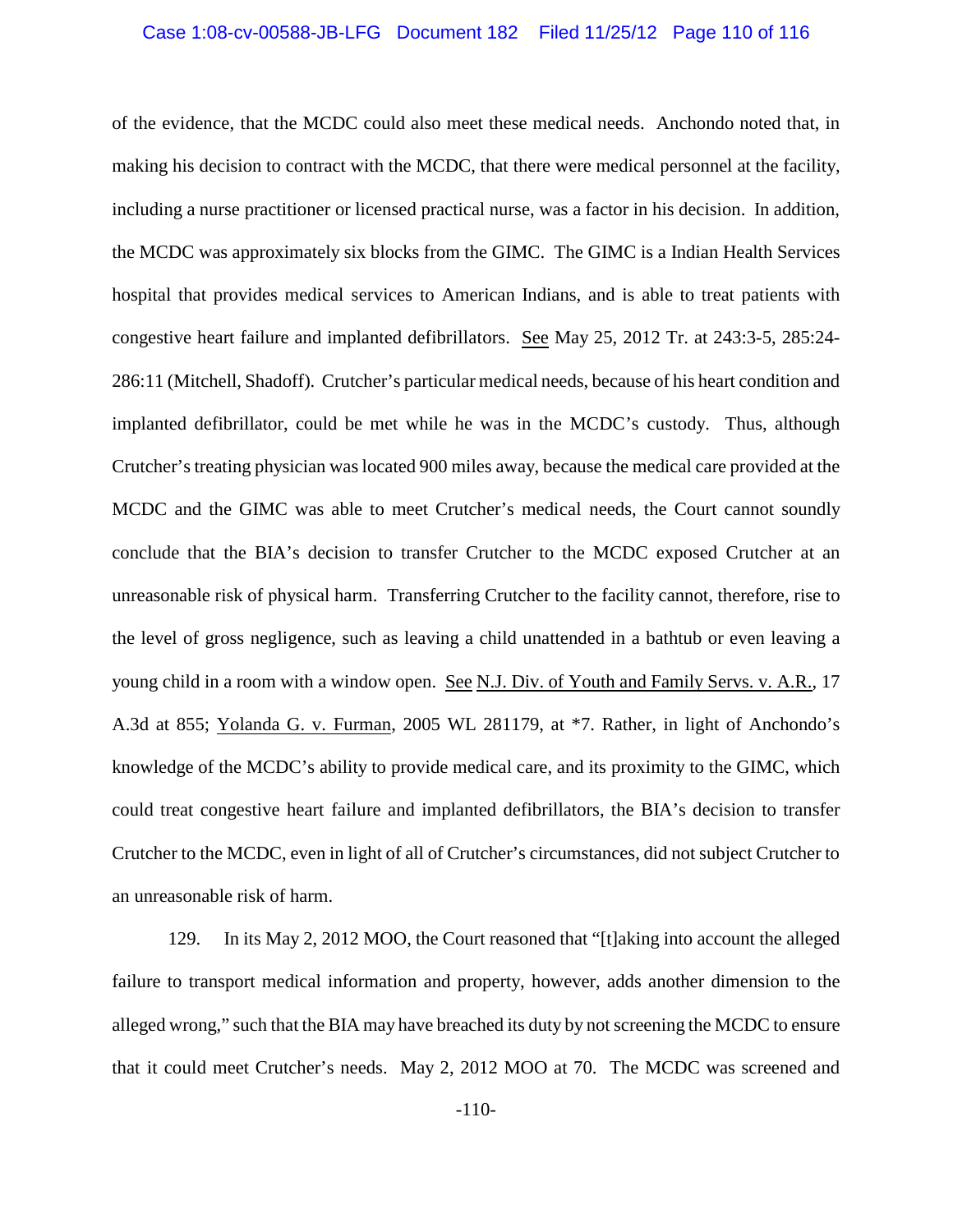### Case 1:08-cv-00588-JB-LFG Document 182 Filed 11/25/12 Page 111 of 116

determined adequate by Anchondo and the BIA to provide the medical care that Crutcher's heart condition required. Similarly, the BIA provided procedures to ensure that the receiving contractor detention facility obtains inmates' necessary medical information where necessary, and had provisions in its procurement contract with the MCDC to provide for the inmates' medical screenings and for the receiving facility to obtain the medical information. Although there is no evidence establishing, by a preponderance of the evidence, that the BIA affirmatively determined that, in light of the MCDC being 900 miles away from Crutcher's family and treating physician, and in light of Crutcher's medical information and property not accompanying him, it was appropriate to transfer Crutcher the MCDC. Conversely, the evidence in the record proves, by a preponderance of the evidence, that the BIA also did not affirmatively decide to disregard any risk presented by the transfer of its inmates without their medical information and property. Rather, the BIA provided safeguards to ensure the known risks are considered in the inmates' transfer, by deciding to put the responsibility to ensure that the inmates transfer without their medical information does not expose them to an unreasonable risk of harm during the transfer on its contractor detention facilities. That the BIA has put in place safeguards to prevent exposing the American Indian inmates to an unreasonable risk of physical harm when making the decision to transfer the inmates addresses the Court's concern that there was a failure to transfer medical information and property. Although Crutcher's medical information was not obtained by the MCDC upon Crutcher's arrival at their facility, that does not change that the procurement contract in place between the MCDC and the BIA required them to do so. Moreover, in light of the MCDC's failure to obtain Crutcher's records after Crutcher's medical screening on October 8, 2007, any alleged negligence resulting from the MCDC's failure to obtain information regarding Crutcher's heart condition during that medical screening does not change that the procurement contract put the responsibility to provide adequate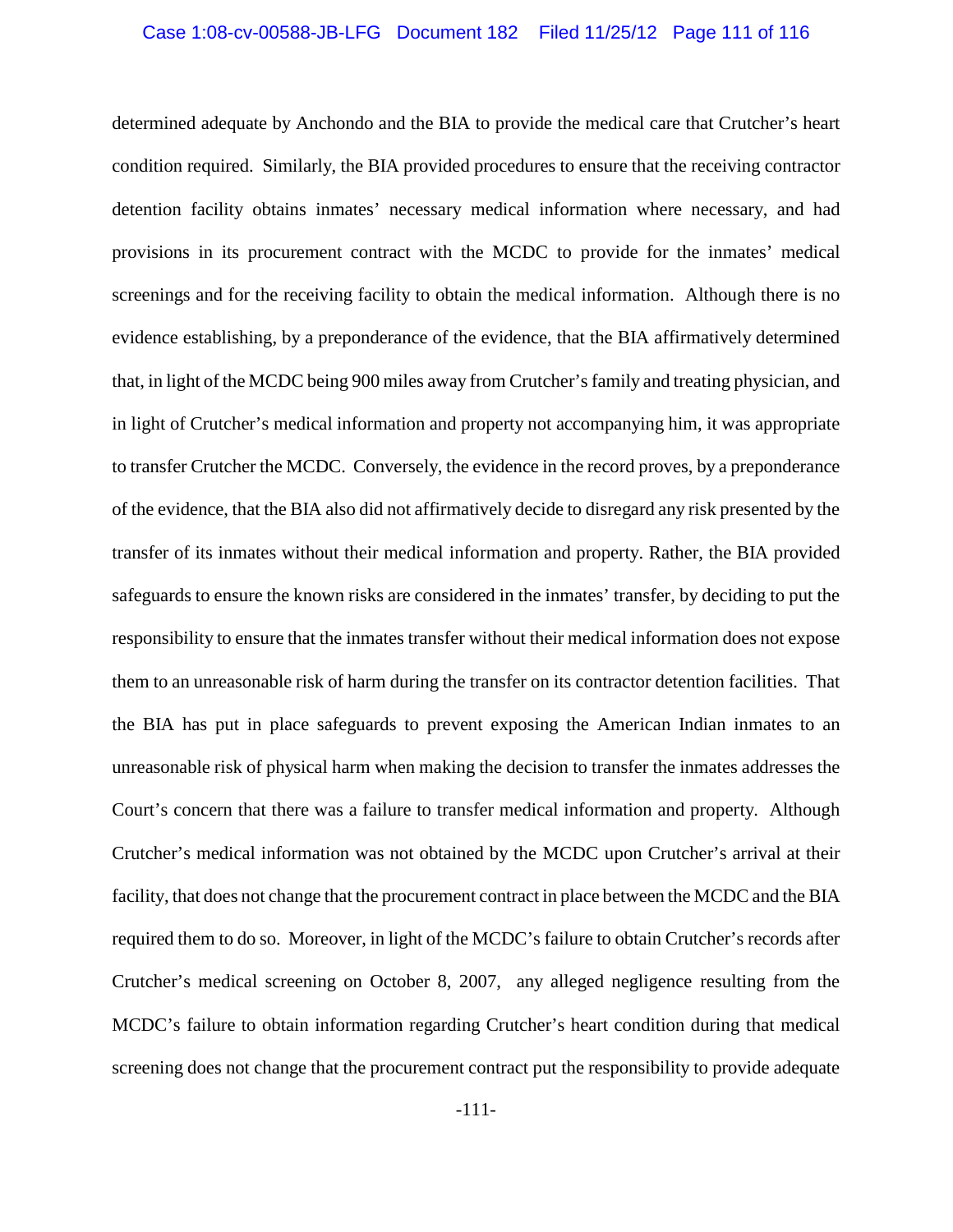### Case 1:08-cv-00588-JB-LFG Document 182 Filed 11/25/12 Page 112 of 116

medical care to Crutcher on the MCDC. Considering the provisions in the BIA's procurement contract and considering the level of medical care that the MCDC and the GIMC were able to provide for Crutcher, the Court cannot soundly conclude that the BIA did not place Crutcher at an unreasonable risk of physical harm in transferring Crutcher to the MCDC, considering Crutcher's medical condition.

130. Because the BIA's transfer of Crutcher did not put him at an unreasonable risk of physical harm because of his medical condition, the BIA did not breach any duty owed to Crutcher in transferring him to the MCDC. The Court therefore dismisses Coffey's claim to the extent that it relies on the fourth alleged wrong that, given Crutcher was transported 900 miles, was transported away from his family, was transported away from his doctor, and was transferred without his medical information and property, the MCDC was not an appropriate facility in light of Crutcher's medical condition.

131. Also, even if the BIA breached its duty to exercise reasonable care under the circumstances to ensure that Crutcher's transfer to a particular facility did not subject him to an unreasonable risk of physical harm, the failure to exercise reasonable care to ensure that Crutcher's transfer did not subject him to an unreasonable risk of physical harm would not be the proximate cause of Crutcher's death, because he did not die of any condition that he had when he was transferred to the MCDC and thus his medical information or property would not have affected the cause or circumstances of his death.

## **V. BECAUSE CRUTCHER DIED FROM SEPSIS WHICH WAS A RESULT OF INFECTIVE ENDOCARDITIS, UNRELATED TO HIS MEDICAL CONDITION, ANY CONDUCT OF THE UNITED STATES' EMPLOYEES DID NOT CAUSE CRUTCHER'S DEATH.**

132. New Mexico law leaves the issue of causation to the factfinder. See Herrera v.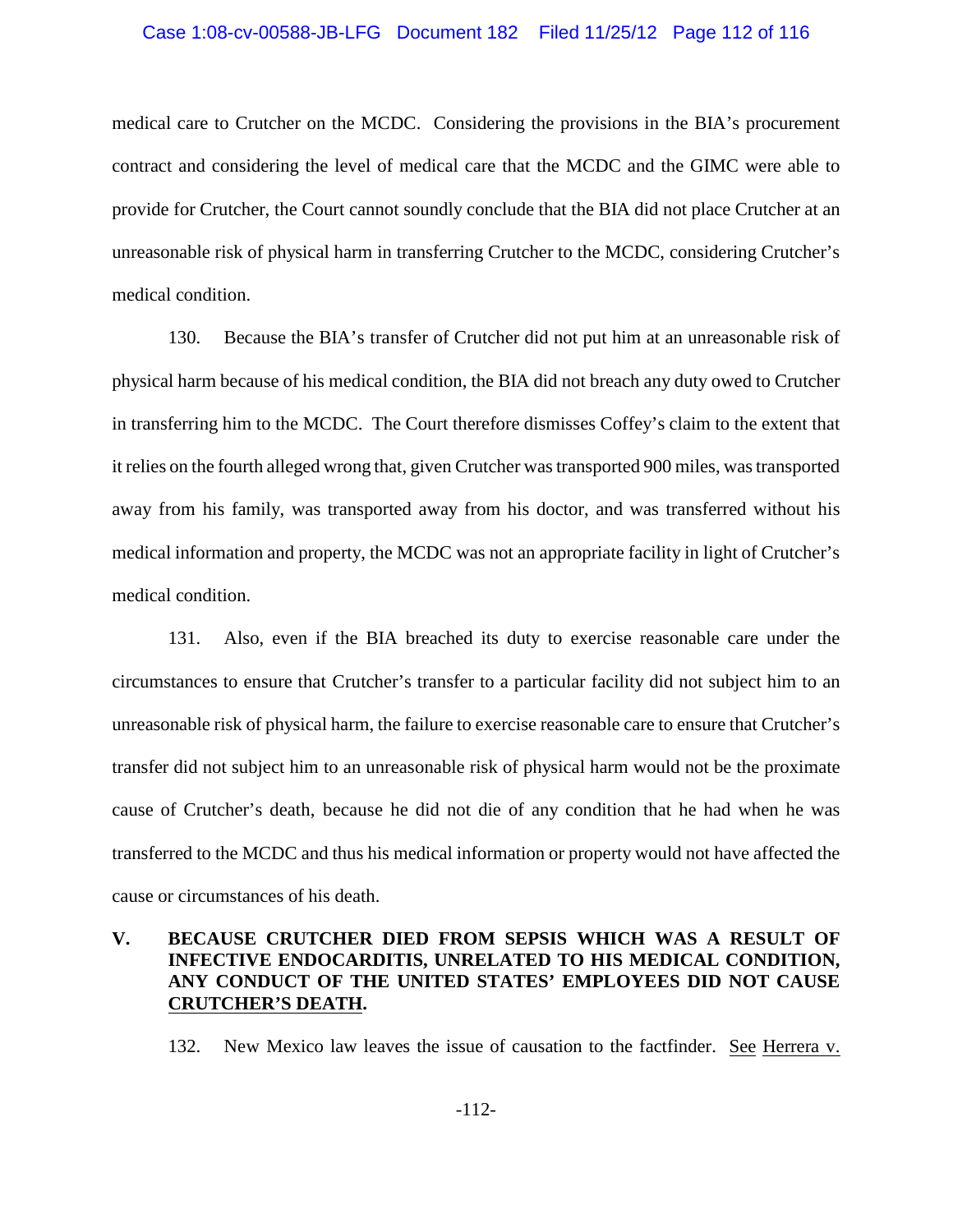Quality Pontiac, 2003-NMSC-018, ¶ 34, 73 P.3d at 195 ("The issue of . . . cause is . . . for the jury or factfinder.").

133. The Supreme Court of New Mexico adopted the N.M.R.A.'s Civil Uniform Jury Instructions as setting forth New Mexico law on causation. See Herrera v. Quality Pontiac, 2003- NMSC-018, ¶ 34, 73 P.3d at 195 (setting out the law of proximate cause by quoting U.J.I. 13-305 N.M.R.A. (2003)); Wilcox ex rel. Estate of Wilcox v. Homestake Mining Co., No. CIV 04-534 JC/WDS, 2008 WL 4697013, at \*4 (D.N.M. Oct. 23, 2008)(Conway, J.)(citing to U.J.I. 13-305 N.M.R.A. (2008) for the causation standard under New Mexico law).<sup>33</sup> New Mexico's Uniform Jury Instruction on causation provides:

An [act][or] [omission] [or] [\_\_\_\_\_\_\_\_\_ (condition ) ] is a "cause" of [injury] [harm] [\_\_\_\_\_\_\_\_ (other ) ] if [, unbroken by an independent intervening cause,] it contributes to bringing about the [injury] [harm] [\_\_\_\_\_\_\_\_ (other ) ] [, and if injury would not have occurred without it]. It need not be the only explanation for the [injury] [harm]  $\lceil \frac{1}{\text{otherwise}} \rceil$  [other ) ], nor the reason that is nearest in time or place. It is sufficient if it occurs in combination with some other cause to produce the result. To be a "cause", [sic] the [act][or] [omission] [or] [\_\_\_\_\_\_\_\_\_\_(condition )], nonetheless, must be reasonably connected as a significant link to the [injury] [harm].

U.J.I. 13-305 N.M.R.A.

134. That BIA transport officers did not medically screen Crutcher, did not obtain his medications or medical information and impart that medical information to MCDC's employees, that they had inadequate policies in place to so, and whether the MCDC was an inappropriate facility to which to transfer Crutcher, in light of his medical condition, did not cause Crutcher's death. Crutcher did not have medical problems with his defibrillator, and did not develop symptoms of

 $33$ <sup>33</sup>The Supreme Court of New Mexico's adoption of uniform jury instructions proposed by standing committees of the Court establishes a presumption that the instructions are correct statements of law. See State of New Mexico v. Wilson, 116 N.M. 793, 796, 867 P.2d 1175, 1178 (1994).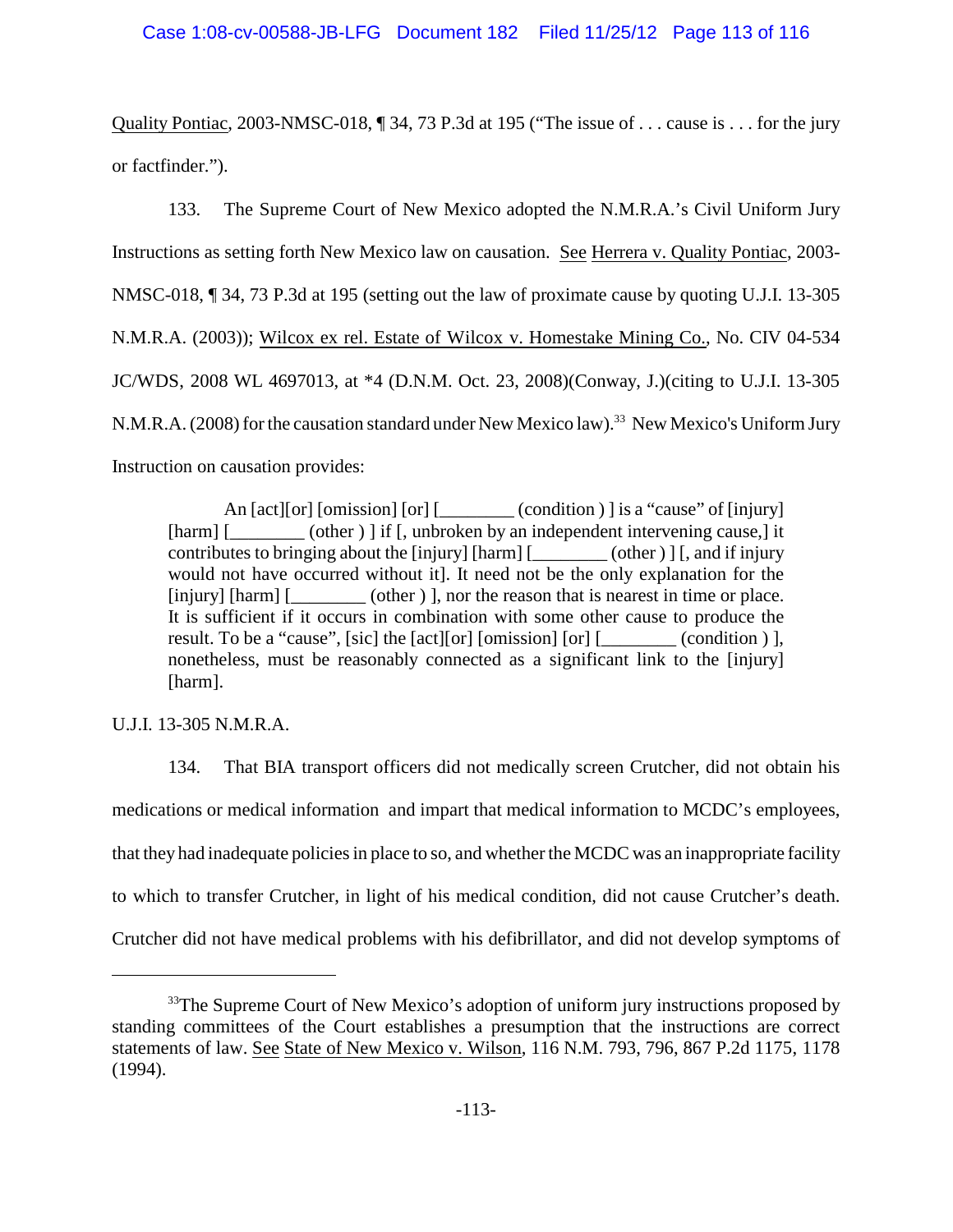## Case 1:08-cv-00588-JB-LFG Document 182 Filed 11/25/12 Page 114 of 116

congestive heart failure between October 7, 2006, when he left BIA custody, until his death on February 8, 2007. Crutcher's death was caused solely by Crutcher's bacterial infection acquired at some point after December 10, 2006. Crutcher did not have any structural defects of his heart valves which made him more susceptible to infection. There was no infection on the defibrillator, confirming that the defibrillator was not involved in Crutcher's development of endocarditis and that it was not causally related to his death. Similarly, even at the time when Crutcher was extraordinarily ill and dying, chest X-rays did not show congestive heart failure. Crutcher's death was caused by a bacterial infection acquired after December 10, 2006. The cause of Crutcher's death was not, therefore, a medical problem with his defibrillator, or congestive heart failure, to which a lack of medication may have contributed. That Crutcher was not more susceptible to acquiring the bacteria because of his previous medical needs or his lack of medication, and because his previous medical needs or his lack of medication was not causally linked to a possible increase of the speed at which the bacteria caused Crutcher's death, any negligence on the BIA's behalf did not "contribute[] to bringing about" Crutcher's death and is not "reasonably connected as a significant link to" Crutcher's death. Pearson v. Johnson Controls, N. N.M., LLC, 2011-NMCA-034, ¶ 20, 149 N.M. 740, 745-46, 255 P.3d 318, 323-24 (noting that U.J.I. 13-305 N.M.R.A. defines causation "as an act that 'contributes to bringing about the injury' and is 'reasonably connected as a significant link to the injury'"(quoting U.J.I. 13-305 N.M.R.A.)), cert. denied, 2011-NMCERT-003, 150 N.M. 620, 264 P.3d 521.

135. Because Crutcher's death from sepsis was a result of infective endocarditis and was not caused by his medical condition in October 2006 -- congestive heart failure and an implanted defibrillator -- even though the Court has concluded that there was no failure to screen Crutcher at the time of his transfer, that there was no failure to transfer medical information between facilities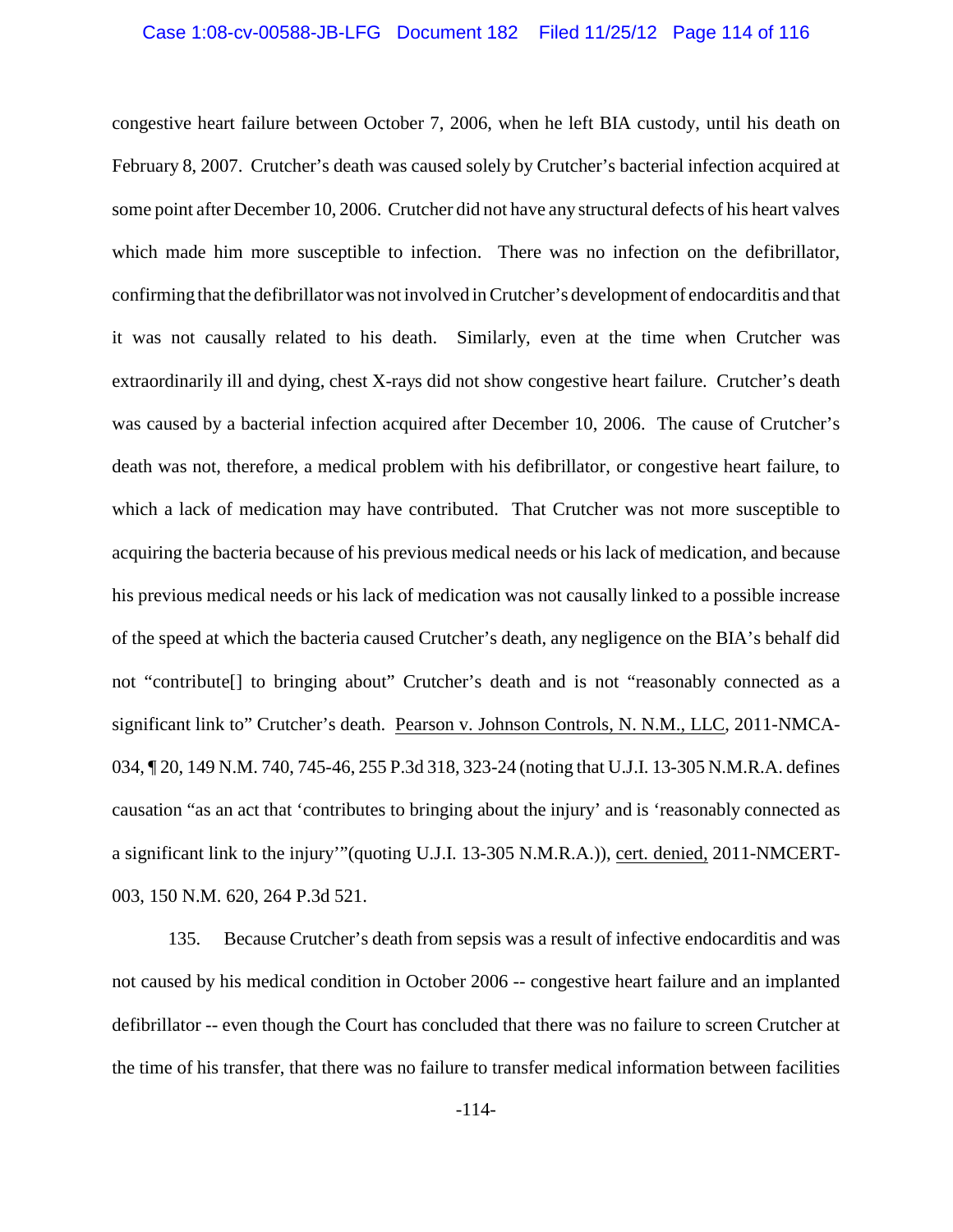### Case 1:08-cv-00588-JB-LFG Document 182 Filed 11/25/12 Page 115 of 116

at the time of his transfer attributable to the BIA, and that the MCDC was a proper facility to place Crutcher even in light of his medical condition, had the Court concluded otherwise -- concluded that the BIA was negligent -- that negligence would not be a cause-in-fact of Crutcher's death. Such negligence would not have "contribute[d] to bringing about the [death]." U.J.I. 13-305 N.M.R.A. Such negligence would not have "occurr[ed] in combination with some other cause to produce the result." U.J.I. 13-305 N.M.R.A. Any such negligence by the BIA would not have been "reasonably connected as a significant link to the [death]." U.J.I. 13-305 N.M.R.A. Crutcher, therefore, cannot establish all the elements of the cause of action for the tort of negligence for personal injury against any of BIA's employees, if they were treated as individuals under New Mexico law.

136. Because Coffey cannot establish all the elements of a cause of action for the tort of negligence, Coffey cannot succeed against a private individual in a tort action for Crutcher's wrongful death, and therefore cannot recover against the United States under the FTCA. See Ewell v. United States, 776 F.2d at 248 ("The Federal Tort Claims Act makes the United States liable only to the extent that a private person would be liable under similar circumstances"). The United States, therefore, is not liable for the wrongful death of Andrew Crutcher and judgment should be entered in favor of the United States.

**IT IS ORDERED** that the Defendant United States of America is not liable to the Plaintiffs for Andrew Crutcher's death on February 8, 2007. The Court will dismiss the Plaintiffs' wrongful death/negligence claim against the United States. The Court will enter judgment for the Defendant and against the Plaintiffs.

  $\binom{1}{k}$ UNITED STATES DISTRICT

-115-